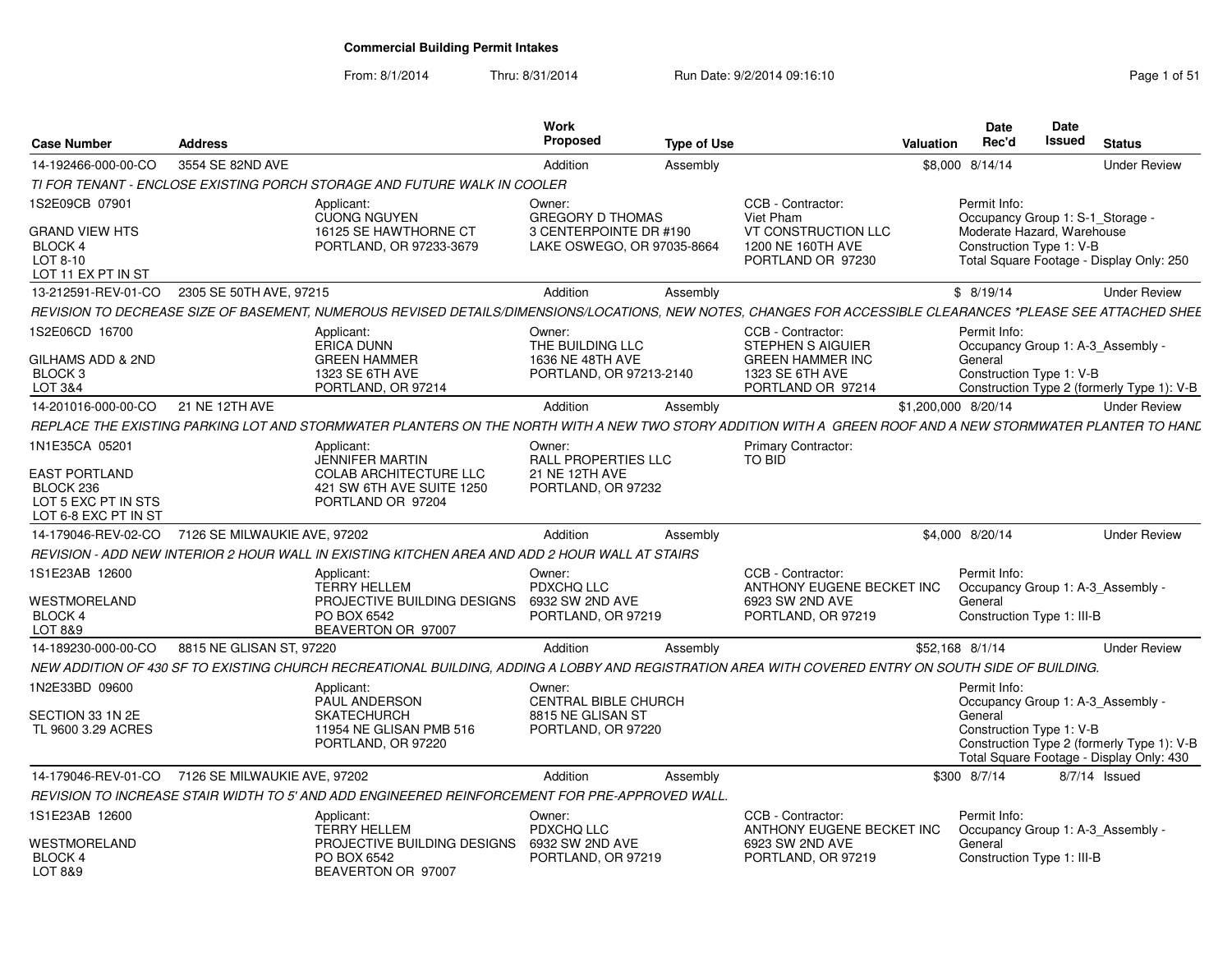From: 8/1/2014

| <b>Case Number</b>                                                                                     | <b>Address</b>               |                                                                                                                                                                        | Work<br>Proposed                                                                                                                                           | <b>Type of Use</b> |                                                                                                                          | Valuation        | Date<br>Rec'd                                                                                       | Date<br>Issued | <b>Status</b>                                                                          |
|--------------------------------------------------------------------------------------------------------|------------------------------|------------------------------------------------------------------------------------------------------------------------------------------------------------------------|------------------------------------------------------------------------------------------------------------------------------------------------------------|--------------------|--------------------------------------------------------------------------------------------------------------------------|------------------|-----------------------------------------------------------------------------------------------------|----------------|----------------------------------------------------------------------------------------|
| 14-195758-000-00-CO                                                                                    | 8105 N BRANDON AVE, 97217    |                                                                                                                                                                        | Addition                                                                                                                                                   | <b>Business</b>    |                                                                                                                          | \$70,000 8/8/14  |                                                                                                     |                | <b>Under Review</b>                                                                    |
|                                                                                                        |                              | ACCESSIBILITY UPGRADES FOR KENTON FIREHOUSE, EXTEND WALL AT EXISTING BATHROOM TO ENLARGE FOR ACCESSIBILITY, REPLACE AND SLIGHTLY ENLARGE FRONT DOOR, ADD ACCE,         |                                                                                                                                                            |                    |                                                                                                                          |                  |                                                                                                     |                |                                                                                        |
| 1N1E09DB 07500                                                                                         |                              | Applicant:<br><b>STACEY HENDERSON</b>                                                                                                                                  | Owner:<br>PORTLAND CITY OF                                                                                                                                 |                    | <b>Primary Contractor:</b><br>TO BID                                                                                     |                  |                                                                                                     |                |                                                                                        |
| KENTON<br>BLOCK 38<br>LOT 33-35                                                                        |                              | FFA ARCHITECTURE AND<br><b>INTERIORS</b><br>520 SW YAMHILL ST STE 900<br>PORTLAND, OR 97204                                                                            | 1120 SW 5TH AVE #1204<br>PORTLAND, OR 97204-1912                                                                                                           |                    |                                                                                                                          |                  |                                                                                                     |                |                                                                                        |
| 14-129565-REV-01-CO                                                                                    | 7415 N OATMAN AVE, 97217     |                                                                                                                                                                        | Addition                                                                                                                                                   | <b>Business</b>    |                                                                                                                          |                  | \$8,000 8/26/14                                                                                     |                | 8/26/14 Issued                                                                         |
|                                                                                                        |                              | VALUE ADDED REVISION TO ADD COVERED PORCH AWNING AND CHANGE LOCATION OF LONG TERM BIKE PARKING                                                                         |                                                                                                                                                            |                    |                                                                                                                          |                  |                                                                                                     |                |                                                                                        |
| 1N1E16BB 03800<br><b>ARBOR LODGE</b><br>BLOCK 24<br>E 55' OF LOT 13 EXC PT IN ST<br>E 55' OF LOT 14&15 |                              | Applicant:<br><b>CHRIS OLENYIK</b><br>Scott Edwards Architecture<br>2525 E. BURNSIDE<br>PORTLAND OR 97214                                                              | Owner:<br><b>GREGORY M SMITH</b><br>7415 N OATMAN AVE<br>PORTLAND, OR 97217<br>Owner:<br><b>RACHEL E STARCK</b><br>7415 N OATMAN AVE<br>PORTLAND, OR 97217 |                    |                                                                                                                          |                  | Permit Info:<br>Occupancy Group 1: B Bank, Off.,<br>Med.Off., Pub.Bldg.<br>Construction Type 1: V-B |                |                                                                                        |
| 14-205058-000-00-CO                                                                                    | 5427 NE 42ND AVE, 97218      |                                                                                                                                                                        | Addition                                                                                                                                                   | <b>Business</b>    |                                                                                                                          | \$25,000 8/29/14 |                                                                                                     |                | 8/29/14 Issued                                                                         |
|                                                                                                        |                              | TENANT IMPROVEMENT FOR NEW RESTAURANT TENANT. ADD KITCHEN AND ASSOCIATED EQUIPMENT. SEATING. BAR COUNTER. ADDITION OF ATTACHED COVERED TRASH ENCLOSURE AT R.           |                                                                                                                                                            |                    |                                                                                                                          |                  |                                                                                                     |                |                                                                                        |
|                                                                                                        |                              | Applicant:<br>PAUL WOLFE<br>DOMINEK ARCHITECTURE<br>330 SE MLK BLVD, SUITE 350<br>PORTLAND, OR 97214                                                                   | Owner:<br>NE 42ND LLC<br>211 NE WEIDLER ST<br>PORTLAND, OR 97232                                                                                           |                    | CCB - Contractor:<br>ANDREW NATHAN BLISS<br>PO BOX 2053<br>PORTLAND, OR 97208                                            |                  | Permit Info:<br>Occupancy Group 1: B_Bank, Off.,<br>Med.Off., Pub.Bldg.<br>Construction Type 1: V-B |                | Construction Type 2 (formerly Type 1): V-B<br>Total Square Footage - Display Only: 624 |
| 14-146107-REV-01-CO                                                                                    | 3529 NE M L KING BLVD, 97212 |                                                                                                                                                                        | Addition                                                                                                                                                   | <b>Business</b>    |                                                                                                                          | \$15,000 8/7/14  |                                                                                                     |                | 8/7/14 Issued                                                                          |
|                                                                                                        |                              | ADDED VALUE REVISION TO ADD DEMISING WALL TO CREATE TWO TENANT SPACES FOR FUTURE TENANTS: RE MOVE EXISTING EXTERIOR TRASH AND ADD INTERIOR TRASH ROOM: ADDITIC         |                                                                                                                                                            |                    |                                                                                                                          |                  |                                                                                                     |                |                                                                                        |
| 1N1E22DD 15100                                                                                         |                              | Applicant:<br><b>JARED FUSCALDO</b><br>ORANGE DESIGN INDUSTRIES LL( LLC<br>3530 N MISSISSIPPI AVE<br>PORTLAND OR 97227                                                 | Owner:<br>HOUNDSTOOTH DEVELOPMENT<br>1250 E BURNSIDE ST #124<br>PORTLAND, OR 97214                                                                         |                    | CCB - Contractor:<br>ORANGE DESIGN INDUSTRIES LL( Occupancy Group 1: B_Bank, Off.,<br>PO BOX 42015<br>PORTLAND, OR 97242 |                  | Permit Info:<br>Med.Off., Pub.Bldg.<br>Construction Type 1: V-B                                     |                |                                                                                        |
| 14-146890-DFS-02-CO                                                                                    | 3701 NE 131ST PL, 97230      |                                                                                                                                                                        | Addition                                                                                                                                                   | Educational        |                                                                                                                          | \$6,300 8/4/14   |                                                                                                     |                | Approved to Issue                                                                      |
| DFS FOR SUSPENDED TILE CEILING                                                                         |                              |                                                                                                                                                                        |                                                                                                                                                            |                    |                                                                                                                          |                  |                                                                                                     |                |                                                                                        |
| 1N2E23CD 02000                                                                                         |                              | Applicant:<br><b>DAN HESS</b>                                                                                                                                          | Owner:<br>SCHOOL DISTRICT NO 3 M CO                                                                                                                        |                    | CCB - Contractor:<br><b>EMERICK CONSTRUCTION CO</b>                                                                      |                  | Permit Info:<br>Occupancy Group 1: E School                                                         |                |                                                                                        |
| SECTION 23 1N 2E<br>TL 2000 8.73 ACRES                                                                 |                              | <b>DOWA-IBI GROUP</b><br>907 SW STARK<br>PORTLAND, OR 97205                                                                                                            | 10636 NE PRESCOTT ST<br>PORTLAND, OR 97220-2648                                                                                                            |                    | PO BOX 66100<br>PORTLAND, OR 97290-6100                                                                                  |                  | Construction Type 1: V-B                                                                            |                | Construction Type 2 (formerly Type 1): V-B                                             |
| 14-177680-000-00-CO                                                                                    | 7126 SE MILWAUKIE AVE, 97202 |                                                                                                                                                                        | Addition                                                                                                                                                   | Educational        |                                                                                                                          |                  | \$1 8/29/14                                                                                         |                | <b>Under Review</b>                                                                    |
|                                                                                                        |                              | CHANGE OF OCCUPANCY IN BASEMENT OF THE SELLWOOD MASONIC LODGE TO (E) FOR CLASSROOM USE, EXISTING KITCHEN TO REMAIN. Construction work done under permit 14-179046-CO a |                                                                                                                                                            |                    |                                                                                                                          |                  |                                                                                                     |                |                                                                                        |
| 1S1E23AB 12600                                                                                         |                              | Applicant:<br><b>TERRY HELLEM</b>                                                                                                                                      | Owner:<br>PDXCHQ LLC                                                                                                                                       |                    | CCB - Contractor:<br>ANTHONY EUGENE BECKET INC                                                                           |                  |                                                                                                     |                |                                                                                        |
| WESTMORELAND<br>BLOCK 4<br>LOT 8&9                                                                     |                              | PROJECTIVE BUILDING DESIGNS<br>PO BOX 6542<br>BEAVERTON OR 97007                                                                                                       | 6932 SW 2ND AVE<br>PORTLAND, OR 97219                                                                                                                      |                    | 6923 SW 2ND AVE<br>PORTLAND, OR 97219                                                                                    |                  |                                                                                                     |                |                                                                                        |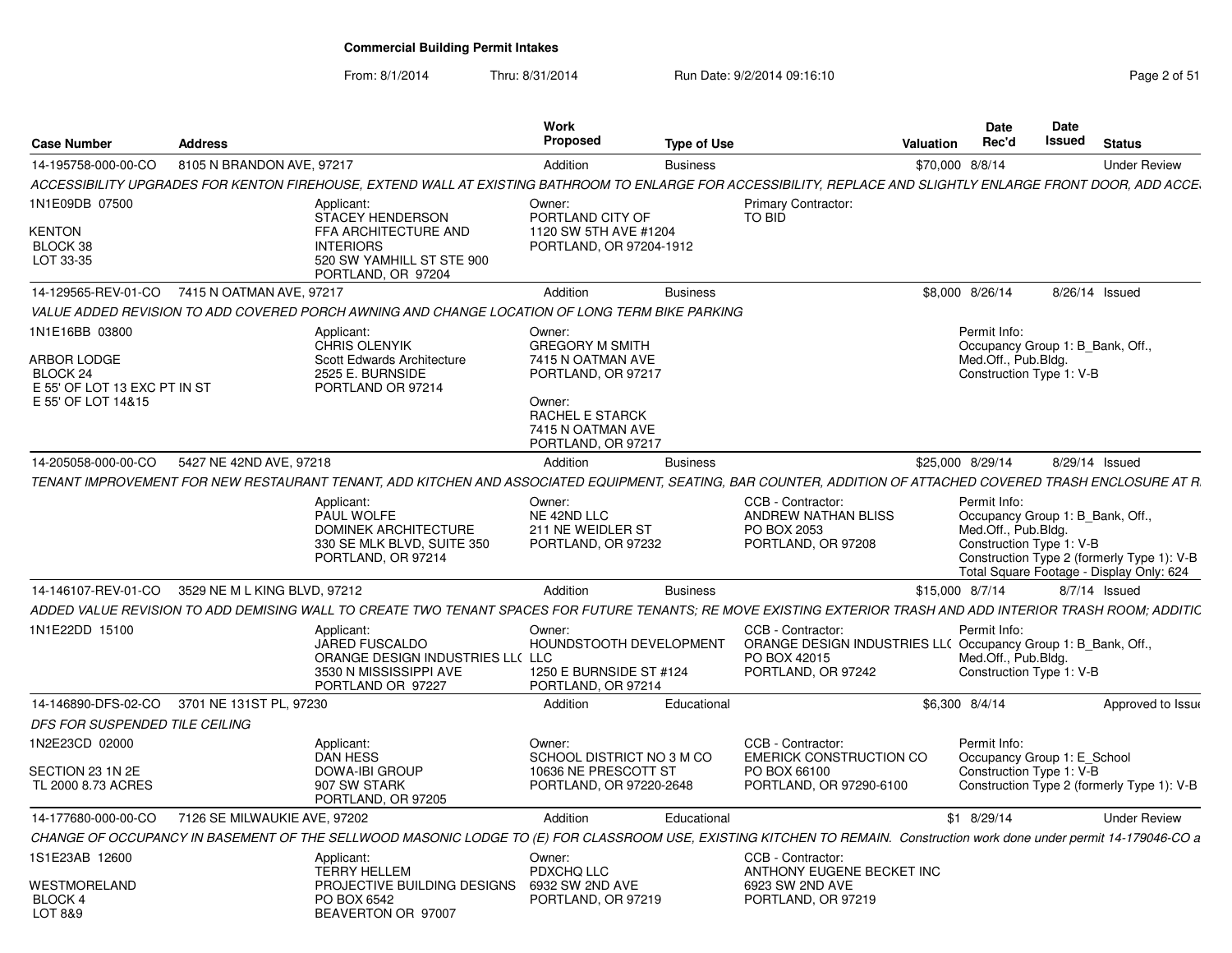From: 8/1/2014

| <b>Case Number</b>                                                                                               | <b>Address</b>                          |                                                                                                                                                                                | Work<br><b>Proposed</b>                                                              | <b>Type of Use</b> |                                                                                                | <b>Valuation</b>    | <b>Date</b><br>Rec'd | Date<br>Issued                                            | <b>Status</b>                                                                             |
|------------------------------------------------------------------------------------------------------------------|-----------------------------------------|--------------------------------------------------------------------------------------------------------------------------------------------------------------------------------|--------------------------------------------------------------------------------------|--------------------|------------------------------------------------------------------------------------------------|---------------------|----------------------|-----------------------------------------------------------|-------------------------------------------------------------------------------------------|
| 12-119274-REV-02-CO                                                                                              | 2401 SE STARK ST, 97214                 |                                                                                                                                                                                | Addition                                                                             | Educational        |                                                                                                | \$8/26/14           |                      |                                                           | 8/26/14 Issued                                                                            |
|                                                                                                                  |                                         | REVISION - MODIFICATION TO OCCUPANCY SAFETY PLANS AND REMOVE STRUCTURAL NOTES FROM S PAGES - NO EXTERIOR CHANGES                                                               |                                                                                      |                    |                                                                                                |                     |                      |                                                           |                                                                                           |
| 1N1E36CC 10600                                                                                                   |                                         | Applicant:<br><b>ABBY DACEY</b>                                                                                                                                                | Owner:<br><b>CENTRAL CATHOLIC HIGH</b>                                               |                    | CCB - Contractor:<br>FORTIS CONSTRUCTION                                                       |                     | Permit Info:         | Occupancy Group 1: E_School                               |                                                                                           |
| SECTION 36 1N 1E<br>TL 10600 5.29 ACRES                                                                          |                                         | <b>BOORA ARCHITECTS</b><br>720 SW WASHINGTON SUITE 800 PORTLAND, OR 97214-1759<br>PORTLAND OR 97205                                                                            | 2401 SE STARK ST                                                                     |                    | 1705 SW TAYLOR ST SUITE 200<br>PORTLAND, OR 97205                                              |                     |                      | Construction Type 1: II-B                                 |                                                                                           |
|                                                                                                                  |                                         |                                                                                                                                                                                | Owner:<br>SCHOOL PORTLAND OREGON<br>2401 SE STARK ST<br>PORTLAND, OR 97214-1759      |                    |                                                                                                |                     |                      |                                                           |                                                                                           |
| 14-201474-000-00-CO                                                                                              | 3505 NE MULTNOMAH ST, 97232             |                                                                                                                                                                                | Addition                                                                             | Educational        |                                                                                                | \$1,251,141 8/21/14 |                      |                                                           | <b>Under Review</b>                                                                       |
|                                                                                                                  |                                         | TWO-STORY PLUS BASEMENT ADDITION TO EXISTING CHURCH FOR NEW SUNDAY SCHOOL - see 14-192200 DR for new storm water facility in existing parking. BASEMENT TO REMAIN UNFINISHED 5 |                                                                                      |                    |                                                                                                |                     |                      |                                                           |                                                                                           |
| 1N1E36AB 04300<br>LAURELHURST<br>BLOCK 34<br>LOT 1-3&20&21 TL 4300                                               |                                         | Applicant:<br><b>VIKTOR KUPRIKOV</b><br><b>WOL SLAVIC BAPTIST CHURCH</b><br><b>12504 SE MILL ST</b><br>PORTLAND OR 97233                                                       | Owner:<br>WORD OF LIFE SLAVIC<br>3505 NE MULTNOMAH ST<br>PORTLAND, OR 97232-1912     |                    | CCB - Contractor:<br><b>COMPLETE INC</b><br>6642 NE SUMNER<br>PORTLAND, OR 97218               |                     | Permit Info:         | Occupancy Group 1: E_School<br>Construction Type 1: III-B | Construction Type 2 (formerly Type 1): III-B<br>Total Square Footage - Display Only: 9659 |
|                                                                                                                  |                                         |                                                                                                                                                                                | Owner:<br><b>BAPTIST CHURCH</b><br>3505 NE MULTNOMAH ST<br>PORTLAND, OR 97232-1912   |                    |                                                                                                |                     |                      |                                                           |                                                                                           |
| 14-114508-DFS-03-CO                                                                                              | 13132 SE RAMONA ST. 97236               |                                                                                                                                                                                | Addition                                                                             | Educational        |                                                                                                | $$1$ 8/13/14        |                      | 8/21/14 Final                                             |                                                                                           |
| DFS 3 - Mechanical unit attachment to curb                                                                       |                                         |                                                                                                                                                                                |                                                                                      |                    |                                                                                                |                     |                      |                                                           |                                                                                           |
| 1S2E14CA 05200<br><b>LAMARGENT PK NO 2</b><br>LOT <sub>4</sub><br>9&10 TL 5200<br>SPLIT MAP R201356 (R466201100) |                                         | Applicant:<br><b>CHERYL PIN</b><br>CORNERSTONE MANAGEMENT<br><b>GROUP</b><br>1600 SW Tualatin Sherwood Rd.,<br>Suite 202<br>Sherwood, OR 97140                                 | Owner:<br><b>SCHOOL DISTRICT #40</b><br>1500 SE 130TH AVE<br>PORTLAND, OR 97233-1719 |                    | CCB - Contractor:<br><b>EMERICK CONSTRUCTION CO</b><br>PO BOX 66100<br>PORTLAND, OR 97290-6100 |                     | Permit Info:         | Occupancy Group 1: E_School<br>Construction Type 1: V-B   |                                                                                           |
| 14-197754-000-00-CO                                                                                              | 1001 SE 135TH AVE, 97233                |                                                                                                                                                                                | Addition                                                                             | Educational        |                                                                                                | \$27,391 8/13/14    |                      |                                                           | <b>Under Review</b>                                                                       |
|                                                                                                                  |                                         | ADDITION OF NEW EXTERIOR WALK IN FREEZER OFF KITCHEN, CONSTRUCTED ON CONCRETE INSULATED SLAB                                                                                   |                                                                                      |                    |                                                                                                |                     |                      |                                                           |                                                                                           |
| 1S2E02 00100                                                                                                     |                                         | Applicant:<br><b>KEN MUNCH</b>                                                                                                                                                 | Owner:<br><b>SCHOOL DISTRICT #40</b>                                                 |                    | CCB - Contractor:<br><b>BARGREEN ELLINGSON OF</b>                                              |                     |                      |                                                           |                                                                                           |
| <b>TAYLOR'S SUB</b><br>LOT 3-10 TL 100<br>SPLIT LEVY R283941 (R822200800)                                        |                                         | <b>BARGREEN ELLINGSON</b><br>3232 NW INDUSTRIAL ST<br>PORTLAND, OR 97210                                                                                                       | 1500 SE 130TH AVE<br>PORTLAND, OR 97233-1719                                         |                    | OREGON INC<br>6626 TACOMA MALL BLVD<br>TACOMA, WA 98409                                        |                     |                      |                                                           |                                                                                           |
| 13-126837-DFS-08-CO                                                                                              | 100 NW 20TH AVE, 97209                  |                                                                                                                                                                                | Addition                                                                             | Mercantile         |                                                                                                | \$35,000 8/6/14     |                      |                                                           | 8/18/14 Issued                                                                            |
|                                                                                                                  | DFS FOR SKYLIGHTS AND THEIR ATTACHMENTS |                                                                                                                                                                                |                                                                                      |                    |                                                                                                |                     |                      |                                                           |                                                                                           |
| 1N1E33CA 14500                                                                                                   |                                         | Applicant:<br><b>SCOT MCGONEGAL</b>                                                                                                                                            | Owner:<br>FRED MEYER INC                                                             |                    | CCB - Contractor:<br>R & O CONSTRUCTION CO                                                     |                     | Permit Info:         |                                                           | Occupancy Group 1: M_Store, Service                                                       |
| KINGS 2ND ADD<br><b>BLOCK 29 TL 14500</b>                                                                        |                                         | 933 WALL AVE<br>OGDEN UTAH 94404                                                                                                                                               | 1014 VINE ST 7TH FLOOR<br>CINCINNATI, OH 45202-1141                                  |                    | 933 WALL AVE<br>OGDEN, UT 84404                                                                | Station             |                      | Construction Type 1: I-B                                  | Construction Type 2 (formerly Type 1): I-B                                                |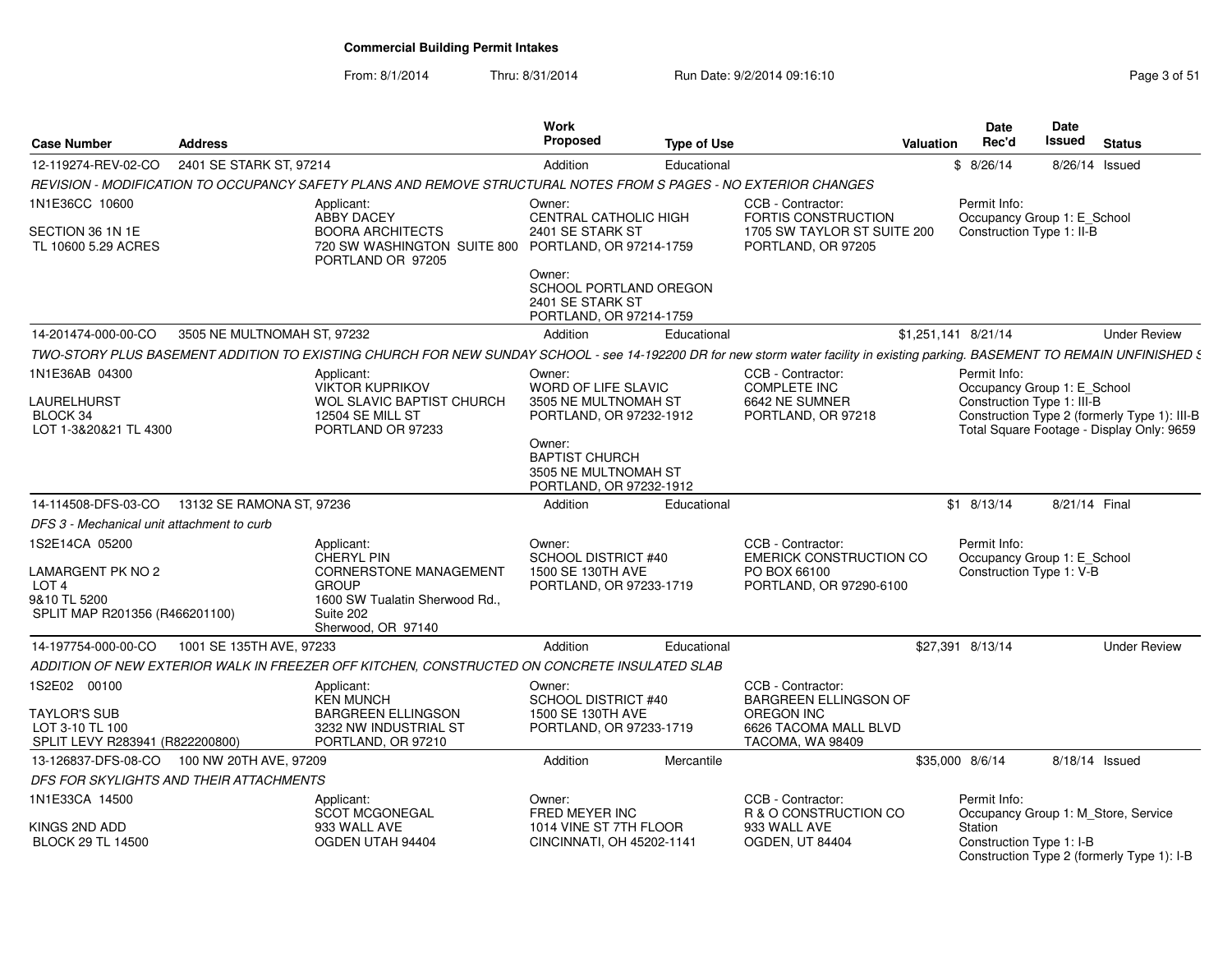| <b>Case Number</b>                           | <b>Address</b>                                        |                                                                                                                                              | Work<br>Proposed                                                                              | <b>Type of Use</b> |                                            | Valuation                                                                         | <b>Date</b><br>Rec'd                                                              | <b>Date</b><br>Issued | <b>Status</b>                              |  |
|----------------------------------------------|-------------------------------------------------------|----------------------------------------------------------------------------------------------------------------------------------------------|-----------------------------------------------------------------------------------------------|--------------------|--------------------------------------------|-----------------------------------------------------------------------------------|-----------------------------------------------------------------------------------|-----------------------|--------------------------------------------|--|
| 13-126837-DFS-09-CO                          | 100 NW 20TH AVE, 97209                                |                                                                                                                                              | Addition                                                                                      | Mercantile         |                                            | \$391,000 8/8/14                                                                  |                                                                                   |                       | <b>Under Review</b>                        |  |
| <b>DFS FOR METAL PANELS</b>                  |                                                       |                                                                                                                                              |                                                                                               |                    |                                            |                                                                                   |                                                                                   |                       |                                            |  |
| 1N1E33CA 14500                               |                                                       | Applicant:<br><b>RYAN SCHERA</b>                                                                                                             | Owner:<br>FRED MEYER INC                                                                      |                    | CCB - Contractor:<br>R & O CONSTRUCTION CO |                                                                                   | Permit Info:                                                                      |                       | Occupancy Group 1: M_Store, Service        |  |
| KINGS 2ND ADD<br><b>BLOCK 29 TL 14500</b>    |                                                       | <b>MACKENZIE</b><br>1515 SE WATER AVENUE #100<br>PORTLAND OR 97214                                                                           | 1014 VINE ST 7TH FLOOR<br>CINCINNATI, OH 45202-1141                                           |                    | 933 WALL AVE<br>OGDEN, UT 84404            |                                                                                   | Station<br>Construction Type 1: I-B<br>Construction Type 2 (formerly Type 1): I-B |                       |                                            |  |
| 13-126837-REV-05-CO                          | 100 NW 20TH AVE, 97209                                |                                                                                                                                              | Addition                                                                                      | Mercantile         |                                            |                                                                                   | \$8/13/14                                                                         |                       | 8/13/14 Issued                             |  |
|                                              |                                                       | Revision 5 - add sidewalk paving at recycling center, revise floor slab at recyling center, revise floor layout, revisions to plumbing plans |                                                                                               |                    |                                            |                                                                                   |                                                                                   |                       |                                            |  |
| 1N1E33CA 14500                               |                                                       | Applicant:<br>RYAN SCHERA                                                                                                                    | Owner:<br>FRED MEYER INC                                                                      |                    | CCB - Contractor:<br>R & O CONSTRUCTION CO |                                                                                   | Permit Info:                                                                      |                       | Occupancy Group 1: M Store, Service        |  |
| KINGS 2ND ADD<br><b>BLOCK 29 TL 14500</b>    |                                                       | <b>MACKENZIE</b><br>1515 SE WATER AVENUE #100<br>PORTLAND OR 97214                                                                           | 1014 VINE ST 7TH FLOOR<br>CINCINNATI, OH 45202-1141                                           |                    | 933 WALL AVE<br>OGDEN, UT 84404            | Station<br>Construction Type 1: I-B<br>Construction Type 2 (formerly Type 1): I-B |                                                                                   |                       |                                            |  |
| 13-126837-DFS-10-CO                          | 100 NW 20TH AVE, 97209                                |                                                                                                                                              | Addition                                                                                      | Mercantile         |                                            | \$415,000 8/8/14                                                                  |                                                                                   |                       | <b>Under Review</b>                        |  |
| DFS FOR CURTAIN WALL, STOREFRONT ATTACHMENTS |                                                       |                                                                                                                                              |                                                                                               |                    |                                            |                                                                                   |                                                                                   |                       |                                            |  |
| 1N1E33CA 14500                               |                                                       | Applicant:<br><b>RYAN SCHERA</b>                                                                                                             | Owner:<br>FRED MEYER INC                                                                      |                    | CCB - Contractor:<br>R & O CONSTRUCTION CO |                                                                                   | Permit Info:                                                                      |                       | Occupancy Group 1: M_Store, Service        |  |
| KINGS 2ND ADD<br><b>BLOCK 29 TL 14500</b>    |                                                       | <b>MACKENZIE</b><br>1515 SE WATER AVENUE #100<br>PORTLAND OR 97214                                                                           | 1014 VINE ST 7TH FLOOR<br>CINCINNATI, OH 45202-1141                                           |                    | 933 WALL AVE<br>OGDEN, UT 84404            |                                                                                   | Station<br>Construction Type 1: I-B<br>Construction Type 2 (formerly Type 1): I-B |                       |                                            |  |
| 13-234372-DFS-01-CO                          | 5950 NE 122ND AVE, 97230                              |                                                                                                                                              | Addition                                                                                      | Mercantile         |                                            |                                                                                   | \$30,000 8/27/14                                                                  |                       | <b>Under Review</b>                        |  |
| <b>DFS FOR FRP DESIGN</b>                    |                                                       |                                                                                                                                              |                                                                                               |                    |                                            |                                                                                   |                                                                                   |                       |                                            |  |
| 1N2E14C 00200                                |                                                       | Applicant:<br>PHILIP JOHNSON                                                                                                                 | Owner:<br><b>GOODWILL INDUSTRIES OF THE</b>                                                   |                    | CCB - Contractor:<br><b>LCG PENCE</b>      |                                                                                   | Permit Info:<br>Occupancy Group 1: S-1_Storage -                                  |                       |                                            |  |
| SECTION 14 1N 2E<br>TL 200 14.86 ACRES       |                                                       | <b>LCG PENCE</b><br>2747 PENCE LOOP<br><b>SALEM OR 97302</b>                                                                                 | 1943 SE 6TH AVE<br>PORTLAND, OR 97214-4508                                                    |                    | 2720 SW CORBETT<br>PORTLAND OR 97201       |                                                                                   | Moderate Hazard, Warehouse<br>Construction Type 1: V-B                            |                       | Construction Type 2 (formerly Type 1): V-B |  |
|                                              |                                                       |                                                                                                                                              | Owner:<br><b>COLUMBIA WILLAMETTE INC</b><br>1943 SE 6TH AVE<br>PORTLAND, OR 97214-4508        |                    |                                            |                                                                                   |                                                                                   |                       |                                            |  |
| 13-234372-DFS-02-CO                          | 5950 NE 122ND AVE, 97230                              |                                                                                                                                              | Addition                                                                                      | Mercantile         |                                            |                                                                                   | \$50,000 8/27/14                                                                  |                       | <b>Under Review</b>                        |  |
| DFS - ALUMINUM FRAMED STOREFRONT             |                                                       |                                                                                                                                              |                                                                                               |                    |                                            |                                                                                   |                                                                                   |                       |                                            |  |
| 1N2E14C 00200                                |                                                       | Applicant:<br>PHILIP JOHNSON                                                                                                                 | Owner:<br>GOODWILL INDUSTRIES OF THE                                                          |                    | CCB - Contractor:<br><b>LCG PENCE</b>      |                                                                                   | Permit Info:<br>Occupancy Group 1: S-1_Storage -                                  |                       |                                            |  |
| SECTION 14 1N 2E<br>TL 200 14.86 ACRES       | <b>LCG PENCE</b><br>2747 PENCE LOOP<br>SALEM OR 97302 |                                                                                                                                              | 1943 SE 6TH AVE<br>PORTLAND, OR 97214-4508                                                    |                    | 2720 SW CORBETT<br>PORTLAND OR 97201       |                                                                                   | Moderate Hazard, Warehouse<br>Construction Type 1: V-B                            |                       | Construction Type 2 (formerly Type 1): V-B |  |
|                                              |                                                       |                                                                                                                                              | Owner:<br><b>COLUMBIA WILLAMETTE INC</b><br><b>1943 SE 6TH AVE</b><br>PORTLAND, OR 97214-4508 |                    |                                            |                                                                                   |                                                                                   |                       |                                            |  |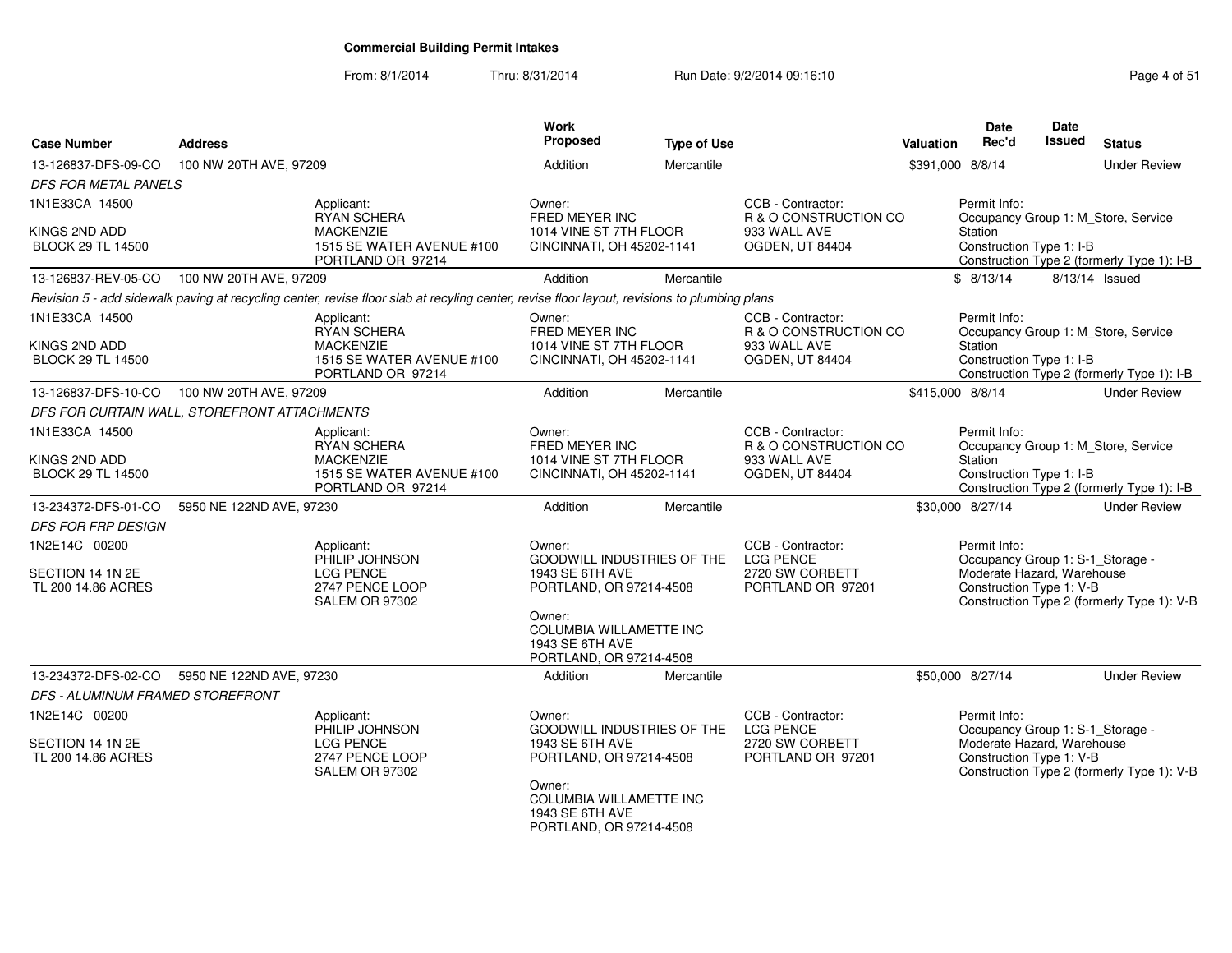| <b>Case Number</b>                                                          | <b>Address</b>              |                                                                                                                                                                            | <b>Work</b><br><b>Proposed</b>                                                                                                                           | <b>Type of Use</b> |                                                                                                                                        | <b>Valuation</b> | Date<br>Rec'd                                                                                               | <b>Date</b><br><b>Issued</b> | <b>Status</b>                                                                     |
|-----------------------------------------------------------------------------|-----------------------------|----------------------------------------------------------------------------------------------------------------------------------------------------------------------------|----------------------------------------------------------------------------------------------------------------------------------------------------------|--------------------|----------------------------------------------------------------------------------------------------------------------------------------|------------------|-------------------------------------------------------------------------------------------------------------|------------------------------|-----------------------------------------------------------------------------------|
| 14-188267-000-00-CO                                                         | 4920 NE CULLY BLVD, 97218   |                                                                                                                                                                            | Addition                                                                                                                                                 | Mercantile         |                                                                                                                                        |                  | \$101,894 8/14/14                                                                                           |                              | <b>Under Review</b>                                                               |
|                                                                             |                             | ADDITION TO EXISTING (M) TENANT, DEMO 2 EXISTING EXTERIOR WALLS FOR ADDITION OF NEW WALLS, NEW RESTROOM                                                                    |                                                                                                                                                          |                    |                                                                                                                                        |                  |                                                                                                             |                              |                                                                                   |
| 1N2E20BC 01200<br><b>ECKELMAN AC</b><br>BLOCK <sub>2</sub><br>LOT 2 TL 1200 |                             | Applicant:<br>Dan Williams<br><b>FASTER PERMITS</b><br>14334 NW EAGLERIDGE LANE<br>PORTLAND OR 97229                                                                       | Owner:<br><b>HOA T LAM</b><br>6380 NE ALBERTA ST<br>PORTLAND, OR 97218-3118<br>Owner:<br>THUY TX NGUYEN<br>6380 NE ALBERTA ST<br>PORTLAND, OR 97218-3118 |                    | CCB - Contractor:<br><b>BRIAN MCMILLEN LLC</b><br>15151 SE FRYE<br>HAPPY VALLEY, OR 97086                                              |                  | Permit Info:<br>Station<br>Construction Type 1: V-B                                                         |                              | Occupancy Group 1: M_Store, Service<br>Total Square Footage - Display Only: 1152  |
|                                                                             |                             |                                                                                                                                                                            | Owner:<br>AMY T LAM<br>6380 NE ALBERTA ST<br>PORTLAND, OR 97218-3118                                                                                     |                    |                                                                                                                                        |                  |                                                                                                             |                              |                                                                                   |
| 13-126837-REV-07-CO                                                         | 100 NW 20TH AVE, 97209      |                                                                                                                                                                            | Addition                                                                                                                                                 | Mercantile         |                                                                                                                                        |                  | \$8/26/14                                                                                                   |                              | <b>Under Review</b>                                                               |
|                                                                             |                             | Rev 07 - Revision to OSP to inlcude moving deli dept into remaining first floor addition. Construction separation walls will be built around vertical circulation elements |                                                                                                                                                          |                    |                                                                                                                                        |                  |                                                                                                             |                              |                                                                                   |
| 1N1E33CA 14500<br>KINGS 2ND ADD<br><b>BLOCK 29 TL 14500</b>                 |                             | Applicant:<br><b>JOHN FLYNN</b><br>RESOLVE ARCHITECTURE AND<br><b>PLANNING</b><br>3742 SE MILL ST<br>PORTLAND, OR 97214                                                    | Owner:<br>FRED MEYER INC<br>1014 VINE ST 7TH FLOOR<br>CINCINNATI, OH 45202-1141                                                                          |                    | CCB - Contractor:<br>R & O CONSTRUCTION CO<br>933 WALL AVE<br>OGDEN, UT 84404                                                          |                  | Permit Info:<br>Station<br>Construction Type 1: I-B                                                         |                              | Occupancy Group 1: M_Store, Service<br>Construction Type 2 (formerly Type 1): I-B |
| 13-222908-DFS-01-CO                                                         | 10315 SW BARBUR BLVD, 97219 |                                                                                                                                                                            | Addition                                                                                                                                                 | Storage            |                                                                                                                                        |                  | \$52,185 8/8/14                                                                                             |                              | <b>Under Review</b>                                                               |
| <b>DFS FOR STOREFRONT</b>                                                   |                             |                                                                                                                                                                            |                                                                                                                                                          |                    |                                                                                                                                        |                  |                                                                                                             |                              |                                                                                   |
| 1S1E30DA 04500<br><b>LURADELL AC &amp; PLAT 2</b><br>LOT 21-24 TL 4500      |                             | Applicant:<br><b>IAN HOLMES</b><br><b>SD DEACON</b><br>901 NE GLISAN ST SUITE 100<br>PORTLAND OR 97232                                                                     | Owner:<br>PS OREGON INC<br>701 WESTERN AVE<br>GLENDALE, CA 91201-2349                                                                                    |                    | CCB - Contractor:<br>SD DEACON CORP OF OREGON<br>901 NE GLISAN ST STE 100<br>PORTLAND OR 97232<br>Primary Contractor:<br><b>TO BID</b> |                  | Permit Info:<br>Occupancy Group 1: S-1 Storage -<br>Moderate Hazard, Warehouse<br>Construction Type 1: II-B |                              |                                                                                   |
| 14-195924-000-00-CO                                                         | 3414 N LOMBARD ST, 97217    |                                                                                                                                                                            | Addition                                                                                                                                                 | Utility            |                                                                                                                                        |                  | \$12,000 8/8/14                                                                                             |                              | <b>Under Review</b>                                                               |
|                                                                             |                             | ADDITION OF 3 ANTENNAS AND ANCILLARY EQUIPMENT TO EXISTING ROOFTOP CELL SITE                                                                                               |                                                                                                                                                          |                    |                                                                                                                                        |                  |                                                                                                             |                              |                                                                                   |
| 1N1E16BB 05400                                                              |                             | Applicant:<br>SARAH BLANCHARD<br><b>ACOM CONSULTING</b><br>5430 NE 122ND AVE<br>PORTLAND, OR 97230                                                                         | Owner:<br><b>CHARLES G DUNNING</b><br>P O BOX 13083<br>PORTLAND, OR 97213                                                                                |                    | <b>Primary Contractor:</b><br><b>TO BID</b>                                                                                            |                  | Permit Info:<br>Occupancy Group 1: B_Bank, Off.,<br>Med.Off., Pub.Bldg.<br>Construction Type 1: V-B         |                              |                                                                                   |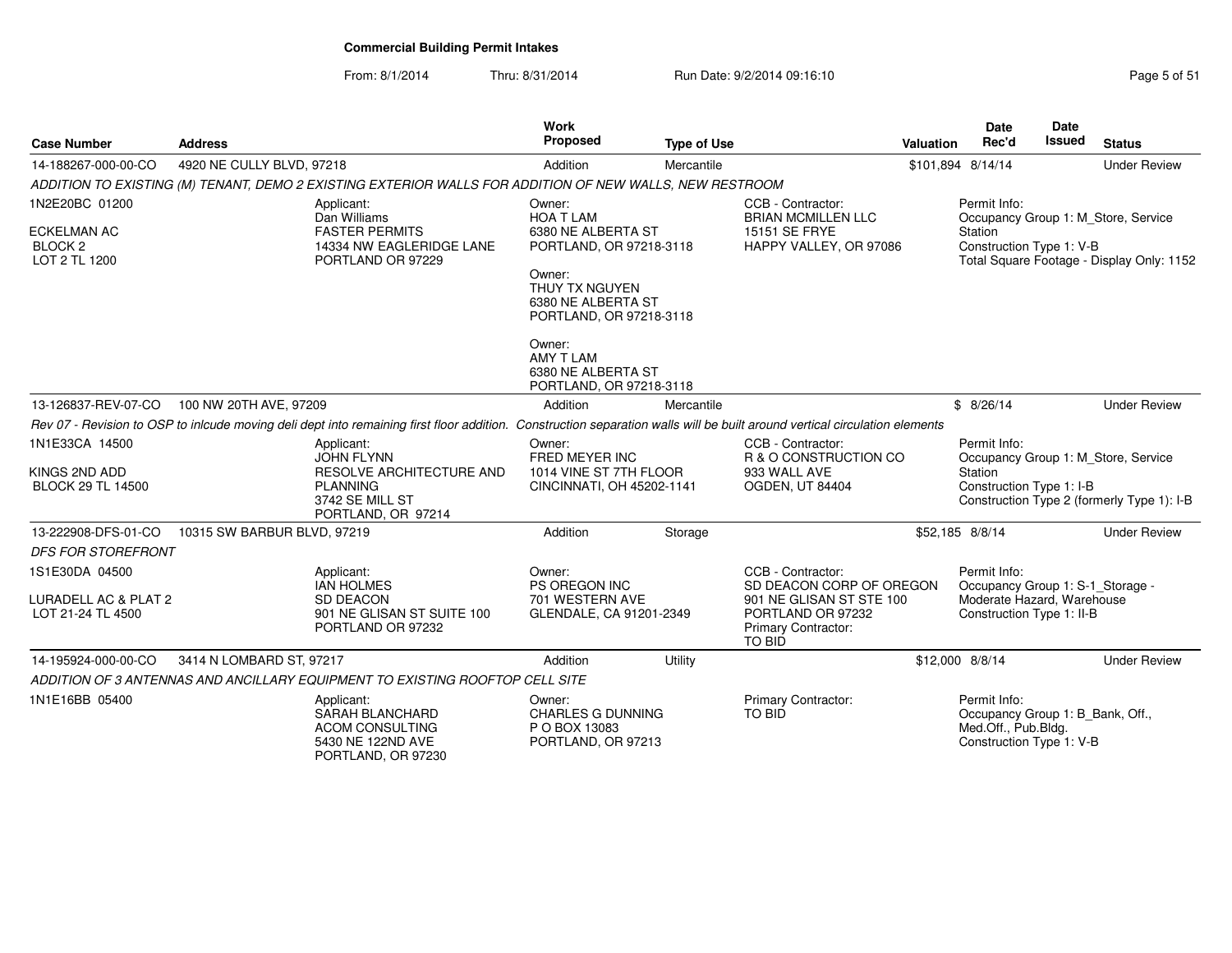| <b>Case Number</b>                                                                                       | <b>Address</b>             |                                                                                                                                                                           | Work<br><b>Proposed</b>                                                                        | <b>Type of Use</b> |                                                                                    | <b>Valuation</b> | <b>Date</b><br>Rec'd                                                                              | Date<br><b>Issued</b> | <b>Status</b>                          |
|----------------------------------------------------------------------------------------------------------|----------------------------|---------------------------------------------------------------------------------------------------------------------------------------------------------------------------|------------------------------------------------------------------------------------------------|--------------------|------------------------------------------------------------------------------------|------------------|---------------------------------------------------------------------------------------------------|-----------------------|----------------------------------------|
| 14-197236-000-00-CO                                                                                      | 4400 NE BROADWAY, 97213    |                                                                                                                                                                           | Addition                                                                                       | Utility            |                                                                                    |                  | \$20,000 8/12/14                                                                                  |                       | <b>Under Review</b>                    |
|                                                                                                          |                            | REPLACE 6 EXISTING PANEL ANTENNAS WITH 6 NEW PANEL ANTENNAS, 6 RRHS ON A H-FRAME AND 1 SURGE PROTECTOR - SEE 14-123103-CO for Sprint project Under Review                 |                                                                                                |                    |                                                                                    |                  |                                                                                                   |                       |                                        |
| 1N2E30CC 12100                                                                                           |                            | Applicant:<br><b>ZACH PHILLIPS</b>                                                                                                                                        | Owner:<br>HOME FORWARD DEVELOPMENT                                                             |                    |                                                                                    |                  | Permit Info:<br>Occupancy Group 1: U_Private                                                      |                       |                                        |
| SECTION 30 1N 2E<br>TL 12100 2.05 ACRES                                                                  |                            | PACIFIC TELECOM INC<br>1001 WATER AVE, STE 430<br>PORTLAND, OR 97214                                                                                                      | 135 SW ASH ST 5TH FLOOR<br>PORTLAND, OR 97204-3540                                             |                    |                                                                                    |                  | Garage\Utility Misc.<br>Construction Type 1: II-B                                                 |                       |                                        |
|                                                                                                          |                            |                                                                                                                                                                           | Owner:<br><b>ENTERPRISES CORPORATION</b><br>135 SW ASH ST 5TH FLOOR<br>PORTLAND, OR 97204-3540 |                    |                                                                                    |                  |                                                                                                   |                       |                                        |
| 14-204410-000-00-CO                                                                                      | 8235 NE AIRPORT WAY, 97220 |                                                                                                                                                                           | Addition                                                                                       | Utility            |                                                                                    |                  | \$25,000 8/27/14                                                                                  |                       | <b>Under Review</b>                    |
|                                                                                                          |                            | REMOVE AND REPLACE 6 ANEL ANTENNAS AND ASSOCIATED EQUPMENT ON EXISTING ROOFTOP SHELTER, ADD 3 RRH'S AND ADD 19" RACK WITH EQUIPMENT AND BACK UP BATTERIES                 |                                                                                                |                    |                                                                                    |                  |                                                                                                   |                       |                                        |
| 1N2E09C 00700<br>SECTION 09 1N 2E<br>TL 700 7.27 ACRES                                                   |                            | Applicant:<br><b>GEORGE PIERCE</b><br><b>RYKA CONSULTING</b><br>918 S HORTON ST, SUITE 1002                                                                               | Owner:<br>PORT OF PORTLAND(LEASED<br>8235 NE AIRPORT WAY<br>PORTLAND, OR 97220                 |                    | CCB - Contractor:<br>WESTOWER COMMUNICATIONS<br><b>INC</b><br>19500 SW CIPOLE ROAD |                  | Permit Info:<br>Occupancy Group 1: U Private<br>Garage\Utility Misc.                              |                       |                                        |
|                                                                                                          |                            | SEATTLE, WA 98134                                                                                                                                                         | Owner:<br>SHERATON PORTLAND AIRPORT<br>8235 NE AIRPORT WAY<br>PORTLAND, OR 97220               |                    | TUALATIN, OR 97062                                                                 |                  |                                                                                                   |                       |                                        |
| 14-193093-000-00-CO                                                                                      | 1330 SW TROY ST, 97219     |                                                                                                                                                                           | Addition                                                                                       | Utility            |                                                                                    | \$20,000 8/4/14  |                                                                                                   |                       | <b>Under Review</b>                    |
|                                                                                                          |                            | INSTALL 4 ANTENNAS ON EXISTING MONOPOLE, INCLUDES NEW ICE BRIDGE ON 25 SF CONCRETE PAD                                                                                    |                                                                                                |                    |                                                                                    |                  |                                                                                                   |                       |                                        |
| 1S1E21CA 03200<br><b>CAPITOL HILL</b><br>BLOCK 16<br>LOT 10-12 TL 3200                                   |                            | Applicant:<br>SANDRA WALDEN<br><b>CROWN CASTLE USA</b><br>8432 154TH AVE NE, BLDG C<br>REDMOND, WA 98054                                                                  | Owner:<br>PBLIN LLC<br>1330 SW TROY ST<br>PORTLAND, OR 97219-2772                              |                    | Primary Contractor:<br>TO BID                                                      |                  | Permit Info:<br>Occupancy Group 1: U_Private<br>Garage\Utility Misc.<br>Construction Type 1: II-B |                       | Total Square Footage - Display Only: 1 |
| 14-206179-000-00-CO                                                                                      | 4909 SE POWELL BLVD, 97206 |                                                                                                                                                                           | Addition                                                                                       | Utility            |                                                                                    |                  | \$20,000 8/29/14                                                                                  |                       | <b>Under Review</b>                    |
|                                                                                                          |                            | INSTALLATION OF 3 PANEL ANTENNAS AND 3RRH'S WITH ANCELLARY EWUIPMENT AND CABLING.                                                                                         |                                                                                                |                    |                                                                                    |                  |                                                                                                   |                       |                                        |
| 1S2E07BD 10900                                                                                           |                            | Applicant:                                                                                                                                                                | Owner:                                                                                         |                    | Primary Contractor:                                                                |                  |                                                                                                   |                       |                                        |
| <b>CRESTON</b><br>BLOCK 8<br>LOT 1-6&8 TL 10900<br>LAND & IMPS SEE R142684 (R185201751)<br>FOR BILLBOARD |                            | SANDRA WALDEN<br><b>CROWN CASTLE USA</b><br>8432 154TH AVE NE, BLDG C<br>REDMOND, WA 98054                                                                                | MIDLAND INVESTMENT CORP<br>16100 NE 16TH CIRCLE<br>VANCOUVER, WA 98684                         |                    | <b>TO BID</b>                                                                      |                  |                                                                                                   |                       |                                        |
| 14-195711-000-00-CO                                                                                      | 9901 N HURST AVE, 97203    |                                                                                                                                                                           | Addition                                                                                       | Utility            |                                                                                    | \$85,000 8/8/14  |                                                                                                   |                       | <b>Under Review</b>                    |
|                                                                                                          |                            | EXTEND EXISTING MONOPOLE TO 165' (SEE VERIZON PERMIT 14-141559CO FOR EXISTING 25' EXTENSION TO POLE) ADDITION OF 12 NEW PANEL ANTENNAS TO EXTENSIONSeparate electrical, r |                                                                                                |                    |                                                                                    |                  |                                                                                                   |                       |                                        |
| 1N1E05DC 00700                                                                                           |                            | Applicant:                                                                                                                                                                | Owner:                                                                                         |                    | Primary Contractor:                                                                |                  | Permit Info:                                                                                      |                       |                                        |
| SECTION 05 1N 1E<br>TL 700 2.51 ACRES                                                                    |                            | <b>JIM BARTA</b><br><b>KDC ARCHITECTS FOR AT&amp;T</b><br><b>MOBILITY</b><br>6975 SW SANDBURG RD STE 100<br>PORTLAND OR 97223                                             | <b>BAKER COMMODITIES INC</b><br>4020 BANDINI BLVD<br><b>VERNON, CA 90058</b>                   |                    | TO BID                                                                             |                  | Occupancy Group 1: U Private<br>Garage\Utility Misc.                                              |                       |                                        |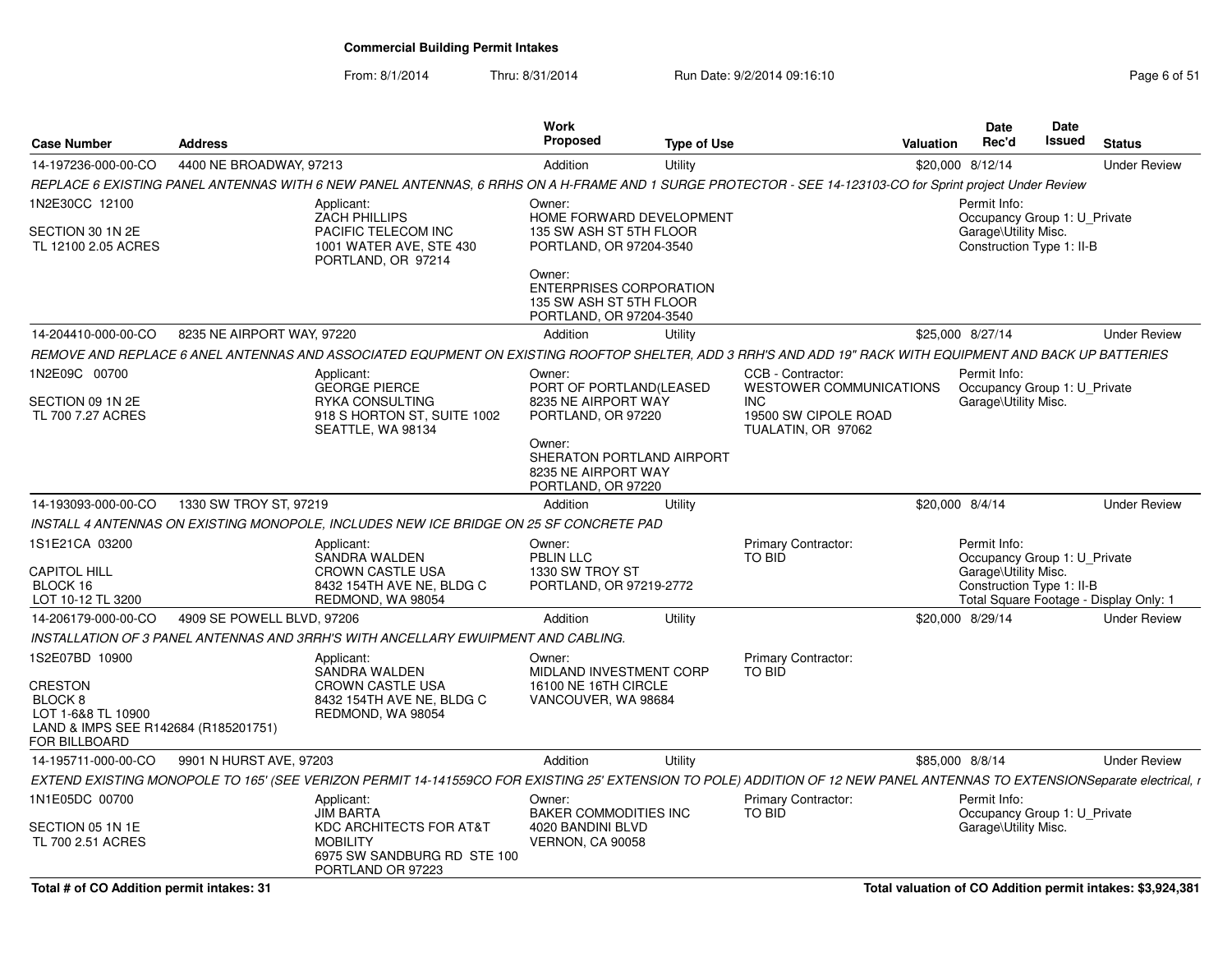| <b>Case Number</b>                                                 | <b>Address</b>              |                                                                                                         | <b>Work</b><br><b>Proposed</b>                                                                 | <b>Type of Use</b> |                                                                                        | <b>Valuation</b>                                                                               | <b>Date</b><br>Rec'd | <b>Date</b><br><b>Issued</b> | <b>Status</b>            |  |
|--------------------------------------------------------------------|-----------------------------|---------------------------------------------------------------------------------------------------------|------------------------------------------------------------------------------------------------|--------------------|----------------------------------------------------------------------------------------|------------------------------------------------------------------------------------------------|----------------------|------------------------------|--------------------------|--|
| 14-198905-000-00-CO                                                | 525 SE MARION ST            |                                                                                                         | Alteration                                                                                     |                    | Apartments/Condos (3 or more units)                                                    |                                                                                                | \$1,200 8/15/14      | 8/15/14 Issued               |                          |  |
| INFILL DOOR OPENING BETWEEN TWO EXISITNG UNITS #4 & #5             |                             |                                                                                                         |                                                                                                |                    |                                                                                        |                                                                                                |                      |                              |                          |  |
| 1S1E26BB 06600                                                     |                             | Applicant:<br>MICHELLE PLATTER<br>THE WATERMARK GROUP<br>2404 NW 94TH ST<br>VANCOUVER, WA 98665         |                                                                                                |                    | Primary Contractor:<br>TO BID                                                          | Permit Info:<br>Occupancy Group 1: R-2_Residential<br>Multi-family<br>Construction Type 1: V-A |                      |                              |                          |  |
| 14-206020-000-00-CO                                                | 1834 SW 5TH AVE, 97201      |                                                                                                         | Alteration                                                                                     |                    | Apartments/Condos (3 or more units)                                                    | \$218,000 8/29/14                                                                              |                      | 8/29/14 Issued               |                          |  |
|                                                                    |                             | RE-ROOF ENTIRE BUILDING, REINFORCE EXISTING  CORNICE AT ROOF PERIMETER, REFRAME EXISTING ROOF-HATCH     |                                                                                                |                    |                                                                                        |                                                                                                |                      |                              |                          |  |
| 1S1E03CB 02700<br>PORTLAND<br>BLOCK 153<br>LOT 5<br>S 15' OF LOT 6 |                             | Applicant:<br>KATHY JOHNSON<br>HENNEBERY EDDY ARCHITECTS,<br>INC.<br>921 SW WASHINGTON ST, SUITE<br>250 | Owner:<br><b>HARRISON COURT LLC</b><br>333 S STATE ST STE V-249<br>LAKE OSWEGO, OR 97034       |                    | CCB - Contractor:<br>R & H CONSTRUCTION<br>1530 SW TAYLOR STREET<br>PORTLAND, OR 97205 | Permit Info:<br>Occupancy Group 1: R-2 Residential<br>Multi-family<br>Construction Type 1: V-B |                      |                              |                          |  |
| HISTORIC PROPERTY 15 YR 2006;<br>POTENTIAL ADDITIONAL TAX          |                             | PORTLAND OR 97205                                                                                       |                                                                                                |                    |                                                                                        |                                                                                                |                      |                              |                          |  |
| 14-203782-000-00-CO                                                | 1625 SE NEHALEM ST - Unit 7 |                                                                                                         | Alteration                                                                                     |                    | Apartments/Condos (3 or more units)                                                    |                                                                                                | \$7,500 8/27/14      |                              | 8/27/14 Under Inspection |  |
| RE-SIDE ENTIRE BUILDING                                            |                             |                                                                                                         |                                                                                                |                    |                                                                                        |                                                                                                |                      |                              |                          |  |
| 1S1E23DB 90005                                                     |                             | Applicant:                                                                                              | Owner:                                                                                         |                    | CCB - Contractor:                                                                      |                                                                                                |                      |                              |                          |  |
| CASA DEL SOL CONDOMINIUM<br>LOT <sub>7</sub>                       |                             | WILLIAM KELLY JR<br>1001 LEONARD STREET<br>OREGON CITY, OR 97045                                        | <b>JOSEPHINE M KEARNEY</b><br>12 GREENRIDGE CT<br>LAKE OSWEGO, OR 97035-1429                   |                    | <b>WILLIAM KELLY JR</b><br>1001 LEONARD STREET<br>OREGON CITY, OR 97045                |                                                                                                |                      |                              |                          |  |
|                                                                    |                             |                                                                                                         | Owner:<br>ASSOCIATION OF UNIT OWNERS<br>2627 PARK RD<br>LAKE OSWEGO, OR 97034                  |                    |                                                                                        |                                                                                                |                      |                              |                          |  |
|                                                                    |                             |                                                                                                         | Owner:<br>OF CASA DEL SOL CONDOMINIUM<br>2627 PARK RD<br>LAKE OSWEGO, OR 97034                 |                    |                                                                                        |                                                                                                |                      |                              |                          |  |
| 14-203774-000-00-CO                                                | 1611 SE NEHALEM ST - Unit 1 |                                                                                                         | Alteration                                                                                     |                    | Apartments/Condos (3 or more units)                                                    |                                                                                                | \$7,500 8/27/14      |                              | 8/27/14 Under Inspection |  |
| <i>RE-SIDE ENTIRE CONDO BUILDING</i>                               |                             |                                                                                                         |                                                                                                |                    |                                                                                        |                                                                                                |                      |                              |                          |  |
| 1S1E23DB 90001<br>CASA DEL SOL CONDOMINIUM<br>LOT 1                |                             | Applicant:<br>WILLIAM KELLY JR<br>1001 LEONARD STREET<br>OREGON CITY, OR 97045                          | Owner:<br>ASSOCIATION OF UNIT OWNERS<br>2627 PARK RD<br>LAKE OSWEGO, OR 97034                  |                    | CCB - Contractor:<br>WILLIAM KELLY JR<br>1001 LEONARD STREET<br>OREGON CITY, OR 97045  |                                                                                                |                      |                              |                          |  |
|                                                                    |                             |                                                                                                         | Owner:<br>OF CASA DEL SOL CONDOMINIUM<br>2627 PARK RD<br>LAKE OSWEGO, OR 97034                 |                    |                                                                                        |                                                                                                |                      |                              |                          |  |
|                                                                    |                             |                                                                                                         | Owner:<br><b>WILLIAM C HELZER</b><br>28593 SW ASH MEADOWS BLVD<br>#19<br>WILSONVILLE, OR 97070 |                    |                                                                                        |                                                                                                |                      |                              |                          |  |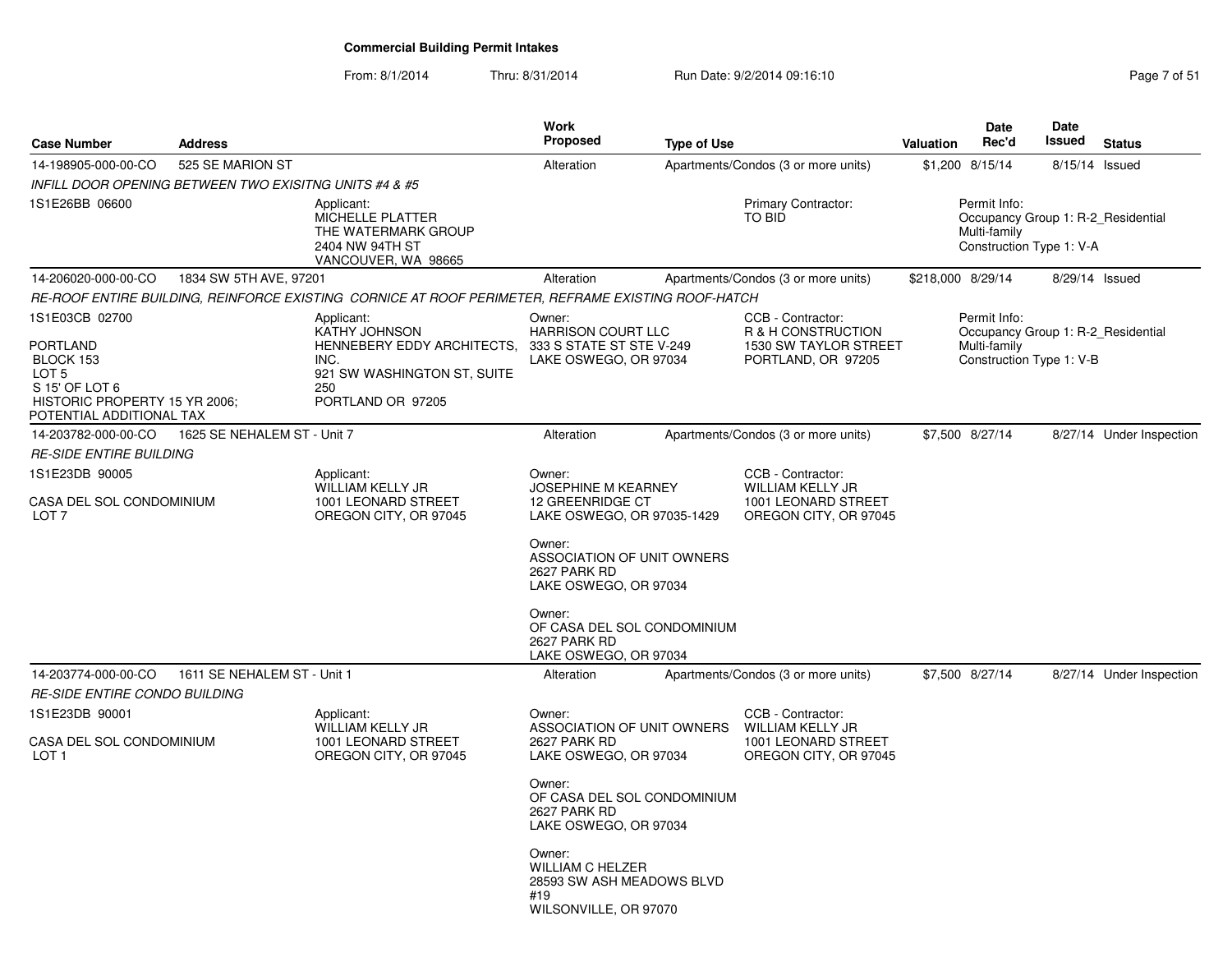From: 8/1/2014Thru: 8/31/2014 Run Date: 9/2/2014 09:16:10

| <b>Case Number</b>                             | <b>Address</b>             |                                                                                                                                                              | Work<br>Proposed                                                               | <b>Type of Use</b> |                                                                                              | Valuation        | <b>Date</b><br>Rec'd                                                                           | Date<br><b>Issued</b> | <b>Status</b>       |
|------------------------------------------------|----------------------------|--------------------------------------------------------------------------------------------------------------------------------------------------------------|--------------------------------------------------------------------------------|--------------------|----------------------------------------------------------------------------------------------|------------------|------------------------------------------------------------------------------------------------|-----------------------|---------------------|
| 14-204091-000-00-CO                            | 9706 N MIDWAY AVE, 97203   |                                                                                                                                                              | Alteration                                                                     |                    | Apartments/Condos (3 or more units)                                                          |                  | \$9,500 8/26/14                                                                                | 8/26/14 Issued        |                     |
|                                                |                            | FRAME IN NEW BATHROOM IN EXISTING LIVING ROOM AREA, INFILL ONE ENTRY DOOR, UNIT #2                                                                           |                                                                                |                    |                                                                                              |                  |                                                                                                |                       |                     |
| 1N1E06CD 02200                                 |                            | Applicant:<br><b>JIMMY LEE HAMMER</b><br>1726 N EMERSON ST<br>PORTLAND, OR 97217-3853                                                                        | Owner:<br><b>JOHN F SMITH</b><br>5703 N DETROIT AVE<br>PORTLAND, OR 97217-4332 |                    | CCB - Contractor:<br><b>JIMMY LEE HAMMER</b><br>1726 N EMERSON ST<br>PORTLAND, OR 97217-3853 |                  | Permit Info:<br>Occupancy Group 1: R-2 Residential<br>Multi-family<br>Construction Type 1: V-B |                       |                     |
|                                                |                            |                                                                                                                                                              | Owner:<br><b>GARY L AMELL</b><br>5703 N DETROIT AVE<br>PORTLAND, OR 97217-4332 |                    |                                                                                              |                  |                                                                                                |                       |                     |
| 14-203878-000-00-CO                            | 715 NW 17TH AVE - Unit 715 |                                                                                                                                                              | Alteration                                                                     |                    | Apartments/Condos (3 or more units)                                                          | \$29,000 8/26/14 |                                                                                                |                       | <b>Under Review</b> |
|                                                |                            | EXTEND INTERIOR STAIR CASE, BUILD NEW ROOF DECK, REMOVE 1 SKYLIGHT AND ADD ROOF HATCH                                                                        |                                                                                |                    |                                                                                              |                  |                                                                                                |                       |                     |
| 1N1E33AC 90002                                 |                            | Applicant:<br><b>JOHN SPENCER</b>                                                                                                                            | Owner:<br>TANYA J KAPKA                                                        |                    | CCB - Contractor:<br><b>JOHN CHARLES SPENCER</b>                                             |                  |                                                                                                |                       |                     |
| CAMPBELL TWNHSE CONDOMINIUMS<br><b>LOT 715</b> |                            | <b>STORAGE THERAPY</b><br>2552 NW SAVIER ST<br>PORTLAND, OR 97209                                                                                            | 715 NW 17TH AVE #715<br>PORTLAND, OR 97209                                     |                    | 2552 NW SAVIER ST<br>PORTLAND, OR 97210                                                      |                  |                                                                                                |                       |                     |
|                                                |                            |                                                                                                                                                              | Owner:<br>SURJIT S PATEL<br>715 NW 17TH AVE #715<br>PORTLAND, OR 97209         |                    |                                                                                              |                  |                                                                                                |                       |                     |
| 14-203722-000-00-CO                            | 2900 SW PEACEFUL LN, 97201 |                                                                                                                                                              | Alteration                                                                     |                    | Apartments/Condos (3 or more units)                                                          |                  | \$2,500 8/25/14                                                                                | 8/25/14 Final         |                     |
| <b>CREATE OPENING BETWEEN CLASSROOMS</b>       |                            |                                                                                                                                                              |                                                                                |                    |                                                                                              |                  |                                                                                                |                       |                     |
| 1S1E17 00100                                   |                            | Applicant:<br><b>DAVID ATKINSON</b>                                                                                                                          | Owner:                                                                         |                    | CCB - Contractor:<br>CONGREGATION NEVEH SHALOM NORTH RIM PARTNERS                            |                  | Permit Info:<br>Occupancy Group 1: E School                                                    |                       |                     |
| SECTION 17 1S 1E<br>TL 100 8.65 ACRES          |                            | NORTH RIM PARTNERS<br>819 SE MORRISON ST, STE 110<br>PORTLAND, OR<br>97214                                                                                   | 2900 SW PEACEFUL LN<br>PORTLAND, OR 97239-1162                                 |                    | 819 SE MORRISON ST, #110<br>PORTLAND, OR 97214                                               |                  | Construction Type 1: III-B                                                                     |                       |                     |
| 14-201361-000-00-CO                            | 7151 N DENVER AVE, 97217   |                                                                                                                                                              | Alteration                                                                     |                    | Apartments/Condos (3 or more units)                                                          |                  | \$4,000 8/25/14                                                                                |                       | <b>Under Review</b> |
|                                                |                            | LEGALIZE 2ND STORY ADDITION OF BEDROOM WITH BATHROOM AT UNIT 2 AND REMOVE PORCH. REMOVE KITCHEN FROM EXISTING MAIN LEVEL, CONVERT TO STORAGE/OFFICE *RESPONS |                                                                                |                    |                                                                                              |                  |                                                                                                |                       |                     |
| 1N1E16AB 21900                                 |                            | Applicant:<br>FURAT J M AL-MUKTAR<br>PMB 289 6327 SW CAPITOL HWY<br>#C                                                                                       | Owner:<br>FURAT J M AL-MUKTAR<br>PMB 289 6327 SW CAPITOL HWY<br>#C             |                    |                                                                                              |                  |                                                                                                |                       |                     |

PORTLAND, OR 97221

PORTLAND, OR 97221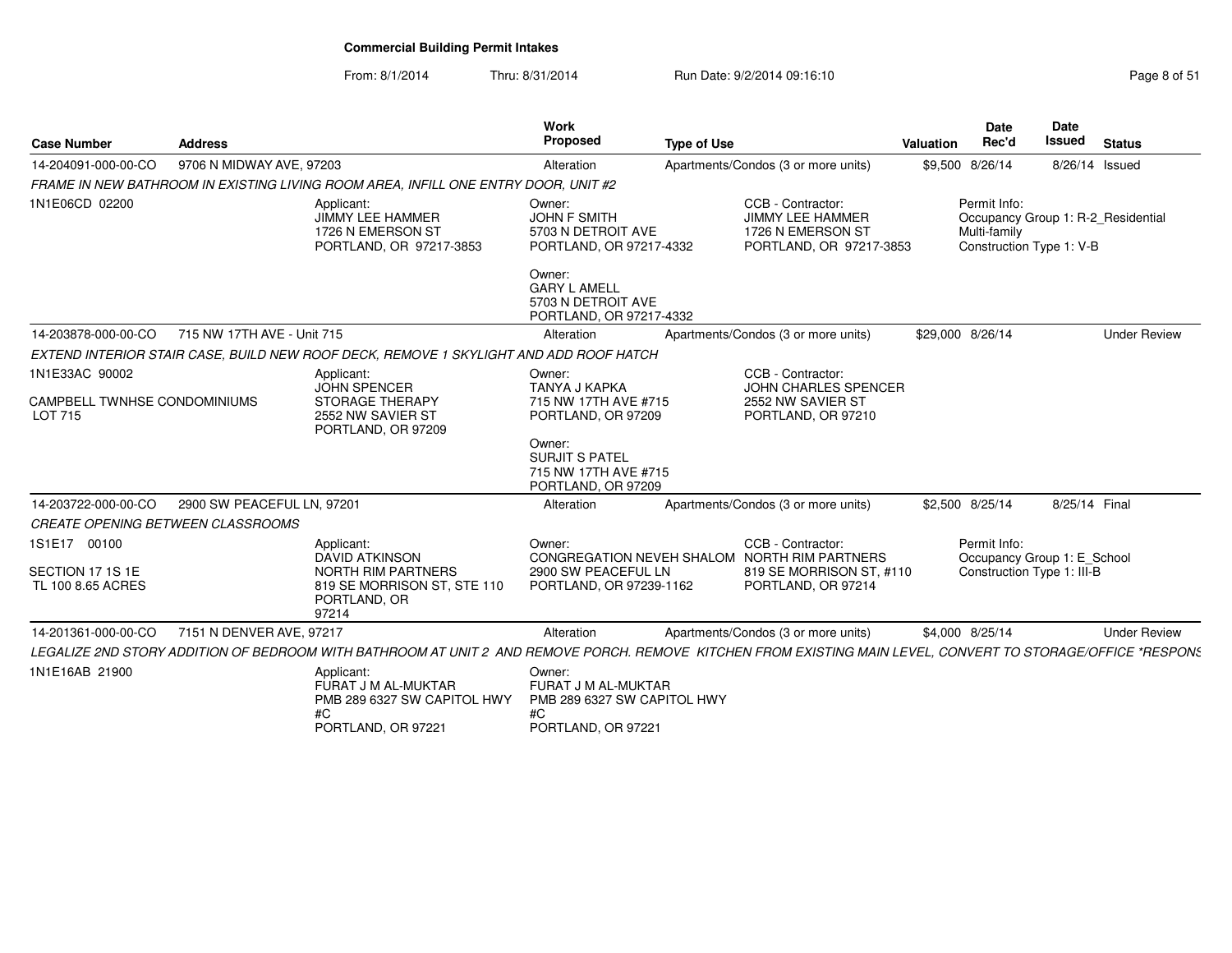From: 8/1/2014

| <b>Case Number</b>                                      | <b>Address</b>                                                                                                                                                  | <b>Work</b><br>Proposed                                                                                                                                                                                                                                    | <b>Type of Use</b>                                                                                                                                                            | Date<br>Rec'd<br><b>Valuation</b>                        | Date<br><b>Issued</b><br><b>Status</b> |  |  |  |
|---------------------------------------------------------|-----------------------------------------------------------------------------------------------------------------------------------------------------------------|------------------------------------------------------------------------------------------------------------------------------------------------------------------------------------------------------------------------------------------------------------|-------------------------------------------------------------------------------------------------------------------------------------------------------------------------------|----------------------------------------------------------|----------------------------------------|--|--|--|
| 14-202216-000-00-CO                                     | 1640 SE 162ND AVE, 97233                                                                                                                                        | Alteration                                                                                                                                                                                                                                                 | Apartments/Condos (3 or more units)                                                                                                                                           | \$14,728 8/22/14                                         | 8/22/14 Issued                         |  |  |  |
|                                                         | REPLACING EXISTING WINDOWS IN UNITS 23-28; NO SIZE, STRUCTURE OR ROUGH OPENING ALTERATION                                                                       |                                                                                                                                                                                                                                                            |                                                                                                                                                                               |                                                          |                                        |  |  |  |
| 1S3E06CB 00200                                          | Applicant:<br><b>JONATHAN ELWING</b>                                                                                                                            | Owner:<br><b>CARLO TAMBURRINO</b>                                                                                                                                                                                                                          | CCB - Contractor:<br><b>JONATHAN ELWING</b>                                                                                                                                   | Permit Info:<br>Occupancy Group 1: R-2 Residential       |                                        |  |  |  |
| SECTION 06 1S 3E<br>TL 200 1.41 ACRES                   | <b>ENERGY COMFORT &amp;</b><br><b>CONSTRUCTION LLC</b><br>12125 SE SOLETICE CT<br>12125 SE SOLETICE CT.<br>CLACKAMAS, OR 97015                                  | 1515 VIA LUCAS<br>SAN LORENZO, CA 94580-2135<br>Owner:<br>RICARDO CAVIGLIA<br>1515 VIA LUCAS<br>SAN LORENZO, CA 94580-2135                                                                                                                                 | <b>ENERGY COMFORT &amp;</b><br>CONSTRUCTION LLC<br>12125 SE SOLETICE CT<br>12125 SE SOLETICE CT.<br>CLACKAMAS, OR 97015                                                       | Multi-family<br>Construction Type 1: V-B                 |                                        |  |  |  |
|                                                         |                                                                                                                                                                 | Owner:<br>DAVID J BOZZONE<br>1515 VIA LUCAS<br>SAN LORENZO, CA 94580-2135                                                                                                                                                                                  |                                                                                                                                                                               |                                                          |                                        |  |  |  |
| 14-202207-000-00-CO                                     | 1640 SE 162ND AVE, 97233                                                                                                                                        | Alteration                                                                                                                                                                                                                                                 | Apartments/Condos (3 or more units)                                                                                                                                           | \$19,638 8/22/14                                         | 8/22/14 Issued                         |  |  |  |
|                                                         | REPLACING EXISTING WINDOWS IN UNITS 15-22; NO SIZE, STRUCTURE OR ROUGH OPENING ALTERATION                                                                       |                                                                                                                                                                                                                                                            |                                                                                                                                                                               |                                                          |                                        |  |  |  |
| 1S3E06CB 00200<br>SECTION 06 1S 3E<br>TL 200 1.41 ACRES | Applicant:<br><b>JONATHAN ELWING</b><br><b>ENERGY COMFORT &amp;</b><br>CONSTRUCTION LLC<br>12125 SE SOLETICE CT<br>12125 SE SOLETICE CT.<br>CLACKAMAS, OR 97015 | Owner:<br><b>CARLO TAMBURRINO</b><br>1515 VIA LUCAS<br>SAN LORENZO, CA 94580-2135<br>Owner:<br>RICARDO CAVIGLIA<br>1515 VIA LUCAS<br>SAN LORENZO, CA 94580-2135<br>Owner:<br>DAVID J BOZZONE<br>1515 VIA LUCAS<br>SAN LORENZO, CA 94580-2135               | CCB - Contractor:<br><b>JONATHAN ELWING</b><br><b>ENERGY COMFORT &amp;</b><br>CONSTRUCTION LLC<br>12125 SE SOLETICE CT<br>12125 SE SOLETICE CT.<br>CLACKAMAS, OR 97015        | Permit Info:<br>Multi-family<br>Construction Type 1: V-B | Occupancy Group 1: R-2_Residential     |  |  |  |
| 14-202204-000-00-CO                                     | 1640 SE 162ND AVE, 97233                                                                                                                                        | Alteration                                                                                                                                                                                                                                                 | Apartments/Condos (3 or more units)                                                                                                                                           | \$9,819 8/22/14                                          | 8/22/14 Issued                         |  |  |  |
|                                                         | REPLACING EXISTING WINDOWS IN UNITS 11-14; NO SIZE, STRUCTURE OR ROUGH OPENING ALTERATION                                                                       |                                                                                                                                                                                                                                                            |                                                                                                                                                                               |                                                          |                                        |  |  |  |
| 1S3E06CB 00200<br>SECTION 06 1S 3E<br>TL 200 1.41 ACRES | Applicant:<br><b>JONATHAN ELWING</b><br><b>ENERGY COMFORT &amp;</b><br>CONSTRUCTION LLC<br>12125 SE SOLETICE CT<br>12125 SE SOLETICE CT.<br>CLACKAMAS, OR 97015 | Owner:<br><b>CARLO TAMBURRINO</b><br><b>1515 VIA LUCAS</b><br>SAN LORENZO, CA 94580-2135<br>Owner:<br>RICARDO CAVIGLIA<br>1515 VIA LUCAS<br>SAN LORENZO, CA 94580-2135<br>Owner:<br>DAVID J BOZZONE<br><b>1515 VIA LUCAS</b><br>SAN LORENZO, CA 94580-2135 | CCB - Contractor:<br><b>JONATHAN ELWING</b><br><b>ENERGY COMFORT &amp;</b><br><b>CONSTRUCTION LLC</b><br>12125 SE SOLETICE CT<br>12125 SE SOLETICE CT.<br>CLACKAMAS, OR 97015 | Permit Info:<br>Multi-family<br>Construction Type 1: V-B | Occupancy Group 1: R-2 Residential     |  |  |  |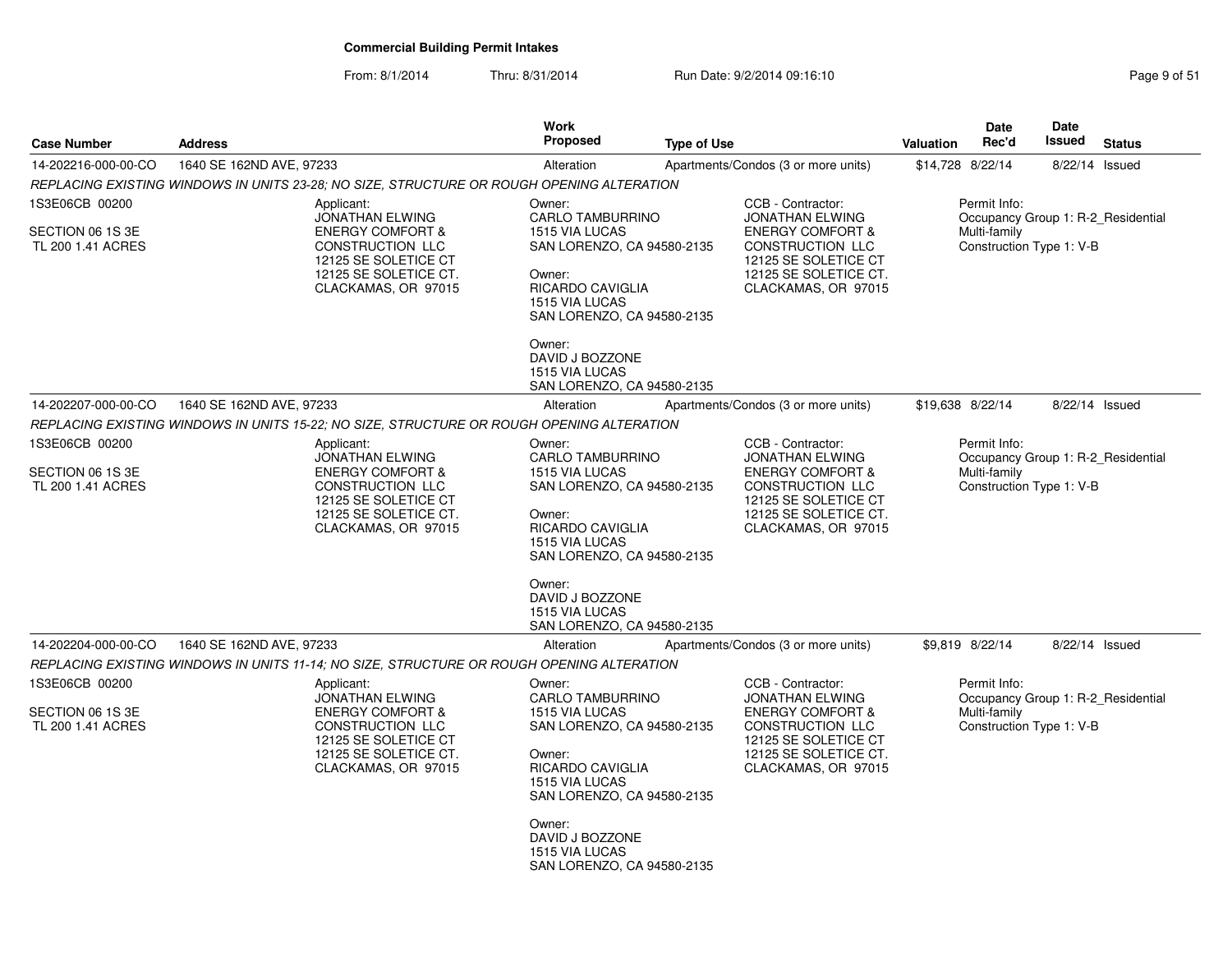| <b>Case Number</b>                          | <b>Address</b>              |                                                                                                                         | Work<br><b>Proposed</b>                                                                                                           | <b>Type of Use</b>                                                                             |                                                                                                                         |                                                    | <b>Date</b><br>Rec'd                                                                           | Date<br>Issued | <b>Status</b>                      |  |
|---------------------------------------------|-----------------------------|-------------------------------------------------------------------------------------------------------------------------|-----------------------------------------------------------------------------------------------------------------------------------|------------------------------------------------------------------------------------------------|-------------------------------------------------------------------------------------------------------------------------|----------------------------------------------------|------------------------------------------------------------------------------------------------|----------------|------------------------------------|--|
| 14-202194-000-00-CO                         | 1640 SE 162ND AVE, 97233    |                                                                                                                         | Alteration                                                                                                                        |                                                                                                | Apartments/Condos (3 or more units)                                                                                     | \$24,547 8/22/14                                   |                                                                                                | 8/22/14 Issued |                                    |  |
|                                             |                             | REPLACING EXISTING WINDOWS IN UNITS 1 - 10; NO SIZE, STRUCTURE OR ROUGH OPENING ALTERATION                              |                                                                                                                                   |                                                                                                |                                                                                                                         |                                                    |                                                                                                |                |                                    |  |
| 1S3E06CB 00200                              |                             | Applicant:<br><b>JONATHAN ELWING</b>                                                                                    | Owner:<br><b>CARLO TAMBURRINO</b>                                                                                                 |                                                                                                | CCB - Contractor:<br><b>JONATHAN ELWING</b>                                                                             | Permit Info:<br>Occupancy Group 1: R-2_Residential |                                                                                                |                |                                    |  |
| SECTION 06 1S 3E<br>TL 200 1.41 ACRES       |                             | <b>ENERGY COMFORT &amp;</b><br>CONSTRUCTION LLC<br>12125 SE SOLETICE CT<br>12125 SE SOLETICE CT.<br>CLACKAMAS, OR 97015 | 1515 VIA LUCAS<br>SAN LORENZO, CA 94580-2135<br>Owner:<br><b>RICARDO CAVIGLIA</b><br>1515 VIA LUCAS<br>SAN LORENZO, CA 94580-2135 |                                                                                                | <b>ENERGY COMFORT &amp;</b><br>CONSTRUCTION LLC<br>12125 SE SOLETICE CT<br>12125 SE SOLETICE CT.<br>CLACKAMAS, OR 97015 |                                                    | Multi-family<br>Construction Type 1: V-B                                                       |                |                                    |  |
|                                             |                             |                                                                                                                         | Owner:<br>DAVID J BOZZONE<br>1515 VIA LUCAS<br>SAN LORENZO, CA 94580-2135                                                         |                                                                                                |                                                                                                                         |                                                    |                                                                                                |                |                                    |  |
| 14-199441-000-00-CO                         | 13410 SE POWELL BLVD, 97236 |                                                                                                                         | Alteration                                                                                                                        |                                                                                                | Apartments/Condos (3 or more units)                                                                                     |                                                    | \$7,500 8/22/14                                                                                | 8/22/14 Issued |                                    |  |
|                                             |                             | REPLACE FRONT AND REAR WINDOWS AND SLIDING GLASS DOORS FOR BUILDING A***see 14-189090-HS & 14-190263-AL***              |                                                                                                                                   |                                                                                                |                                                                                                                         |                                                    |                                                                                                |                |                                    |  |
| 1S2E11DB 06100                              |                             | Applicant:<br><b>DAVID PUHA</b><br>6295 SW 188TH AVE<br>ALOHA OR 97007                                                  | Owner:<br><b>DAN PUHA</b><br>6921 SE 116TH AVE<br>PORTLAND, OR 97266                                                              | Permit Info:<br>Occupancy Group 1: R-2_Residential<br>Multi-family<br>Construction Type 1: V-B |                                                                                                                         |                                                    |                                                                                                |                |                                    |  |
|                                             |                             |                                                                                                                         | Owner:<br><b>GABRIELA PUHA</b><br>6921 SE 116TH AVE<br>PORTLAND, OR 97266                                                         |                                                                                                |                                                                                                                         |                                                    |                                                                                                |                |                                    |  |
| 14-196589-000-00-CO                         | 13410 SE POWELL BLVD, 97236 |                                                                                                                         | Alteration                                                                                                                        |                                                                                                | Apartments/Condos (3 or more units)                                                                                     |                                                    | \$12,500 8/22/14                                                                               | 8/22/14 Issued |                                    |  |
|                                             |                             | REPLACE FRONT AND REAR WINDOWS FOR BUILDING B***see 14-189090-HS & 14-190263-AL***                                      |                                                                                                                                   |                                                                                                |                                                                                                                         |                                                    |                                                                                                |                |                                    |  |
| 1S2E11DB 06100                              |                             | Applicant:<br>DAVID PUHA<br>6295 SW 188TH AVE<br>ALOHA OR 97007                                                         | Owner:<br><b>DAN PUHA</b><br>6921 SE 116TH AVE<br>PORTLAND, OR 97266                                                              |                                                                                                |                                                                                                                         |                                                    | Permit Info:<br>Occupancy Group 1: R-2 Residential<br>Multi-family<br>Construction Type 1: V-B |                |                                    |  |
|                                             |                             |                                                                                                                         | Owner:<br><b>GABRIELA PUHA</b><br>6921 SE 116TH AVE<br>PORTLAND, OR 97266                                                         |                                                                                                |                                                                                                                         |                                                    |                                                                                                |                |                                    |  |
| 14-201613-000-00-CO                         | 1010 NW 17TH AVE, 97209     |                                                                                                                         | Alteration                                                                                                                        |                                                                                                | Apartments/Condos (3 or more units)                                                                                     |                                                    | \$1,500 8/21/14                                                                                | 8/21/14 Final  |                                    |  |
|                                             |                             | REPAIR 3RD FLOOR BALCONY AT FRONT OF BUILDING: NEW BEAMS AND DECKING                                                    |                                                                                                                                   |                                                                                                |                                                                                                                         |                                                    |                                                                                                |                |                                    |  |
| 1N1E33AB 02400                              |                             | Applicant:<br><b>BUELL PROPERTY 3 LLC</b>                                                                               | Owner:<br><b>BUELL PROPERTY 3 LLC</b>                                                                                             |                                                                                                | CCB - Contractor:<br><b>HAROLD BUELL</b>                                                                                |                                                    | Permit Info:                                                                                   |                | Occupancy Group 1: R-2_Residential |  |
| COUCHS ADD<br>BLOCK 181<br>W 1/2 OF LOT 2&3 |                             | 1007 NW 16TH AVE<br>PORTLAND, OR 97209                                                                                  | 1007 NW 16TH AVE<br>PORTLAND, OR 97209                                                                                            |                                                                                                | 1007 NW 16th AVE<br>PORTLAND, OR 97209                                                                                  |                                                    | Multi-family                                                                                   |                |                                    |  |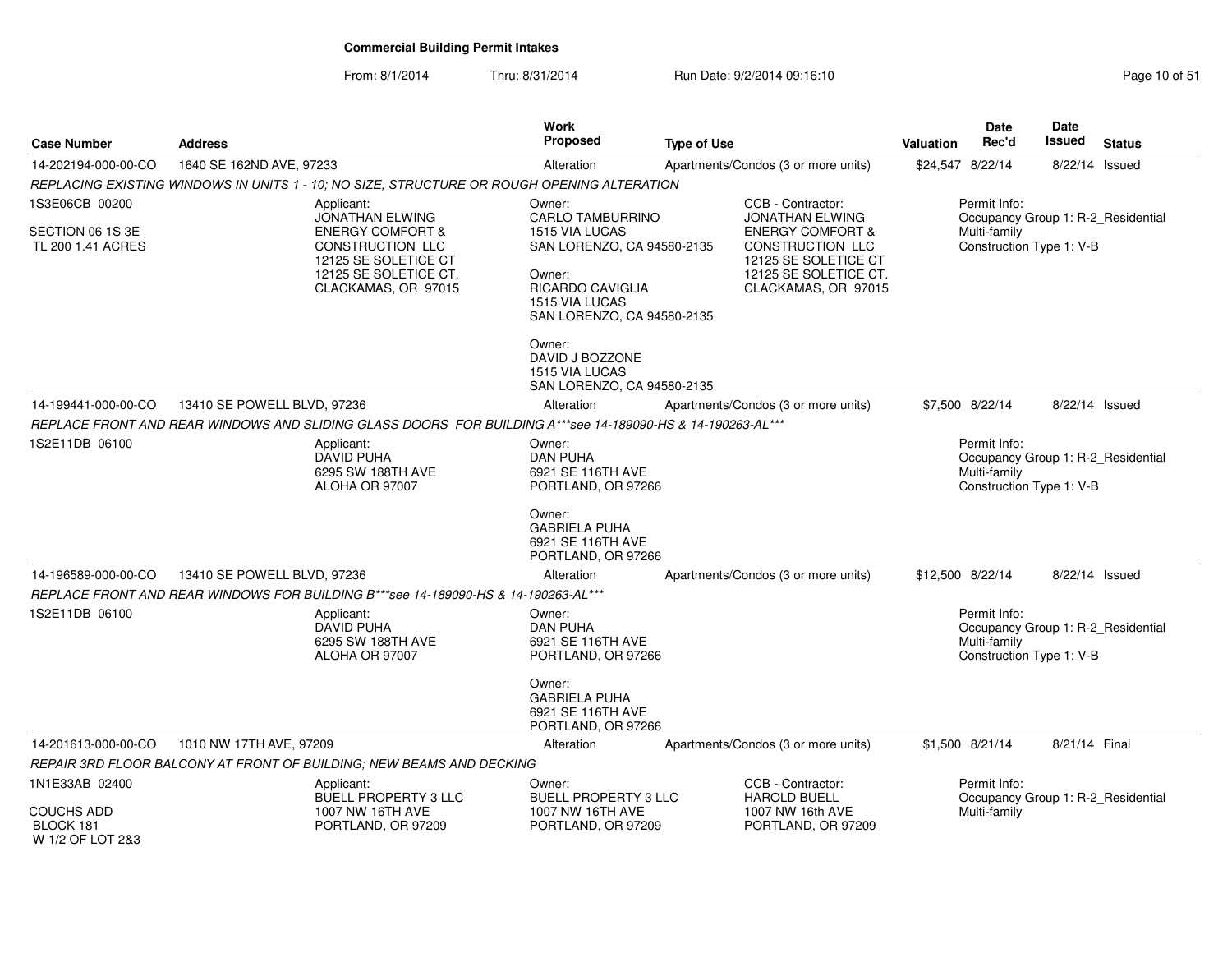| <b>Case Number</b>                                                       | <b>Address</b>             |                                                                                                                              | <b>Work</b><br>Proposed                                                                                          | <b>Type of Use</b> |                                                                                                                           | <b>Valuation</b> | Date<br>Rec'd                                                                                       | <b>Date</b><br><b>Issued</b> | <b>Status</b>                          |
|--------------------------------------------------------------------------|----------------------------|------------------------------------------------------------------------------------------------------------------------------|------------------------------------------------------------------------------------------------------------------|--------------------|---------------------------------------------------------------------------------------------------------------------------|------------------|-----------------------------------------------------------------------------------------------------|------------------------------|----------------------------------------|
| 14-201565-000-00-CO                                                      | 311 NW 12TH AVE, 97209     |                                                                                                                              | Alteration                                                                                                       |                    | Apartments/Condos (3 or more units)                                                                                       |                  | \$2,000 8/21/14                                                                                     | 8/21/14 Issued               |                                        |
|                                                                          |                            | CONSTRUCT SCAFFOLD TUNNEL FOR PEDESTRIANS IN RIGHT OF WAY                                                                    |                                                                                                                  |                    |                                                                                                                           |                  |                                                                                                     |                              |                                        |
| 1N1E33DA 02500                                                           |                            | Applicant:<br><b>STEVE CONNER</b><br>NORTHWEST SCAFFOLD<br><b>SERVICES</b><br>PO BOX 33863<br>PORTLAND, OR 97292             | Owner:<br><b>CASEY INVESTORS LLC</b><br>1120 NW COUCH ST #600<br>PORTLAND, OR 97209                              |                    | CCB - Contractor:<br><b>STEVE CONNER</b><br>NORTHWEST SCAFFOLD<br><b>SERVICES</b><br>PO BOX 33863<br>PORTLAND, OR 97292   |                  |                                                                                                     |                              |                                        |
| 14-196023-000-00-CO                                                      | 9457 N BRISTOL AVE, 97203  |                                                                                                                              | Alteration                                                                                                       |                    | Apartments/Condos (3 or more units)                                                                                       |                  | \$80,000 8/19/14                                                                                    | 8/19/14 Issued               |                                        |
| STRUCTURAL REPAIRS TO FOUNDATION                                         |                            |                                                                                                                              |                                                                                                                  |                    |                                                                                                                           |                  |                                                                                                     |                              |                                        |
| 1N1W01AC 07000<br>OAK PARK ADD<br>BLOCK <sub>9</sub><br>LOT <sub>2</sub> |                            | Applicant:<br>RAHIM ABBASI<br>ABBASI DESIGN WORKS<br>79 SE TAYLOR, SUITE401<br>PORTLAND, OR 97214                            | Owner:<br>9457 N BRISTOL AVENUE LLC<br>3129 NE BRYCE ST<br>PORTLAND, OR 97212-1721                               |                    | CCB - Contractor:<br><b>TERRAFIRMA FOUNDATION</b><br><b>SYSTEMS</b><br>1308 NW PARK ST<br>ROSEBURG, OR 97470              |                  | Permit Info:<br>and Two Family<br>Construction Type 1: V-B                                          |                              | Occupancy Group 1: R-3 Residential One |
|                                                                          |                            |                                                                                                                              | Alteration                                                                                                       |                    | Apartments/Condos (3 or more units)                                                                                       |                  | \$8/18/14                                                                                           |                              | Approved to Issue                      |
|                                                                          |                            | REVISION - CHANGE FOOTING OF DECK SPECIAL INSPECTION NO LONGER REQUIRED FOR WEDGE ANCHOR(DELETED AS PART OF REVISION)        |                                                                                                                  |                    |                                                                                                                           |                  |                                                                                                     |                              |                                        |
| 1S3E07CD 01100<br>ANDEREGG MEADOWS<br><b>BLOCK1</b><br>LOT 1 TL 1100     |                            | Applicant:<br><b>BRUCE LOVELL</b><br>RICKS CUSTOMER FENCING AND<br><b>DECKING</b><br>20132 SE STARK ST<br>PORTLAND, OR 97233 | Owner:<br>SAN GATIANO COMPANY LP<br>425 VIA CHICO<br>PLS VRDS EST, CA 90274-1309                                 |                    | CCB - Contractor:<br><b>RICKS CUSTOM FENCING &amp;</b><br><b>DECKING INC</b><br>4543 SE TV HIGHWAY<br>HILLSBORO, OR 97123 |                  | Permit Info:<br>Occupancy Group 1: R-2 Residential<br>Multi-family<br>Construction Type 1: V-B      |                              |                                        |
| 14-199868-000-00-CO                                                      | 2323 SW PARK PL, 97205     |                                                                                                                              | Alteration                                                                                                       |                    | Apartments/Condos (3 or more units)                                                                                       |                  | \$97,000 8/18/14                                                                                    | 8/18/14 Issued               |                                        |
|                                                                          |                            | ALL INTERIOR WORK; RECONFIGURE EXISTING APARTMENT. 4th foor north side of bldg                                               |                                                                                                                  |                    |                                                                                                                           |                  |                                                                                                     |                              |                                        |
| 1N1E33CC 00500<br><b>CEDAR HILL</b><br>LOT 39-42                         |                            | Applicant:<br>DOUG STANTON<br><b>STANTON CUSTOM HOMES</b><br>6400 SW CANYON CT #10                                           | Owner:<br>PARK VISTA CORPORATION<br>2323 SW PARK PL<br>PORTLAND, OR 97205-1055                                   |                    | CCB - Contractor:<br><b>STANTON CUSTOM HOMES LLC</b><br>3890 SW 94TH AVE<br>PORTLAND, OR 97225                            |                  | Permit Info:<br>Occupancy Group 1: R-2_Residential<br>Multi-family<br>Construction Type 1: I-A      |                              |                                        |
| 14-186883-REV-01-CO                                                      | 4810 SW CALDEW ST - Unit D |                                                                                                                              | Alteration                                                                                                       |                    | Apartments/Condos (3 or more units)                                                                                       |                  | \$8/4/14                                                                                            |                              | 8/4/14 Under Inspection                |
|                                                                          |                            | REVISION TO USE EXISTING SLAB INSTEAD OF POURING ENTIRE NEW FOOTING.                                                         |                                                                                                                  |                    |                                                                                                                           |                  |                                                                                                     |                              |                                        |
| 1S1E19AD 90013<br>GLENNBROOKE RIDGE CONDOMINIUM<br>LOT <sub>13C</sub>    |                            | Applicant:<br>CHRIS MARQUAND<br><b>DECK MASTERS LLC</b><br>4839 NE 41ST AVE<br>PORTLAND, OR 97211                            | Owner:<br>GLENNBROOKE RIDGE PROPERTY CHRIS MARQUAND<br>4606 SW CALDEW ST<br>PORTLAND, OR 97219                   |                    | CCB - Contractor:<br><b>DECK MASTERS LLC</b><br>4839 NE 41ST AVE<br>PORTLAND, OR 97211                                    |                  | Permit Info:<br>Occupancy Group 1: R-2 Residential<br>Multi-family<br>Construction Type 1: V-B      |                              |                                        |
|                                                                          |                            |                                                                                                                              | Owner:<br><b>OWNERS ASSOCIATION</b><br>4606 SW CALDEW ST<br>PORTLAND, OR 97219                                   |                    |                                                                                                                           |                  |                                                                                                     |                              |                                        |
| 14-193682-000-00-CO                                                      | 2547 SE 174TH AVE, 97236   |                                                                                                                              | Alteration                                                                                                       |                    | Apartments/Condos (3 or more units)                                                                                       |                  | \$1,600 8/5/14                                                                                      |                              | 8/5/14 Issued                          |
|                                                                          |                            | ADD WALLS TO CREATE OFFICE SPACE WITHIN EXISTING LAUNDRY ROOM. NEW DOOR AND RELITE, NO EXTERIOR WORK.                        |                                                                                                                  |                    |                                                                                                                           |                  |                                                                                                     |                              |                                        |
| 1S3E07AB 11800<br><b>SHELTON GROVE</b><br>LOT <sub>4</sub>               |                            | Applicant:<br>GETTER FIXED HANDYMAN LLC<br>PO BOX 11555<br>PORTLAND, OR 97211                                                | Owner:<br><b>HAWAII AINA MANAGEMENT &amp;</b><br><b>COMPANY LLC</b><br>1100 ALAKEA ST #201<br>HONOLULU, HI 96813 |                    | CCB - Contractor:<br>GETTER FIXED HANDYMAN LLC<br>PO BOX 11555<br>PORTLAND, OR 97211                                      |                  | Permit Info:<br>Occupancy Group 1: B Bank, Off.,<br>Med.Off., Pub.Bldg.<br>Construction Type 1: V-B |                              |                                        |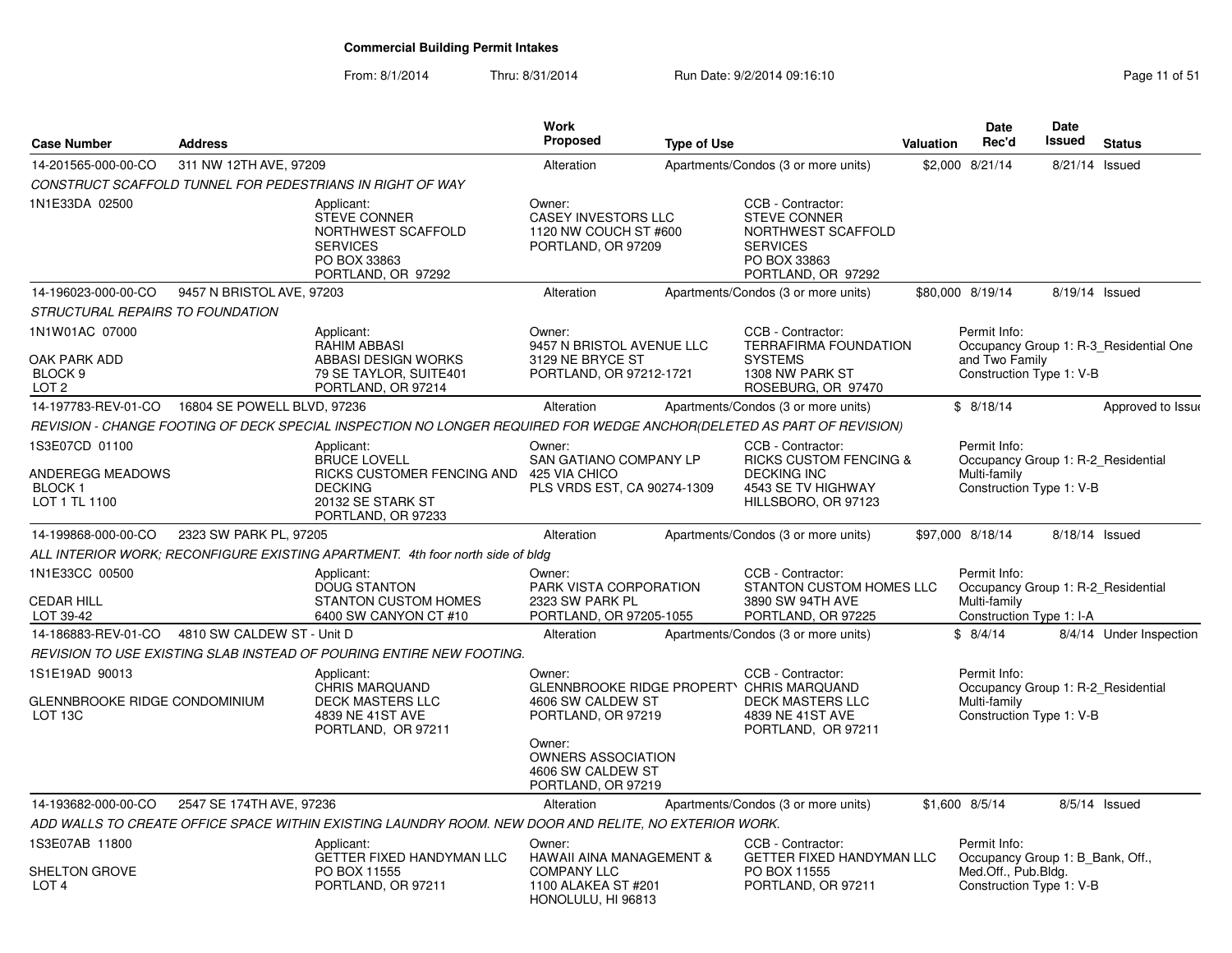### From: 8/1/2014Thru: 8/31/2014 **Run Date: 9/2/2014 09:16:10** Page 12 of 514 of 514 of 514 of 514 of 514 of 514 of 514 of 514 of 51

| <b>Case Number</b>                                              | <b>Address</b>          |                                                                                                                                  | Work<br><b>Proposed</b>                                                                                                                                                                                                                                                 | <b>Type of Use</b> |                                                                                                                           | Valuation        | Date<br>Rec'd                | <b>Date</b><br><b>Issued</b> | <b>Status</b>                                                                      |
|-----------------------------------------------------------------|-------------------------|----------------------------------------------------------------------------------------------------------------------------------|-------------------------------------------------------------------------------------------------------------------------------------------------------------------------------------------------------------------------------------------------------------------------|--------------------|---------------------------------------------------------------------------------------------------------------------------|------------------|------------------------------|------------------------------|------------------------------------------------------------------------------------|
| 14-121635-REV-02-CO                                             | 10 NW 3RD AVE, 97209    |                                                                                                                                  | Alteration                                                                                                                                                                                                                                                              |                    | Apartments/Condos (3 or more units)                                                                                       |                  | \$8/6/14                     |                              | Approved to Issue                                                                  |
|                                                                 |                         | REVISION - MODIFICATION TO URM ANCHOR SPACING PER TEST RESULTS                                                                   |                                                                                                                                                                                                                                                                         |                    |                                                                                                                           |                  |                              |                              |                                                                                    |
| 1N1E34CA 10000                                                  |                         | Applicant:<br><b>TIM TERICH</b><br><b>FROELICH ENGINEERING</b><br>6969 SW HAMPTON ST<br><b>TIGARD OR 97223</b>                   |                                                                                                                                                                                                                                                                         |                    | CCB - Contractor:<br><b>DON SILVEY</b><br>SILCO COMMERCIAL<br>CONSTRUCTION INC<br>8316 N LOMBARD ST<br>PORTLAND, OR 97203 |                  | Permit Info:<br>Multi-family | Construction Type 1: III-B   | Occupancy Group 1: R-2_Residential<br>Construction Type 2 (formerly Type 1): III-B |
| 14-121486-REV-01-CO 9 NW 2ND AVE, 97209                         |                         |                                                                                                                                  | Alteration                                                                                                                                                                                                                                                              |                    | Apartments/Condos (3 or more units)                                                                                       |                  | \$8/6/14                     |                              | Approved to Issue                                                                  |
|                                                                 |                         | REVISION - MODIFICATION TO URM ANCHOR SPACING PER TEST RESULTS                                                                   |                                                                                                                                                                                                                                                                         |                    |                                                                                                                           |                  |                              |                              |                                                                                    |
| 1N1E34CA 09400                                                  |                         | Applicant:<br><b>TIM TERICH</b><br><b>FROELICH ENGINEERING</b><br>6969 SW HAMPTON ST<br>TIGARD OR 97223                          | Owner:<br><b>INNOVATIVE HOUSING INC</b><br>219 NW 2ND AVE<br>PORTLAND, OR 97209-3905                                                                                                                                                                                    |                    | CCB - Contractor:<br><b>DON SILVEY</b><br>SILCO COMMERCIAL<br>CONSTRUCTION INC<br>8316 N LOMBARD ST<br>PORTLAND, OR 97203 |                  | Permit Info:<br>Multi-family | Construction Type 1: III-B   | Occupancy Group 1: R-2_Residential<br>Construction Type 2 (formerly Type 1): III-B |
| 14-195910-000-00-CO                                             | 1226 NW 20TH AVE, 97209 |                                                                                                                                  | Alteration                                                                                                                                                                                                                                                              |                    | Apartments/Condos (3 or more units)                                                                                       | \$15,000 8/8/14  |                              |                              | 8/8/14 Under Inspection                                                            |
|                                                                 |                         | FOUNDATION UNDERPINNING AT BUMPOUTS AT REAR OF APARTMENTS                                                                        |                                                                                                                                                                                                                                                                         |                    |                                                                                                                           |                  |                              |                              |                                                                                    |
| 1N1E33AB 09200<br><b>COUCHS ADD</b><br>BLOCK 266<br>LOT 15&16   |                         | Applicant:<br><b>JEFF TORSON</b><br><b>LZB INC</b><br>619 SE 12TH AVE<br>PORTLAND, OR 97214                                      | Owner:<br><b>FULLER APARTMENTS LLC</b><br><b>16 BROOKHILL LN</b><br>NORWALK, CT 06851-1630                                                                                                                                                                              |                    | CCB - Contractor:<br><b>JEFF TORSON</b><br><b>LZB INC</b><br>619 SE 12TH AVE<br>PORTLAND, OR 97214                        |                  | Permit Info:                 | Construction Type 1: V-B     |                                                                                    |
| 14-195920-000-00-CO                                             | 620 NW WESTOVER TER     |                                                                                                                                  | Alteration                                                                                                                                                                                                                                                              |                    | Apartments/Condos (3 or more units)                                                                                       | \$50,000 8/11/14 |                              |                              | 8/11/14 Issued                                                                     |
|                                                                 |                         | RECONFIGURING WALL LOCATIONS IN FAMILY ROOM AND BATHROOM AREA FOR REMODEL; WIDENING DOOR OPENING BETWEEN KITCHEN AND DINING ROOM |                                                                                                                                                                                                                                                                         |                    |                                                                                                                           |                  |                              |                              |                                                                                    |
| 1N1E32AD 90019<br>THE TERRACES CONDOMINIUM<br>LOT <sub>19</sub> |                         | Applicant:<br><b>FRANCIS J SUSAK</b><br>444 NW HERMOSA BLVD<br>PORTLAND, OR 97210-3314                                           | Owner:<br>ASSOCIATION OF UNIT OWNERS<br>727 NW WESTOVER TER<br>PORTLAND, OR 97210-3135<br>Owner:<br>OF THE TERRACES CONDOMINIUM<br>727 NW WESTOVER TER<br>PORTLAND, OR 97210-3135<br>Owner:<br><b>FRANCIS J SUSAK</b><br>444 NW HERMOSA BLVD<br>PORTLAND, OR 97210-3314 |                    |                                                                                                                           |                  | Permit Info:<br>Multi-family | Construction Type 1: V-A     | Occupancy Group 1: R-2 Residential                                                 |
|                                                                 |                         |                                                                                                                                  | Owner:<br><b>FRANCES E SUSAK</b><br>444 NW HERMOSA BLVD<br>PORTLAND, OR 97210-3314                                                                                                                                                                                      |                    |                                                                                                                           |                  |                              |                              |                                                                                    |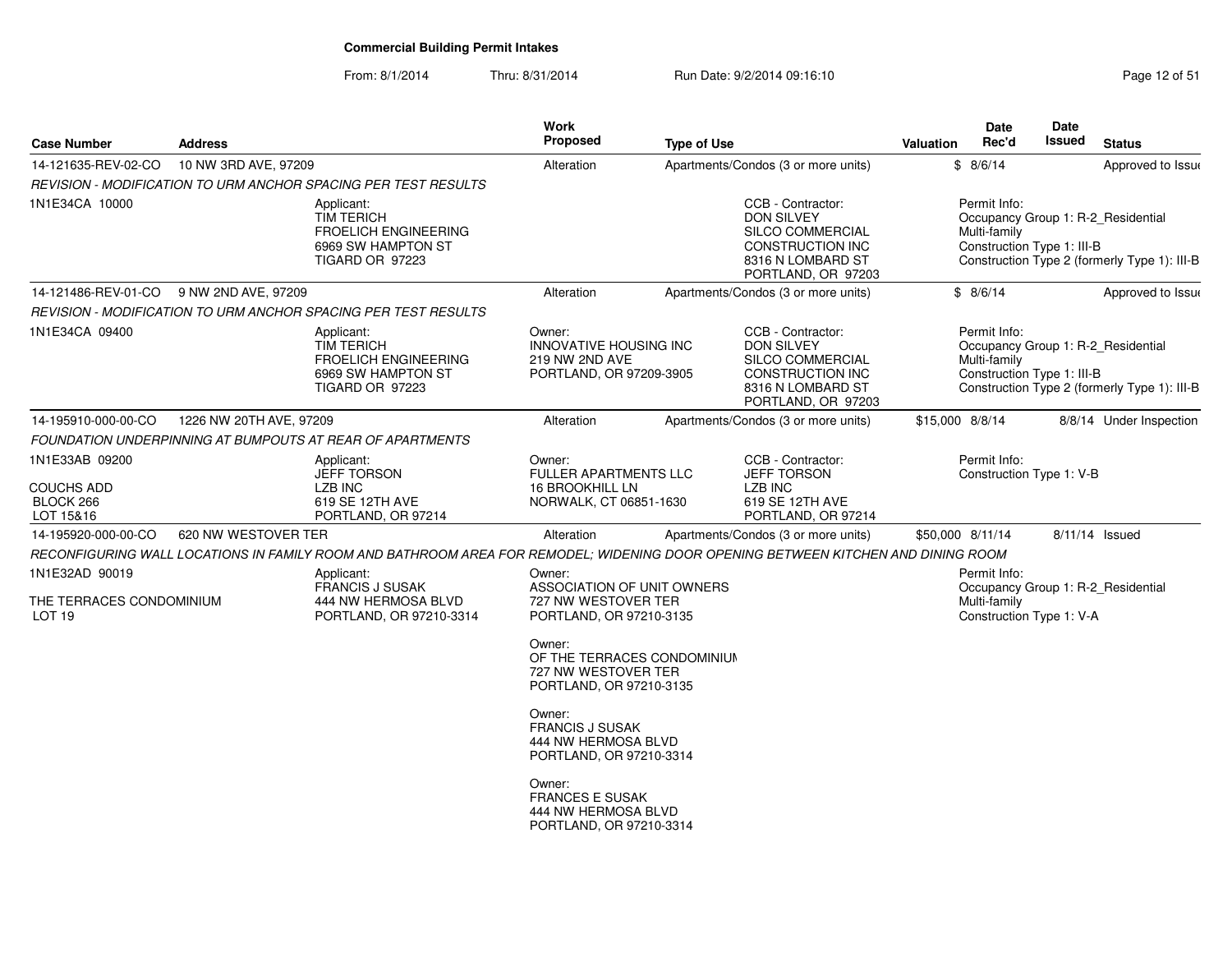| <b>Case Number</b>                                                   | <b>Address</b>              |                                                                                                                                       | Work<br>Proposed                                                                                           | <b>Type of Use</b> |                                                                                                                                      | <b>Valuation</b> | <b>Date</b><br>Rec'd                                                                           | <b>Date</b><br>Issued | <b>Status</b>                          |
|----------------------------------------------------------------------|-----------------------------|---------------------------------------------------------------------------------------------------------------------------------------|------------------------------------------------------------------------------------------------------------|--------------------|--------------------------------------------------------------------------------------------------------------------------------------|------------------|------------------------------------------------------------------------------------------------|-----------------------|----------------------------------------|
| 14-197062-000-00-CO                                                  | 3705 SE MARKET ST, 97214    |                                                                                                                                       | Alteration                                                                                                 |                    | Apartments/Condos (3 or more units)                                                                                                  |                  | \$2,000 8/12/14                                                                                |                       | <b>Under Review</b>                    |
| Testing for Certification of Fire Escape                             |                             |                                                                                                                                       |                                                                                                            |                    |                                                                                                                                      |                  |                                                                                                |                       |                                        |
| 1S1E01DA 13400                                                       |                             | Applicant:<br>S & M TRANSACTIONS INC DBA                                                                                              | Owner:<br><b>GARY W NELSON</b>                                                                             |                    | CCB - Contractor:<br>S & M TRANSACTIONS INC DBA                                                                                      |                  |                                                                                                |                       |                                        |
| <b>ELSMERE</b><br>BLOCK <sub>2</sub><br>LOT 12                       |                             | <b>FX REPAIR</b><br>2950 NW 29TH AVE<br>PORTLAND, OR 97210                                                                            | 6435 SE SCOTT DR<br>PORTLAND, OR 97215-1954                                                                |                    | <b>FX REPAIR</b><br>2950 NW 29TH AVE<br>PORTLAND, OR 97210                                                                           |                  |                                                                                                |                       |                                        |
| 14-182501-000-00-CO                                                  | 2218 SW HOFFMAN AVE         |                                                                                                                                       | Alteration                                                                                                 |                    | Apartments/Condos (3 or more units)                                                                                                  |                  | \$40,000 8/13/14                                                                               |                       | 8/13/14 Issued                         |
|                                                                      |                             | REMODEL 4TH FLOOR LIVING ROOM TO RELOCATE KITCHEN FROM 3RD LEVEL (DEMO OF EXIST'G KITCHEN AT END OF PROJECT, UNDER SEPARATE REVISION) |                                                                                                            |                    |                                                                                                                                      |                  |                                                                                                |                       |                                        |
| 1S1E04DD 90008<br>STARRIDGE CONDOMINIUM<br>LOT <sub>3</sub>          |                             | Applicant:<br>JEFF BURNS<br><b>BURNS ORGANIC MODERN</b><br>1336 SE 20TH AVE                                                           | Owner:<br>DONOVAN M LYTLE<br>2218 SW HOFFMAN AVE #3<br>PORTLAND, OR 97201                                  |                    | CCB - Contractor:<br>YAKER RENOVATIONS LLC DBA<br>VANILLAWOOD PROPERTIES<br>6663 SW BVRTN HLSDL HWY, #296 Construction Type 1: III-A |                  | Permit Info:<br>and Two Family                                                                 |                       | Occupancy Group 1: R-3_Residential One |
|                                                                      |                             | PORTLAND, OR 97214                                                                                                                    | Owner:<br><b>TERESA S TURNBULL</b><br>2218 SW HOFFMAN AVE #3<br>PORTLAND, OR 97201                         |                    | PORTLAND OR 97225                                                                                                                    |                  |                                                                                                |                       |                                        |
| 14-197783-000-00-CO                                                  | 16804 SE POWELL BLVD, 97236 |                                                                                                                                       | Alteration                                                                                                 |                    | Apartments/Condos (3 or more units)                                                                                                  |                  | \$2,000 8/13/14                                                                                |                       | 8/13/14 Under Inspection               |
| REPLACE UPPER DECK IN SAME FOOTPRINT FOR UNIT 6204                   |                             |                                                                                                                                       |                                                                                                            |                    |                                                                                                                                      |                  |                                                                                                |                       |                                        |
| 1S3E07CD 01100<br>ANDEREGG MEADOWS<br><b>BLOCK1</b><br>LOT 1 TL 1100 |                             | Applicant:<br><b>RICKS CUSTOM FENCING &amp;</b><br><b>DECKING INC</b><br>4543 SE TV HIGHWAY<br>HILLSBORO, OR 97123                    | Owner:<br><b>SAN GATIANO COMPANY LP</b><br>425 VIA CHICO<br>PLS VRDS EST, CA 90274-1309                    |                    | CCB - Contractor:<br><b>RICKS CUSTOM FENCING &amp;</b><br><b>DECKING INC</b><br>4543 SE TV HIGHWAY<br>HILLSBORO, OR 97123            |                  | Permit Info:<br>Occupancy Group 1: R-2_Residential<br>Multi-family<br>Construction Type 1: V-B |                       |                                        |
| 14-161369-REV-02-CO                                                  | 3629 SE DIVISION ST, 97214  |                                                                                                                                       | Alteration                                                                                                 |                    | Apartments/Condos (3 or more units)                                                                                                  |                  | \$8/14/14                                                                                      |                       | 8/14/14 Issued                         |
|                                                                      |                             | REVISION TO REPLACE OUTRIGER WELDED CONNECTIONS WITH BOLTED CONNECTIONS                                                               |                                                                                                            |                    |                                                                                                                                      |                  |                                                                                                |                       |                                        |
| 1S1E01DC 09300<br><b>SWAN ADD</b>                                    |                             | Applicant:<br>Robert Hayden<br>Delta Studios, Architecture and                                                                        | Owner:<br>JUN O LEE<br>14801 NE 11TH ST                                                                    |                    | CCB - Contractor:<br>RAPID INTERVENTION TEAM INC<br>PO BOX 51                                                                        |                  | Permit Info:<br>Occupancy Group 1: R-2_Residential<br>Multi-family                             |                       |                                        |
| BLOCK <sub>3</sub><br>LOT 1&11&12                                    |                             | Planning, LLC<br>3344 NE 25th Avenue<br>Portland, OR 97212                                                                            | VANCOUVER, WA 98684-3667<br>Owner:<br><b>ARRIELLE MALI</b><br>14801 NE 11TH ST<br>VANCOUVER, WA 98684-3667 |                    | GLADSTONE, OR 97027                                                                                                                  |                  | Construction Type 1: V-B                                                                       |                       |                                        |
| 14-198916-000-00-CO                                                  | 2230 SE MORRISON ST, 97214  |                                                                                                                                       | Alteration                                                                                                 |                    | Apartments/Condos (3 or more units)                                                                                                  |                  | \$1,500 8/15/14                                                                                | 8/15/14 Issued        |                                        |
| REMOVE SHED ATTACHED TO 5 PLEX AT BASEMENT LEVEL                     |                             |                                                                                                                                       |                                                                                                            |                    |                                                                                                                                      |                  |                                                                                                |                       |                                        |
| 1S1E02AA 06000                                                       |                             | Applicant:<br>MIKE MONTGOMERY                                                                                                         | Owner:<br>2230 SE MORRISON LLC                                                                             |                    |                                                                                                                                      |                  | Permit Info:<br>Occupancy Group 1: S-1_Storage -                                               |                       |                                        |
| <b>TILTONS ADD</b><br>BLOCK <sub>3</sub><br>LOT 1&2                  |                             | 5531 SW BUDDINGTON ST<br>PORTLAND, OR 97219                                                                                           | 2525 NE GLISAN ST #100<br>PORTLAND, OR 97232-2325                                                          |                    |                                                                                                                                      |                  | Moderate Hazard, Warehouse<br>Construction Type 1: V-B                                         |                       |                                        |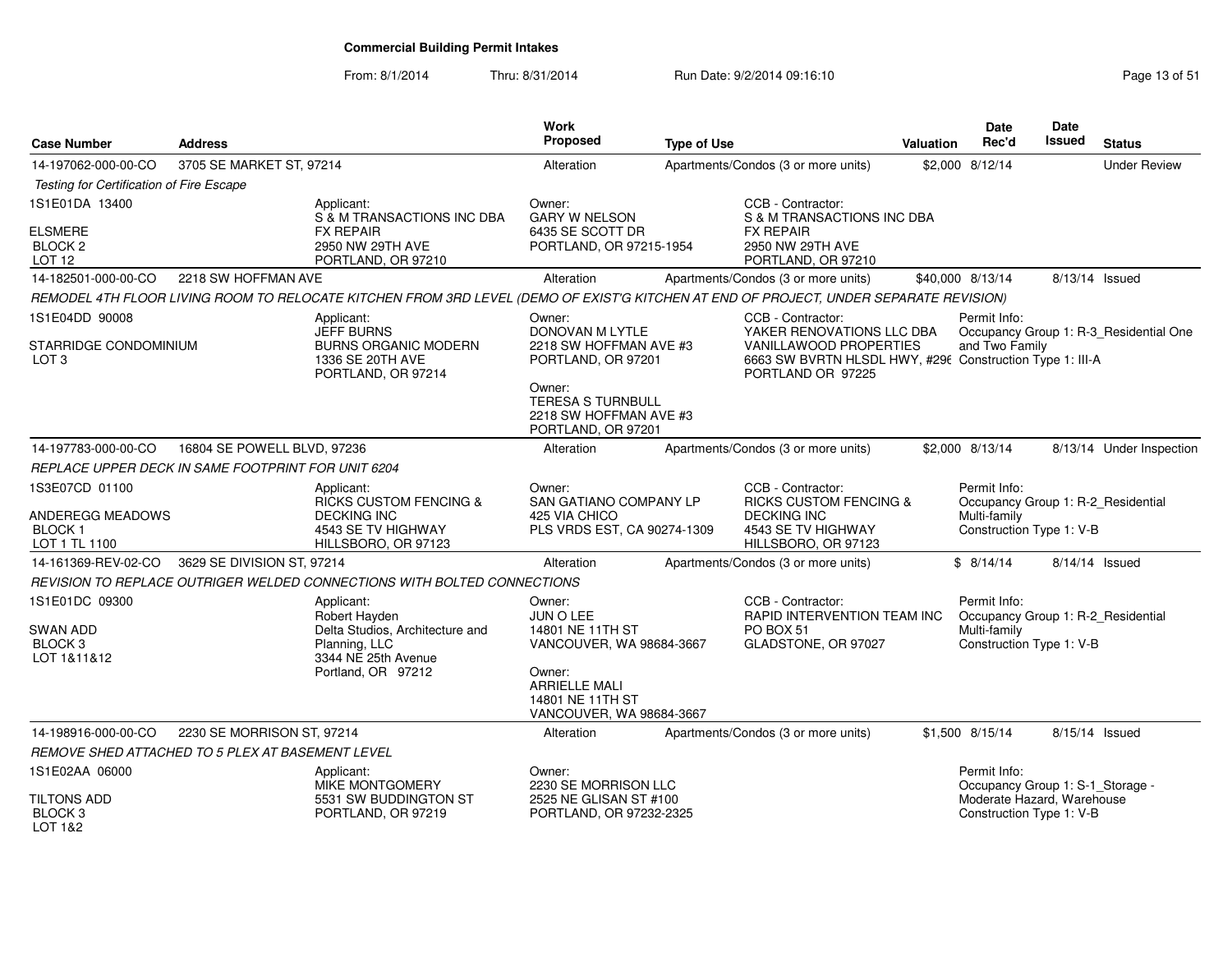From: 8/1/2014

| <b>Case Number</b>                                                        | <b>Address</b>                                          |                                                                                                                                                                     | Work<br>Proposed                                                                       | <b>Type of Use</b> |                                                                                                                                         | Valuation         | <b>Date</b><br>Rec'd                       | <b>Date</b><br><b>Issued</b> | <b>Status</b>                                                                   |
|---------------------------------------------------------------------------|---------------------------------------------------------|---------------------------------------------------------------------------------------------------------------------------------------------------------------------|----------------------------------------------------------------------------------------|--------------------|-----------------------------------------------------------------------------------------------------------------------------------------|-------------------|--------------------------------------------|------------------------------|---------------------------------------------------------------------------------|
| 14-161337-000-00-CO                                                       | 927 SE MORRISON ST, 97214                               |                                                                                                                                                                     | Alteration                                                                             | Assembly           |                                                                                                                                         | \$2,500 8/21/14   |                                            |                              | <b>Under Review</b>                                                             |
|                                                                           |                                                         | CHANGE OF USE FROM RESTAURANT TO BAR & GRILL, ADD 3 NEW STAGES WITH POLES ON MAIN LEVEL AND 1 ADDITIONAL STAGE AT MEZZANINE LEVEL                                   |                                                                                        |                    |                                                                                                                                         |                   |                                            |                              |                                                                                 |
|                                                                           |                                                         | Applicant:<br>MIKE MONTGOMERY<br>5531 SW BUDDINGTON ST<br>PORTLAND, OR 97219                                                                                        | Owner:<br>MELVIN D SARACENO<br>PO BOX 504<br>CANBY, OR 97013                           |                    | <b>Primary Contractor:</b><br>TO BID                                                                                                    |                   |                                            |                              |                                                                                 |
| 14-188074-000-00-CO                                                       | 3341 SE BELMONT ST, 97214                               |                                                                                                                                                                     | Alteration                                                                             | Assembly           |                                                                                                                                         | \$45,000 8/1/14   |                                            |                              | <b>Under Review</b>                                                             |
|                                                                           |                                                         | REMODEL BAR FOR NEW TENANT: MOVE WALL TO ENLARGE RESTROOMS ON MAIN FLOOR, DEMO EXISITNG BAR AND BUILD NEW CURVED BAR AT CENTER, NEW SEATING AREA AND KITCHEI        |                                                                                        |                    |                                                                                                                                         |                   |                                            |                              |                                                                                 |
| 1S1E01AB 23000                                                            |                                                         | Applicant:<br>ROLLAND WALTERS<br><b>BULLDOG MECHANICAL</b><br>3307 NE 39TH ST<br>VANCOUVER WA 98661                                                                 | Owner:<br>MEEK BUILDING LLC<br>3347 SE BELMONT ST #1<br>PORTLAND, OR 97214             |                    | CCB - Contractor:<br><b>ROLLAND WALTERS</b><br><b>BULLDOG MECHANICAL</b><br>3307 NE 39TH ST<br>VANCOUVER WA 98661                       |                   | Permit Info:<br>Construction Type 1: V-B   |                              | Occupancy Group 1: A-2_Restaurant                                               |
| 14-203649-000-00-CO                                                       | 3258 NE BROADWAY, 97232                                 |                                                                                                                                                                     | Alteration                                                                             | Assembly           |                                                                                                                                         | \$260,000 8/25/14 |                                            |                              | <b>Under Review</b>                                                             |
|                                                                           | TI FOR FIRST TIME TENANT - BUILD OUT FOR NEW RESTAURANT |                                                                                                                                                                     |                                                                                        |                    |                                                                                                                                         |                   |                                            |                              |                                                                                 |
| 1N1E25CD 11900                                                            |                                                         | Applicant:<br><b>CRYSTAL EDWARDS</b><br><b>WESTERN DESIGN GROUP</b><br>2300 EAST THIRD LOOP STE 110<br>VANCOUVER, WA 98661                                          | Owner:<br><b>GRANT PARK VILLAGE LLC</b><br>1015 NW 11TH AVE<br>PORTLAND, OR 97209-3496 |                    | CCB - Contractor:<br>Kevin Moisan<br><b>WESTERN CONSTRUCTION</b><br><b>SERVICES</b><br>2300 EAST THIRD LOOP #110<br>VANCOUVER, WA 98661 |                   | Permit Info:<br>Construction Type 1: III-A |                              | Occupancy Group 1: A-2_Restaurant                                               |
| 14-196685-000-00-CO                                                       | 829 N RUSSELL ST, 97227                                 |                                                                                                                                                                     | Alteration                                                                             | Assembly           |                                                                                                                                         | \$143,875 8/12/14 |                                            |                              | <b>Under Review</b>                                                             |
|                                                                           |                                                         | TI FOR NEW TENANT; CHANGE OF OCCUPANCY FROM (B) TO (M) AND FROM (S-1) TO (A); NEW WALLS TO CREATE NEW KITCHEN (KITCHEN UNDER FUTURE PERMIT); 2 BATHROOMS, WALK-IN F |                                                                                        |                    |                                                                                                                                         |                   |                                            |                              |                                                                                 |
| 1N1E27BD 07900<br>PROEBSTELS ADD<br>BLOCK <sub>8</sub><br>LOT 7&8 TL 7900 |                                                         | Applicant:<br>DARREN SCHROEDER<br>DARREN SCHROEDER DESIGN<br>AND CONSULTING<br>716 SE 45TH AVE<br>PORTLAND OR 97215                                                 | Owner:<br>NEZ C III HALLETT<br>PO BOX 82482<br>PORTLAND, OR 97282                      |                    | <b>Primary Contractor:</b><br>TO BID                                                                                                    |                   | Permit Info:<br>Construction Type 1: V-B   |                              | Occupancy Group 1: A-2_Restaurant<br>Construction Type 2 (formerly Type 1): V-B |
| 14-206215-000-00-CO                                                       | 3500 SW RIVER PKY                                       |                                                                                                                                                                     | Alteration                                                                             | Assembly           |                                                                                                                                         | \$35,000 8/29/14  |                                            |                              | 8/29/14 Issued                                                                  |
|                                                                           |                                                         | TI FOR NEW TENANT - RECONFIGURE BAR LAYOUT. ADD ACCESSIBLE RAMP AND FINISHES                                                                                        |                                                                                        |                    |                                                                                                                                         |                   |                                            |                              |                                                                                 |
| 1S1E10AC 00305                                                            |                                                         | Applicant:<br><b>JOHN SARGENT</b><br>SARGENT DESIGN WORKS<br>2225 NE CESAR CHAVEZ BLVD<br>PORTLAND, OR 97212                                                        |                                                                                        |                    | CCB - Contractor:<br><b>BROCKAMP &amp; JAEGER INC</b><br>15796 S BOARDWALK ST<br>OREGON CITY, OR 970451196                              |                   | Permit Info:<br>Construction Type 1: I-A   |                              | Occupancy Group 1: A-2_Restaurant                                               |
| 14-192966-000-00-CO                                                       | 204 SW YAMHILL ST, 97204                                |                                                                                                                                                                     | Alteration                                                                             | Assembly           |                                                                                                                                         | \$18,000 8/11/14  |                                            |                              | 8/11/14 Issued                                                                  |
|                                                                           |                                                         | ADD TWO RESTROOMS TO SPACE. NO OCCUPANCY THIS PERMIT:NO EXTERIOR WORK WITH THIS PERMIT- ALL INTERIOR                                                                |                                                                                        |                    |                                                                                                                                         |                   |                                            |                              |                                                                                 |
| 1S1E03BA 04500                                                            |                                                         | Applicant:<br>DAN YOUNG<br><b>OREGON BUSINESS</b><br>ARCHITECTURE<br>PO BOX 80301<br>PORTLAND, OR 97280                                                             | Owner:<br><b>ASETT LLC</b><br>621 SW MORRISON ST STE 800<br>PORTLAND, OR 97205-3825    |                    | CCB - Contractor:<br>ROBERT TODD CONSTRUCTION<br>INC<br>4080 SE INTERNATIONAL WAY<br>B <sub>113</sub><br>MILWAUKIE, OR 97222            |                   | Permit Info:<br>Construction Type 1: III-B |                              | Occupancy Group 1: A-2_Restaurant                                               |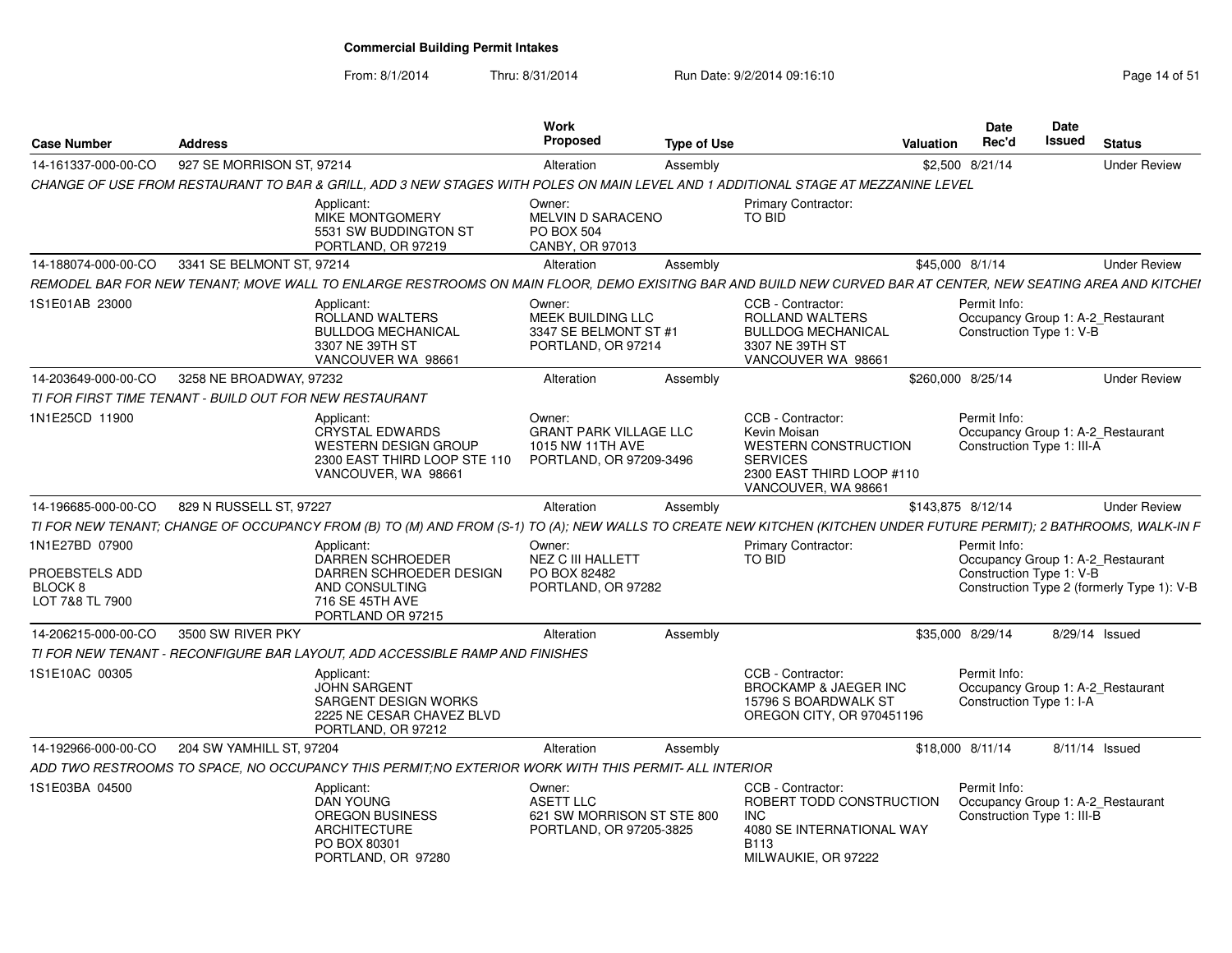| <b>Case Number</b>                                                                                                    | <b>Address</b>                                    |                                                                                                                                            | Work<br>Proposed                                                                                | <b>Type of Use</b> | Valuation                                                                                                                                                       | Date<br>Rec'd                                                                                         | Date<br><b>Issued</b> | <b>Status</b>       |
|-----------------------------------------------------------------------------------------------------------------------|---------------------------------------------------|--------------------------------------------------------------------------------------------------------------------------------------------|-------------------------------------------------------------------------------------------------|--------------------|-----------------------------------------------------------------------------------------------------------------------------------------------------------------|-------------------------------------------------------------------------------------------------------|-----------------------|---------------------|
| 14-188913-000-00-CO                                                                                                   | 405 NW PARK AVE, 97209                            |                                                                                                                                            | Alteration                                                                                      | Assembly           |                                                                                                                                                                 | \$51,000 8/11/14                                                                                      | 8/11/14 Issued        |                     |
|                                                                                                                       | <b>TENANT IMPROVEMENT FOR NEW WINE BAR TENANT</b> |                                                                                                                                            |                                                                                                 |                    |                                                                                                                                                                 |                                                                                                       |                       |                     |
| 1N1E34CB 01300                                                                                                        |                                                   | Applicant:<br>RALPH TAHRAN<br><b>TAHRAN ARCHITECTURE &amp;</b><br><b>PLANNING LLC</b><br>2333 SW STEPHENSON ST<br>PORTLAND, OR 97219       | Owner:<br><b>GENERAL AUTO BUILDING LLC</b><br>4800 SW MACADAM AVE STE 120<br>PORTLAND, OR 97239 |                    | CCB - Contractor:<br><b>CHARLES MALONEY BUILDING</b><br>CO INC<br>PO BOX 1946<br>LAKE OSWEGO, OR 97035                                                          | Permit Info:<br>Occupancy Group 1: B_Bank, Off.,<br>Med.Off., Pub.Bldg.<br>Construction Type 1: III-B |                       |                     |
| 14-164274-REV-01-CO                                                                                                   | 3582 SE POWELL BLVD, 97202                        |                                                                                                                                            | Alteration                                                                                      | Assembly           |                                                                                                                                                                 | \$5,000 8/15/14                                                                                       | 8/15/14 Issued        |                     |
|                                                                                                                       |                                                   |                                                                                                                                            |                                                                                                 |                    | VALUE ADDED REVISION: SEE 11-177219VI-RESPONSE TO LEGALIZING BAR THAT WAS BUILT DIFFERENTLY THAN CONFIGURATION APPROVED UNDER PERMIT 99-00234-CO                |                                                                                                       |                       |                     |
| 1S1E12DB 00300<br>SECTION 12 1S 1E<br>TL 300 2.83 ACRES                                                               |                                                   | Applicant:<br><b>GABE DOMINEK</b><br><b>DOMINEK ARCHITECTURE</b><br>330 SE MLK BLVD #350<br>PORTLAND, OR 97214                             | Owner:<br>POWELL BLVD PROPERTY LLC<br>6312 SW CAPITOL HWY #411<br>PORTLAND, OR 97239-1938       |                    |                                                                                                                                                                 | Permit Info:<br>Occupancy Group 1: A-2_Nightclub<br>Construction Type 1: V-B                          |                       |                     |
| 14-193518-000-00-CO                                                                                                   | 10005 NE CASCADES PKY - Bldg P                    |                                                                                                                                            | Alteration                                                                                      | Assembly           |                                                                                                                                                                 | \$115,000 8/8/14                                                                                      |                       | <b>Under Review</b> |
|                                                                                                                       |                                                   |                                                                                                                                            |                                                                                                 |                    | INTERIOR REMODEL TO DINING ROOM FLOOR, NEW LIGHTING, FLOOR FINISHES, PAINT AND FURNITURE, NEW EXTERIOR DOOR AT NORTH ELEVATION, ADD NEW STOREFRONT              |                                                                                                       |                       |                     |
| 1N2E16 00114                                                                                                          |                                                   | Applicant:<br><b>RONAK SHAH</b><br>CHIPMAN DESIGN<br>ARCHITECTURE, INC<br>2700 S RIVER ROAD, STE 400<br>DES PLAINES, IL 60018              | Owner:<br>PORT OF PORTLAND<br>PO BOX 3529<br>PORTLAND, OR 97208-3529                            |                    | Primary Contractor:<br><b>TO BID</b>                                                                                                                            | Permit Info:<br>Occupancy Group 1: A-2_Restaurant<br>Construction Type 1: V-B                         |                       |                     |
| 14-193499-000-00-CO                                                                                                   | 1139 NE GRAND AVE, 97232                          |                                                                                                                                            | Alteration                                                                                      | Assembly           |                                                                                                                                                                 | \$200,000 8/8/14                                                                                      |                       | <b>Under Review</b> |
|                                                                                                                       |                                                   | REMODEL DINING ROOM FLOOR AREA, NEW LIGHTING PACKAGE, UPGRADE FLOORING, NEW PAINT                                                          |                                                                                                 |                    |                                                                                                                                                                 |                                                                                                       |                       |                     |
| 1N1E35BB 02200<br><b>HOLLADAYS ADD</b><br>BLOCK 72<br>LOT 1 EXC PT IN STS<br>LOT 2&8 EXC PT IN ST<br>LOT <sub>7</sub> |                                                   | Applicant:<br><b>BRIAN MILLER</b><br>CHIPMAN DESIGN ARCHITECTURE 1515 SW 5TH AVE #600<br>2700 S RIVER RD, STE 400<br>DES PLAINES, IL 60018 | Owner:<br>ZIM LAR TREE FARMS LLC<br>PORTLAND, OR 97201                                          |                    | Primary Contractor:<br><b>TO BID</b>                                                                                                                            | Permit Info:<br>Occupancy Group 1: A-2 Restaurant<br>Construction Type 1: V-B                         |                       |                     |
| 14-194993-000-00-CO                                                                                                   | 3510 SE 122ND AVE                                 |                                                                                                                                            | Alteration                                                                                      | Assembly           |                                                                                                                                                                 | \$150,341 8/7/14                                                                                      |                       | <b>Under Review</b> |
|                                                                                                                       |                                                   |                                                                                                                                            |                                                                                                 |                    | CHANGE OF OCCUPANCY FROM (M) TO (A), CONSTRUCT WALLS TO CREATE ONE MAIN CARD ROOM, SMALLER CARD ROOM, OFFICE, KITCHEN WITH 3 SINKS AND PREP AREA, 2 NEW RESTROI |                                                                                                       |                       |                     |
| 1S2E11CB 01000                                                                                                        |                                                   | Applicant:<br><b>DAN GLENNON</b><br>DAN GLENNON ARCHITECT<br>4106 NE 32ND PLACE<br>PORTLAND OR 97211                                       | Owner:<br>POWELL VILLA STATION LLC<br>11501 NORTHLAKE DR<br>CINCINNATI, OH 45249-1669           |                    | <b>Primary Contractor:</b><br>TO BID                                                                                                                            | Permit Info:<br>Occupancy Group 1: A-2_Nightclub<br>Construction Type 1: V-B                          |                       |                     |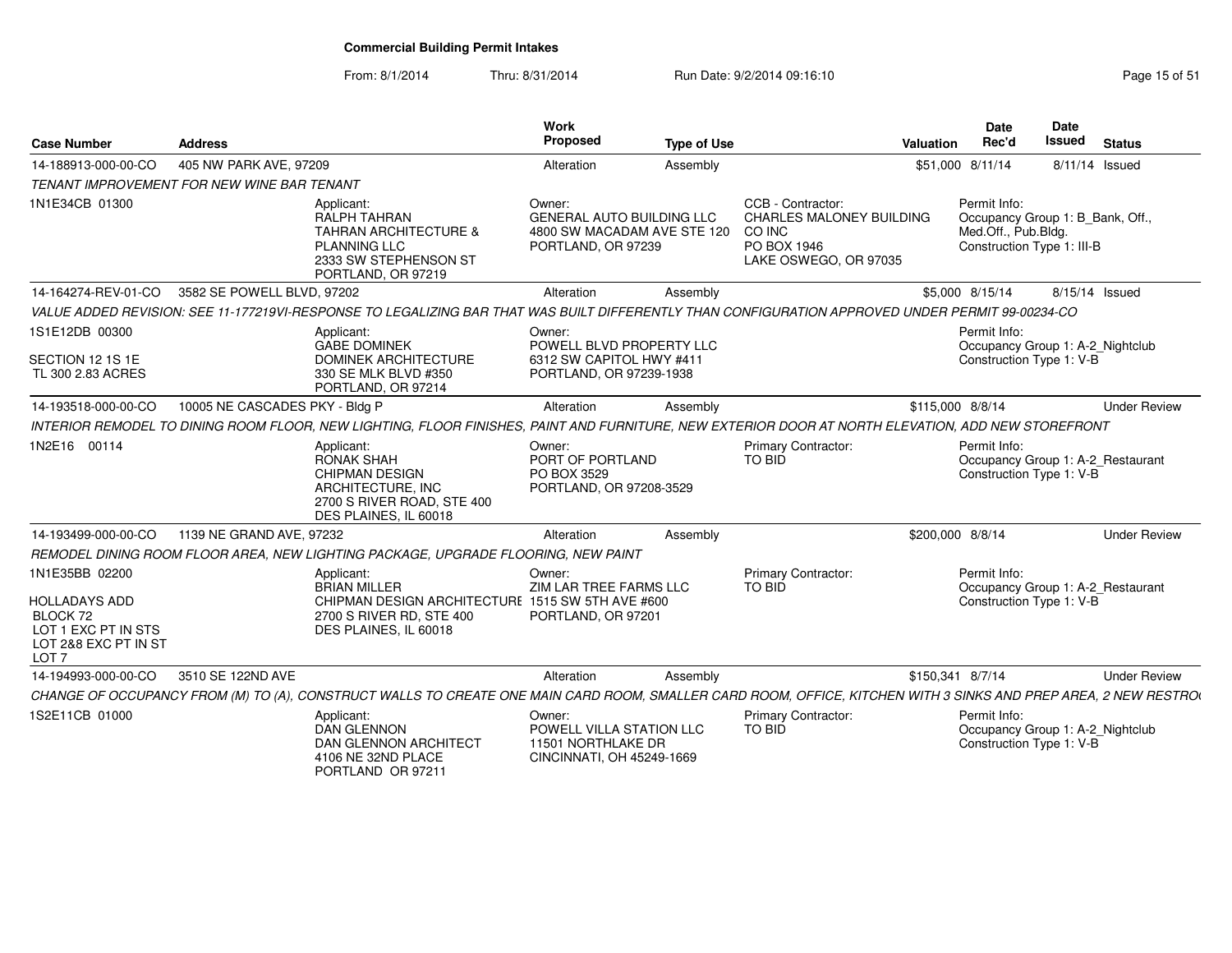| <b>Case Number</b>                                                                                              | <b>Address</b>                          |                                                                                                                                                                                            | Work<br>Proposed                                                                                                                                              | <b>Type of Use</b> |                                                                                                            | Valuation | Date<br>Rec'd                                                                               | Date<br>Issued | <b>Status</b>                                                                       |
|-----------------------------------------------------------------------------------------------------------------|-----------------------------------------|--------------------------------------------------------------------------------------------------------------------------------------------------------------------------------------------|---------------------------------------------------------------------------------------------------------------------------------------------------------------|--------------------|------------------------------------------------------------------------------------------------------------|-----------|---------------------------------------------------------------------------------------------|----------------|-------------------------------------------------------------------------------------|
| 14-195355-000-00-CO                                                                                             | 2215 NE 106TH AVE, 97220                |                                                                                                                                                                                            | Alteration                                                                                                                                                    | Assembly           |                                                                                                            |           | \$10,000 8/19/14                                                                            | 8/19/14 Issued |                                                                                     |
| REPAIR TRUSS IN THE GYM AREA OF THE CHURCH                                                                      |                                         |                                                                                                                                                                                            |                                                                                                                                                               |                    |                                                                                                            |           |                                                                                             |                |                                                                                     |
| 1N2E27CB 10500                                                                                                  |                                         | Applicant:<br><b>BRANDON ERICKSON</b>                                                                                                                                                      | Owner:                                                                                                                                                        |                    | CCB - Contractor:<br>CORPORATION OF THE PRESIDIN EAGLE MOUNTAIN                                            |           | Permit Info:<br>Occupancy Group 1: A-3 Assembly -                                           |                |                                                                                     |
| STUERHOFF ADD<br>LOT 12&13<br>LOT A                                                                             |                                         | <b>ERICKSON STRUCTURAL</b><br><b>CONSULTING ENGINEERS</b><br>10000 NE 7TH AVE SUITE 130<br>VANCOUVER WA 98685                                                                              | 50 E NORTH TEMPLE<br>SALT LAKE CITY, UT 84150<br>Owner:<br>BISHOP OF THE CHURCH OF<br><b>JESUS</b><br>50 E NORTH TEMPLE<br>SALT LAKE CITY, UT 84150<br>Owner: |                    | CONSTRUCTION INC<br>PO BOX 8000<br>BEND, OR 97708-8000                                                     |           | General<br>Construction Type 1: V-A                                                         |                |                                                                                     |
|                                                                                                                 |                                         |                                                                                                                                                                                            | CHRIST OF LATTER-DAY SAINTS<br>50 E NORTH TEMPLE<br>SALT LAKE CITY, UT 84150                                                                                  |                    |                                                                                                            |           |                                                                                             |                |                                                                                     |
| 14-143065-REV-01-CO                                                                                             | 1838 SW JEFFERSON ST, 97201             |                                                                                                                                                                                            | Alteration                                                                                                                                                    | Assembly           |                                                                                                            |           | \$8/14/14                                                                                   | 8/14/14 Issued |                                                                                     |
|                                                                                                                 |                                         | REVISION TO RELOCATE NEW WALL AT WOMENS RESTROOM, REPLACE EXISTING STRUCTURAL SLAB IN SAME AREA                                                                                            |                                                                                                                                                               |                    |                                                                                                            |           |                                                                                             |                |                                                                                     |
| 1S1E04BA 06900                                                                                                  |                                         | Applicant:<br><b>CAMERON DUTZ</b>                                                                                                                                                          | Owner:<br>FIRST METHODIST CHURCH OF                                                                                                                           |                    | CCB - Contractor:<br>H & A CONSTRUCTION                                                                    |           | Permit Info:                                                                                |                | Occupancy Group 1: A-3_Place of Worship                                             |
| <b>CARTERS ADD TO P</b><br>BLOCK A TL 6900                                                                      |                                         | 12365 SW MARION<br><b>TIGARD, OR 97223</b>                                                                                                                                                 | PORTLAND OREGON<br>1838 SW JEFFERSON ST<br>PORTLAND, OR 97201-2463                                                                                            |                    | PO BOX 23755<br><b>TIGARD, OR 97281</b>                                                                    |           | Construction Type 1: V-A                                                                    |                |                                                                                     |
| 13-200004-REV-01-CO                                                                                             | 160 NE M L KING BLVD - Unit MAIN, 97232 |                                                                                                                                                                                            | Alteration                                                                                                                                                    | Assembly           |                                                                                                            |           | \$70,000 8/6/14                                                                             |                | $8/6/14$ Issued                                                                     |
|                                                                                                                 |                                         | ADDED VALUE REVISION - REROOF AND SEISMIC UPGRADE TO WEST BUILDING                                                                                                                         |                                                                                                                                                               |                    |                                                                                                            |           |                                                                                             |                |                                                                                     |
| 1N1E35CB 03600                                                                                                  |                                         | Applicant:<br><b>NICK BYERS</b><br><b>HENNEBERY EDDY ARCHITECTS</b><br>921 SW WASHINGTON, Ste. 250<br>Portland, OR 97205                                                                   | Owner:<br><b>STARK'S GRAND AVENUE</b><br>PROPERTY<br>107 NE GRAND AVE<br>PORTLAND, OR 97232<br>Owner:                                                         |                    | CCB - Contractor:<br><b>BROCKAMP &amp; JAEGER INC</b><br>15796 S BOARDWALK ST<br>OREGON CITY, OR 970451196 |           | Permit Info:<br>Station<br>Construction Type 1: III-B                                       |                | Occupancy Group 1: M_Store, Service<br>Construction Type 2 (formerly Type 1): III-B |
|                                                                                                                 |                                         |                                                                                                                                                                                            | <b>INVESTMENTS LLC</b><br>107 NE GRAND AVE<br>PORTLAND, OR 97232                                                                                              |                    |                                                                                                            |           |                                                                                             |                |                                                                                     |
| 14-193239-000-00-CO                                                                                             | 1844 SW MORRISON ST, 97205              |                                                                                                                                                                                            | Alteration                                                                                                                                                    | Assembly           |                                                                                                            |           | \$10,000 8/6/14                                                                             |                | 8/6/14 Issued                                                                       |
|                                                                                                                 |                                         | TEMPORARY TRUSS STRUCTURE FOR PRE GAME BANNER DISPLAY - SEE 14-191305-IQ FOR COMMENTS - Banners will be deployed temporarily before the start of the allstar gameThis permit is for this i |                                                                                                                                                               |                    |                                                                                                            |           |                                                                                             |                |                                                                                     |
| 1N1E33DC 00800<br>SECTION 33 1N 1E<br><b>TL 800</b><br><b>ACRES 6.95</b><br>SEE R645766 (R941330531) FOR LEASED |                                         | Applicant:<br><b>BRODIE BRICKER</b><br>TURNER CONSTRUCTION CO<br>1200 NW NAITO PKY, SUITE 300<br>PORTLAND, OR 97209                                                                        | Owner:<br>PORTLAND CITY OF<br>1120 SW 5TH AVE #1204<br>PORTLAND, OR 97204-1912                                                                                |                    | CCB - Contractor:<br>TURNER CONSTRUCTION CO<br>1200 NW NAITO PARKWAY #300<br>PORTLAND, OR 972209           |           | Permit Info:<br>Occupancy Group 1: A-5_Stadiums,<br>Grandstands<br>Construction Type 1: I-B |                |                                                                                     |
| <b>ACCOUNT</b>                                                                                                  |                                         |                                                                                                                                                                                            |                                                                                                                                                               |                    |                                                                                                            |           |                                                                                             |                |                                                                                     |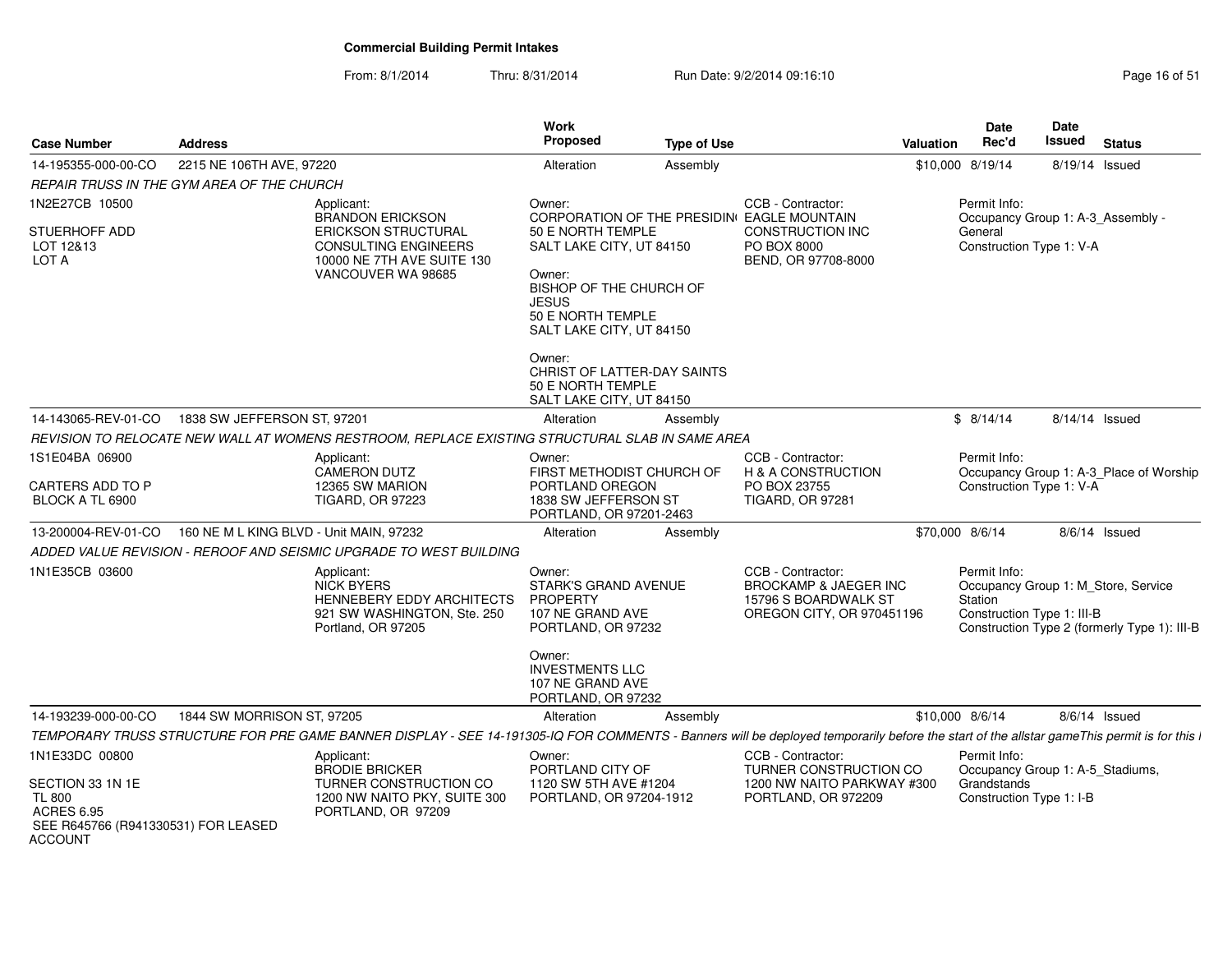| <b>Case Number</b>                                           | <b>Address</b>                |                                                                                                                                                             | Work<br>Proposed                                                                    | <b>Type of Use</b> |                                                                                                                   | Valuation         | Date<br>Rec'd                                   | <b>Date</b><br>Issued | <b>Status</b>                              |
|--------------------------------------------------------------|-------------------------------|-------------------------------------------------------------------------------------------------------------------------------------------------------------|-------------------------------------------------------------------------------------|--------------------|-------------------------------------------------------------------------------------------------------------------|-------------------|-------------------------------------------------|-----------------------|--------------------------------------------|
| 14-197714-000-00-CO                                          | 147 NW 19TH AVE, 97209        |                                                                                                                                                             | Alteration                                                                          | Assembly           |                                                                                                                   | \$200,000 8/14/14 |                                                 |                       | 8/14/14 Issued                             |
|                                                              |                               | ADDITION OF CHILDRENS RESTROOM AT LOWER LEVEL: DEMO EXISTING MENS AND WOMENS RESTROOMS ON MAIN FLOOR AND RECONFIGURE. ADD NEW MENS RESTROOM AT EXISTING OI  |                                                                                     |                    |                                                                                                                   |                   |                                                 |                       |                                            |
| 1N1E33DB 07700<br><b>COUCHS ADD</b><br>BLOCK 276<br>LOT 1-10 |                               | Applicant:<br>NICOLE HOLT<br>419 SW 11TH AVE<br>PORTLAND OR 97205                                                                                           | Owner:<br>TRINITY EPISCOPAL<br>147 NW 19TH AVE<br>PORTLAND, OR 97209-1901           |                    | CCB - Contractor:<br><b>H &amp; A CONSTRUCTION</b><br>PO BOX 23755<br><b>TIGARD, OR 97281</b>                     |                   | Permit Info:<br>Construction Type 1: III-B      |                       | Occupancy Group 1: A-3 Place of Worship    |
| BLOCK 277<br>LOT 1&12                                        |                               |                                                                                                                                                             | Owner:<br>CATHEDRAL PORTLAND OREGON<br>147 NW 19TH AVE<br>PORTLAND, OR 97209-1901   |                    |                                                                                                                   |                   |                                                 |                       |                                            |
| 14-196831-000-00-CO                                          | 2390 NW THURMAN ST, 97210     |                                                                                                                                                             | Alteration                                                                          | Assembly           |                                                                                                                   |                   | \$8,300 8/29/14                                 |                       | 8/29/14 Issued                             |
|                                                              |                               | TENANT IMPROVEMENT FOR TWO NEW TENANTS IN ADJACENT SPACES; RECONFIGURE KITCHEN FOR NANCY'S KITCHEN; ADD INTERIOR OPENING AND HALLWAY TO NEW SHARED ACCESSIE |                                                                                     |                    |                                                                                                                   |                   |                                                 |                       |                                            |
| 1N1E28CC 08700                                               |                               | Applicant:<br><b>BRENT DOUGLAS</b>                                                                                                                          | Owner:<br><b>BRENT DOUGLAS</b>                                                      |                    | CCB - Contractor:<br>VAN ASSELT CONSTRUCTION INC Occupancy Group 1: B_Bank, Off.,                                 |                   | Permit Info:                                    |                       |                                            |
| <b>BALCHS ADD</b><br>BLOCK 312<br>LOT 13&14                  |                               | PO BOX 10005<br>PORTLAND, OR 97296-0005                                                                                                                     | PO BOX 10005<br>PORTLAND, OR 97296-0005                                             |                    | 4200 NE FLANDERS ST<br>PORTLAND, OR 97213                                                                         |                   | Med.Off., Pub.Bldg.<br>Construction Type 1: V-B |                       | Construction Type 2 (formerly Type 1): V-B |
| 14-192527-000-00-CO                                          | 2850 SE GLADSTONE ST, 97202   |                                                                                                                                                             | Alteration                                                                          | Assembly           |                                                                                                                   | \$72,000 8/1/14   |                                                 |                       | <b>Under Review</b>                        |
|                                                              |                               | TI FOR FIRST TIME TENANT - BUILD OUT FOR NEW RESTAURANT WITH WALK IN COOLER                                                                                 |                                                                                     |                    |                                                                                                                   |                   |                                                 |                       |                                            |
| 1S1E12CC 08700                                               |                               | Applicant:<br><b>BEACHUM JONES</b><br><b>DEFORM NW</b><br>3044 NW NICOLAI ST<br>PORTLAND, OR 97210                                                          | Owner:<br><b>CRESTON LOFTS LLC</b><br>PO BOX 42404<br>PORTLAND, OR 97242-0404       |                    | CCB - Contractor:<br><b>DEFORM NW LLC</b><br>PO BOX 42404<br>PORTLAND, OR 97242                                   |                   | Permit Info:<br>Construction Type 1: V-A        |                       | Occupancy Group 1: A-2 Restaurant          |
| 14-197336-000-00-CO                                          | 204 SW YAMHILL ST, 97204      |                                                                                                                                                             | Alteration                                                                          | Assembly           |                                                                                                                   |                   | \$2,000 8/12/14                                 |                       | 8/12/14 Issued                             |
|                                                              |                               | PROVIDE UNDER FLOOR STRUCTURAL SUPPORT FOR PIZZA OVEN. NO OCCUPANCY                                                                                         |                                                                                     |                    |                                                                                                                   |                   |                                                 |                       |                                            |
| 1S1E03BA 04500                                               |                               | Applicant:<br>DAN YOUNG<br><b>OREGON BUSINESS</b><br><b>ARCHITECTURE</b><br>PO BOX 80301<br>PORTLAND, OR 97280                                              | Owner:<br><b>ASETT LLC</b><br>621 SW MORRISON ST STE 800<br>PORTLAND, OR 97205-3825 |                    | CCB - Contractor:<br>ROBERT TODD CONSTRUCTION<br>INC.<br>4080 SE INTERNATIONAL WAY<br>B113<br>MILWAUKIE, OR 97222 |                   |                                                 |                       |                                            |
| 14-192415-000-00-CO                                          | 1426 SE HAWTHORNE BLVD, 97214 |                                                                                                                                                             | Alteration                                                                          | <b>Business</b>    |                                                                                                                   | \$3,600 8/1/14    |                                                 |                       | $8/1/14$ Issued                            |
|                                                              |                               | INTERIOR ONLY DEMOLITION OF NON-STRUCTURAL PARTION WALLS. BATHROOMS - NO TENANT THIS SPACE                                                                  |                                                                                     |                    |                                                                                                                   |                   |                                                 |                       |                                            |
| 1S1E02DB 12300                                               |                               | Applicant:<br><b>DARIN BOUSKA</b>                                                                                                                           | Owner:<br><b>HERING PROPERTIES 1 LLC</b>                                            |                    | CCB - Contractor:<br><b>R P ELECTRIC LLC</b>                                                                      |                   | Permit Info:<br>Occupancy Group 1: B Bank, Off. |                       |                                            |
| <b>LADDS ADD</b><br>BLOCK 14<br>LOT 1-3 EXC PT IN ST         |                               | <b>NW PRECISION DESIGN</b><br>22605 SW PINEHURST CT<br>SHERWOOD, OR 97140                                                                                   | PO BOX 9295<br>PORTLAND, OR 97207-9295                                              |                    | 890 SE FRANCIS AVE<br>GRESHAM, OR 97080                                                                           |                   | Med.Off., Pub.Bldg.<br>Construction Type 1: V-B |                       |                                            |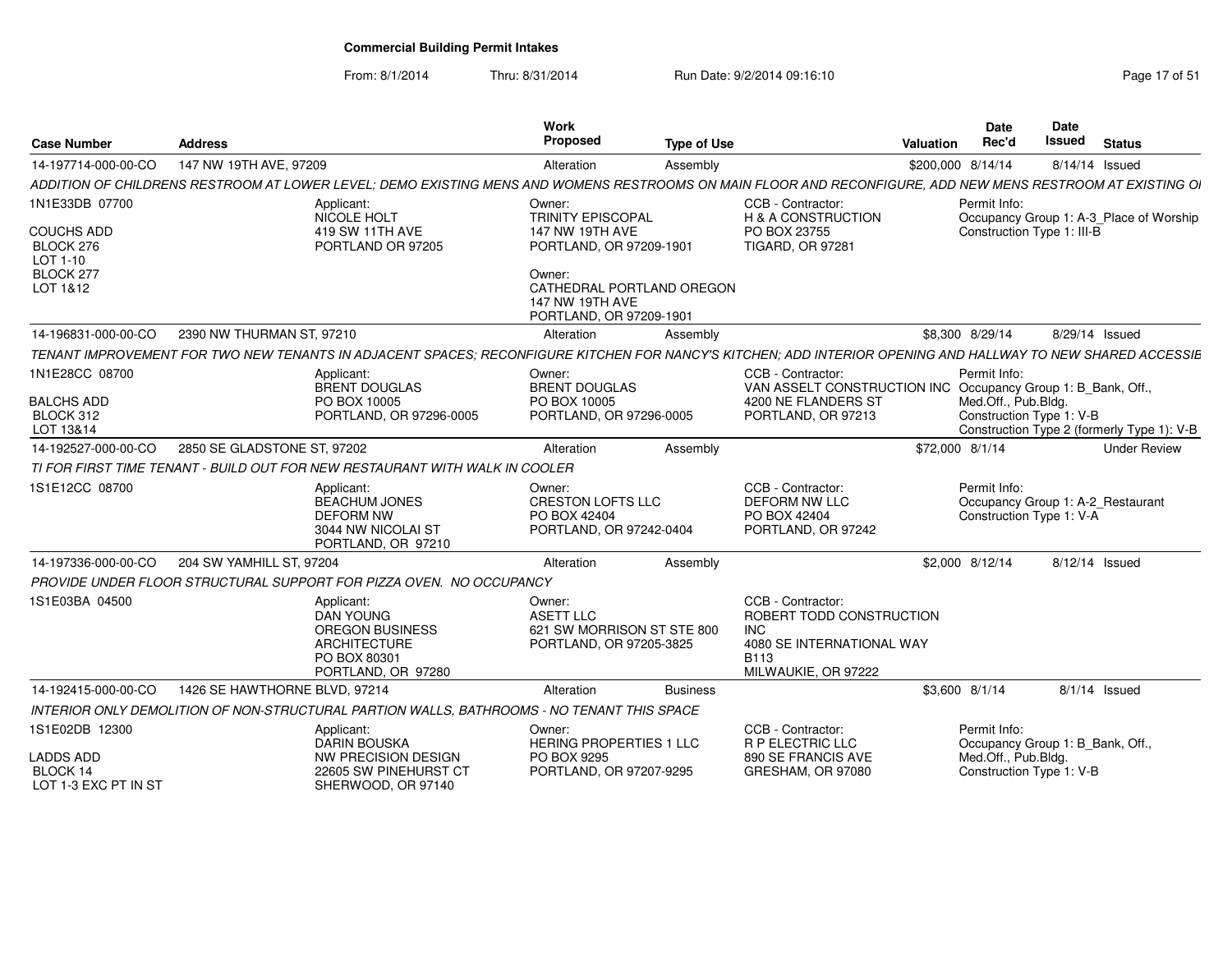| <b>Case Number</b>                                       | <b>Address</b>                                         |                                                                                                                                                           | <b>Work</b><br><b>Proposed</b>                                                                                                                             | <b>Type of Use</b> |                                                                                                                                       | Valuation | <b>Date</b><br>Rec'd                                                                                | <b>Date</b><br><b>Issued</b> | <b>Status</b>                             |
|----------------------------------------------------------|--------------------------------------------------------|-----------------------------------------------------------------------------------------------------------------------------------------------------------|------------------------------------------------------------------------------------------------------------------------------------------------------------|--------------------|---------------------------------------------------------------------------------------------------------------------------------------|-----------|-----------------------------------------------------------------------------------------------------|------------------------------|-------------------------------------------|
| 14-192622-000-00-CO                                      | 4803 NE 7th AVE, 97211                                 |                                                                                                                                                           | Alteration                                                                                                                                                 | <b>Business</b>    |                                                                                                                                       |           | \$6,000 8/1/14                                                                                      | 8/1/14                       | Issued                                    |
| <b>NEW OFFICE TENANT</b>                                 |                                                        |                                                                                                                                                           |                                                                                                                                                            |                    |                                                                                                                                       |           |                                                                                                     |                              |                                           |
| 1N1E23BC 08700                                           |                                                        | Applicant:<br>Kristin Wells<br>Portland Public Schools Facilities &<br>Asset Management<br>501 N Dixon St.<br>Portland, OR 97227                          | Owner:<br>SCHOOL DISTRICT NO 1(LEASED<br>PO BOX 3107<br>PORTLAND, OR 97208-3107<br>Owner:<br><b>NE COALITION</b><br>PO BOX 3107<br>PORTLAND, OR 97208-3107 |                    | CCB - Contractor:<br>COLAS CONSTRUCTION INC<br>5319 SW WESTGATE DR., STE 207<br>PORTLAND OR 97229-7542                                |           | Permit Info:<br>Occupancy Group 1: B_Bank, Off.,<br>Med.Off., Pub.Bldg.<br>Construction Type 1: V-B |                              |                                           |
| 14-192407-000-00-CO                                      | 3901 N WILLIAMS AVE, 97227                             |                                                                                                                                                           | Alteration                                                                                                                                                 | <b>Business</b>    |                                                                                                                                       |           | \$6,000 8/4/14                                                                                      |                              | <b>Under Review</b>                       |
|                                                          | TI FOR EXISTING TENANT - ADD NEW EXTERIOR ROLL UP DOOR |                                                                                                                                                           |                                                                                                                                                            |                    |                                                                                                                                       |           |                                                                                                     |                              |                                           |
| 1N1E22DC 00700<br>ALBINA HMSTD<br>BLOCK 28<br>LOT 7&8    |                                                        | Applicant:<br><b>STEVE EWOLDT</b><br>ARTIFEKT ARCHITECTURE +<br><b>INTERIORS</b><br>519 SW PARK AVE #410<br>PORTLAND, OR 97205                            | Owner:<br>3901 WILLIAMS LLC<br>265 N HANCOCK ST #100<br>PORTLAND, OR 97227-1972                                                                            |                    | CCB - Contractor:<br><b>BEN FISCO</b><br>ADAPTIVE CONSTRUCTION<br><b>COMPANY</b><br>265 N HANCOCK ST, SUITE 100<br>PORTLAND, OR 97227 |           | Permit Info:<br>Occupancy Group 1: A-2 Restaurant                                                   |                              |                                           |
| 14-192999-000-00-CO                                      | 1033 SE MAIN ST, 97214                                 |                                                                                                                                                           | Alteration                                                                                                                                                 | <b>Business</b>    |                                                                                                                                       |           | \$25,000 8/4/14                                                                                     |                              | 8/4/14 Under Inspection                   |
|                                                          |                                                        | ADD 4 INCH HIGH RAISED PLATFORM AND WALLS TO CREATE 3 PRIVACY BOOTHS ON NEW RAISED PLATFORM AREA OF WORK SPACE AND 2 PRIVACY BOOTHS ADJACENT TO PLATFORM. |                                                                                                                                                            |                    |                                                                                                                                       |           |                                                                                                     |                              |                                           |
| 1S1E02BD 06200<br>HAWTHORNE PK<br>BLOCK 214<br>LOT 3-6   |                                                        | Applicant:<br><b>TRAVIS WEEDMAN</b><br>7007 NE MALLORY                                                                                                    | Owner:<br><b>MAIN VENTURE LLC</b><br><b>PO BOX 513</b><br>WILSONVILLE, OR 97070-0513<br>Owner:<br>SUMPTER HOLDINGS LLC<br><b>PO BOX 513</b>                |                    |                                                                                                                                       |           | Permit Info:<br>Factory, Mod.Hazard<br>Construction Type 1: V-B                                     |                              | Occupancy Group 1: F-1_Industrial Plant - |
|                                                          |                                                        |                                                                                                                                                           | WILSONVILLE, OR 97070-0513                                                                                                                                 |                    |                                                                                                                                       |           |                                                                                                     |                              |                                           |
| 14-192488-000-00-CO                                      | 2404 SE 79TH AVE, 97206                                | TI FOR NEW TENANT - BUILD OUT FOR NEW COFFEE/SANDWICH SHOP WITH TRASH ENCLOSURE UNDER ROOF OVERHANG                                                       | Alteration                                                                                                                                                 | <b>Business</b>    |                                                                                                                                       |           | \$12,000 8/5/14                                                                                     |                              | <b>Under Review</b>                       |
|                                                          |                                                        | Applicant:<br><b>MARGO LATA</b><br>5349 SE JENNE RD<br>PORTLAND, OR 97236                                                                                 | Owner:<br>YUEN CHING KOO<br>16636 SE EAST VIEW CT<br>PORTLAND, OR 97236<br>Owner:<br>JENNIFER S KOO<br>16636 SE EAST VIEW CT                               |                    |                                                                                                                                       |           | Permit Info:<br>Occupancy Group 1: B_Bank, Off.,<br>Med.Off., Pub.Bldg.<br>Construction Type 1: V-B |                              |                                           |
|                                                          |                                                        |                                                                                                                                                           | PORTLAND, OR 97236                                                                                                                                         |                    |                                                                                                                                       |           |                                                                                                     |                              |                                           |
| 14-185432-000-00-CO                                      | 4700 SW MACADAM AVE, 97201                             |                                                                                                                                                           | Alteration                                                                                                                                                 | <b>Business</b>    |                                                                                                                                       |           | \$271,000 8/6/14                                                                                    |                              | 8/6/14 Under Inspection                   |
|                                                          |                                                        | TI FOR NEW TENANT: ADDING NEW WALLS FOR PRIVATE OFFICE SPACES. CONFERENCE ROOMS. OPEN WORKPLACE, ACCESSIBLE RESTROOMS, AND RELOCATING INTERIOR STAIRCASE  |                                                                                                                                                            |                    |                                                                                                                                       |           |                                                                                                     |                              |                                           |
| 1S1E15BA 01100<br>SECTION 15 1S 1E<br>TL 1100 0.58 ACRES |                                                        | Applicant:<br><b>CHELSEA RODGERS</b><br>TONI KING AND ASSOCIATES<br>330 SE MLK JR BLVD, SUITE 350<br>PORTLAND, OR 97214                                   | Owner:<br>4700 SW MACADAM AVE LLC<br>6720 SW MACADAM AVE #310<br>PORTLAND, OR 97219-2370                                                                   |                    | CCB - Contractor:<br>PAVILION CONSTRUCTION NW LL(Occupancy Group 1: B Bank, Off.,<br>6720 SW MACADAM AVE #310<br>PORTLAND, OR 97219   |           | Permit Info:<br>Med.Off., Pub.Bldg.<br>Construction Type 1: V-A                                     |                              |                                           |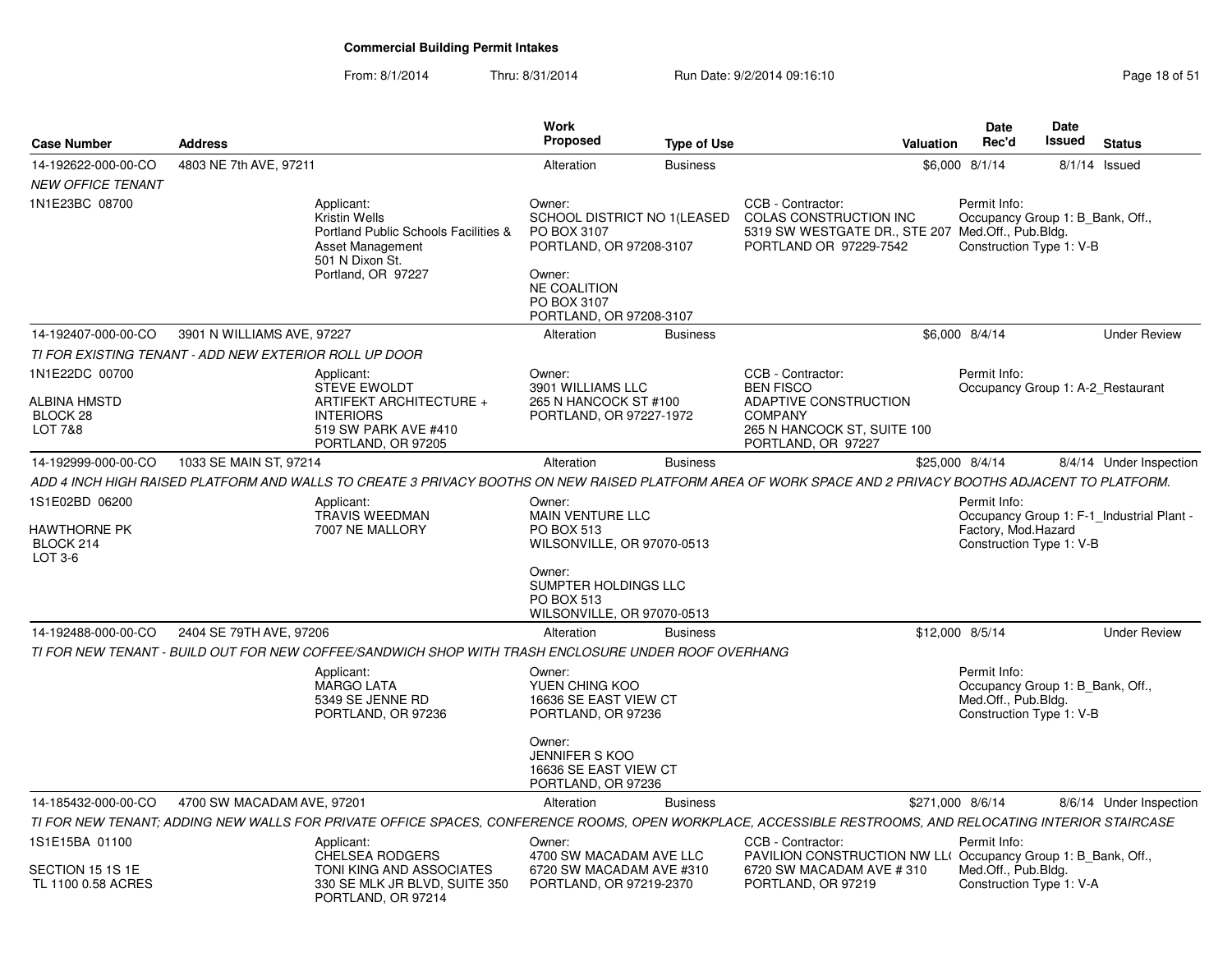| <b>Case Number</b>                                                     | <b>Address</b>                |                                                                                                                      | <b>Work</b><br><b>Proposed</b>                                                      | <b>Type of Use</b> |                                                                                                                                          | <b>Valuation</b> | <b>Date</b><br>Rec'd                                                                                  | Date<br><b>Issued</b> | <b>Status</b>                                |
|------------------------------------------------------------------------|-------------------------------|----------------------------------------------------------------------------------------------------------------------|-------------------------------------------------------------------------------------|--------------------|------------------------------------------------------------------------------------------------------------------------------------------|------------------|-------------------------------------------------------------------------------------------------------|-----------------------|----------------------------------------------|
| 14-188989-000-00-CO                                                    | 4260 SE HAWTHORNE BLVD, 97215 |                                                                                                                      | Alteration                                                                          | <b>Business</b>    |                                                                                                                                          |                  | $$1$ 8/6/14                                                                                           | 8/6/14 Final          |                                              |
|                                                                        |                               | TENANT IMPROVEMENT FOR NEW TENANT. RECONFIGURE BAR. ADD GREASE TRAP, NEW DETACHED TRASH ENCLOSURE. LESS THAN 120 SF  |                                                                                     |                    |                                                                                                                                          |                  |                                                                                                       |                       |                                              |
| 1S2E06CB 18200<br>HAWTHORNE AVE ADD<br>BLOCK <sub>3</sub><br>LOT 1&2   |                               | Applicant:<br><b>MATT WALKER</b><br><b>RANGER STATION</b><br>4260 SE HAWTHORNE<br>PORTLAND, OR 97215                 | Owner:<br>NIRAMON WUNGJIRANIRUN<br>2915 NE 37TH AVE<br>PORTLAND, OR 97212<br>Owner: |                    |                                                                                                                                          |                  | Permit Info:<br>Occupancy Group 1: B Bank, Off.,<br>Med.Off., Pub.Bldg.<br>Construction Type 1: V-B   |                       |                                              |
|                                                                        |                               |                                                                                                                      | <b>SUTEE WUNGJIRANIRUN</b><br>2915 NE 37TH AVE<br>PORTLAND, OR 97212                |                    |                                                                                                                                          |                  |                                                                                                       |                       |                                              |
| 14-193562-000-00-CO                                                    | 2122 SE DIVISION ST, 97202    |                                                                                                                      | Alteration                                                                          | <b>Business</b>    |                                                                                                                                          |                  | \$5,000 8/6/14                                                                                        |                       | <b>Under Review</b>                          |
| SEISMIC UPGRADE (REQUIRED PER PERMIT NO 13-215217-CO)                  |                               |                                                                                                                      |                                                                                     |                    |                                                                                                                                          |                  |                                                                                                       |                       |                                              |
| 1S1E11AA 02700                                                         |                               | Applicant:<br>NORTH RIM PARTNERS<br>819 SE MORRISON ST, #110<br>PORTLAND, OR 97214                                   | Owner:<br>2122 SE DIVISION LLC<br>819 SE MORRISON ST #110<br>PORTLAND, OR 97214     |                    | CCB - Contractor:<br><b>NORTH RIM PARTNERS</b><br>819 SE MORRISON ST, #110<br>PORTLAND, OR 97214                                         |                  |                                                                                                       |                       |                                              |
| 14-194413-000-00-CO                                                    | 625 NW 17TH AVE, 97209        |                                                                                                                      | Alteration                                                                          | <b>Business</b>    |                                                                                                                                          | \$18,000 8/6/14  |                                                                                                       |                       | 8/6/14 Issued                                |
| <i>REROOF ENTIRE BUILDING</i>                                          |                               |                                                                                                                      |                                                                                     |                    |                                                                                                                                          |                  |                                                                                                       |                       |                                              |
| 1N1E33AC 04500                                                         |                               | Applicant:<br>ANDY LEE PERDEW                                                                                        | Owner:<br>HARRIS PROPERTIES NW LLC                                                  |                    | CCB - Contractor:<br>ANDY LEE PERDEW                                                                                                     |                  | Permit Info:                                                                                          |                       |                                              |
| <b>COUCHS ADD</b><br>BLOCK 162<br>LOT 5&8                              |                               | 45763 NW HILLSIDE RD<br>FOREST GROVE, OR 97116                                                                       | 1300 SW 5TH AVE STE 2900<br>PORTLAND, OR 97201-5635                                 |                    | 45763 NW HILLSIDE RD<br>FOREST GROVE, OR 97116                                                                                           |                  | Occupancy Group 1: B Bank, Off.,<br>Med.Off., Pub.Bldg.<br>Construction Type 1: V-B                   |                       |                                              |
| 14-195023-000-00-CO                                                    | 12829 NE AIRPORT WAY, 97230   |                                                                                                                      | Alteration                                                                          | <b>Business</b>    |                                                                                                                                          | \$50,000 8/7/14  |                                                                                                       |                       | 8/7/14 Under Inspection                      |
| NEW WALLS FOR OFFICE AREA, GRINDING ROOM, NEW RESTROOM                 |                               |                                                                                                                      |                                                                                     |                    |                                                                                                                                          |                  |                                                                                                       |                       |                                              |
| 1N2E14C 00101                                                          |                               | Applicant:<br>Dave Spitzer<br>DMS Architects Inc.<br>2325 NE 19TH AVE<br>PORTLAND, OR 97212                          | Owner:<br>1 SW COLUMBIA ST #435<br>PORTLAND, OR 97258-2036                          |                    | CCB - Contractor:<br>COPPER MOUNTAIN TRUST CORP JAEGER AND ERWERT<br><b>CONTRACTOR</b><br>601 S MCLOUGHLIN BLVD<br>OREGON CITY, OR 97045 |                  | Permit Info:<br>Occupancy Group 1: B Bank, Off.,<br>Med.Off., Pub.Bldg.<br>Construction Type 1: III-B |                       | Construction Type 2 (formerly Type 1): III-B |
| 14-195698-000-00-CO                                                    | 820 SW OAK ST, 97205          |                                                                                                                      | Alteration                                                                          | <b>Business</b>    |                                                                                                                                          | \$75,000 8/8/14  |                                                                                                       |                       | 8/8/14 Under Inspection                      |
|                                                                        |                               | 2ND FLOOR ANNEX TI FOR EXISTING TENANT; REMOVE KITCHENETTE, BUILD NEW WALLS FOR OFFICES, MEETING ROOM AND OPEN SPACE |                                                                                     |                    |                                                                                                                                          |                  |                                                                                                       |                       |                                              |
| 1N1E34CC 02900                                                         |                               | Applicant:<br>DAVE OTTE<br><b>HOLST ARCHITECTURE</b><br>110 SE 8TH<br>PORTLAND OR 97214                              | Owner:<br>NEW AVENUES FOR YOUTH INC<br>1220 SW COLUMBIA ST<br>PORTLAND, OR 97201    |                    | <b>Primary Contractor:</b><br>TO BID                                                                                                     |                  | Permit Info:<br>Occupancy Group 1: B_Bank, Off.,<br>Med.Off., Pub.Blda.<br>Construction Type 1: V-B   |                       |                                              |
| 14-195179-000-00-CO                                                    | 1204 SE CLAY ST, 97214        |                                                                                                                      | Alteration                                                                          | <b>Business</b>    |                                                                                                                                          |                  | \$80,000 8/11/14                                                                                      |                       | <b>Under Review</b>                          |
|                                                                        |                               | RENOVATION OF EXISTING BUILDING; STOREFRONT IMPROVEMENT NEW SKYLIGHT; 2 NEW BATHROOMS; SHELL ONLY                    |                                                                                     |                    |                                                                                                                                          |                  |                                                                                                       |                       |                                              |
| 1S1E02CA 04100<br>LADDS ADD<br>BLOCK 12<br>ALL S OF SE CLAY ST LOT 2&3 |                               | Applicant:<br>STEVE FOSLER<br><b>FOSLER PORTLAND</b><br>ARCHITECTURE LLC<br>1930 NW LOVEJOY ST<br>PORTLAND OR 97209  | Owner:<br><b>LADD CORNER LLC</b><br>865 ELLIS AVE<br>LAKE OSWEGO, OR 97034          |                    | CCB - Contractor:<br><b>BUZZ WALLACE</b><br>SKYWARD CONSTRUCTION<br>15908 NE 10TH AVENUE<br>RIDGEFIELD, WA 98642                         |                  | Permit Info:<br>Construction Type 1: III-B                                                            |                       | Occupancy Group 1: A-2_Restaurant            |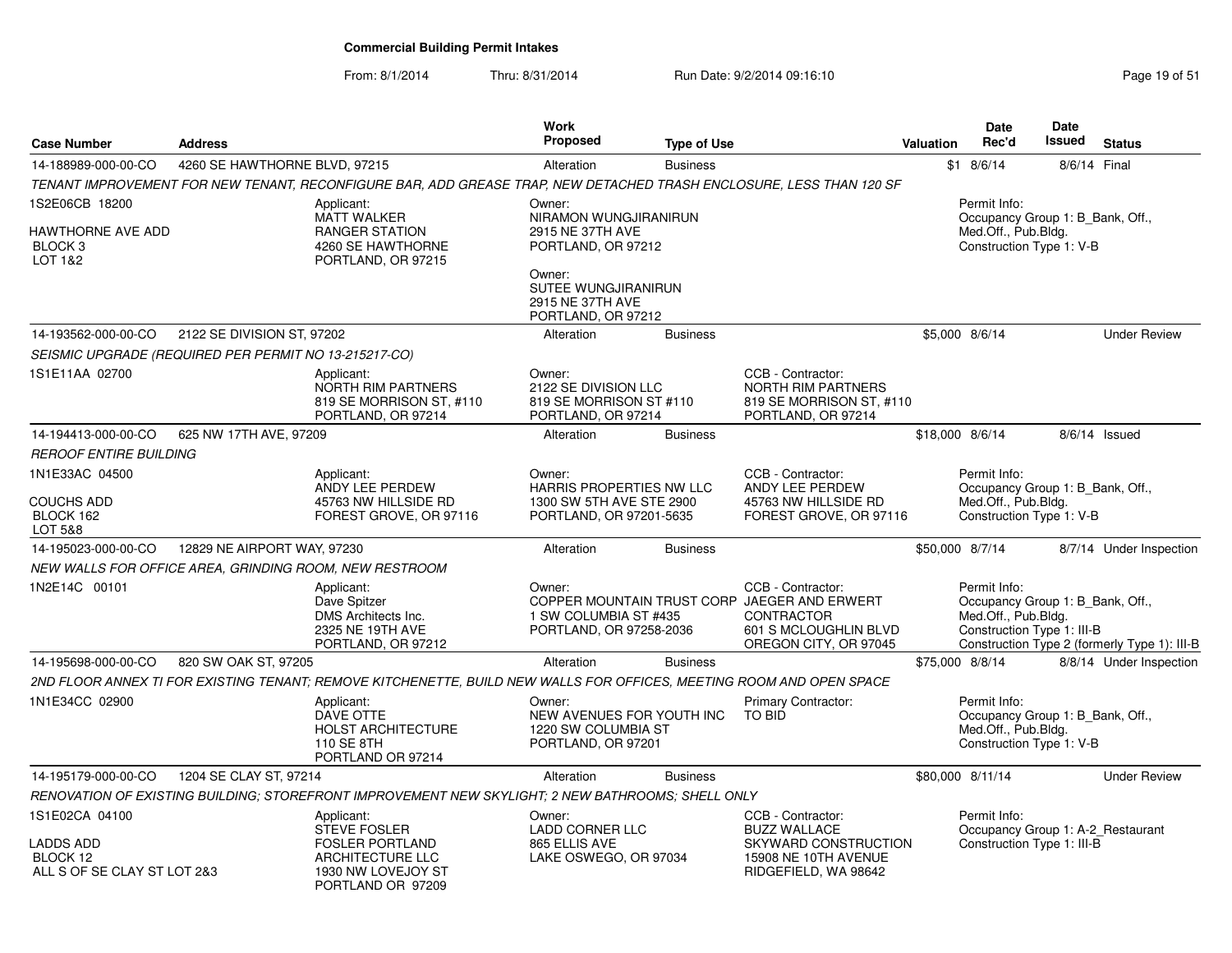| <b>Case Number</b>                           | <b>Address</b>          |                                                                                                                  | <b>Work</b><br>Proposed                                                                    | <b>Type of Use</b> |                                                                                                               | <b>Valuation</b>  | Date<br>Rec'd                                                                                       | Date<br><b>Issued</b> | <b>Status</b>                              |
|----------------------------------------------|-------------------------|------------------------------------------------------------------------------------------------------------------|--------------------------------------------------------------------------------------------|--------------------|---------------------------------------------------------------------------------------------------------------|-------------------|-----------------------------------------------------------------------------------------------------|-----------------------|--------------------------------------------|
| 14-165081-REV-01-CO                          | 110 NE 82ND AVE, 97220  |                                                                                                                  | Alteration                                                                                 | <b>Business</b>    |                                                                                                               |                   | \$600 8/11/14                                                                                       | 8/11/14 Issued        |                                            |
|                                              |                         | VALUE ADDED REVISION TO TILT OUT REMAINING ROOF OVER SMALL ROOF                                                  |                                                                                            |                    |                                                                                                               |                   |                                                                                                     |                       |                                            |
| 1N2E33CB 08700                               |                         | Applicant:<br><b>KEVIN MORAN</b>                                                                                 | Owner:<br>CALVIN J NGUYEN                                                                  |                    | CCB - Contractor:<br>EIRN CONSTRUCTION INC                                                                    |                   | Permit Info:<br>Construction Type 1: V-B                                                            |                       |                                            |
| TERRACE PK<br>BLOCK 11<br>LOT 7 EXC PT IN ST |                         | 17443 NE FLANDERS<br>PORTLAND, OR 97230                                                                          | 110 NE 82ND AVE<br>PORTLAND, OR 97220                                                      |                    | 17443 NE FLANDERS ST<br>PORTLAND, OR 972306642                                                                |                   |                                                                                                     |                       |                                            |
|                                              |                         |                                                                                                                  | Owner:<br>YEN TN PHAM<br>110 NE 82ND AVE<br>PORTLAND, OR 97220                             |                    |                                                                                                               |                   |                                                                                                     |                       |                                            |
| 14-196596-000-00-CO                          | 3910 SE 11TH AVE, 97202 |                                                                                                                  | Alteration                                                                                 | <b>Business</b>    |                                                                                                               |                   | \$15,000 8/11/14                                                                                    |                       | 8/11/14 Under Inspection                   |
|                                              |                         | RECONFIGURE EXISTING RESTROOM ON MAIN FLOOR FOR ACCESSIBILITY                                                    |                                                                                            |                    |                                                                                                               |                   |                                                                                                     |                       |                                            |
| 1S1E11CA 17500                               |                         | Applicant:<br><b>KEVIN SAXTON</b><br><b>KASA ARCHITECTS</b><br>4119 NE CESAR E CHAVEZ BLVD<br>PORTLAND, OR 97211 | Owner:<br>SACRED HEART CATHOLIC<br><b>CHURCH</b><br>3910 SE 11TH AVE<br>PORTLAND, OR 97202 |                    | CCB - Contractor:<br>JAEGER AND ERWERT<br><b>CONTRACTOR</b><br>601 S MCLOUGHLIN BLVD<br>OREGON CITY, OR 97045 |                   | Permit Info:<br>Occupancy Group 1: B_Bank, Off.,<br>Med.Off., Pub.Bldg.<br>Construction Type 1: V-B |                       |                                            |
|                                              |                         |                                                                                                                  | Owner:<br>PORTLAND OREGON<br>3910 SE 11TH AVE<br>PORTLAND, OR 97202                        |                    |                                                                                                               |                   |                                                                                                     |                       |                                            |
| 14-190703-000-00-CO                          | 433 NW 10TH AVE, 97209  |                                                                                                                  | Alteration                                                                                 | <b>Business</b>    |                                                                                                               |                   | \$48,408 8/12/14                                                                                    | 8/12/14 Issued        |                                            |
| TI FOR NEW TENANT; NEW BAR AREA              |                         |                                                                                                                  |                                                                                            |                    |                                                                                                               |                   |                                                                                                     |                       |                                            |
| 1N1E34CB 02400                               |                         | Applicant:<br><b>VICKY DAVIES</b><br><b>GP</b>                                                                   |                                                                                            |                    | CCB - Contractor:<br>SUMMIT INDUSTRIES INC<br>PO BOX 10345<br>PORTLAND, OR 972960345                          |                   | Permit Info:<br>Occupancy Group 1: B_Bank, Off.,<br>Med.Off., Pub.Bldg.<br>Construction Type 1: I-A |                       |                                            |
| 13-183425-DFS-01-CO                          | 511 NW BROADWAY, 97209  |                                                                                                                  | Alteration                                                                                 | <b>Business</b>    |                                                                                                               | \$218,194 8/13/14 |                                                                                                     |                       | <b>Under Review</b>                        |
| <b>DFS FOR SKYLIGHTS</b>                     |                         |                                                                                                                  |                                                                                            |                    |                                                                                                               |                   |                                                                                                     |                       |                                            |
| 1N1E34BC 07800                               |                         | Applicant:<br><b>OLEG SAIDOV</b>                                                                                 | Owner:<br>PORTLAND CITY OF(PDC                                                             |                    | CCB - Contractor:<br><b>HOWARD S WRIGHT</b>                                                                   |                   | Permit Info:<br>Occupancy Group 1: B Bank, Off.,                                                    |                       |                                            |
| COUCHS ADD<br>BLOCK S TL 7800                |                         | <b>HOWARD S WRIGHT</b><br>425 NW 10TH AVE STE 200A<br>PORTLAND OR 97209                                          | 222 NW 5TH AVE<br>PORTLAND, OR 97209-3812                                                  |                    | <b>CONSTRUCTORS LP</b><br>P.O. BOX 3764<br>SEATTLE, WA 98124                                                  |                   | Med.Off., Pub.Bldg.<br>Construction Type 1: I-B                                                     |                       | Construction Type 2 (formerly Type 1): I-B |
| 13-183425-DFS-02-CO                          | 511 NW BROADWAY, 97209  |                                                                                                                  | Alteration                                                                                 | <b>Business</b>    |                                                                                                               | \$272,550 8/13/14 |                                                                                                     |                       | <b>Under Review</b>                        |
| DFS FOR FLUID VISCOUS DAMPERS                |                         |                                                                                                                  |                                                                                            |                    |                                                                                                               |                   |                                                                                                     |                       |                                            |
| 1N1E34BC 07800                               |                         | Applicant:<br>OLEG SAIDOV                                                                                        | Owner:<br>PORTLAND CITY OF(PDC                                                             |                    | CCB - Contractor:<br><b>HOWARD S WRIGHT</b>                                                                   |                   | Permit Info:<br>Occupancy Group 1: B_Bank, Off.,                                                    |                       |                                            |
| COUCHS ADD<br>BLOCK S TL 7800                |                         | <b>HOWARD S WRIGHT</b><br>425 NW 10TH AVE STE 200A<br>PORTLAND OR 97209                                          | 222 NW 5TH AVE<br>PORTLAND, OR 97209-3812                                                  |                    | <b>CONSTRUCTORS LP</b><br>P. O. BOX 3764<br>SEATTLE, WA 98124                                                 |                   | Med.Off., Pub.Bldg.<br>Construction Type 1: I-B                                                     |                       | Construction Type 2 (formerly Type 1): I-B |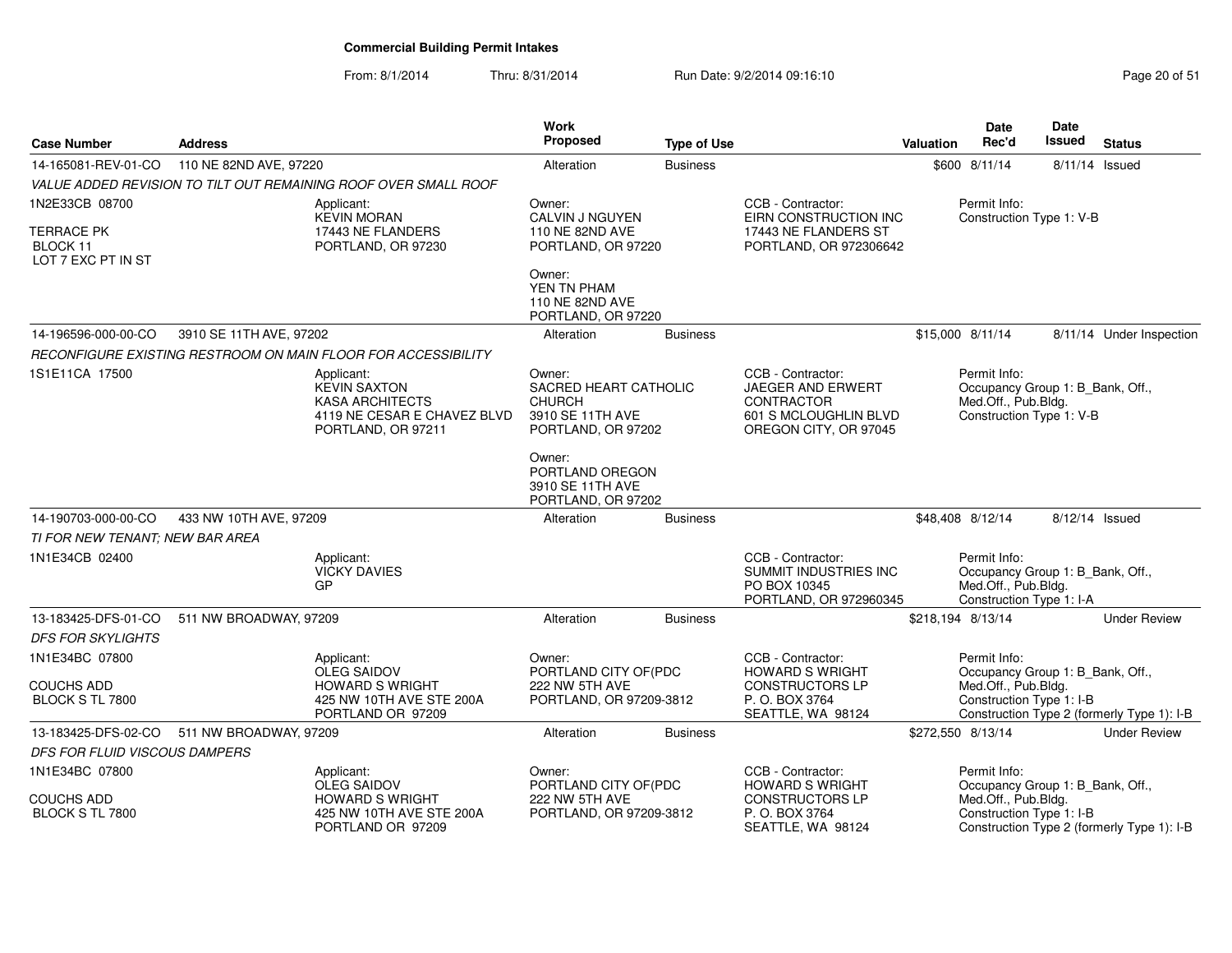| <b>Case Number</b>                                                              | <b>Address</b>            |                                                                                                                                                                | Work<br><b>Proposed</b>                                                                                                                                        | <b>Type of Use</b> |                                                                                                                                 | Valuation | <b>Date</b><br>Rec'd                                                                                | <b>Date</b><br>Issued | <b>Status</b>                              |
|---------------------------------------------------------------------------------|---------------------------|----------------------------------------------------------------------------------------------------------------------------------------------------------------|----------------------------------------------------------------------------------------------------------------------------------------------------------------|--------------------|---------------------------------------------------------------------------------------------------------------------------------|-----------|-----------------------------------------------------------------------------------------------------|-----------------------|--------------------------------------------|
| 14-126647-000-00-CO                                                             | 1027 E BURNSIDE ST, 97232 |                                                                                                                                                                | Alteration                                                                                                                                                     | <b>Business</b>    |                                                                                                                                 |           | \$137,000 8/14/14                                                                                   |                       | 8/14/14 Issued                             |
|                                                                                 |                           | INTERIOR ONLY-RENOVATE EXISTING RESTROOMS, ASSOCIATED OFFICE/HOUSEKEEPING                                                                                      |                                                                                                                                                                |                    |                                                                                                                                 |           |                                                                                                     |                       |                                            |
| 1N1E35CA 05800                                                                  |                           | Applicant:<br><b>JESSICA FAUST</b><br><b>MCA ARCHITECTS</b><br>630 SW 5TH AV STE 200<br>PORTLAND, OR 97204                                                     | Owner:<br><b>COMPREHENSIVE OPTIONS FOR</b><br>1027 E BURNSIDE ST<br>PORTLAND, OR 97214-1328                                                                    |                    | CCB - Contractor:<br><b>JACK HAEDINGER</b><br>PACIFIC CREST CONSTRUCTION<br>24111 NE HALSEY ST #400<br>TROUTDALE, OR 97060-1030 |           | Permit Info:<br>Occupancy Group 1: B Bank, Off.,<br>Med.Off., Pub.Bldg.<br>Construction Type 1: I-B |                       |                                            |
| 14-197144-000-00-CO                                                             | 0650 SW GAINES ST, 97201  |                                                                                                                                                                | Alteration                                                                                                                                                     | <b>Business</b>    |                                                                                                                                 |           | \$32,400 8/14/14                                                                                    |                       | 8/14/14 Issued                             |
|                                                                                 |                           | INTERIOR TENANT IMPROVEMENT FOR FIRST TIME TENANT. RESTROOM IS EXISTING UNDER SHELL. ADD PARTITION WALL FOR HAIR STATION AND RECEPTION AREA                    |                                                                                                                                                                |                    |                                                                                                                                 |           |                                                                                                     |                       |                                            |
| 1S1E10DB 00900<br>CARUTHERS ADD<br><b>BLOCK 158 TL 900</b>                      |                           | Applicant:<br><b>DARIN BOUSKA</b><br><b>NW PRECISION DESIGN</b><br>22605 SW PINEHURST CT<br>SHERWOOD, OR 97140                                                 | Owner:<br>RIVA PORTLAND LLC<br>1 FINANCIAL PLZ #1700<br>HARTFORD, CT 06103-2604                                                                                |                    | CCB - Contractor:<br><b>BNK CONSTRUCTION INC</b><br>45 82nd dr. ste 53b<br>gladstone, or 97027                                  |           | Permit Info:<br>Occupancy Group 1: B Bank, Off.,<br>Med.Off., Pub.Bldg.<br>Construction Type 1: I-A |                       |                                            |
| 14-197379-000-00-CO                                                             | 801 SW ALDER ST, 97205    |                                                                                                                                                                | Alteration                                                                                                                                                     | <b>Business</b>    |                                                                                                                                 |           | \$50,000 8/14/14                                                                                    |                       | 8/14/14 Issued                             |
|                                                                                 |                           | NO OCCUPANCY THIS PERMIT. DEMO NON BEARING PARTITION WALLS IN THE BASEMENT AND ON THE GROUND LEVEL, REMOVE BATHROOMS AND STAIRS.                               |                                                                                                                                                                |                    |                                                                                                                                 |           |                                                                                                     |                       |                                            |
| 1N1E34CC 06400                                                                  |                           | Applicant:<br>MIKE COYLE<br><b>FASTER PERMITS</b><br>14334 NW EAGLERIDGE LANE<br>PORTLAND, OR 97229                                                            | Owner:<br>STEVENS-CORNELIUS<br>PROPERTY LLC<br>5331 SW MACADAM AVE #269<br>PORTLAND, OR 97239                                                                  |                    | CCB - Contractor:<br>PATH CONSTRUCTION<br>5331 SW MACADAM AVE #258-110<br>PORTLAND, OR 97239                                    |           | Permit Info:<br>Construction Type 1: III-A                                                          |                       |                                            |
| 14-198435-000-00-CO                                                             | 1219 NW EVERETT ST        |                                                                                                                                                                | Alteration                                                                                                                                                     | <b>Business</b>    |                                                                                                                                 |           | \$1,850 8/14/14                                                                                     |                       | 8/14/14 Under Inspection                   |
|                                                                                 |                           | <b>BUILD UNISTRUT RACK: FRAME FOR 75KVA TRANSFORMER AND SEISMIC SUPPORT</b>                                                                                    |                                                                                                                                                                |                    |                                                                                                                                 |           |                                                                                                     |                       |                                            |
| 1N1E33DA 50001                                                                  |                           | Applicant:<br>COCHRAN INC/BROADWAY<br><b>ELECTRIC</b><br>626 SE MAIN ST<br>PORTLAND, OR 972140000                                                              | Owner:<br>ROLINR CASEY II LLC<br>2936 SE TAYLOR ST<br>PORTLAND, OR 97214-4033<br>Owner:<br>ROLINL CASEY II LLC<br>2936 SE TAYLOR ST<br>PORTLAND, OR 97214-4033 |                    | CCB - Contractor:<br><b>COCHRAN INC/BROADWAY</b><br><b>ELECTRIC</b><br>626 SE MAIN ST<br>PORTLAND, OR 972140000                 |           | Permit Info:<br>Occupancy Group 1: B Bank, Off.,<br>Med.Off., Pub.Bldg.<br>Construction Type 1: I-A |                       |                                            |
| 14-168674-000-00-CO                                                             | 600 NW 10TH AVE, 97209    |                                                                                                                                                                | Alteration                                                                                                                                                     | <b>Business</b>    |                                                                                                                                 |           | \$72,000 8/15/14                                                                                    |                       | 8/15/14 Under Inspection                   |
|                                                                                 |                           | TI FOR EXISTING TENANT TO CREATE NEW CONSULTATION ROOM. REPLACE COUNTERTOPS. REPLACE SHELVING. NEW COOLERS ON NORTH SIDE OF THE STORE. NEW WELCOME AREA        |                                                                                                                                                                |                    |                                                                                                                                 |           |                                                                                                     |                       |                                            |
| 1N1E34BC 07200                                                                  |                           | Applicant:<br>Howard Kimura<br><b>HG Kimura Architects</b><br>PO BOX 59415<br>Renton, WA 98058                                                                 | Owner:<br>API PROPERTIES 1048 LLC<br>1900 S NORFOLK ST #150<br>SAN MATEO, CA 94403                                                                             |                    | CCB - Contractor:<br><b>TONE GIBSON</b><br><b>BOOCO CONSTRUCTION INC</b><br>PO BOX 30149<br>PORTLAND, OR 97294-0835             |           | Permit Info:<br>Station<br>Construction Type 1: I-A                                                 |                       | Occupancy Group 1: M Store, Service        |
| 14-125806-STR-01-CO                                                             | 14625 SE STARK ST. 97233  |                                                                                                                                                                | Alteration                                                                                                                                                     | <b>Business</b>    |                                                                                                                                 |           | \$135,000 8/15/14                                                                                   |                       | 8/26/14 Issued                             |
|                                                                                 |                           | TENANT IMP FOR NEW TENANT; ONE STORY, MIXED USE SALES, PARTS, REPAIR AND OFFICES. ADD NON-BEARING WALLS, DOORS AND RELITES; UPGRADE EXISTNG MENS AND WOMENS RE |                                                                                                                                                                |                    |                                                                                                                                 |           |                                                                                                     |                       |                                            |
| IN2E36CC 01600<br><b>ASCOT AC</b><br>LOT 215 EXC N 65' OF W 100' & EXC PT IN ST |                           | Applicant:<br>MIKE COYLE<br><b>FASTER PERMITS</b><br>14334 NW EAGLERIDGE LANE<br>PORTLAND, OR 97229                                                            | Owner:<br>PACIFIC DETROIT REALTY LLC<br>600 S 56TH PL<br>RIDGEFIELD, WA 98642                                                                                  |                    | CCB - Contractor:<br>PACIFIC POWER PRODUCTS<br>COMPANY LLC A WA LLC<br>600 S 56TH PL<br>RIDGEFIELD, WA 98642                    |           | Permit Info:<br>Occupancy Group 1: B_Bank, Off.,<br>Med.Off., Pub.Bldg.<br>Construction Type 1: V-B |                       | Construction Type 2 (formerly Type 1): V-B |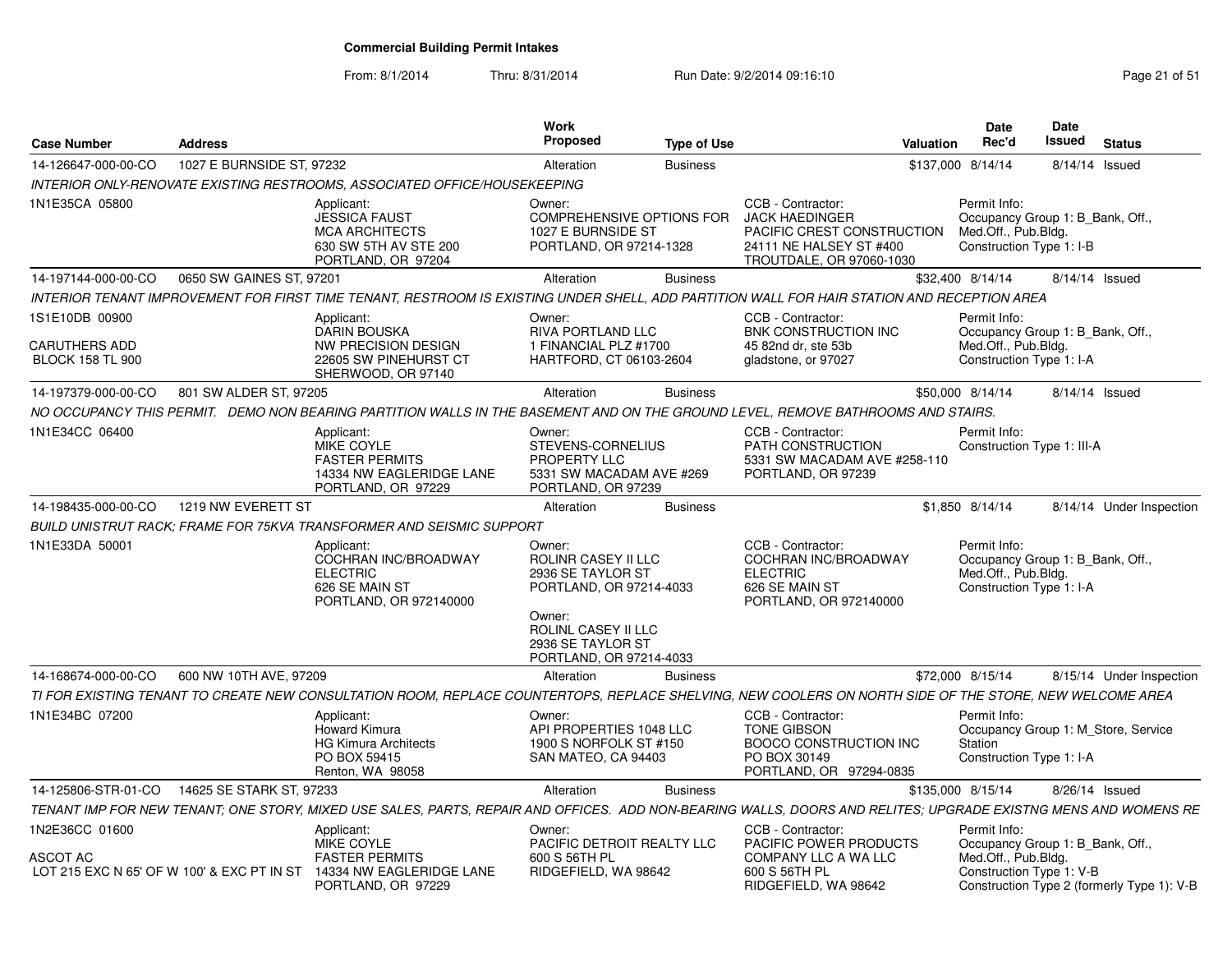| <b>Case Number</b>                                           | <b>Address</b>                                    |                                                                                                                                                       | Work<br><b>Proposed</b>                                                                                                                                    | <b>Type of Use</b> |                                                                                                             | <b>Valuation</b> | <b>Date</b><br>Rec'd                                                                                  | Date<br><b>Issued</b> | <b>Status</b>                                                                             |
|--------------------------------------------------------------|---------------------------------------------------|-------------------------------------------------------------------------------------------------------------------------------------------------------|------------------------------------------------------------------------------------------------------------------------------------------------------------|--------------------|-------------------------------------------------------------------------------------------------------------|------------------|-------------------------------------------------------------------------------------------------------|-----------------------|-------------------------------------------------------------------------------------------|
| 14-175438-REV-01-CO                                          | 2226 NE BROADWAY, 97232                           |                                                                                                                                                       | Alteration                                                                                                                                                 | <b>Business</b>    |                                                                                                             |                  | \$8/15/14                                                                                             |                       | 8/15/14 Issued                                                                            |
| REVISION TO RELOCATE BAR FIXTURES                            |                                                   |                                                                                                                                                       |                                                                                                                                                            |                    |                                                                                                             |                  |                                                                                                       |                       |                                                                                           |
| 1N1E26DD 04100<br>JOHN IRVINGS 1ST ADD<br>BLOCK <sub>8</sub> |                                                   | Applicant:<br><b>DARIN BOUSKA</b><br><b>NW PRECISION DESIGN</b><br>22605 SW PINEHURST CT                                                              | Owner:<br>SIXTY ONE TWO LLC<br>4800 SW MACADAM AVE #120<br>PORTLAND, OR 97239                                                                              |                    |                                                                                                             |                  | Permit Info:<br>Occupancy Group 1: B Bank, Off.,<br>Med.Off., Pub.Bldg.<br>Construction Type 1: V-B   |                       |                                                                                           |
| LOT 11 EXC PT IN ST<br>14-199921-000-00-CO                   | 16427 NE AIRPORT WAY, 97230                       | SHERWOOD, OR 97140                                                                                                                                    | Alteration                                                                                                                                                 | <b>Business</b>    |                                                                                                             |                  | \$16,000 8/18/14                                                                                      |                       |                                                                                           |
|                                                              |                                                   |                                                                                                                                                       |                                                                                                                                                            |                    |                                                                                                             |                  |                                                                                                       |                       | 8/18/14 Issued                                                                            |
|                                                              |                                                   | TI FOR EXISTING TENANT: DEMO INTERIOR WALLS IN LOBBY AREA AND BUILD NEW TO RECONFIGURE AREA                                                           |                                                                                                                                                            |                    |                                                                                                             |                  |                                                                                                       |                       |                                                                                           |
| 1N3E19B 00212<br>INTERSTATE CROSSROADS<br>LOT 18             |                                                   | Applicant:<br>DANIEL J MCGARRY<br>PO BOX 334<br>KALAMA, WA 98625                                                                                      | Owner:<br><b>JCS PROPERTIES LLC</b><br>16427 NE AIRPORT WAY<br>PORTLAND, OR 97230                                                                          |                    | CCB - Contractor:<br><b>DANIEL J MCGARRY</b><br>PO BOX 334<br>KALAMA, WA 98625                              |                  | Permit Info:<br>Occupancy Group 1: B_Bank, Off.,<br>Med.Off., Pub.Bldg.<br>Construction Type 1: III-B |                       |                                                                                           |
| 14-200097-000-00-CO                                          | 6400 SE FOSTER RD, 97206                          |                                                                                                                                                       | Alteration                                                                                                                                                 | <b>Business</b>    |                                                                                                             |                  | \$10,000 8/18/14                                                                                      |                       | 8/18/14 Issued                                                                            |
|                                                              | REMOVE EXISTING 8'x100' AWNING AT NORTH ELEVATION |                                                                                                                                                       |                                                                                                                                                            |                    |                                                                                                             |                  |                                                                                                       |                       |                                                                                           |
| 1S2E17BB 03600                                               |                                                   | Applicant:<br><b>STEVEN R KEM</b><br><b>KEM'S WOODWORKS INC</b><br>PO BOX 396<br>CORNELIUS, OR 97113                                                  | Owner:<br>HARRY M HANNA<br>10001 SE SUNNYSIDE RD #200<br>CLACKAMAS, OR 97015-9739                                                                          |                    | CCB - Contractor:<br><b>STEVEN R KEM</b><br><b>KEM'S WOODWORKS INC</b><br>PO BOX 396<br>CORNELIUS, OR 97113 |                  |                                                                                                       |                       |                                                                                           |
| 14-199705-000-00-CO                                          | 7435 SE 52ND AVE, 97206                           |                                                                                                                                                       | Alteration                                                                                                                                                 | <b>Business</b>    |                                                                                                             |                  | \$25,000 8/19/14                                                                                      |                       | 8/19/14 Issued                                                                            |
|                                                              |                                                   | TI FOR NEW TENANT AND CHANGE OF OCCUPANCY TO B AND M; NEW WALLS TO RECONFIGURE EXISTING SPACE FOR RETAIL AND OFFICE SPACE; NEW BATHROOM; ADA UPGRADES |                                                                                                                                                            |                    |                                                                                                             |                  |                                                                                                       |                       |                                                                                           |
| 1S2E19BD 06200<br><b>ERROL HTS</b><br>BLOCK 14<br>LOT 7&8    |                                                   | Applicant:<br><b>SEAN GRUMMER</b><br><b>DOMINEK ARCHITECTURE</b><br>330 SE MLK BLVD SUITE #350<br>PORTLAND, OR 97214                                  | Owner:<br><b>AARON MITCHELL</b><br>PO BOX 2393<br>WHITE CITY, OR 97503                                                                                     |                    | CCB - Contractor:<br>SECURITY FIRST ALARM LLC<br>13607 NW CORNELL RD #130<br>BEAVERTON, OR 97229            |                  | Permit Info:<br>Station<br>Construction Type 1: V-B                                                   |                       | Occupancy Group 1: M Store, Service<br>Construction Type 2 (formerly Type 1): V-B         |
| 14-200291-000-00-CO                                          | 5933 NE WIN SIVERS DR, 97220                      |                                                                                                                                                       | Alteration                                                                                                                                                 | <b>Business</b>    |                                                                                                             |                  | \$65,000 8/19/14                                                                                      |                       | 8/19/14 Under Inspection                                                                  |
|                                                              |                                                   | TENANT IMPROVEMENT FOR NEW ACCOUNTING TENANT. DEMO WALLS ADD NEW WALLS FOR CONFERENCE ROOM. FILE ROOM AND BREAK ROOM WITH NEW SINK                    |                                                                                                                                                            |                    |                                                                                                             |                  |                                                                                                       |                       |                                                                                           |
| 1N2E15DA 01300<br>WIN SIVERS BUSINESS PARK<br>LOT 2 TL 1300  |                                                   | Applicant:<br><b>DAN YOUNG</b><br>OREGON BUSINESS<br><b>ARCHITECTURE</b><br>PO BOX 80301<br>PORTLAND, OR 97280                                        | Owner:<br>D W SIVERS CO INC<br>4730 SW MACADAM AVE #101<br>PORTLAND, OR 97239-6417                                                                         |                    | CCB - Contractor:<br>DW SIVERS CO<br>4730 SW MACADAM AVE STE 101<br>PORTLAND, OR 97201                      |                  | Permit Info:<br>Occupancy Group 1: B_Bank, Off.,<br>Med.Off., Pub.Bldg.<br>Construction Type 1: III-B |                       |                                                                                           |
|                                                              | 13-226971-REV-01-CO 8475 N IVANHOE ST, 97203      |                                                                                                                                                       | Alteration                                                                                                                                                 | <b>Business</b>    |                                                                                                             |                  | \$8/19/14                                                                                             |                       | 8/19/14 Issued                                                                            |
|                                                              |                                                   | REVISION TO COLUMN LOCATION, MOVE FROM OUTSIDE TO INSIDE PLANE OF WALL                                                                                |                                                                                                                                                            |                    |                                                                                                             |                  |                                                                                                       |                       |                                                                                           |
| 1N1W12AB 08300                                               |                                                   | Applicant:<br><b>BARB ANDERSON</b><br><b>BRIDGETOWN DESIGN</b><br>7433 N LEAVITT AVE<br>PORTLAND, OR 97203                                            | Owner:<br><b>JOHN P LAURIN</b><br>2420 SW CRESTDALE DR<br>PORTLAND, OR 97225<br>Owner:<br>MICHAEL J PETERSEN<br>2420 SW CRESTDALE DR<br>PORTLAND, OR 97225 |                    | CCB - Contractor:<br>TS GRAY CONSTRUCTION LLC<br>5300 MEADOWS STE 200<br>LAKE OSWEGO, OR 97034              |                  | Permit Info:<br>Factory, Mod.Hazard<br>Construction Type 1: III-B                                     |                       | Occupancy Group 1: F-1_Industrial Plant -<br>Construction Type 2 (formerly Type 1): III-B |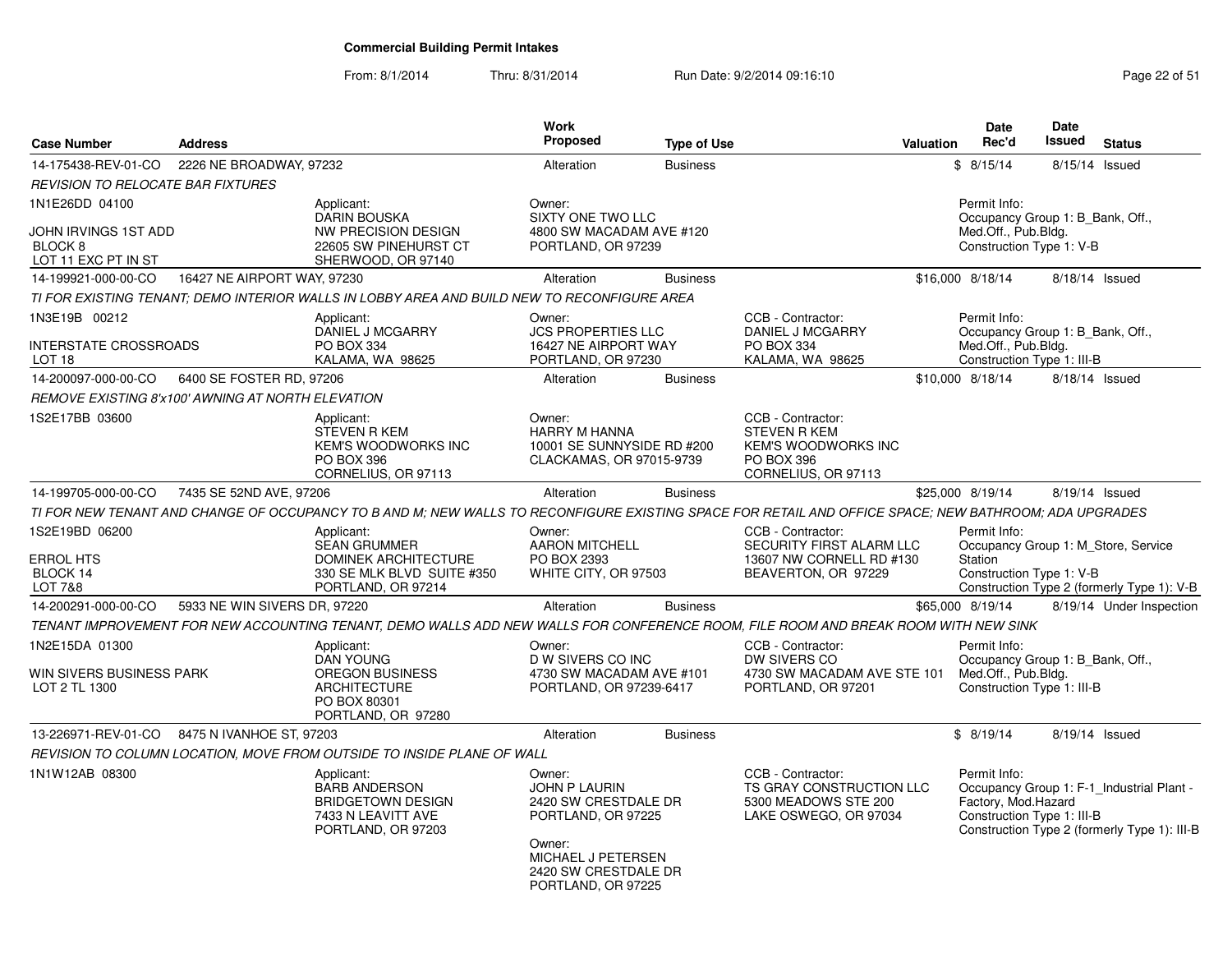| <b>Case Number</b>                                                        | <b>Address</b>                |                                                                                                                                                                   | Work<br><b>Proposed</b>                                                                   | <b>Type of Use</b> |                                                                                                      | Valuation | Date<br>Rec'd                                                                                         | Date<br>Issued | <b>Status</b>                       |
|---------------------------------------------------------------------------|-------------------------------|-------------------------------------------------------------------------------------------------------------------------------------------------------------------|-------------------------------------------------------------------------------------------|--------------------|------------------------------------------------------------------------------------------------------|-----------|-------------------------------------------------------------------------------------------------------|----------------|-------------------------------------|
| 13-212623-REV-05-CO                                                       | 1966 SW 5TH AVE, 97201        |                                                                                                                                                                   | Alteration                                                                                | <b>Business</b>    |                                                                                                      |           | \$8/19/14                                                                                             |                | 8/19/14 Issued                      |
|                                                                           |                               | REVISION TO INSTALL DIVIDING CURTAIN IN LIEU OF INSTALLING GLASS WALL IN BANQUET ROOM                                                                             |                                                                                           |                    |                                                                                                      |           |                                                                                                       |                |                                     |
| 1S1E04DA 02000                                                            |                               | Applicant:<br>RICHARD BARBIS<br>90472 WOODRUFF ST<br>EUGENE OR 97402                                                                                              | Owner:<br>SOUTHWEST 5TH<br>835 E PARK ST<br>EUGENE, OR 97401-2909<br>Owner:<br>COLLEGE    |                    | CCB - Contractor:<br>Chris Harris<br>MCINTYRE CONSTRUCTION INC<br>1500 WESTEC DR<br>EUGENE, OR 97402 |           | Permit Info:<br>Construction Type 1: I-B                                                              |                | Occupancy Group 1: A-2_Restaurant   |
|                                                                           |                               |                                                                                                                                                                   | 835 E PARK ST<br>EUGENE, OR 97401-2909                                                    |                    |                                                                                                      |           |                                                                                                       |                |                                     |
|                                                                           |                               |                                                                                                                                                                   | Owner:<br><b>LLC</b><br>835 E PARK ST<br>EUGENE, OR 97401-2909                            |                    |                                                                                                      |           |                                                                                                       |                |                                     |
| 14-200789-000-00-CO                                                       | 3445 SE HAWTHORNE BLVD, 97214 |                                                                                                                                                                   | Alteration                                                                                | <b>Business</b>    |                                                                                                      |           | \$100 8/19/14                                                                                         |                | 8/19/14 Issued                      |
| REMOVAL OF HALF WALLS AND DOOR IN PATIO                                   |                               |                                                                                                                                                                   |                                                                                           |                    |                                                                                                      |           |                                                                                                       |                |                                     |
| 1S1E01AC 12600                                                            |                               | Applicant:<br><b>DANIEL JAY MORLAN</b>                                                                                                                            | Owner:<br><b>VIRGINIA BRUNISH</b>                                                         |                    | CCB - Contractor:<br>DANIEL JAY MORLAN                                                               |           | Permit Info:<br>Occupancy Group 1: B_Bank, Off.,                                                      |                |                                     |
| SUNNYSIDE & PLAT 2 & 3<br><b>BLOCK 54</b><br>E 1/2 OF LOT 10<br>LOT 13-16 |                               | 19520 SW ALEXANDER ST<br><b>ALOHA, OR 97006</b>                                                                                                                   | <b>17190 WALL ST</b><br>LAKE OSWEGO, OR 97034                                             |                    | 19520 SW ALEXANDER ST<br>ALOHA, OR 97006                                                             |           | Med.Off., Pub.Bldg.<br>Construction Type 1: V-B                                                       |                |                                     |
| 14-186247-000-00-CO                                                       | 1701 SE HAWTHORNE BLVD, 97214 |                                                                                                                                                                   | Alteration                                                                                | <b>Business</b>    |                                                                                                      |           | \$120,000 8/20/14                                                                                     |                | <b>Under Review</b>                 |
|                                                                           |                               | TENANT IMPROVEMENT FOR NEW BAR TENANT, CONSTRUCT BAR AREA WITH SINK, DINING AREA, STAGE, BATHROOM IS EXISTING UNDER PERMIT 11-121574CO, NEW DOORWAY PASS THROL    |                                                                                           |                    |                                                                                                      |           |                                                                                                       |                |                                     |
| 1S1E02AC 16200                                                            |                               | Applicant:<br><b>CHRIS SERENA</b><br><b>DEVILS DILL SANDWICHES</b><br>1711 SE HAWTHORNE<br>PORTLAND, OR 97214                                                     | Owner:<br>KEN LEAVENS PROPERTIES INC<br>3140 SE HAWTHORNE BLVD<br>PORTLAND, OR 97214-4123 |                    | CCB - Contractor:<br><b>INTERWORKS LLC</b><br><b>114 NE 7TH</b><br>PORTLAND, OR 97232                |           | Permit Info:<br>Occupancy Group 1: B_Bank, Off.,<br>Med.Off., Pub.Bldg.<br>Construction Type 1: III-B |                |                                     |
| 14-198544-000-00-CO                                                       | 851 N FAILING ST, 97227       |                                                                                                                                                                   | Alteration                                                                                | <b>Business</b>    |                                                                                                      |           | \$16,350 8/20/14                                                                                      |                | 8/20/14 Issued                      |
|                                                                           |                               | BUILD OUT FOR FIRST TIME TENANT FOR NEW SPA TENANT; BUILD PARTITION WALLS TO CREATE FACIAL ROOM AND BREAK ROOM, RESTROOM IS EXISTING UNDER PERMIT 12-174098CO, AD |                                                                                           |                    |                                                                                                      |           |                                                                                                       |                |                                     |
| 1N1E22CD 04000                                                            |                               | Applicant:<br><b>KEVIN MAC</b><br>MISSISSIPPI NAILS AND SPA<br>851 N FAILING ST<br>PORTLAND, OR 97227                                                             | Owner:<br><b>EDGEWATER LLC</b><br>PO BOX 2436<br>WILSONVILLE, OR 97070-2436               |                    | CCB - Contractor:<br>THANH DO<br>4908 NE 72ND AVE<br>PORTLAND, OR 97218                              |           | Permit Info:<br>Station<br>Construction Type 1: V-B                                                   |                | Occupancy Group 1: M_Store, Service |
| 14-201114-000-00-CO                                                       | 4908 N LOMBARD ST, 97203      |                                                                                                                                                                   | Alteration                                                                                | <b>Business</b>    |                                                                                                      |           | \$24,000 8/20/14                                                                                      |                | 8/20/14 Issued                      |
| REMODEL CUSTOMER LOBBY AREA                                               |                               |                                                                                                                                                                   |                                                                                           |                    |                                                                                                      |           |                                                                                                       |                |                                     |
| 1N1E08CC 03400                                                            |                               | Applicant:<br><b>JEREMY ASHDOWN</b>                                                                                                                               | Owner:<br>ROSEHILL INVESTMENTS LLC                                                        |                    | CCB - Contractor:<br>PACIFIC NORTHERN                                                                |           | Permit Info:<br>Occupancy Group 1: B Bank, Off.,                                                      |                |                                     |
| <b>UNIVERSITY PK</b><br>BLOCK 71<br>LOT 1-3                               |                               | LUNAR ECLIPSE PIZZA LLC<br>4908 N LOMBARD ST<br>PORTLAND, OR 97203                                                                                                | 2001 6TH AVE #2300<br>SEATTLE, WA 98121-2522                                              |                    | ENVIRONMENTAL CORP<br>1081 COLUMBIA BLDV<br>LONGVIEW, WA 98632                                       |           | Med.Off., Pub.Bldg.<br>Construction Type 1: V-B                                                       |                |                                     |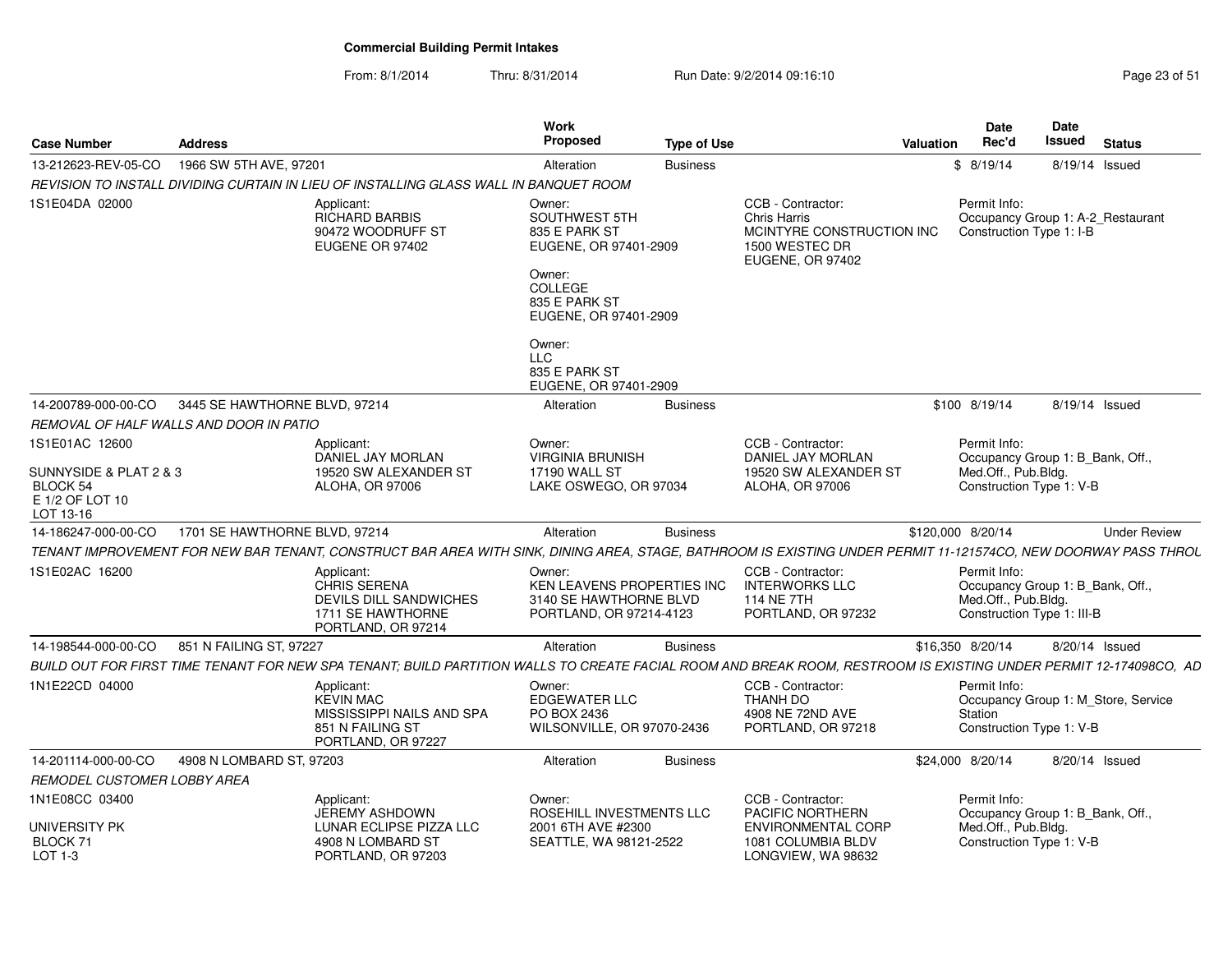| <b>Case Number</b>                          | <b>Address</b>                                |                                                                                                                                                                | <b>Work</b><br>Proposed                                                            | <b>Type of Use</b> |                                                                                          | <b>Valuation</b> | <b>Date</b><br>Rec'd                                                                                  | <b>Date</b><br><b>Issued</b> | <b>Status</b>                                |
|---------------------------------------------|-----------------------------------------------|----------------------------------------------------------------------------------------------------------------------------------------------------------------|------------------------------------------------------------------------------------|--------------------|------------------------------------------------------------------------------------------|------------------|-------------------------------------------------------------------------------------------------------|------------------------------|----------------------------------------------|
| 14-171374-REV-01-CO                         | 2001 SW JEFFERSON ST, 97205                   |                                                                                                                                                                | Alteration                                                                         | <b>Business</b>    |                                                                                          |                  | \$1,000 8/20/14                                                                                       |                              | 8/20/14 Issued                               |
|                                             | REVISION - ADD NEW INTERIOR DOOR ON 2ND FLOOR |                                                                                                                                                                |                                                                                    |                    |                                                                                          |                  |                                                                                                       |                              |                                              |
| 1S1E04BA 03100                              |                                               | Applicant:<br><b>BOB SCHATZ</b>                                                                                                                                | Owner:<br>LITHIA REAL ESTATE INC                                                   |                    | CCB - Contractor:<br><b>DON RUE</b>                                                      |                  | Permit Info:<br>Occupancy Group 1: B Bank, Off.,                                                      |                              |                                              |
| AMOS N KINGS<br>BLOCK 9&15 TL 3100          |                                               | ALLUSA ARCHICTECTURE<br>2118 SE DIVISION ST<br>PORTLAND, OR 97202                                                                                              | 150 N BARTLETT ST<br>MEDFORD, OR 97501                                             |                    | JHC COMMERCIAL<br>11125 SW BARBUR BLVD<br>PORTLAND OR 97219                              |                  | Med.Off., Pub.Bldg.<br>Construction Type 1: III-B                                                     |                              |                                              |
| 14-201135-000-00-CO                         | 405 NE CHURCH ST, 97211                       |                                                                                                                                                                | Alteration                                                                         | <b>Business</b>    |                                                                                          |                  | \$2,500 8/20/14                                                                                       |                              | <b>Under Review</b>                          |
|                                             |                                               | TI FOR EXISTING TENANT FOR VOCATIONAL TRAINING SPACE - CREATE OPENING IN INTERIOR WALL TO EXPAND INTO ADJACENT SPACE, ADD WALLS FOR STORAGE AREA               |                                                                                    |                    |                                                                                          |                  |                                                                                                       |                              |                                              |
| 1N1E14CC 14200                              |                                               | Applicant:<br><b>ANNE FISHE</b><br>ANNE RACCINE FISHE<br><b>ARCHITECTURE</b><br>1645 NE 20TH ST #215<br>GRESHAM, OR 97030                                      | Owner:<br>LINDA VUONG<br>18290 SW MONTE VERDI BLVD<br><b>ALOHA, OR 97007</b>       |                    |                                                                                          |                  | Permit Info:<br>Occupancy Group 1: B Bank, Off.,<br>Med.Off., Pub.Bldg.<br>Construction Type 1: III-B |                              |                                              |
| 14-196698-000-00-CO                         | 1640 NW 19TH AVE, 97209                       |                                                                                                                                                                | Alteration                                                                         | <b>Business</b>    |                                                                                          |                  | \$2,000 8/21/14                                                                                       |                              | 8/21/14 Issued                               |
| <b>MOVE EXISTING ATM COVER 3 INCHES OUT</b> |                                               |                                                                                                                                                                |                                                                                    |                    |                                                                                          |                  |                                                                                                       |                              |                                              |
| 1N1E28DC 04700                              |                                               | Applicant:<br><b>CAL HAMREUS</b>                                                                                                                               | Owner:<br>FIRST INTERSTATE BANK OF OR                                              |                    | CCB - Contractor:<br><b>INTEGRITY FINANCIAL</b>                                          |                  | Permit Info:<br>Occupancy Group 1: B Bank, Off.,                                                      |                              |                                              |
| WATSONS ADD<br><b>BLOCK 8 TL 4700</b>       |                                               | CAL HAMREUS ARCHITECT<br>12578 SW BROADWAY<br>BEAVERTON OR 97005                                                                                               | PO BOX 2609<br>CARLSBAD, CA 92018-2609                                             |                    | SOLUTIONS GROUP LLC<br>3315 NE 112TH AVE SUITE A-11<br>VANCOUVER, WA 98682               |                  | Med.Off., Pub.Bldg.<br>Construction Type 1: V-B                                                       |                              |                                              |
| 13-194938-REV-02-CO                         | 2117 NE OREGON ST. 97232                      |                                                                                                                                                                | Alteration                                                                         | <b>Business</b>    |                                                                                          | \$18,000 8/21/14 |                                                                                                       |                              | <b>Under Review</b>                          |
|                                             |                                               | VALUE ADDED REVISION TO DEMO EXISTING GARAGE DOOR AND ADD STOREFRONT DOOR AND SMALL GARAGE DOOR; DEMO (4) EXISTING WINDOWS, SILLS AND HEADERS AND ADD NEW S1   |                                                                                    |                    |                                                                                          |                  |                                                                                                       |                              |                                              |
| 1N1E35AD 02500                              |                                               | Applicant:                                                                                                                                                     | Owner:<br><b>BINDERY ANNEX LLC</b>                                                 |                    | CCB - Contractor:<br><b>DEFORM NW LLC</b>                                                |                  | Permit Info:                                                                                          |                              |                                              |
| <b>SULLIVANS ADD</b><br>BLOCK 33<br>LOT 1-8 |                                               | Beachum Jones<br>3544 SE MILWAUKIE AVE<br>Portland, OR 97214                                                                                                   | 1211 NW GLISAN ST #206<br>PORTLAND, OR 97209                                       |                    | PO BOX 42404<br>PORTLAND, OR 97242                                                       |                  | Occupancy Group 1: B_Bank, Off.,<br>Med.Off., Pub.Bldg.<br>Construction Type 1: III-B                 |                              | Construction Type 2 (formerly Type 1): III-B |
| 14-161549-REV-01-CO                         | 205 NE M L KING BLVD, 97232                   |                                                                                                                                                                | Alteration                                                                         | <b>Business</b>    |                                                                                          |                  | \$8/21/14                                                                                             |                              | 8/21/14 Issued                               |
|                                             |                                               | REVISION TO CHANGE PLANS TO SHOW EXISTING FLOOR DRAIN BYPASSING GREASE TRAP                                                                                    |                                                                                    |                    |                                                                                          |                  |                                                                                                       |                              |                                              |
| 1N1E34DA 00900                              |                                               | Applicant:<br>Nick Armour<br>Swedish Italian Construction<br>8026 SE Taylor ct<br>Portland OR, 97215                                                           | Owner:<br>JOSEPH P TOOMBS<br>9306 NE 87TH CT<br>VANCOUVER, WA 98662-3203           |                    | CCB - Contractor:<br>JOSEPH FRANCIS FRUSCELLO<br>8026 SE TAYLOR CT<br>PORTLAND, OR 97215 |                  | Permit Info:<br>Occupancy Group 1: B_Bank, Off.,<br>Med.Off., Pub.Bldg.<br>Construction Type 1: III-B |                              | Construction Type 2 (formerly Type 1): III-B |
|                                             |                                               |                                                                                                                                                                | Owner:<br><b>CHRISTINE M TOOMBS</b><br>9306 NE 87TH CT<br>VANCOUVER, WA 98662-3203 |                    |                                                                                          |                  |                                                                                                       |                              |                                              |
| 14-201753-000-00-CO                         | 5800 NE COLUMBIA BLVD, 97218                  |                                                                                                                                                                | Alteration                                                                         | <b>Business</b>    |                                                                                          |                  | \$5,000 8/22/14                                                                                       |                              | 8/22/14 Issued                               |
|                                             |                                               | LIGHT INTERIOR DEMO WORK. REMOVAL OF ALL SHEETROCK NO CHANGE TO WALL STRUCTURE. REMOVAL OF ALL SHEETROCK: INSTALL 6' FENCE AT PERIMETER TO SECURE PROPERTY. R. |                                                                                    |                    |                                                                                          |                  |                                                                                                       |                              |                                              |
| 1N2E18DA 01300                              |                                               | Applicant:<br><b>VYACHESLAV KARKHU</b>                                                                                                                         | Owner:<br>VYACHESLAV KARKHU                                                        |                    |                                                                                          |                  | Permit Info:<br>Occupancy Group 1: B Bank, Off.,                                                      |                              |                                              |
| SECTION 18 1N 2E<br>TL 1300 0.47 ACRES      |                                               | 11530 NE MORRIS ST<br>PORTLAND, OR 97220-1719                                                                                                                  | 11530 NE MORRIS ST<br>PORTLAND, OR 97220-1719                                      |                    |                                                                                          |                  | Med.Off., Pub.Bldg.<br>Construction Type 1: V-B                                                       |                              |                                              |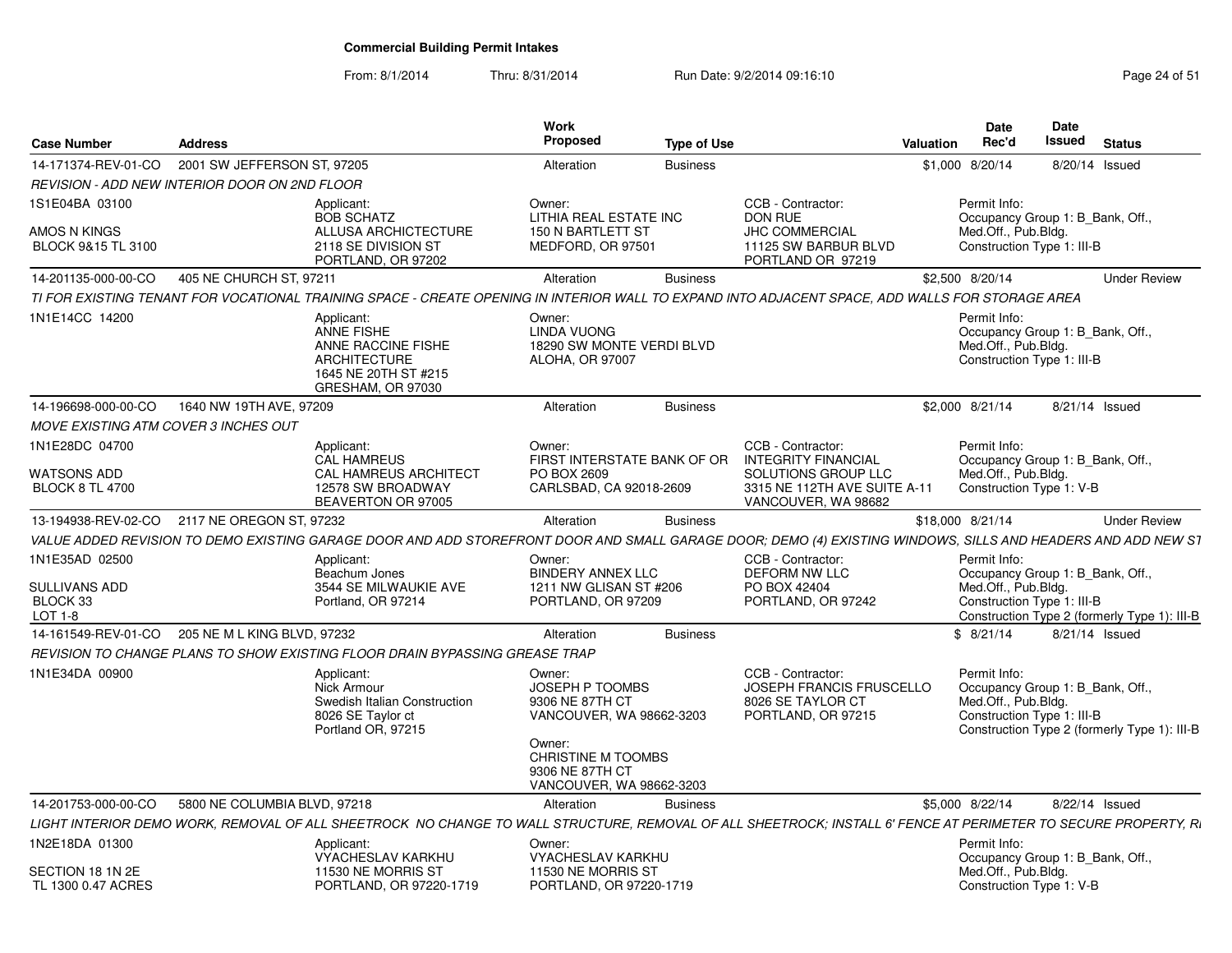### From: 8/1/2014Thru: 8/31/2014 Run Date: 9/2/2014 09:16:10 Run Date: 9/2/2014 09:16:10

| <b>Case Number</b>                                                                       | <b>Address</b>               |                                                                                                                                                                  | <b>Work</b><br>Proposed                                                       | <b>Type of Use</b> |                                                                                           | <b>Valuation</b>    | Date<br>Rec'd                                                                                       | Date<br><b>Issued</b> | <b>Status</b>       |
|------------------------------------------------------------------------------------------|------------------------------|------------------------------------------------------------------------------------------------------------------------------------------------------------------|-------------------------------------------------------------------------------|--------------------|-------------------------------------------------------------------------------------------|---------------------|-----------------------------------------------------------------------------------------------------|-----------------------|---------------------|
| 14-150930-DFS-01-CO                                                                      | 3330 SE DIVISION ST, 97202   |                                                                                                                                                                  | Alteration                                                                    | <b>Business</b>    |                                                                                           | \$14,000 8/22/14    |                                                                                                     |                       | 8/22/14 Issued      |
| DFS FOR LIGHTING ENERGY REVIEW                                                           |                              |                                                                                                                                                                  |                                                                               |                    |                                                                                           |                     |                                                                                                     |                       |                     |
| 1S1E12BA 00100                                                                           |                              | Applicant:<br>CHRIS HODNEY                                                                                                                                       | Owner:<br>3330 DIVISION LLC                                                   |                    | CCB - Contractor:<br><b>ROB YORKE</b>                                                     |                     | Permit Info:<br>Occupancy Group 1: B Bank, Off.,                                                    |                       |                     |
| <b>EAST PORTLAND HTS</b><br>BLOCK <sub>9</sub><br>E 1/2 OF LOT 2<br><b>LOT 3&amp;4</b>   |                              | THA ARCHITECTURE<br>733 SW OAK AVE<br>PORTLAND OR 97205                                                                                                          | 116 NE 6TH AVE #400<br>PORTLAND, OR 97232-2904                                |                    | YORKE & CURTIS INC<br>4480 SW 101 ST AVE<br>BEAVERTON, OR 970053427                       |                     | Med.Off., Pub.Bldg.<br>Construction Type 1: I-A                                                     |                       |                     |
| 14-202072-000-00-CO                                                                      | 5400 NE 30TH AVE - Unit 106  |                                                                                                                                                                  | Alteration                                                                    | <b>Business</b>    |                                                                                           |                     | \$2,000 8/22/14                                                                                     |                       | 8/22/14 Issued      |
|                                                                                          |                              | TENANT IMPROVEMENT FOR NEW LAW OFFICE TENANT, NEW PARTITION WALLS IN EXISTING OPEN SPACE TO CREATE BREAK ROOM WITH SINK, LOBBY AND 2 OFFICES, RESTROOM IS EXIST. |                                                                               |                    |                                                                                           |                     |                                                                                                     |                       |                     |
| 1N1E24BA 90019                                                                           |                              | Applicant:<br>SPENCER PARSONS                                                                                                                                    | Owner:<br>STATION 85 LLC                                                      |                    |                                                                                           |                     | Permit Info:<br>Occupancy Group 1: B_Bank, Off.,                                                    |                       |                     |
| REXALL CONDOMINIUM<br>LOT 106                                                            |                              | <b>PARSONS LAW FIRM</b><br>6032 NE 31ST AVE<br>PORTLAND, OR 97211                                                                                                | 1956 E OJAI AVE<br>OJAI, CA 93023                                             |                    |                                                                                           |                     | Med.Off., Pub.Bldg.<br>Construction Type 1: V-A                                                     |                       |                     |
| 13-140192-REV-01-CO                                                                      | 5009 N INTERSTATE AVE, 97217 |                                                                                                                                                                  | Alteration                                                                    | <b>Business</b>    |                                                                                           |                     | \$8/25/14                                                                                           |                       | 8/25/14 Issued      |
|                                                                                          |                              | REVISION TO REDUCE THE SIZE OF THE STORAGE AREA, KITCHEN EQUIPEMTN TO BE IN OPEN SPACE                                                                           |                                                                               |                    |                                                                                           |                     |                                                                                                     |                       |                     |
| 1N1E21AA 22500                                                                           |                              | Applicant:<br>KWANG (KEVIN) LEE                                                                                                                                  | Owner:<br><b>HELEN'S INVESTMENT</b>                                           |                    | CCB - Contractor:<br><b>ISAIAS PAINTING</b>                                               |                     | Permit Info:<br>Occupancy Group 1: A-2_Restaurant                                                   |                       |                     |
| RIVERSIDE ADD<br>BLOCK 12<br>LOT 13&14 EXC PT IN ST                                      |                              | <b>HELEN'S INVESTMENT</b><br>PROPERTY, LLC<br>1726 SW 4TH AVE                                                                                                    | 14608 SE 28TH ST<br>VANCOUVER, WA 98683                                       |                    | CONSTRUCTION INC<br>8619 NE CLACKAMAS ST<br>PORTLAND OR 97220                             |                     | Construction Type 1: V-B                                                                            |                       |                     |
|                                                                                          |                              | PORTLAND, OR 97201                                                                                                                                               | Owner:<br>PROPERTY LLC<br>14608 SE 28TH ST<br>VANCOUVER, WA 98683             |                    |                                                                                           |                     |                                                                                                     |                       |                     |
| 14-203682-000-00-CO                                                                      | 808 SW 15TH AVE, 97205       |                                                                                                                                                                  | Alteration                                                                    | <b>Business</b>    |                                                                                           | \$7,100,000 8/25/14 |                                                                                                     |                       | <b>Under Review</b> |
|                                                                                          |                              | MAJOR REMODEL OF EXISTING 3 STORY PLUS BASEMENT OFFICE BUILDING FOR MEDICAL PROCEDURE AND OFFICE SPACE: SEISMIC UPGRADE TO STRUCTURE: NON CONFORMING SITE UP\    |                                                                               |                    |                                                                                           |                     |                                                                                                     |                       |                     |
| 1N1E33DD 07000                                                                           |                              | Applicant:<br>Dave Guthrie                                                                                                                                       | Owner:<br>ORM HOLDINGS LLC                                                    |                    | CCB - Contractor:<br>FORTIS CONSTRUCTION                                                  |                     | Permit Info:<br>Occupancy Group 1: B Bank, Off.,                                                    |                       |                     |
| PORTLAND<br>LOT 7&8 BLOCK 309                                                            |                              | ZGF Architects, LLP<br>1223 SW WashingtonSt. #200<br>Portland, OR 97205                                                                                          | 808 SW 15TH AVE<br>PORTLAND, OR 97205-1907                                    |                    | 1705 SW TAYLOR ST SUITE 200<br>PORTLAND, OR 97205                                         |                     | Med.Off., Pub.Bldg.<br>Construction Type 1: V-B                                                     |                       |                     |
| 14-142955-REV-01-CO                                                                      | 7238 SE FOSTER RD, 97206     |                                                                                                                                                                  | Alteration                                                                    | <b>Business</b>    |                                                                                           |                     | \$8/26/14                                                                                           |                       | 8/26/14 Issued      |
|                                                                                          |                              | REVISION TO RELOCATE EXISTING TRENCH DRAIN, REMOVAL OF SIGN                                                                                                      |                                                                               |                    |                                                                                           |                     |                                                                                                     |                       |                     |
| 1S2E17AC 05200<br>ANNA MARIE PK<br>INC PT VAC ALLEY LOT 8-10&29<br>EXC PT IN ST LOT 6&30 |                              | Applicant:<br>LISA MCCLELLAN<br>SCOTT EDWARDS ARCHITECTURI 222 NW 5TH AVE<br>1630 SW MORRISON ST #210<br>PORTLAND OR 97205                                       | Owner:<br>PORTLAND CITY OF (PORTLAND<br>PORTLAND, OR 97209-3812               |                    | CCB - Contractor:<br><b>BREMIK CONSTRUCTION</b><br>1026 SE STARK ST<br>PORTLAND, OR 97214 |                     | Permit Info:<br>Occupancy Group 1: B_Bank, Off.,<br>Med.Off., Pub.Bldg.<br>Construction Type 1: V-B |                       |                     |
| EXC PT IN ST INC PT VAC ALLEY LOT 7&31                                                   |                              |                                                                                                                                                                  | Owner:<br>DEVELOPMENT COMMISSION<br>222 NW 5TH AVE<br>PORTLAND, OR 97209-3812 |                    |                                                                                           |                     |                                                                                                     |                       |                     |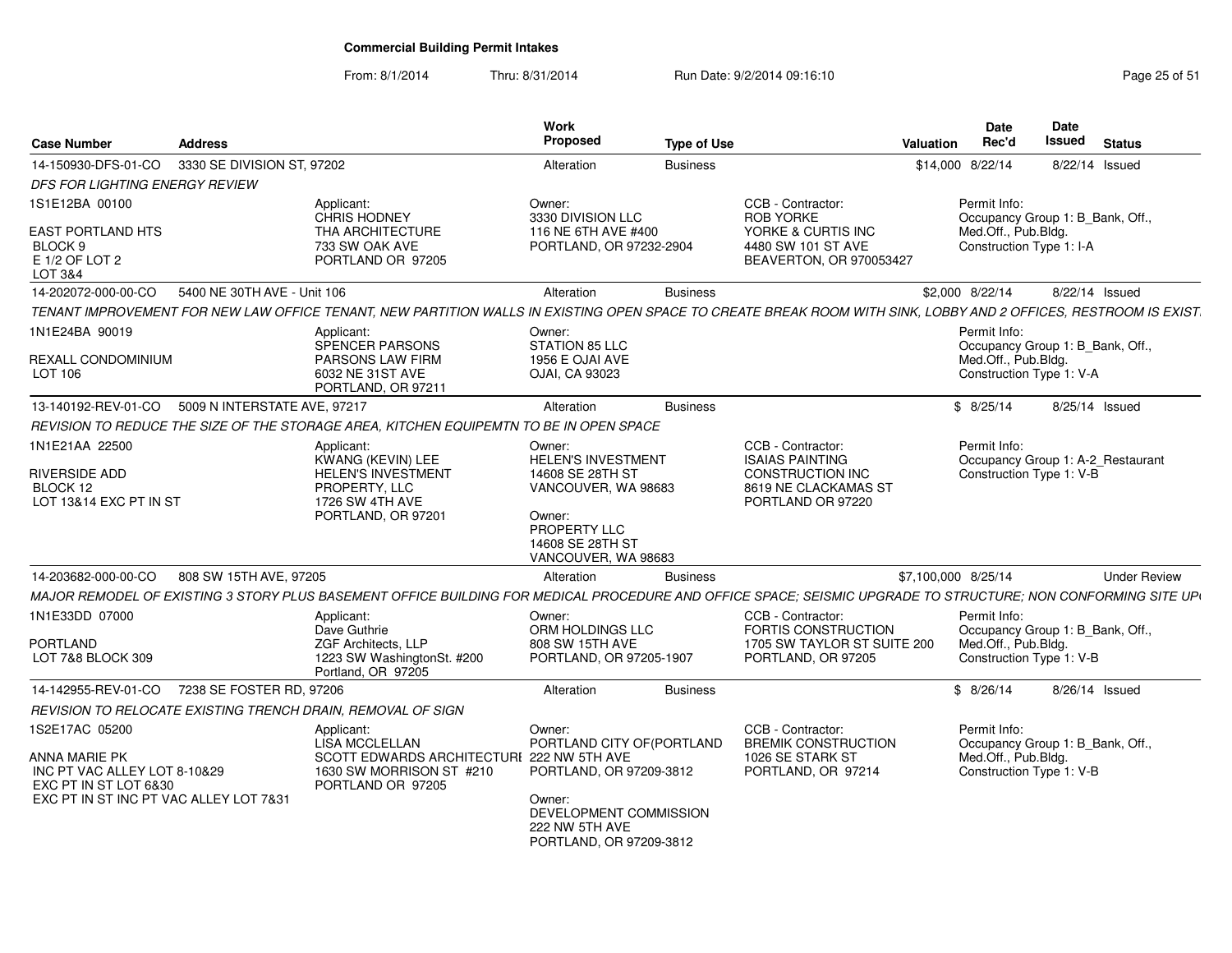From: 8/1/2014

| <b>Case Number</b>                                       | <b>Address</b>                                                                                                                                             | Work<br>Proposed<br><b>Type of Use</b>                                                   | <b>Valuation</b>                                                                                                                    | <b>Date</b><br>Rec'd                                            | Date<br>Issued<br><b>Status</b>              |
|----------------------------------------------------------|------------------------------------------------------------------------------------------------------------------------------------------------------------|------------------------------------------------------------------------------------------|-------------------------------------------------------------------------------------------------------------------------------------|-----------------------------------------------------------------|----------------------------------------------|
| 14-202463-000-00-CO                                      | 3220 SW 1ST AVE, 97201                                                                                                                                     | Alteration<br><b>Business</b>                                                            |                                                                                                                                     | \$50,000 8/26/14                                                | 8/26/14 Issued                               |
|                                                          | TENANT IMPROVEMENT FOR NEW TENANT: NEW PARTITIONS, NEW ACCOUSTICAL CEILING GRID, NEW LIGHT FIXTURES                                                        |                                                                                          |                                                                                                                                     |                                                                 |                                              |
| 1S1E10BC 05000                                           | Applicant:<br><b>KRISTIE FULTZ</b>                                                                                                                         | Owner:<br><b>DULCICH MODLINE LLC</b>                                                     | CCB - Contractor:<br><b>BILL JORGENS</b>                                                                                            | Permit Info:                                                    | Occupancy Group 1: B_Bank, Off.,             |
| <b>CARUTHERS ADD</b><br>BLOCK 113                        | <b>FLUENT DESIGN</b><br>427 SW 6TH AVE                                                                                                                     | PO BOX 97<br>CLACKAMAS, OR 97015                                                         | JORGENS CONSTRUCTION CO<br>PO BOX 634                                                                                               | Med.Off., Pub.Bldg.<br>Construction Type 1: V-B                 |                                              |
| LOT 5&6&7<br>14-185432-REV-02-CO                         | PORTLAND, OR 97209<br>4700 SW MACADAM AVE, 97201                                                                                                           |                                                                                          | WILSONVILLE, OR 97070-0634                                                                                                          |                                                                 |                                              |
|                                                          |                                                                                                                                                            | Alteration<br><b>Business</b>                                                            |                                                                                                                                     | \$3,000 8/26/14                                                 | 8/26/14 Issued                               |
|                                                          | REVISION TO ADJUST FIRST FLOOR ENTRY, ADD AUTOMATIC OPENER, MAINTAIN LOCATION OF EXISTING WALL                                                             |                                                                                          |                                                                                                                                     |                                                                 |                                              |
| 1S1E15BA 01100<br>SECTION 15 1S 1E<br>TL 1100 0.58 ACRES | Applicant:<br><b>CHELSEA RODGERS</b><br>TONI KING AND ASSOCIATES<br>330 SE MLK JR BLVD, SUITE 350<br>PORTLAND, OR 97214                                    | Owner:<br>4700 SW MACADAM AVE LLC<br>6720 SW MACADAM AVE #310<br>PORTLAND, OR 97219-2370 | CCB - Contractor:<br>PAVILION CONSTRUCTION NW LL(Occupancy Group 1: B Bank, Off.,<br>6720 SW MACADAM AVE #310<br>PORTLAND, OR 97219 | Permit Info:<br>Med.Off., Pub.Bldg.<br>Construction Type 1: V-A |                                              |
| 14-204072-000-00-CO                                      | 2905 NE BROADWAY, 97212                                                                                                                                    | Alteration<br><b>Business</b>                                                            |                                                                                                                                     | \$12,500 8/26/14                                                | <b>Under Review</b>                          |
|                                                          | LEGALIZE CHANGE OF OCCUPANCY FROM SFR TO HOOKA LOUNGE AT FIRST FLOOR AND SECOND FLOOR (BASEMENT PERMITTED AS M OCCUPANCY), PLEASE REVIEW VALUATION.        |                                                                                          |                                                                                                                                     |                                                                 |                                              |
| 1N1E25CD 10200                                           | Applicant:<br><b>GENE BOLANTE</b>                                                                                                                          | Owner:<br><b>VINSON PROPERTIES LLC</b>                                                   | CCB - Contractor:<br><b>GWAIN STRIDE CONSTRUCTION</b>                                                                               | Permit Info:                                                    | Occupancy Group 1: M Store, Service          |
| MENDON PK                                                | SUM DESIGN STUDIO                                                                                                                                          | 2014 NE BROADWAY                                                                         | 9222 SE WOODSTOCK                                                                                                                   | Station                                                         |                                              |
| <b>BLOCK 4</b><br>EXC PT IN ST LOT 13                    | 2505 SE 11TH #268<br>PORTLAND, OR 97202                                                                                                                    | PORTLAND, OR 97232-1511                                                                  | PORTLAND, OR 97266                                                                                                                  | Construction Type 1: V-B                                        |                                              |
| 14-185432-REV-01-CO                                      | 4700 SW MACADAM AVE, 97201                                                                                                                                 | Alteration<br><b>Business</b>                                                            |                                                                                                                                     | \$3,000 8/27/14                                                 | 8/27/14 Issued                               |
|                                                          | REVISION - STRUCTURAL UPGADES FOR THE REMOVAL OF INTERIOR BEARING WALLS, REMOVAL OF STRUCTURAL COLUMN, RELOCATE STRUCTURAL COLUMN, ADD NEW BEAMS AND NEW C |                                                                                          |                                                                                                                                     |                                                                 |                                              |
| 1S1E15BA 01100                                           | Applicant:                                                                                                                                                 | Owner:                                                                                   | CCB - Contractor:                                                                                                                   | Permit Info:                                                    |                                              |
|                                                          | <b>JERRY KORSMO</b>                                                                                                                                        | 4700 SW MACADAM AVE LLC                                                                  | PAVILION CONSTRUCTION NW LL(Occupancy Group 1: B_Bank, Off.,                                                                        |                                                                 |                                              |
| SECTION 15 1S 1E<br>TL 1100 0.58 ACRES                   | 6720 SW MACADAM SUITE 310<br>PORTLAND, OR 97219                                                                                                            | 6720 SW MACADAM AVE #310<br>PORTLAND, OR 97219-2370                                      | 6720 SW MACADAM AVE #310<br>PORTLAND, OR 97219                                                                                      | Med.Off., Pub.Bldg.<br>Construction Type 1: V-A                 |                                              |
| 14-197518-000-00-CO                                      | 414 NW 6TH AVE, 97209                                                                                                                                      | Alteration<br><b>Business</b>                                                            |                                                                                                                                     | \$12,000 8/27/14                                                | 8/27/14 Issued                               |
|                                                          | INTERIOR DEMO OF PARTITION WALLS, FINISHES, AND RESTROOMS. NO OCCUPANCY ON THIS PERMIT. SCOPE DOES NOT INCLUDE STRUCTURAL OR ENVELOPE ALTERATIONS.         |                                                                                          |                                                                                                                                     |                                                                 |                                              |
| 1N1E34CA 01900                                           | Applicant:                                                                                                                                                 | Owner:                                                                                   | CCB - Contractor:                                                                                                                   |                                                                 |                                              |
|                                                          | <b>CHRIS BIXBY</b>                                                                                                                                         | <b>HARSCH INVESTMENT</b>                                                                 | <b>ALAN VOLM</b>                                                                                                                    |                                                                 |                                              |
| <b>COUCHS ADD</b>                                        | ALLIED WORKS ARCHITECTURE                                                                                                                                  | 1121 SW SALMON ST #500                                                                   | PACIFIC CREST STRUCTURES                                                                                                            |                                                                 |                                              |
| BLOCK 37                                                 | INC.                                                                                                                                                       | PORTLAND, OR 97205-2022                                                                  | 17750 SW UPPER BOONES                                                                                                               |                                                                 |                                              |
| LOT <sub>3</sub>                                         | 1532 SW MORRISON STREET<br>PORTLAND OR 97205                                                                                                               | Owner:                                                                                   | FERRY RD 190<br>DURHAM OR 97224                                                                                                     |                                                                 |                                              |
|                                                          |                                                                                                                                                            | PROPERTIES LLC<br>1121 SW SALMON ST #500<br>PORTLAND, OR 97205-2022                      |                                                                                                                                     |                                                                 |                                              |
| 14-203335-000-00-CO                                      | 135 SE HAWTHORNE BLVD, 97214                                                                                                                               | Alteration<br><b>Business</b>                                                            |                                                                                                                                     | \$150,000 8/27/14                                               | <b>Under Review</b>                          |
|                                                          | TENANT IMPROVEMENT FOR EXISTING TENANT, DEMO AND ADD NEW WALLS ON MAIN FLOORTO CREATE NEW OFFICES, RESTROOMS, CONFERENCE ROOM, RECEPTION, ENTRY AND OPEN V |                                                                                          |                                                                                                                                     |                                                                 |                                              |
| 1S1E03AD 06300                                           | Applicant:<br>STEPHEN ELLIOTT                                                                                                                              | Owner:<br>DAVID J SHIPLEY                                                                | CCB - Contractor:<br><b>GREEN GABLES DESIGN &amp;</b>                                                                               | Permit Info:                                                    | Occupancy Group 1: F-1_Industrial Plant -    |
| <b>EAST PORTLAND</b><br>BLOCK 51<br>LOT 1-3              | <b>GREEN GABLES DESIGN &amp;</b><br><b>RESTORATION</b><br>P. O. BOX 4264                                                                                   | 714 NE HANCOCK ST<br>PORTLAND, OR 97212-3968                                             | RESTORATION, INC.<br>PO BOX 4264<br>PORTLAND, OR 97208                                                                              | Factory, Mod.Hazard<br>Construction Type 1: III-B               | Construction Type 2 (formerly Type 1): III-B |
| LOT 4&5 EXC PT IN ST<br>LOT 6-8                          | PORTLAND, OR 97208                                                                                                                                         |                                                                                          |                                                                                                                                     |                                                                 |                                              |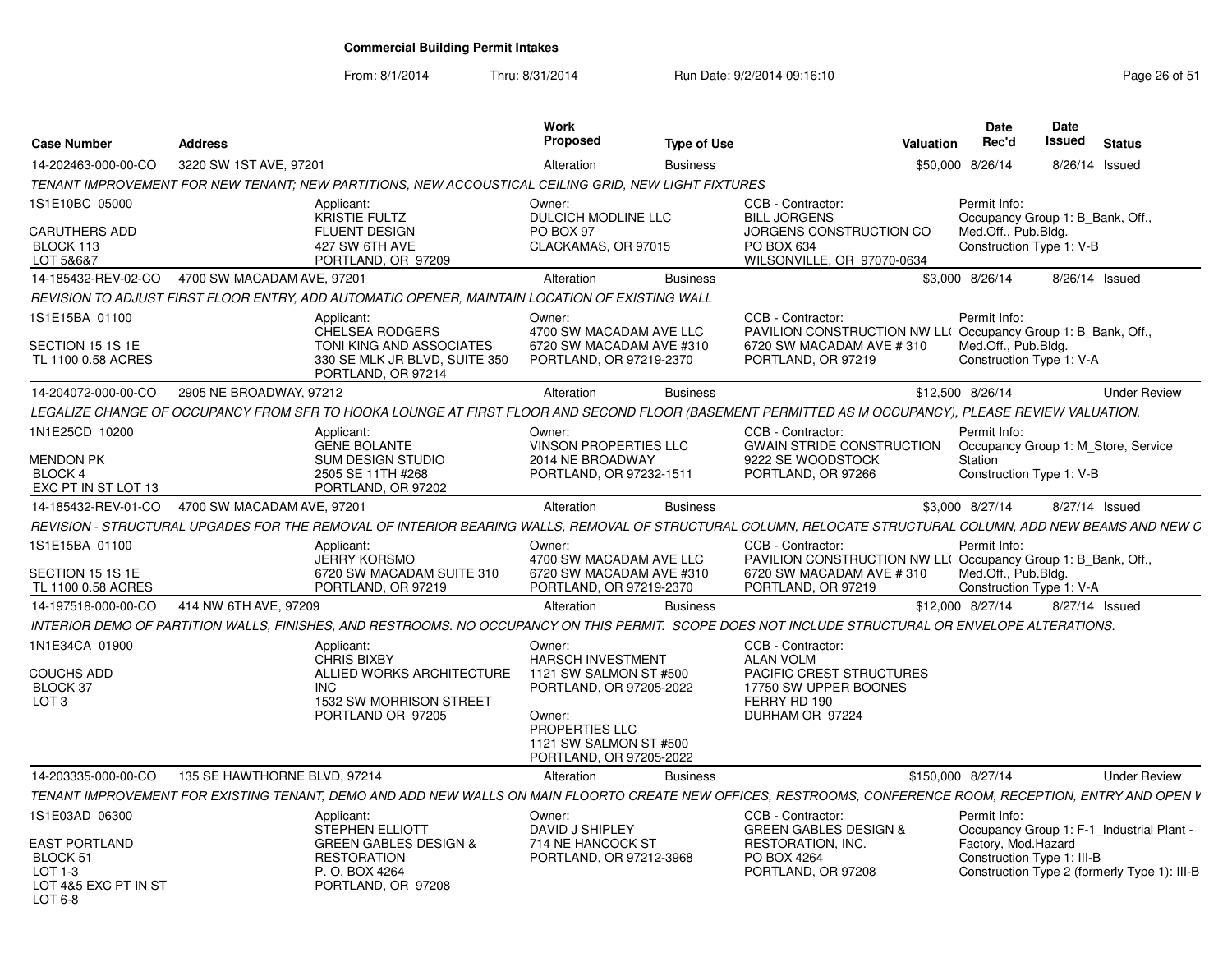From: 8/1/2014

| <b>Case Number</b>                                                                      | <b>Address</b>              |                                                                                                                                                                  | Work<br><b>Proposed</b>                                                                             | <b>Type of Use</b> |                                                                                                                               | Valuation         | <b>Date</b><br>Rec'd                                                                             | <b>Date</b><br>Issued | <b>Status</b>                               |
|-----------------------------------------------------------------------------------------|-----------------------------|------------------------------------------------------------------------------------------------------------------------------------------------------------------|-----------------------------------------------------------------------------------------------------|--------------------|-------------------------------------------------------------------------------------------------------------------------------|-------------------|--------------------------------------------------------------------------------------------------|-----------------------|---------------------------------------------|
| 14-204032-000-00-CO                                                                     | 438 NW BROADWAY, 97209      |                                                                                                                                                                  | Alteration                                                                                          | <b>Business</b>    |                                                                                                                               | \$55,000 8/27/14  |                                                                                                  |                       | 8/27/14 Issued                              |
|                                                                                         |                             | NON-STRUCTURAL DEMOLITION OF INTERIOR PARTITIONS FINISHES AND STAIRS ON MAIN FLOOR AND BASEMENT OF NW PORTION OF BUILDING, NON-SPRINKLED, DEMO PARTITION WALLS A |                                                                                                     |                    |                                                                                                                               |                   |                                                                                                  |                       |                                             |
| 1N1E34CB 00200<br><b>COUCHS ADD</b><br>BLOCK 48<br>W 50' 1 1/2' OF LOT 6&7 EXC PT IN ST |                             | Applicant:<br>CHRIS BIXBY<br>ALLIED WORKS ARCHITECTURE<br>INC<br>1532 SW MORRISON STREET<br>PORTLAND OR 97205                                                    | Owner:<br><b>HARSCH INVESTMENT</b><br>1121 SW SALMON ST #500<br>PORTLAND, OR 97205-2022<br>Owner:   |                    | CCB - Contractor:<br><b>ALAN VOLM</b><br>PACIFIC CREST STRUCTURES<br>17750 SW UPPER BOONES<br>FERRY RD 190<br>DURHAM OR 97224 |                   |                                                                                                  |                       |                                             |
|                                                                                         |                             |                                                                                                                                                                  | PROPERTIES LLC<br>1121 SW SALMON ST #500<br>PORTLAND, OR 97205-2022                                 |                    |                                                                                                                               |                   |                                                                                                  |                       |                                             |
| 14-198544-REV-01-CO                                                                     | 851 N FAILING ST. 97227     |                                                                                                                                                                  | Alteration                                                                                          | <b>Business</b>    |                                                                                                                               | \$25.049 8/28/14  |                                                                                                  |                       | 8/28/14 Issued                              |
|                                                                                         |                             | ADDED VALUE REVISION TO EXPAND TENANT SPACE INTO ADJACENT SPACE: SEPARATE MECHANICAL PERMIT REQUIRED.                                                            |                                                                                                     |                    |                                                                                                                               |                   |                                                                                                  |                       |                                             |
| 1N1E22CD 04000                                                                          |                             | Applicant:<br><b>KEVIN MAC</b><br>MISSISSIPPI NAILS AND SPA<br>851 N FAILING ST<br>PORTLAND, OR 97227                                                            | Owner:<br><b>EDGEWATER LLC</b><br>PO BOX 2436<br>WILSONVILLE, OR 97070-2436                         |                    | CCB - Contractor:<br>THANH DO<br>4908 NE 72ND AVE<br>PORTLAND, OR 97218                                                       |                   | Permit Info:<br>Station<br>Construction Type 1: V-B                                              |                       | Occupancy Group 1: M Store, Service         |
| 14-202308-000-00-CO                                                                     | 3530 N VANCOUVER AVE, 97227 |                                                                                                                                                                  | Alteration                                                                                          | <b>Business</b>    |                                                                                                                               | \$20,000 8/29/14  |                                                                                                  |                       | 8/29/14 Issued                              |
|                                                                                         |                             | TENANT IMPROVEMENT IN SHELL SPACE FOR FIRST TIME TAKE OUT FOOD TENANT; ADD ISLAND AND KITCHEN EQUIPMENT, NEW RESTROOM, NO SEATING (B- Occupancy).                |                                                                                                     |                    |                                                                                                                               |                   |                                                                                                  |                       |                                             |
| 1N1E22DC 14300                                                                          |                             | Applicant:<br>Tali Ovadia                                                                                                                                        | Owner:<br>DECO DINER LLC                                                                            |                    | CCB - Contractor:<br><b>KAISER GROUP LLC</b>                                                                                  |                   | Permit Info:<br>Occupancy Group 1: B_Bank, Off.,                                                 |                       |                                             |
| ALBINA HMSTD<br>BLOCK 30<br>LOT 11&12                                                   |                             | The Whole Bowl<br>8026 SE Morrison Street<br>Portland OR 97215                                                                                                   | 5229 NE M L KING BLVD<br>PORTLAND, OR 97211                                                         |                    | 5229 NE M L KING JR BLVD. STE<br>101<br>PORTLAND OR 97211                                                                     |                   | Med.Off., Pub.Bldg.<br>Construction Type 1: III-A                                                |                       |                                             |
| 14-206245-000-00-CO                                                                     | 2021 NE SANDY BLVD, 97232   |                                                                                                                                                                  | Alteration                                                                                          | <b>Business</b>    |                                                                                                                               | \$600,000 8/29/14 |                                                                                                  |                       | <b>Under Review</b>                         |
|                                                                                         |                             | TENANT IMPROVEMENT FOR EXISTING BANK TENANT, INCLUDES STOREFRONT WINDOW REPLACEMENT, NEW METAL ROOF AND MEMBRANE, LIGHT INTERIOR DEMO, NEW INTERIOR PARTITI      |                                                                                                     |                    |                                                                                                                               |                   |                                                                                                  |                       |                                             |
| 1N1E35DA 02400<br><b>SULLIVANS ADD</b><br>BLOCK 3 EXC PT IN STS                         |                             | Applicant<br><b>RYAN MCCLUCKIE</b><br><b>SCOTT EDWARDS</b><br><b>ARCHITECTURE LLP</b><br>2525 E BURNSIDE<br>PORTLAND, OR 97214                                   | Owner:<br>JANTZEN EMPLOYEES FED CR<br><b>UNION</b><br>2021 NE SANDY BLVD<br>PORTLAND, OR 97232-2886 |                    | <b>Primary Contractor:</b><br>TO BID                                                                                          |                   |                                                                                                  |                       |                                             |
| 14-184446-000-00-CO                                                                     | 7434 N VANCOUVER WAY, 97217 |                                                                                                                                                                  | Alteration                                                                                          | <b>Business</b>    |                                                                                                                               | \$141,750 8/29/14 |                                                                                                  |                       | 8/29/14 Issued                              |
|                                                                                         |                             | TI FOR NEW TENANT - RECONFIGURE EXISTING BUILDING WITH DRIVE THRU FOR NEW COFFEE SHOP AND ADD WALK IN COOLER, NEW TRASH ENCLOSURE                                |                                                                                                     |                    |                                                                                                                               |                   |                                                                                                  |                       |                                             |
| 1N1E15AB 00600                                                                          |                             | Applicant:<br><b>JACK BRAND</b><br>BDTWO, LLC<br>7966 SW KELSO COURT<br><b>TIGARD, OR 97224</b>                                                                  | Owner:<br>FFCA ACQUISITION CORP<br>8377 E HARTFORD DR #200<br>SCOTTSDALE, AZ 85255-5687             |                    |                                                                                                                               |                   | Permit Info:<br>Occupancy Group 1: U Private<br>Garage\Utility Misc.<br>Construction Type 1: V-B |                       |                                             |
| 13-211631-DFS-07-CO 531 SE 14TH AVE                                                     |                             |                                                                                                                                                                  | Alteration                                                                                          | <b>Business</b>    |                                                                                                                               | \$15,000 8/20/14  |                                                                                                  |                       | <b>Under Review</b>                         |
| DFS 7 : skylights                                                                       |                             |                                                                                                                                                                  |                                                                                                     |                    |                                                                                                                               |                   |                                                                                                  |                       |                                             |
| 1S1E02BA 00101                                                                          |                             | Applicant:<br><b>CHRIS CUDAHY</b>                                                                                                                                | Owner:<br>WASHINGTON HIGH SCHOOL LLC                                                                |                    | CCB - Contractor:<br><b>BREMIK CONSTRUCTION</b>                                                                               |                   | Permit Info:                                                                                     |                       | Occupancy Group 1: A-1 Auditorium,          |
| EAST PORTLAND<br>BLOCK 282&283 TL 101                                                   |                             | <b>BREMIK CONSTRUCTION</b><br>1026 SE STARK ST<br>PORTLAND, OR 97214                                                                                             | 15350 SW SEQUOIA PKWY #300<br>PORTLAND, OR 97224-7175                                               |                    | 1026 SE STARK ST<br>PORTLAND, OR 97214                                                                                        |                   | theater w/stage<br>Construction Type 1: II-A                                                     |                       | Construction Type 2 (formerly Type 1): II-A |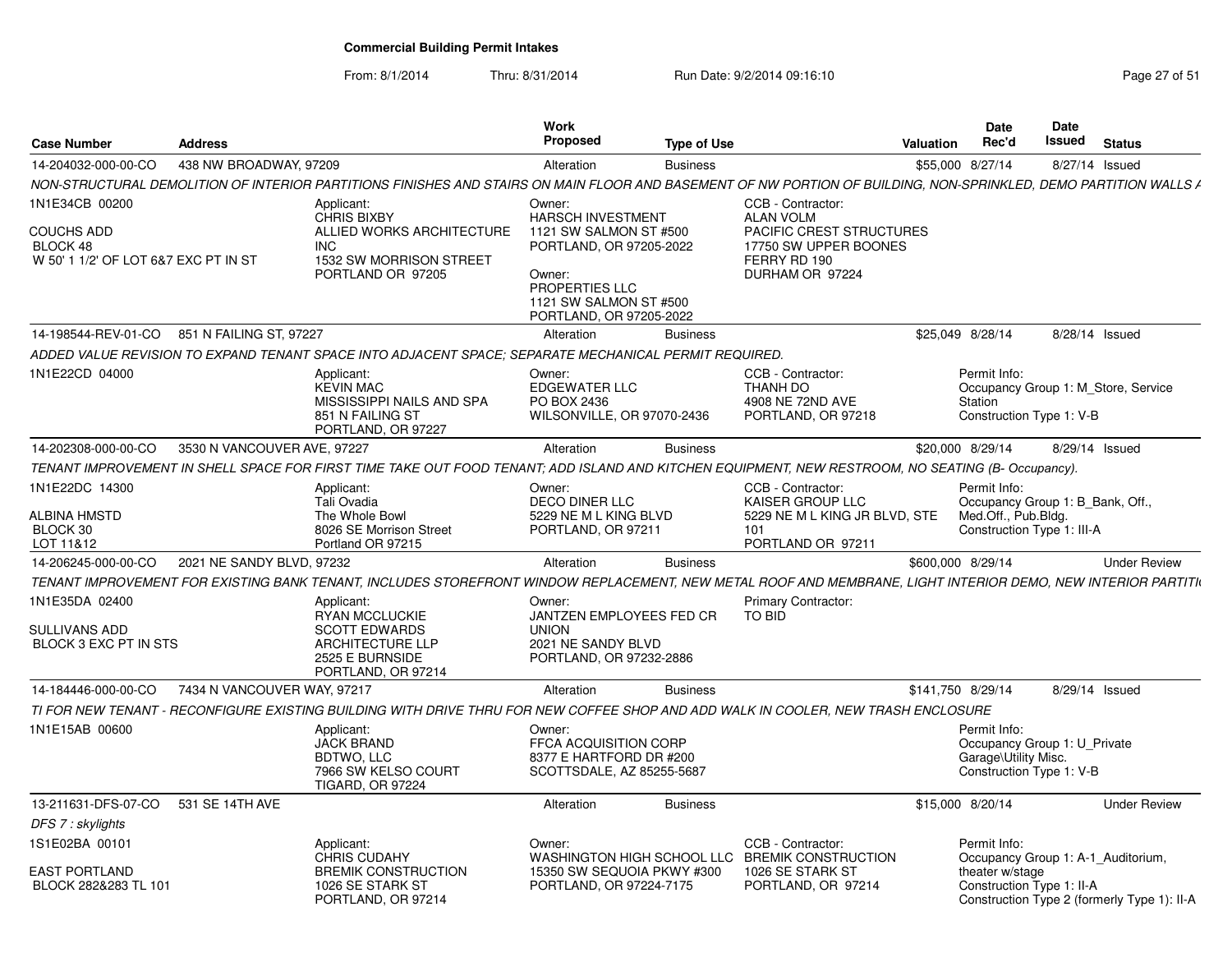| <b>Case Number</b>                                                                               | <b>Address</b>                                 |                                                                                                          | <b>Work</b><br><b>Proposed</b>          | <b>Type of Use</b> |                                                                    | Valuation       | <b>Date</b><br>Rec'd                        | <b>Date</b><br><b>Issued</b> | <b>Status</b>                              |
|--------------------------------------------------------------------------------------------------|------------------------------------------------|----------------------------------------------------------------------------------------------------------|-----------------------------------------|--------------------|--------------------------------------------------------------------|-----------------|---------------------------------------------|------------------------------|--------------------------------------------|
| 14-199818-000-00-CO                                                                              | 5105 SE 97TH AVE, 97266                        |                                                                                                          | Alteration                              | Educational        |                                                                    |                 | \$38,350 8/18/14                            |                              | 8/18/14 Under Inspection                   |
|                                                                                                  | SOLAR - INSTALL 9.9KW ROOF MOUNTED SOLAR ARRAY |                                                                                                          |                                         |                    |                                                                    |                 |                                             |                              |                                            |
| 1S2E16 00100                                                                                     |                                                | Applicant:<br><b>KRISTIN WELLS</b>                                                                       | Owner:<br><b>SCHOOL DISTRICT NO 1</b>   |                    | CCB - Contractor:<br><b>NEIL KELLY CO INC</b>                      |                 | Permit Info:<br>Occupancy Group 1: E_School |                              |                                            |
| <b>CADWELLS ADD</b><br>BLOCK 7 TL 100<br>SEE R645277 (R125901791) FOR LEASED<br>SUB ACCT         |                                                | PORTLAND PUBLIC SCHOOLS<br>501 N DIXON<br>PORTLAND OR 97227                                              | PO BOX 3107<br>PORTLAND, OR 97208-3107  |                    | 804 N ALBERTA ST<br>PORTLAND, OR 97217-2693                        |                 | Construction Type 1: II-A                   |                              |                                            |
| 14-191913-000-00-CO                                                                              | 4701 SE BUSH ST, 97206                         |                                                                                                          | Alteration                              | Educational        |                                                                    | \$10,000 8/5/14 |                                             |                              | 8/5/14 Issued                              |
|                                                                                                  |                                                | REMOVAL OF 2200 SQ FT OF ASPHALT AND ADDITION OF SOFT SURFACE AREAS AND LANDSCAPING; NEW CONCRETE RAMP   |                                         |                    |                                                                    |                 |                                             |                              |                                            |
| 1S2E07CA 09600                                                                                   |                                                | Applicant:<br>Kristin Wells                                                                              | Owner:<br><b>SCHOOL DISTRICT NO 1</b>   |                    |                                                                    |                 |                                             |                              |                                            |
| SECTION 07 1S 2E<br>TL 9600 8.09 ACRES<br>SEE R645272 (R992070461) FOR LEASED<br><b>SUB ACCT</b> |                                                | Portland Public Schools Facilities &<br><b>Asset Management</b><br>501 N Dixon St.<br>Portland, OR 97227 | PO BOX 3107<br>PORTLAND, OR 97208-3107  |                    |                                                                    |                 |                                             |                              |                                            |
| 14-199934-000-00-CO                                                                              | 9935 NW DURRETT ST                             |                                                                                                          | Alteration                              | Educational        |                                                                    |                 | \$49,100 8/18/14                            |                              | <b>Under Review</b>                        |
|                                                                                                  |                                                | REPLACING FIVE RAMPS AND STAIR SYSTEMS ON MODULAR BUILDINGS                                              |                                         |                    |                                                                    |                 |                                             |                              |                                            |
| 1N1W26BD 00200                                                                                   |                                                | Applicant:<br><b>KRISTIN WELLS</b>                                                                       | Owner:<br><b>SCHOOL DISTRICT NO 1</b>   |                    | CCB - Contractor:<br><b>JAMES E ANDERSON</b>                       |                 | Permit Info:<br>Occupancy Group 1: E_School |                              |                                            |
| <b>FOREST HEIGHTS ESTATES</b><br>LOT K                                                           |                                                | PORTLAND PUBLIC SCHOOLS<br>501 N DIXON<br>PORTLAND OR 97227                                              | 501 N DIXON ST<br>PORTLAND, OR 97227    |                    | CEDAR MILL CONSTRUCTION<br>19465 SW 89th Ave<br>Tualatin, OR 97062 |                 | Construction Type 1: V-B                    |                              |                                            |
| 14-198408-000-00-CO                                                                              | 161 NE 82ND AVE, 97213                         |                                                                                                          | Alteration                              | Educational        |                                                                    |                 | \$31,500 8/14/14                            | 8/14/14 Issued               |                                            |
|                                                                                                  | REPLACE ROOF ON PORTABLE CLASSROOM #3          |                                                                                                          |                                         |                    |                                                                    |                 |                                             |                              |                                            |
| 1N2E32DA 03800                                                                                   |                                                | Applicant:<br>KRISTIN WELLS                                                                              | Owner:<br>SCHOOL DISTRICT NO 1          |                    | CCB - Contractor:<br>TODD HESS BUILDING CO                         |                 | Permit Info:<br>Occupancy Group 1: E_School |                              |                                            |
| MT TABOR HMS<br><b>BLOCK 1-4 TL 3800</b>                                                         |                                                | PORTLAND PUBLIC SCHOOLS<br>501 N DIXON ST<br>PORTLAND, OR 97277                                          | PO BOX 3107<br>PORTLAND, OR 97208-3107  |                    | 9414 SW BARBUR BLVD, #150<br>PORTLAND, OR 97219                    |                 | Construction Type 1: V-B                    |                              |                                            |
| 14-137359-REV-02-CO                                                                              | 5816 SW HOOD AVE, 97201                        |                                                                                                          | Alteration                              | Educational        |                                                                    |                 | \$8/25/14                                   | 8/25/14 Issued               |                                            |
| <b>REVISION - ADD INTERIOR KNEE WALL</b>                                                         |                                                |                                                                                                          |                                         |                    |                                                                    |                 |                                             |                              |                                            |
| 1S1E15CA 05400                                                                                   |                                                | Applicant:<br><b>SCOTT POPE</b>                                                                          | Owner:<br><b>JAMES A THOMPSEN LLC</b>   |                    |                                                                    |                 | Permit Info:<br>Occupancy Group 1: E_School |                              |                                            |
| <b>GREENS ADD</b><br><b>BLOCK 5 TL 5400</b>                                                      |                                                | 2933 SE MARKET ST<br>PORTLAND, OR 97214-4952                                                             | PO BOX 69161<br>PORTLAND, OR 97239-0161 |                    |                                                                    |                 | Construction Type 1: V-B                    |                              | Construction Type 2 (formerly Type 1): V-B |
| 14-204394-000-00-CO                                                                              | 15300 NE GLISAN ST, 97230                      |                                                                                                          | Alteration                              | Educational        |                                                                    |                 | \$9.670 8/27/14                             | 8/27/14 Issued               |                                            |
|                                                                                                  |                                                | FRAME IN INTERIOR WALL WITH DOOR AND WINDOW OPENING TO ENCLOSE VICE PRINCIPALS'S OFFICE                  |                                         |                    |                                                                    |                 |                                             |                              |                                            |
| 1N2E36DB 06300                                                                                   |                                                | Applicant:<br>JAMES E ANDERSON                                                                           | Owner:<br>SCHOOL DIST NO 7              |                    | CCB - Contractor:<br><b>JAMES E ANDERSON</b>                       |                 | Permit Info:<br>Occupancy Group 1: E_School |                              |                                            |
| SECTION 36 1N 2E<br>TL 6300 10.89 ACRES                                                          |                                                | <b>CEDAR MILL CONSTRUCTION</b><br>19465 SW 89th Ave<br>Tualatin, OR 97062                                | 1204 NE 201ST AVE<br>FAIRVIEW, OR 97024 |                    | CEDAR MILL CONSTRUCTION<br>19465 SW 89th Ave<br>Tualatin, OR 97062 |                 | Construction Type 1: V-B                    |                              |                                            |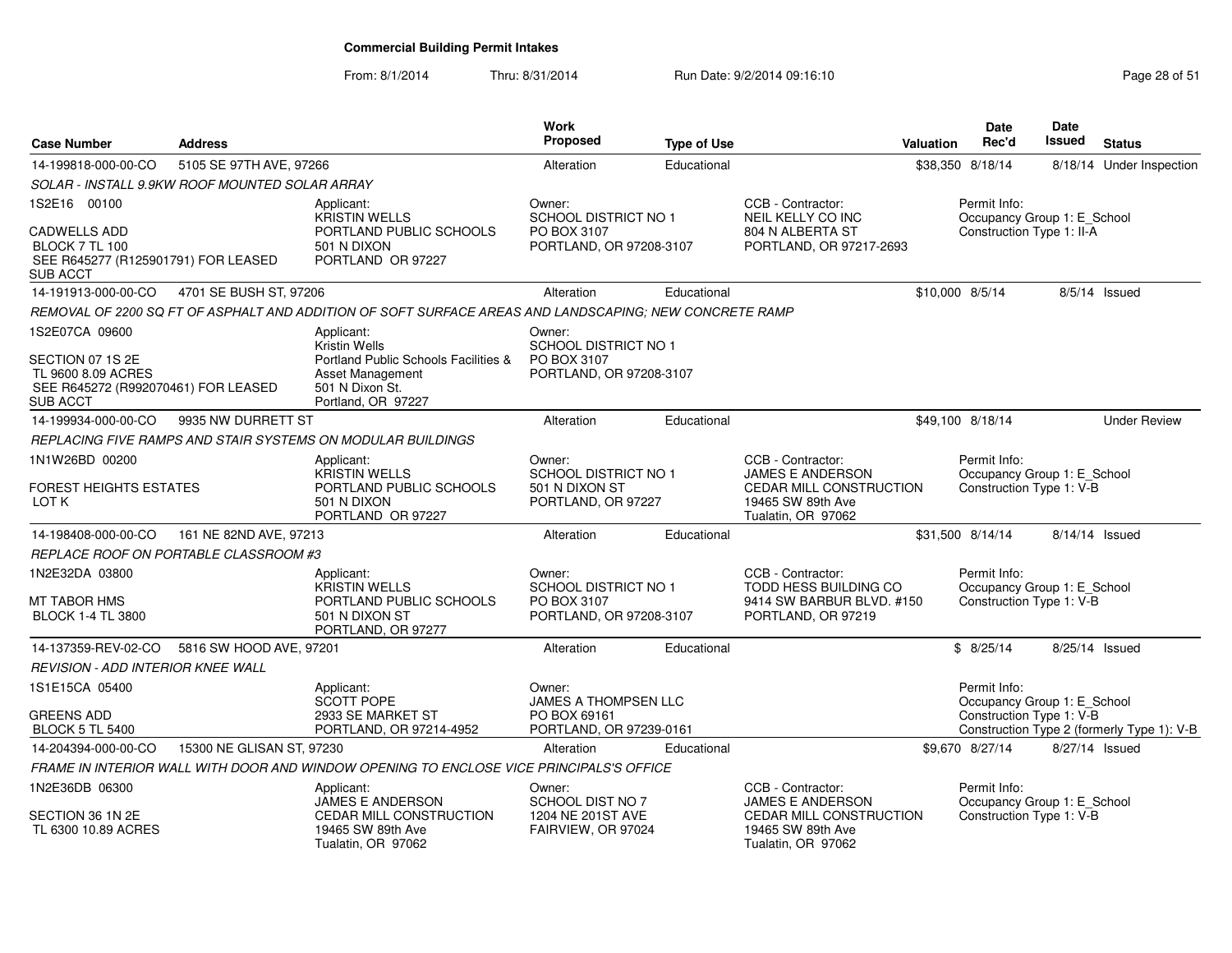| <b>Case Number</b>                                                                                                                    | <b>Address</b>                |                                                                                                                                         | <b>Work</b><br>Proposed                                                                                                                                                     | <b>Type of Use</b> |                                                                                                                                               | <b>Valuation</b> | <b>Date</b><br>Rec'd                                                                                | <b>Date</b><br><b>Issued</b> | <b>Status</b>                         |
|---------------------------------------------------------------------------------------------------------------------------------------|-------------------------------|-----------------------------------------------------------------------------------------------------------------------------------------|-----------------------------------------------------------------------------------------------------------------------------------------------------------------------------|--------------------|-----------------------------------------------------------------------------------------------------------------------------------------------|------------------|-----------------------------------------------------------------------------------------------------|------------------------------|---------------------------------------|
| 14-198167-000-00-CO                                                                                                                   | 900 N THUNDERBIRD WAY, 97227  |                                                                                                                                         | Alteration                                                                                                                                                                  | Factory/Industrial |                                                                                                                                               |                  | \$50,000 8/13/14                                                                                    | 8/13/14                      | Issued                                |
|                                                                                                                                       |                               | RECONFIGURING AND CONVERTING EXISTING BATHROOMS TO ADA RESTROOMS                                                                        |                                                                                                                                                                             |                    |                                                                                                                                               |                  |                                                                                                     |                              |                                       |
| 1N1E34AC 00400<br><b>WHEELERS ADD</b><br>BLOCK 16&33-35 TL 400<br>LAND & IMPS SEE R646366 (R903701951)<br><b>FOR MACH &amp; EQUIP</b> |                               | Applicant:<br><b>DAVID WILLIAMS</b><br>70 NW COUCH ST SUITE 401<br>PORTLAND OR                                                          | Owner:<br>LD COMMODITIES NORTHWEST<br>PO BOX 810<br>WILTON, CT 06897-0810<br>Owner:<br><b>FACILITIES LLC</b><br><b>PO BOX 810</b><br>WILTON, CT 06897-0810                  |                    | CCB - Contractor:<br><b>MARK HAMLETT</b><br><b>CENTER LINE CONST &amp;</b><br><b>REMODELING INC</b><br>4714 SE 71ST AVE<br>PORTLAND, OR 97206 |                  | Permit Info:<br>Occupancy Group 1: B Bank, Off.,<br>Med.Off., Pub.Bldg.<br>Construction Type 1: V-B |                              |                                       |
| 14-189736-000-00-CO                                                                                                                   | 8524 SE 17TH AVE              |                                                                                                                                         | Alteration                                                                                                                                                                  | Factory/Industrial |                                                                                                                                               |                  | \$20,000 8/6/14                                                                                     |                              | 8/6/14 Issued                         |
|                                                                                                                                       |                               | TI FOR NEW TENANT; REPLACE WINDOW WITH GARAGE DOOR, ADD NEW INTERIOR ACCESSIBLE RAMP, NEW STAIRS, NEW HALF WALLS TO BE USED AS COUNTERS |                                                                                                                                                                             |                    |                                                                                                                                               |                  |                                                                                                     |                              |                                       |
| 1S1E26AB 00500                                                                                                                        |                               | Applicant:<br>ENGAGING ENVIRONMENTS LLC<br>15626 SE MARTINS ST<br>PORTLAND, OR 97236                                                    | Owner:<br><b>CLYDE V BRUMMELL LLC</b><br>PO BOX 221228<br>ANCHORAGE, AK 99522<br>Owner:<br>E MARGARET BRUMMELL LLC<br>PO BOX 221228                                         |                    | CCB - Contractor:<br><b>ENGAGING ENVIRONMENTS LLC</b><br>15626 SE MARTINS ST<br>PORTLAND, OR 97236                                            |                  | Permit Info:<br>Station<br>Construction Type 1: V-B                                                 |                              | Occupancy Group 1: M Store, Service   |
|                                                                                                                                       |                               |                                                                                                                                         | ANCHORAGE, AK 99522                                                                                                                                                         |                    |                                                                                                                                               |                  |                                                                                                     |                              |                                       |
| 14-172350-000-00-CO                                                                                                                   | 8301 SE DIVISION ST, 97216    |                                                                                                                                         | Alteration                                                                                                                                                                  | Hazardous          |                                                                                                                                               |                  | \$1,512 8/7/14                                                                                      |                              | 8/7/14 Issued                         |
|                                                                                                                                       |                               | INSTALLATION OF NEW PAINT BOOTH IN EXISTING AUTO BODY SHOP                                                                              |                                                                                                                                                                             |                    |                                                                                                                                               |                  |                                                                                                     |                              |                                       |
| 1S2E04CC 07200<br>SECTION 04 1S 2E<br>TL 7200 0.69 ACRES                                                                              |                               | Applicant:<br>SUMMIT INDUSTRIES INC<br>PO BOX 10345<br>PORTLAND, OR 972960345                                                           | Owner:<br><b>QUY N TRAN</b><br>1745 NW 38TH AVE<br>CAMAS, WA 98607                                                                                                          |                    | CCB - Contractor:<br>SUMMIT INDUSTRIES INC<br>PO BOX 10345<br>PORTLAND, OR 972960345                                                          |                  | Permit Info:<br>Hazard, Parking Garage<br>Construction Type 1: V-B                                  |                              | Occupancy Group 1: S-2_Storage - Low  |
| 14-190482-000-00-CO                                                                                                                   | 431 NE MULTNOMAH ST, 97232    |                                                                                                                                         | Alteration                                                                                                                                                                  | Hotel/Motel        |                                                                                                                                               |                  | \$12,000 8/1/14                                                                                     |                              | $8/1/14$ Issued                       |
| <i>REPLACE EXTERIOR HANDRAILS AND GUARDRAILS</i>                                                                                      |                               |                                                                                                                                         |                                                                                                                                                                             |                    |                                                                                                                                               |                  |                                                                                                     |                              |                                       |
| 1N1E35BB 02100<br>HOLLADAYS ADD<br>BLOCK 71<br>LOT 1-3 EXC PT IN ST<br>LOT 4&5 EXC PT IN STS<br>LOT 6-8                               |                               | Applicant:<br><b>RAYFORD THOMPSON SR</b><br>14125 SE 11TH ST<br>VANCOUVER, WA 98683                                                     | Owner:<br>LNF PROPERTIES INC<br>720 SW WASHINGTON ST #310<br>PORTLAND, OR 97205-3521<br>Owner:<br>WBL INVESTMENT CO<br>720 SW WASHINGTON ST #310<br>PORTLAND, OR 97205-3521 |                    | CCB - Contractor:<br><b>RAYFORD THOMPSON SR</b><br>14125 SE 11TH ST<br>VANCOUVER, WA 98683                                                    |                  | Permit Info:<br>Construction Type 1: V-B                                                            |                              | Occupancy Group 1: R-1_Hotel or Motel |
| 14-191769-000-00-CO                                                                                                                   | 4016 N MISSISSIPPI AVE, 97227 |                                                                                                                                         | Alteration                                                                                                                                                                  | Mercantile         |                                                                                                                                               |                  | \$12,000 8/1/14                                                                                     |                              | 8/1/14 Under Inspection               |
|                                                                                                                                       |                               | TENANT IMPROVEMENT FOR FIRST TIME TENANT; CHANGE OF OCCUPANCY FROM B TO M AND S-1                                                       |                                                                                                                                                                             |                    |                                                                                                                                               |                  |                                                                                                     |                              |                                       |
| 1N1E22CA 14000                                                                                                                        |                               | Applicant:<br>DAVID MULLENS<br>URBAN DEVELOPMENT GROUP<br>735 SW 158TH AVENUE<br>BEAVERTON, OR 97006                                    | Owner:<br><b>UDG MISSISSIPPI LLC</b><br>735 SW 158TH AVE<br>BEAVERTON, OR 97006                                                                                             |                    | CCB - Contractor:<br>SK HOFF CONSTRUCTION LLC<br>735 SW 158TH AVE<br>BEAVERTON, OR 97006                                                      |                  | Permit Info:<br>Station<br>Construction Type 1: V-A                                                 |                              | Occupancy Group 1: M Store, Service   |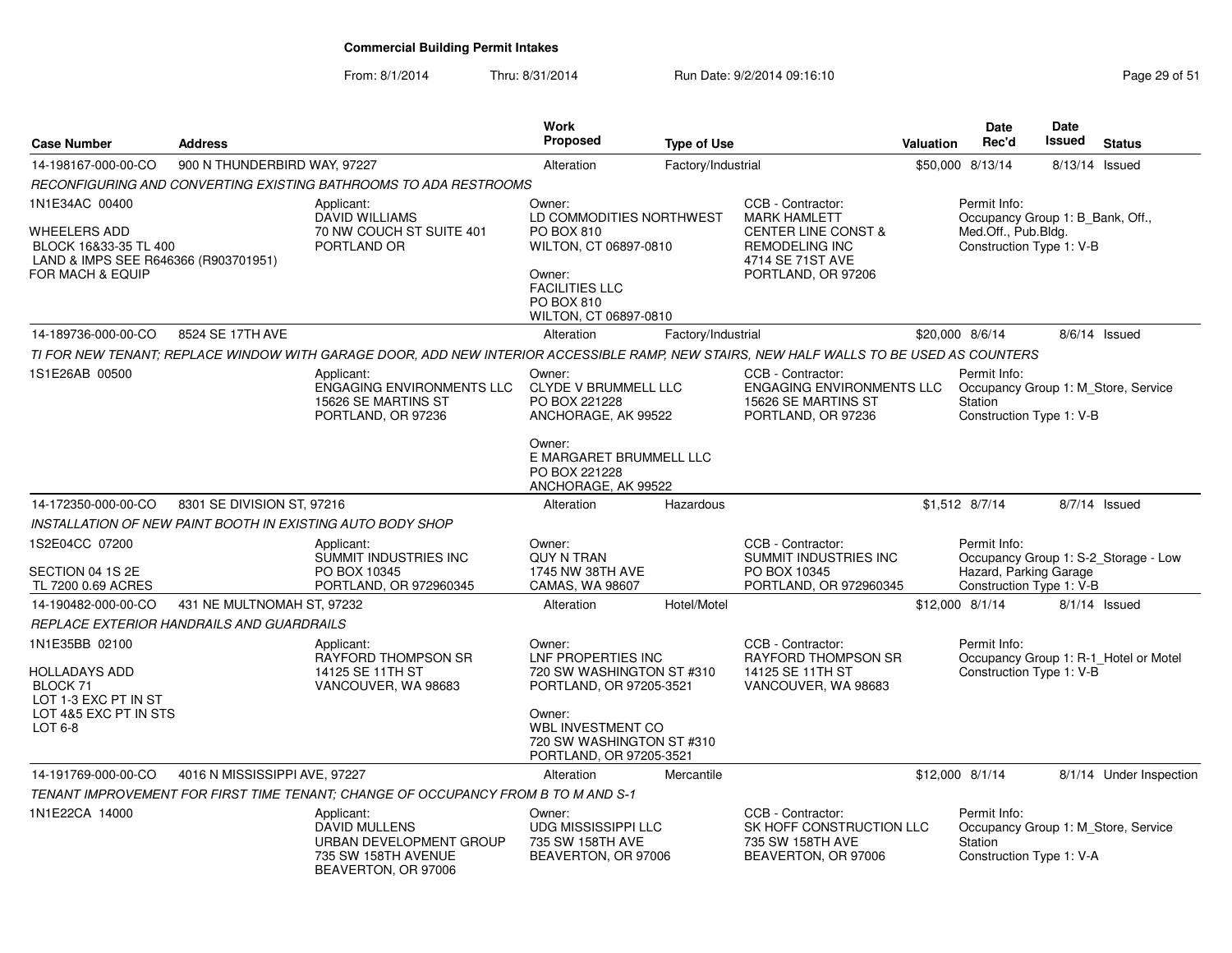| <b>Case Number</b>                                                           | <b>Address</b>               |                                                                                                                               | Work<br><b>Proposed</b>                                                                                                                      | <b>Type of Use</b> |                                                                                                                     | Valuation | Date<br>Rec'd                                                                                       | Date<br><b>Issued</b> | <b>Status</b>                       |
|------------------------------------------------------------------------------|------------------------------|-------------------------------------------------------------------------------------------------------------------------------|----------------------------------------------------------------------------------------------------------------------------------------------|--------------------|---------------------------------------------------------------------------------------------------------------------|-----------|-----------------------------------------------------------------------------------------------------|-----------------------|-------------------------------------|
| 14-206010-000-00-CO                                                          | 1005 W BURNSIDE ST, 97209    |                                                                                                                               | Alteration                                                                                                                                   | Mercantile         |                                                                                                                     |           | \$12,000 8/29/14                                                                                    | 8/29/14               | Issued                              |
|                                                                              |                              | RACKING PERMIT FOR BOOKSHELVES IN NE QUAD PORTION OF BUILDING ON 2ND FLOOR                                                    |                                                                                                                                              |                    |                                                                                                                     |           |                                                                                                     |                       |                                     |
| 1N1E34CB 11500<br>COUCHS ADD<br>BLOCK 68<br>LOT 1&4                          |                              | Applicant:<br><b>JENN PECENKA</b><br><b>ERNEST R MUNCH</b><br>111 SW OAK ST, STE 300<br>PORTLAND, OR 97204                    | Owner:<br>POWELL FAMILY REAL ESTATE &<br><b>COMPANY LLC</b><br>7 NW 9TH AVE<br>PORTLAND, OR 97209-3301                                       |                    |                                                                                                                     |           | Permit Info:<br>Station<br>Construction Type 1: III-B                                               |                       | Occupancy Group 1: M Store, Service |
| 14-204476-000-00-CO                                                          | 6144 SE FOSTER RD, 97206     |                                                                                                                               | Alteration                                                                                                                                   | Mercantile         |                                                                                                                     |           | \$35,000 8/27/14                                                                                    | 8/27/14 Issued        |                                     |
| INSTALL 2 WALK IN COOLERS AND ONE WALK IN FREEZER                            |                              |                                                                                                                               |                                                                                                                                              |                    |                                                                                                                     |           |                                                                                                     |                       |                                     |
| 1S2E07DD 06900<br>J F LYNDS ADD<br>BLOCK 1<br>LOT 1-10                       |                              | Applicant:<br><b>PATRICK LEAMY</b><br>AMERICAN COLD STORAGE INC<br>POB 621<br>WELCHES, OR 97067                               | Owner:<br><b>WINSON INTERNATIONAL LLC</b><br>6512 GOLD DUST ST<br>EASTVALE, CA 92880                                                         |                    | CCB - Contractor:<br><b>PATRICK LEAMY</b><br>AMERICAN COLD STORAGE INC<br><b>POB 621</b><br>WELCHES, OR 97067       |           | Permit Info:<br>Station<br>Construction Type 1: V-B                                                 |                       | Occupancy Group 1: M Store, Service |
| 14-160843-000-00-CO                                                          | 5009 N INTERSTATE AVE, 97217 |                                                                                                                               | Alteration                                                                                                                                   | Mercantile         |                                                                                                                     |           | \$10,000 8/28/14                                                                                    |                       | <b>Under Review</b>                 |
|                                                                              |                              | CHANGE OF OCCUPANCY FROM RETAIL TO RESTAURANT FOR NEW TENANT; NEW KITCHEN AREA AND SEATING AREA.                              |                                                                                                                                              |                    |                                                                                                                     |           |                                                                                                     |                       |                                     |
| 1N1E21AA 22500<br><b>RIVERSIDE ADD</b><br>BLOCK 12<br>LOT 13&14 EXC PT IN ST |                              | Applicant:<br>KWANG (KEVIN) LEE<br><b>HELEN'S INVESTMENT</b><br>PROPERTY, LLC<br><b>1726 SW 4TH AVE</b><br>PORTLAND, OR 97201 | Owner:<br>HELEN'S INVESTMENT<br>14608 SE 28TH ST<br>VANCOUVER, WA 98683<br>Owner:<br>PROPERTY LLC<br>14608 SE 28TH ST<br>VANCOUVER, WA 98683 |                    | CCB - Contractor:<br><b>ISAIAS PAINTING</b><br><b>CONSTRUCTION INC</b><br>8619 NE CLACKAMAS ST<br>PORTLAND OR 97220 |           |                                                                                                     |                       |                                     |
| 14-197154-000-00-CO                                                          | 3745 SW BOND AVE, 97201      |                                                                                                                               | Alteration                                                                                                                                   | Mercantile         |                                                                                                                     |           | \$303,359 8/28/14                                                                                   | 8/28/14 Issued        |                                     |
|                                                                              |                              | SHELL ONLY NO OCCUPANCY THIS PERMITADD NEW RESTROOM FOR FUTURE TENANT AND INTERIOR WALL FINISHES.                             |                                                                                                                                              |                    |                                                                                                                     |           |                                                                                                     |                       |                                     |
| 1S1E10DB 00900                                                               |                              | Applicant:<br><b>DARIN BOUSKA</b><br><b>NW PRECISION DESIGN</b><br>22605 SW PINEHURST CT<br>SHERWOOD, OR 97140                | Owner:<br><b>RIVA PORTLAND LLC</b><br>1 FINANCIAL PLZ #1700<br>HARTFORD, CT 06103-2604                                                       |                    | CCB - Contractor:<br>BNK CONSTRUCTION INC<br>45 82nd dr. ste 53b<br>gladstone, or 97027                             |           | Permit Info:<br>Occupancy Group 1: B_Bank, Off.,<br>Med.Off., Pub.Bldg.<br>Construction Type 1: I-A |                       |                                     |
| 14-200443-000-00-CO                                                          | 3739 SW BOND AVE, 97201      |                                                                                                                               | Alteration                                                                                                                                   | Mercantile         |                                                                                                                     |           | \$26,000 8/28/14                                                                                    | 8/28/14 Issued        |                                     |
|                                                                              |                              | SHELL ONLY NO OCCCUPANCY  SEPARATE PERMIT REQUIRED FOR TENANT IMPROVEMENT FOR FUTURE TENANT. ADDITION OF NEW RESTROOM         |                                                                                                                                              |                    |                                                                                                                     |           |                                                                                                     |                       |                                     |
| 1S1E10DB 00900                                                               |                              | Applicant:<br><b>DARIN BOUSKA</b><br>NW PRECISION DESIGN<br>22605 SW PINEHURST CT<br>SHERWOOD, OR 97140                       | Owner:<br>RIVA PORTLAND LLC<br>1 FINANCIAL PLZ #1700<br>HARTFORD, CT 06103-2604                                                              |                    | CCB - Contractor:<br>BNK CONSTRUCTION INC<br>45 82nd dr, ste 53b<br>gladstone, or 97027                             |           | Permit Info:<br>Occupancy Group 1: B Bank, Off.,<br>Med.Off., Pub.Bldg.<br>Construction Type 1: I-A |                       |                                     |
| 14-205359-000-00-CO                                                          | 6100 SE 111TH AVE, 97266     |                                                                                                                               | Alteration                                                                                                                                   | Mercantile         |                                                                                                                     |           | \$8,500 8/28/14                                                                                     | 8/28/14 Issued        |                                     |
|                                                                              |                              | REPLACE BEAM AND WING WALL AT FRONT ELEVATION OF BUILDING. NOT CHANGING SIZE OF OPENING.                                      |                                                                                                                                              |                    |                                                                                                                     |           |                                                                                                     |                       |                                     |
| 1S2E15DC 00500<br>GARBADE<br>BLOCK 1<br>LOT 11-13 TL 500                     |                              | Applicant:<br>STAN ANDERSON<br>STAN ANDERSON BUILDERS LLC<br>3560 SW ALICE ST<br>PORTLAND OR 97219                            | Owner:<br>DEH LLC<br>20575 SE HIGH RIDGE CT<br>DAMASCUS, OR 97089                                                                            |                    | CCB - Contractor:<br><b>STAN ANDERSON</b><br>STAN ANDERSON BUILDERS LLC<br>3560 SW ALICE ST<br>PORTLAND OR 97219    |           | Permit Info:<br>Occupancy Group 1: S-1_Storage -<br>Moderate Hazard, Warehouse                      |                       |                                     |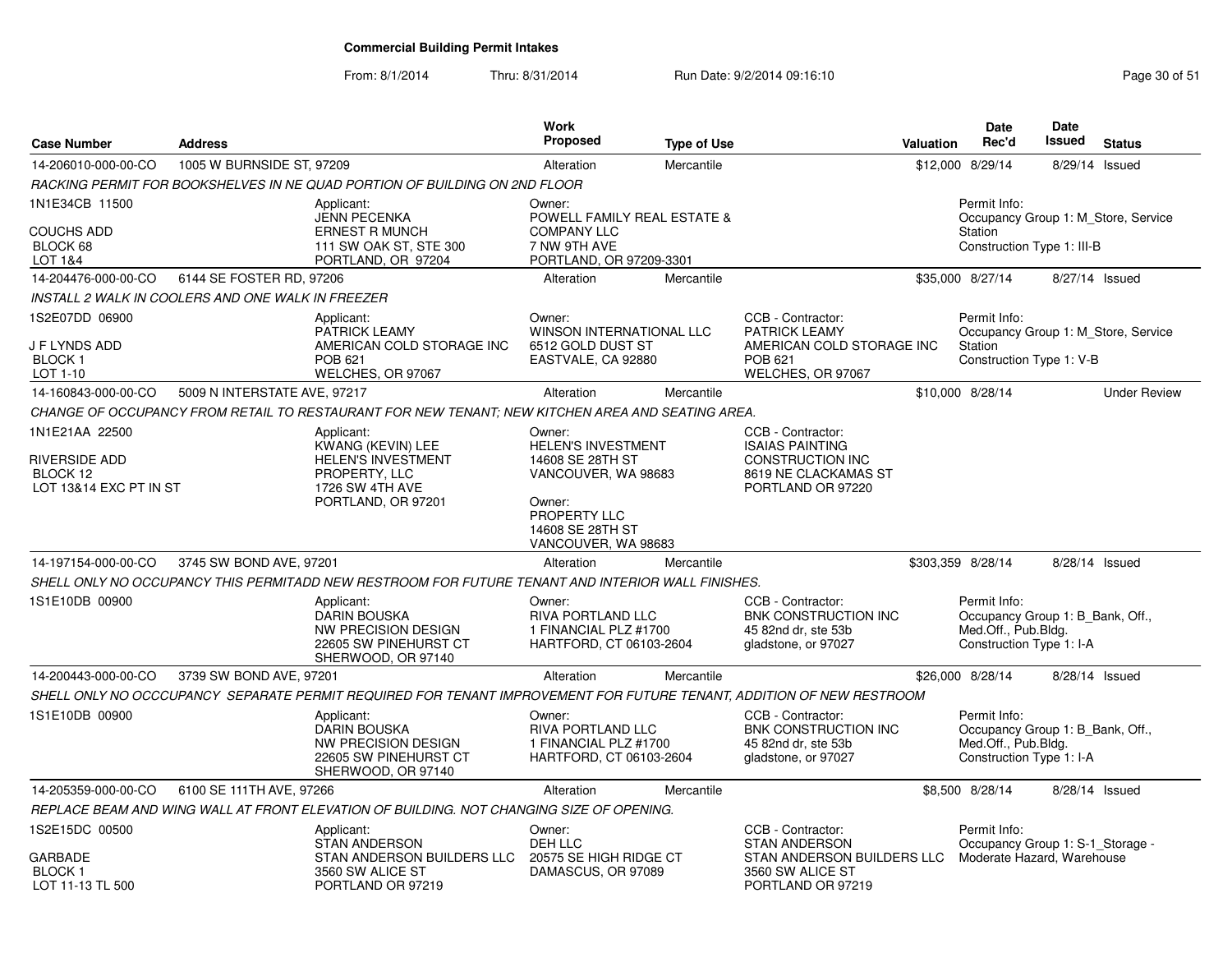| <b>Case Number</b>                                                  | <b>Address</b>                                           |                                                                                                                                                                   | Work<br>Proposed                                                                                                                                   | <b>Type of Use</b>                                                                                                                      | Valuation                 | Date<br>Rec'd                                                                                | Date<br>Issued | <b>Status</b>       |
|---------------------------------------------------------------------|----------------------------------------------------------|-------------------------------------------------------------------------------------------------------------------------------------------------------------------|----------------------------------------------------------------------------------------------------------------------------------------------------|-----------------------------------------------------------------------------------------------------------------------------------------|---------------------------|----------------------------------------------------------------------------------------------|----------------|---------------------|
| 14-203926-000-00-CO                                                 | 2234 NW LOVEJOY ST, 97210                                |                                                                                                                                                                   | Alteration                                                                                                                                         | Mercantile                                                                                                                              |                           | \$100,000 8/29/14                                                                            | 8/29/14 Issued |                     |
|                                                                     | TI FOR FIRST TIME TENANT - BUILD OUT FOR NEW COFFEE SHOP |                                                                                                                                                                   |                                                                                                                                                    |                                                                                                                                         |                           |                                                                                              |                |                     |
| 1N1E33BD 13700                                                      |                                                          | Applicant:<br>BRYAN DESGROSELLIER<br>JAMES E JOHN CONSTRUCTION<br>1701 SE COLUMBIA RIVER DR<br>VANCOUVER, WA 98661                                                |                                                                                                                                                    | CCB - Contractor:<br>CO INC<br>1701 SE COLUMBIA RIVER DR<br>VANCOUVER, WA 98661                                                         | JAMES E JOHN CONSTRUCTION | Permit Info:<br>Occupancy Group 1: M_Store, Service<br>Station<br>Construction Type 1: I-A   |                |                     |
|                                                                     | 14-205148-000-00-CO 411 SE 80TH AVE, 97215               |                                                                                                                                                                   | Alteration                                                                                                                                         | Mercantile                                                                                                                              |                           | \$15,000 8/29/14                                                                             | 8/29/14 Issued |                     |
|                                                                     |                                                          | ACCESSIBILITY UPGRADES ONLY - REMODEL EXISTING SPACE FOR FUTURE TENANT - NOT A CHANGE OF OCCUPANCY; ADD COMPLIANT HANDRAILS AT STAIRS TO MEZZANINE, INFILL WALL I |                                                                                                                                                    |                                                                                                                                         |                           |                                                                                              |                |                     |
| 1N2E32DD 13600                                                      |                                                          | Applicant:<br>BARRY EASTWOOD<br><b>BARRY EASTWOOD &amp; ASSOC</b><br>9230 N SAINT LOUIS AVE<br>PORTLAND OR 97203                                                  | Owner:<br><b>RAYMOND A SALVI</b><br>3908 SW BRITTANY DR<br>GRESHAM, OR 97080<br>Owner:<br>JEAN C SALVI<br>3908 SW BRITTANY DR<br>GRESHAM, OR 97080 | CCB - Contractor:<br><b>SUZANNE RUTH HAMOR &amp;</b><br>STEVEN MICHAEL SARGENT<br>14360 SE SHALIMAR AVE<br>SANDY, OR 97055              |                           | Permit Info:<br>Occupancy Group 1: A-2 Restaurant<br>Construction Type 1: V-B                |                |                     |
| 14-193926-000-00-CO                                                 | 320 NW 10TH AVE - Unit RU106                             |                                                                                                                                                                   | Alteration                                                                                                                                         | Mercantile                                                                                                                              |                           | \$6,000 8/5/14                                                                               | 8/5/14 Issued  |                     |
|                                                                     |                                                          | REMOVE INTERIOR WALLS AND CREATE SHELL IN UNITS 105 AND 106                                                                                                       |                                                                                                                                                    |                                                                                                                                         |                           |                                                                                              |                |                     |
| 1N1E34CB 99121<br>ELIZABETH LOFTS CONDOMINIUMS<br><b>LOT RU-106</b> |                                                          | Applicant:<br>EPIC CONSTRUCTION &<br><b>REMODELING LLC</b><br>15655 SW PERIDOT WAY<br>BEAVERTON, OR 97007                                                         | Owner:<br><b>WEST TENTH LLC</b><br>155 SANSOME ST #850<br>SAN FRANCISCO, CA 94104-3610                                                             | CCB - Contractor:<br><b>EPIC CONSTRUCTION &amp;</b><br>REMODELING LLC<br>15655 SW PERIDOT WAY<br>BEAVERTON, OR 97007                    |                           | Permit Info:<br>Occupancy Group 1: M Store, Service<br>Station<br>Construction Type 1: I-A   |                |                     |
| 14-200131-000-00-CO                                                 | 3226 NE BROADWAY, 97232                                  |                                                                                                                                                                   | Alteration                                                                                                                                         | Mercantile                                                                                                                              |                           | \$160,000 8/18/14                                                                            |                | <b>Under Review</b> |
|                                                                     |                                                          | TENANT IMPROVEMENT FOR FIRST TIME PET FOOD TENANT; 2 NEW RESTROOMS, BREAK ROOM WITH MOP SINK AND HAND SINK, MANAGERS OFFICE, OPEN FLOOR SPACE WITH PRODUCT S      |                                                                                                                                                    |                                                                                                                                         |                           |                                                                                              |                |                     |
| 1N1E25CD 11900                                                      |                                                          | Applicant:<br><b>T BRAGDON</b><br><b>SAND POINT STUDIOS</b><br>11733 SAND POINT WAY, NE<br>SEATTLE, WA 98125                                                      | Owner:<br><b>GRANT PARK VILLAGE LLC</b><br>1015 NW 11TH AVE<br>PORTLAND, OR 97209-3496                                                             | Primary Contractor:<br>TO BID                                                                                                           |                           | Permit Info:<br>Occupancy Group 1: M_Store, Service<br>Station<br>Construction Type 1: III-B |                |                     |
| 14-201506-000-00-CO                                                 | 4849 NE 138TH AVE, 97230                                 |                                                                                                                                                                   | Alteration                                                                                                                                         | Mercantile                                                                                                                              |                           | \$45,000 8/21/14                                                                             | 8/21/14 Issued |                     |
|                                                                     | NEW WALK-IN COOLER AND CEILING TILE AND GRID             |                                                                                                                                                                   |                                                                                                                                                    |                                                                                                                                         |                           |                                                                                              |                |                     |
| 1N2E23A 00600<br>SPACE INDUSTRIAL PK<br><b>BLOCK 3&amp;8 TL 600</b> |                                                          | Applicant:<br>KEY MECHANICAL CO OF<br><b>WASHINGTON</b><br>19430 68TH AVE SO<br><b>KENT. WA 98032</b>                                                             | Owner:<br>COSTCO WHOLESALE CORP<br>999 LAKE DR<br>ISSAQUAH, WA 98027                                                                               | CCB - Contractor:<br>KEY MECHANICAL CO OF<br><b>WASHINGTON</b><br>19430 68TH AVE SO<br><b>KENT. WA 98032</b>                            |                           | Permit Info:<br>Occupancy Group 1: M_Store, Service<br>Station<br>Construction Type 1: III-B |                |                     |
| 14-200150-000-00-CO                                                 | 1176 N HAYDEN MEADOWS DR, 97217                          |                                                                                                                                                                   | Alteration                                                                                                                                         | Mercantile                                                                                                                              |                           | \$245,000 8/22/14                                                                            |                | <b>Under Review</b> |
|                                                                     |                                                          | TENANT IMPROVEMENT FOR NEW RECYCLING TENANT; LIGHT DEMO OF EXISTING OFFICE AND 2 FITTING ROOMS, ADD ONE NEW RESTROOM AND CUSTOMER SERVICE AREA, ADD SINK IN BF    |                                                                                                                                                    |                                                                                                                                         |                           |                                                                                              |                |                     |
| 1N1E03C 00500                                                       |                                                          | Applicant:<br><b>CRYSTAL EDWARDS</b><br><b>WESTERN DESIGN GROUP</b><br>2300 EAST THIRD LOOP STE 110<br>VANCOUVER, WA 98661                                        | Owner:<br><b>HAYDEN MEADOWS</b><br>805 SW BROADWAY #2020<br>PORTLAND, OR 97205-3360                                                                | CCB - Contractor:<br>Kevin Moisan<br><b>WESTERN CONSTRUCTION</b><br><b>SERVICES</b><br>2300 EAST THIRD LOOP #110<br>VANCOUVER, WA 98661 |                           | Permit Info:<br>Occupancy Group 1: M_Store, Service<br>Station<br>Construction Type 1: V-B   |                |                     |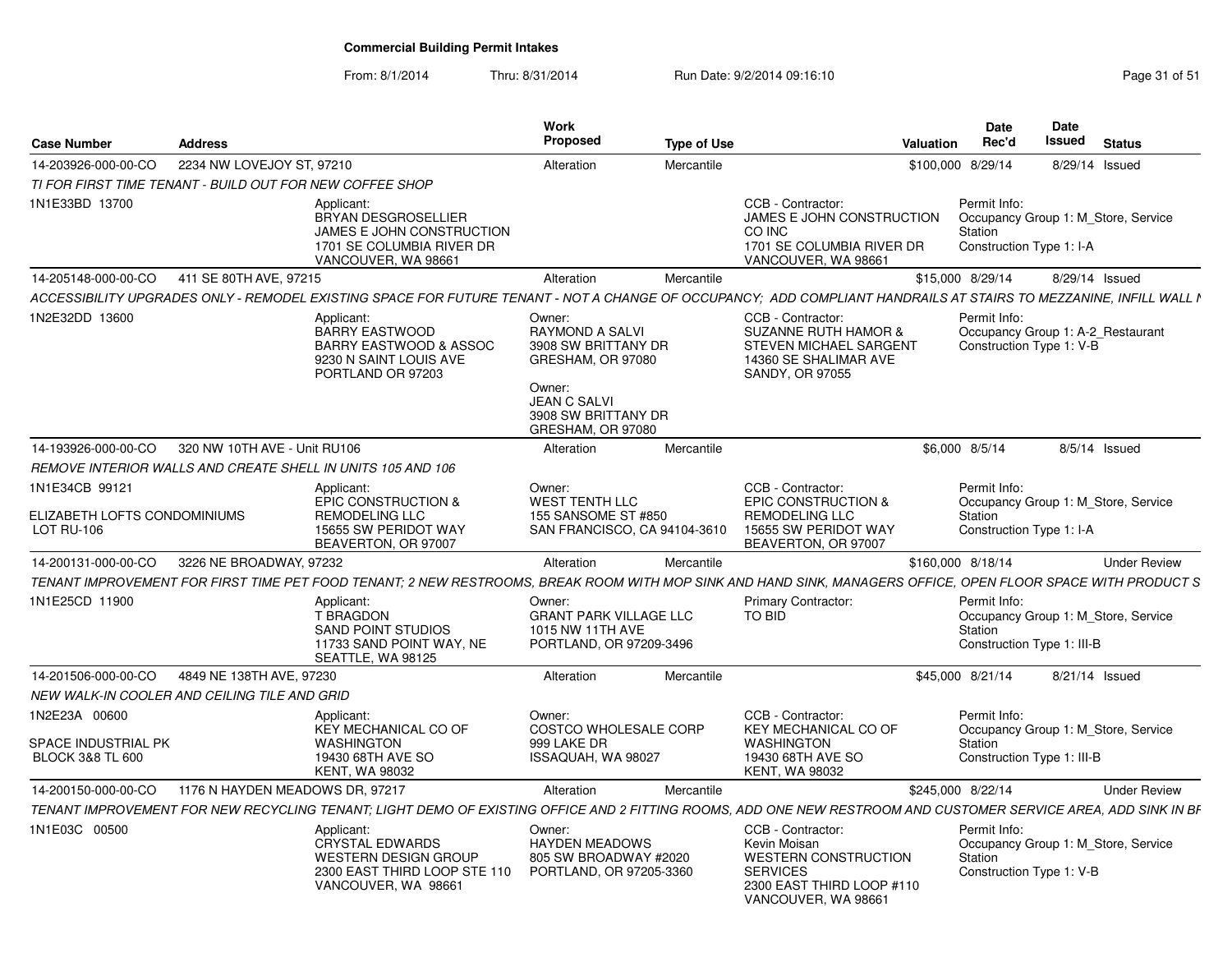| <b>Case Number</b>                                            | <b>Address</b>                                    |                                                                                                                        | <b>Work</b><br>Proposed                                                               | <b>Type of Use</b> |                                                                                                                                     | <b>Valuation</b> | <b>Date</b><br>Rec'd                                                     | <b>Date</b><br><b>Issued</b> | <b>Status</b>                        |
|---------------------------------------------------------------|---------------------------------------------------|------------------------------------------------------------------------------------------------------------------------|---------------------------------------------------------------------------------------|--------------------|-------------------------------------------------------------------------------------------------------------------------------------|------------------|--------------------------------------------------------------------------|------------------------------|--------------------------------------|
| 14-203495-000-00-CO                                           | 5620 SW RIVERSIDE LN - Unit 1                     |                                                                                                                        | Alteration                                                                            | Storage            |                                                                                                                                     |                  | \$45,000 8/25/14                                                         |                              | 8/25/14 Issued                       |
|                                                               | REROOF EXISTING DECK OVER DETACHED GARAGE         |                                                                                                                        |                                                                                       |                    |                                                                                                                                     |                  |                                                                          |                              |                                      |
| 1S1E15CA 90016                                                |                                                   | Applicant:<br>SPIKE BUILDERS INC                                                                                       | Owner:<br><b>MARK R FRANZKE</b>                                                       |                    | CCB - Contractor:<br>SPIKE BUILDERS INC                                                                                             |                  | Permit Info:<br>Occupancy Group 1: U_Private                             |                              |                                      |
| WILLAMETTE SHORES CONDOMINIUM<br>LOT <sub>60</sub>            |                                                   | PO BOX 823130<br>VANCOUVER, WA 98682                                                                                   | 5620 SW RIVERSIDE LN #1<br>PORTLAND, OR 97239                                         |                    | PO BOX 823130<br>VANCOUVER, WA 98682                                                                                                |                  | Garage\Utility Misc.<br>Construction Type 1: V-B                         |                              |                                      |
|                                                               |                                                   |                                                                                                                        | Owner:<br><b>GAIL L FRANZKE</b><br>5620 SW RIVERSIDE LN #1<br>PORTLAND, OR 97239      |                    |                                                                                                                                     |                  |                                                                          |                              |                                      |
| 14-186241-000-00-CO                                           | 4950 N BASIN AVE, 97217                           |                                                                                                                        | Alteration                                                                            | Storage            |                                                                                                                                     |                  | \$350,000 8/18/14                                                        |                              | 8/18/14 Issued                       |
|                                                               | RE-ROOF 50,000 SQUARE FEET OF DISTRIBUTION CENTER |                                                                                                                        |                                                                                       |                    |                                                                                                                                     |                  |                                                                          |                              |                                      |
| 1N1E21BC 00100                                                |                                                   | Applicant:<br><b>KELLY SHERRELL</b><br>1128 12th Ave<br>Longview, WA 98632                                             | Owner:<br>FRED MEYER INC<br>1014 VINE ST 7TH FLOOR<br>CINCINNATI, OH 45202-1141       |                    | CCB - Contractor:<br>WEATHERGUARD INC A CORP OF Occupancy Group 1: S-1_Storage -<br>WASHING*<br>1112 12TH AVE<br>LONGVIEW, WA 98632 |                  | Permit Info:<br>Moderate Hazard, Warehouse<br>Construction Type 1: III-B |                              |                                      |
| 14-198961-000-00-CO                                           | 3232 NW INDUSTRIAL ST                             |                                                                                                                        | Alteration                                                                            | Storage            |                                                                                                                                     |                  | \$36,000 8/15/14                                                         |                              | <b>Under Review</b>                  |
| <b>INSTALL RACKING IN WAREHOUSE</b>                           |                                                   |                                                                                                                        |                                                                                       |                    |                                                                                                                                     |                  |                                                                          |                              |                                      |
| 1N1E29CA 00901<br>PARTITION PLAT 2003-112<br>LOT <sub>1</sub> |                                                   | Applicant:<br><b>DARIN BOUSKA</b><br>NW PRECISION DESIGN<br>22605 SW PINEHURST CT<br>SHERWOOD, OR 97140                | Owner:<br>ELLINGSON BROTHERS LLC<br>6626 TACOMA MALL BLVD<br>TACOMA, WA 98409         |                    | CCB - Contractor:<br>BNK CONSTRUCTION INC<br>45 82nd dr, ste 53b<br>gladstone, or 97027                                             |                  | Permit Info:<br>Hazard, Parking Garage<br>Construction Type 1: III-B     |                              | Occupancy Group 1: S-2_Storage - Low |
| 14-194302-000-00-CO                                           | 3232 NW INDUSTRIAL ST                             |                                                                                                                        | Alteration                                                                            | Storage            |                                                                                                                                     |                  | \$36,400 8/6/14                                                          |                              | 8/6/14 Under Inspection              |
|                                                               |                                                   | TI FOR EXISTING TENANT - ADD NEW INTERIOR PARTITION WALLS AND REPLACE GLASS WINDOWS WITH ROLL UP DOORS, EXTERIOR FENCE |                                                                                       |                    |                                                                                                                                     |                  |                                                                          |                              |                                      |
| 1N1E29CA 00901<br>PARTITION PLAT 2003-112<br>LOT 1            |                                                   | Applicant:<br><b>DARIN BOUSKA</b><br>NW PRECISION DESIGN<br>22605 SW PINEHURST CT<br>SHERWOOD, OR 97140                | Owner:<br>ELLINGSON BROTHERS LLC<br>6626 TACOMA MALL BLVD<br>TACOMA, WA 98409         |                    | CCB - Contractor:<br><b>BNK CONSTRUCTION INC</b><br>45 82nd dr. ste 53b<br>gladstone, or 97027                                      |                  | Permit Info:<br>Hazard, Parking Garage<br>Construction Type 1: V-B       |                              | Occupancy Group 1: S-2_Storage - Low |
| 12-124680-REV-01-CO                                           | 12135 SE LINCOLN ST, 97216                        |                                                                                                                        | Alteration                                                                            | Storage            |                                                                                                                                     |                  | \$8/4/14                                                                 |                              | 8/19/14 Issued                       |
|                                                               | REVISION: NEW RAILING ATTACHMENT AND DETAIL       |                                                                                                                        |                                                                                       |                    |                                                                                                                                     |                  |                                                                          |                              |                                      |
| 1S2E03DA 03800                                                |                                                   | Applicant:<br>RUTH WU<br>2830 NW WESTOVER<br>PORTLAND, OR 97210                                                        | Owner:<br>PORFIRIO B JR LUMAPAS<br>16030 SE BEL AIR DR<br>DAMASCUS, OR 97089-8817     |                    | CCB - Contractor:<br>JW GLISSON CONSTRUCTION LLC Occupancy Group 1: B_Bank, Off.,<br>PO BOX 1057<br>GRESHAM, OR 97030               |                  | Permit Info:<br>Med.Off., Pub.Bldg.<br>Construction Type 1: V-B          |                              |                                      |
|                                                               |                                                   |                                                                                                                        | Owner:<br><b>TERESITA G LUMAPAS</b><br>16030 SE BEL AIR DR<br>DAMASCUS, OR 97089-8817 |                    |                                                                                                                                     |                  |                                                                          |                              |                                      |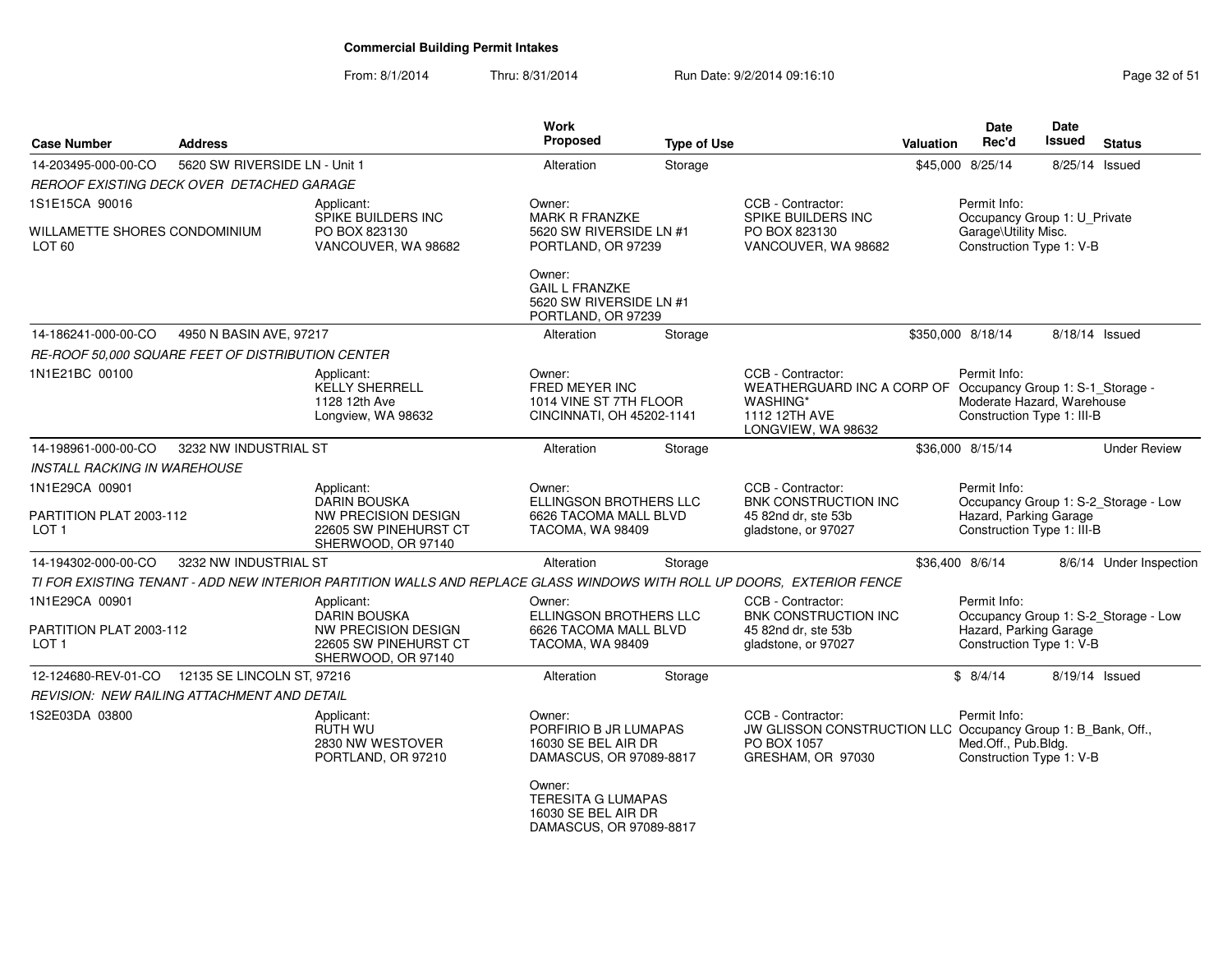From: 8/1/2014

| <b>Case Number</b>                            | <b>Address</b>                                        |                                                                                                                                                              | <b>Work</b><br><b>Proposed</b>                                                                                        | <b>Type of Use</b> |                                                                                                    | <b>Valuation</b> | <b>Date</b><br>Rec'd                                                                      | <b>Date</b><br><b>Issued</b> | <b>Status</b>            |
|-----------------------------------------------|-------------------------------------------------------|--------------------------------------------------------------------------------------------------------------------------------------------------------------|-----------------------------------------------------------------------------------------------------------------------|--------------------|----------------------------------------------------------------------------------------------------|------------------|-------------------------------------------------------------------------------------------|------------------------------|--------------------------|
| 14-191909-000-00-CO                           | 8900 N VANCOUVER AVE, 97217                           |                                                                                                                                                              | Alteration                                                                                                            | Storage            |                                                                                                    |                  | $$1,000$ $8/1/14$                                                                         |                              | 8/1/14 Issued            |
|                                               |                                                       | STRUCTURAL ATTACHMENT OF COMPRESSOR UNIT IN NW CORNER OF BUILDING - SEE FOLDER COMMENT                                                                       |                                                                                                                       |                    |                                                                                                    |                  |                                                                                           |                              |                          |
| 1N1E10AD 01100                                |                                                       | Applicant:<br><b>ROB HUMPHREY</b>                                                                                                                            | Owner:<br>BESSARAB PROPERTIES LLC                                                                                     |                    | CCB - Contractor:<br>AMERIDREAM CONSTRUCTION LL                                                    |                  | Permit Info:<br>Occupancy Group 1: S-1_Storage -                                          |                              |                          |
| SECTION 10 1N 1E<br>TL 1100 2.67 ACRES        |                                                       | <b>FASTER PERMITS</b><br>14334 NW EAGLERIDGE LANE<br>PORTLAND, OR 97229                                                                                      | 201 NE MIDDLEFIELD RD<br>PORTLAND, OR 97211-1237                                                                      |                    | 201 NE MIDDLE FIELD RD<br>PORTLAND, OR 97211                                                       |                  | Moderate Hazard, Warehouse<br>Construction Type 1: V-B                                    |                              |                          |
| 14-194706-000-00-CO                           | 16440 NE MASON ST                                     |                                                                                                                                                              | Alteration                                                                                                            | Storage            |                                                                                                    |                  | \$29,600 8/18/14                                                                          |                              | <b>Under Review</b>      |
|                                               | INSTALLATION OF CANTILEVER RACKS IN EXISTING BUILDING |                                                                                                                                                              |                                                                                                                       |                    |                                                                                                    |                  |                                                                                           |                              |                          |
| 1N3E19C 00317<br>BERNARD COMMERCE CENTER NO 2 |                                                       | Applicant:<br><b>TOMMY DECKER</b><br>SEIZMIC INC                                                                                                             | Owner:<br>EARLE M JORGENSEN COMPANY<br>PO BOX 801707                                                                  |                    | <b>Primary Contractor:</b><br>TO BID                                                               |                  | Permit Info:<br>Occupancy Group 1: S-1 Storage -<br>Moderate Hazard, Warehouse            |                              |                          |
| LOT 8&9 TL 317                                |                                                       | 161 ATLANTIC INC<br>POMONA, CA 91768                                                                                                                         | DALLAS, TX 75380                                                                                                      |                    |                                                                                                    |                  | Construction Type 1: V-B                                                                  |                              |                          |
| 14-205920-000-00-CO                           | 14811 NE AIRPORT WAY                                  |                                                                                                                                                              | Alteration                                                                                                            | Storage            |                                                                                                    |                  | \$129,860 8/29/14                                                                         |                              | <b>Under Review</b>      |
|                                               |                                                       | TENANT IMPROVEMENT FOR EXISTING AUTO SERVICE TENANT: CREATE DOOR OPENING IN WALL TO EXPAND TENANT INTO NEW SPACE, SAW CUT CONCRETE FLOOR FOR SEWER LINE, ADD |                                                                                                                       |                    |                                                                                                    |                  |                                                                                           |                              |                          |
| 1N2E24 01500                                  |                                                       | Applicant:<br>PAUL KURTH<br>720 NW DAVIS ST<br>PORTLAND, OR 97209                                                                                            | Owner:<br>PNWP LLC #<br>6600 SW 105TH AVE #175<br>BEAVERTON, OR 97008                                                 |                    | CCB - Contractor:<br>PERLO CONSTRUCTION LLC<br>7190 SW Sandburg St.<br>Portland, OR 97223          |                  |                                                                                           |                              |                          |
|                                               |                                                       |                                                                                                                                                              | Owner:<br>APX PARK TWENTY SIX LLC<br>6600 SW 105TH AVE #175<br>BEAVERTON, OR 97008                                    |                    |                                                                                                    |                  |                                                                                           |                              |                          |
| 14-205303-000-00-CO                           | 6525 N LOMBARD ST - BLDG A, 97203                     |                                                                                                                                                              | Alteration                                                                                                            | Storage            |                                                                                                    |                  | \$13,000 8/28/14                                                                          |                              | 8/28/14 Issued           |
|                                               |                                                       | OVERLAY EXISTING MINERAL SURFACE ROOF ON BLDG W/PVC MEMBRANE                                                                                                 |                                                                                                                       |                    |                                                                                                    |                  |                                                                                           |                              |                          |
| 1N1E07B 00200<br>NORTHERN HILL ADD            |                                                       | Applicant:<br><b>VARICK APLAND</b><br>ROOF TOPPERS INC                                                                                                       | Owner:<br>PUBLIC STORAGE PROPERTIES<br>VI INC                                                                         |                    | CCB - Contractor:<br><b>VARICK APLAND</b><br>ROOF TOPPERS INC                                      |                  | Permit Info:<br>Occupancy Group 1: S-1_Storage -<br>Moderate Hazard, Warehouse            |                              |                          |
| <b>BLOCK 6&amp;7 TL 200</b>                   |                                                       | 5709 NE 88TH ST<br>VANCOUVER, WA 98665                                                                                                                       | PO BOX 25025<br>GLENDALE, CA 91201-5025                                                                               |                    | 5709 NE 88TH ST<br>VANCOUVER, WA 98665                                                             |                  | Construction Type 1: III-B                                                                |                              |                          |
| 14-198363-000-00-CO                           | 3521 SW PATTON RD, 97221                              |                                                                                                                                                              | Alteration                                                                                                            | Utility            |                                                                                                    |                  | \$10,000 8/14/14                                                                          |                              | 8/14/14 Under Inspection |
|                                               |                                                       | REPLACE DAMAGED COLUMN AT NE CORNER OF COVERED PLAY STRUCTURE. THIS IS SAME COLUMN AS REPLACED UNDER 14-11177-CO.                                            |                                                                                                                       |                    |                                                                                                    |                  |                                                                                           |                              |                          |
| 1S1E08BA 01900                                |                                                       | Applicant:<br><b>DON RUE</b><br><b>JHC COMMERCIAL</b><br>11125 SW BARBUR BLVD<br>PORTLAND OR 97219                                                           | Owner:<br>ST THOMAS MORE CATHOLIC<br>3525 SW PATTON RD<br>PORTLAND, OR 97221-4124<br>Owner:<br>CHURCH PORTLAND OREGON |                    | CCB - Contractor:<br>DON RUE<br><b>JHC COMMERCIAL</b><br>11125 SW BARBUR BLVD<br>PORTLAND OR 97219 |                  | Permit Info:<br>Occupancy Group 1: A-3_Assembly -<br>General<br>Construction Type 1: II-B |                              |                          |
|                                               |                                                       |                                                                                                                                                              | 3525 SW PATTON RD<br>PORTLAND, OR 97221-4124                                                                          |                    |                                                                                                    |                  |                                                                                           |                              |                          |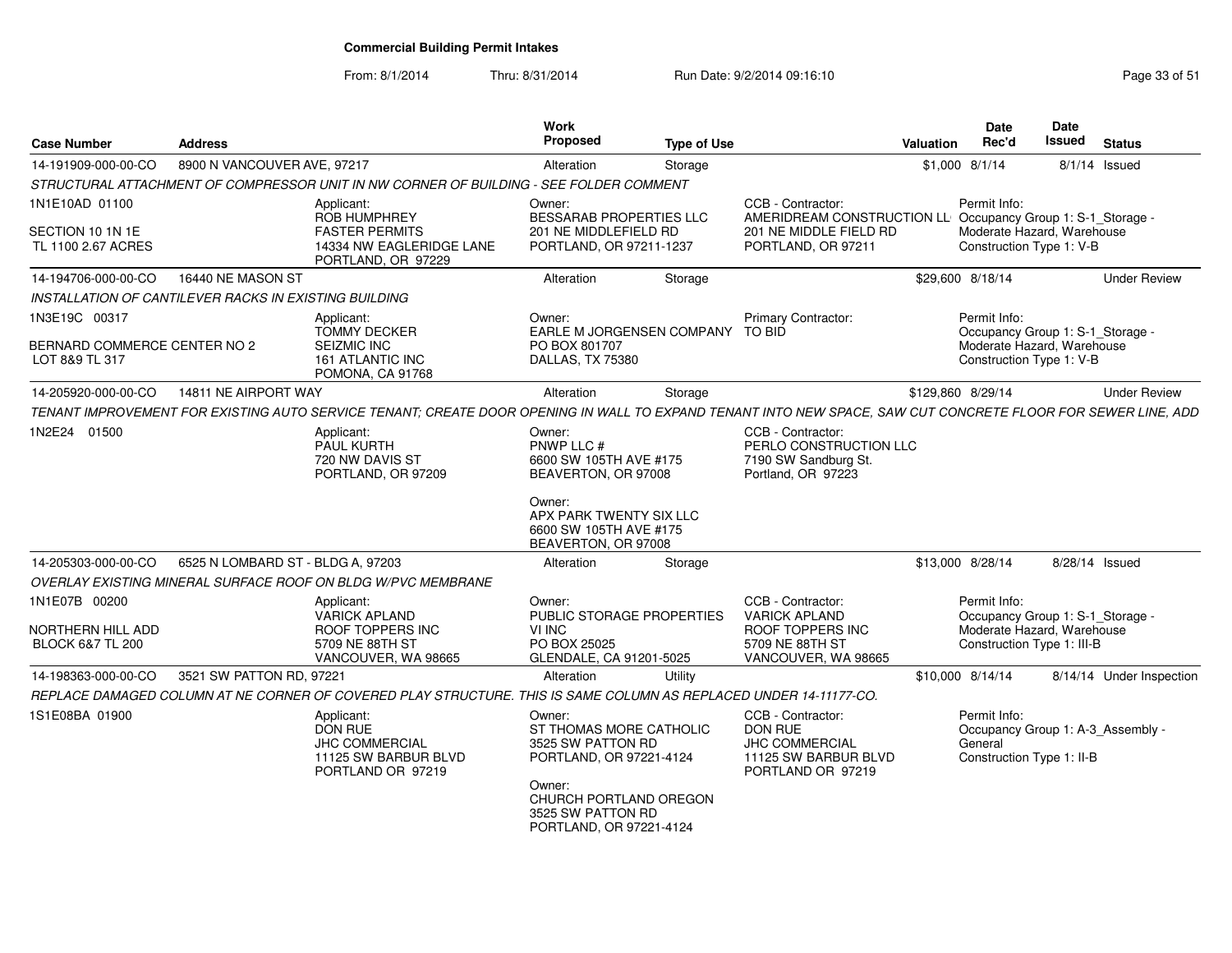| <b>Case Number</b>                                                                 | <b>Address</b>            |                                                                                                              | Work<br>Proposed                                                | <b>Type of Use</b> |                                                                                               | Valuation         | <b>Date</b><br>Rec'd                             | <b>Date</b><br>Issued | <b>Status</b>       |
|------------------------------------------------------------------------------------|---------------------------|--------------------------------------------------------------------------------------------------------------|-----------------------------------------------------------------|--------------------|-----------------------------------------------------------------------------------------------|-------------------|--------------------------------------------------|-----------------------|---------------------|
| 14-197498-000-00-CO                                                                | 11040 N LOMBARD ST, 97203 |                                                                                                              | Alteration                                                      | Utility            |                                                                                               | \$108,399 8/13/14 |                                                  |                       | <b>Under Review</b> |
|                                                                                    |                           | REPLACE DAMAGED AND MISSING WALES AND CHOCKS AT TERMINAL 4                                                   |                                                                 |                    |                                                                                               |                   |                                                  |                       |                     |
| 1N1W02 00100                                                                       |                           | Applicant:<br>ROB HUMPHREY                                                                                   | Owner:<br>PORT OF PORTLAND                                      |                    | CCB - Contractor:<br>BERGERSON CONSTRUCTION INC                                               |                   |                                                  |                       |                     |
| SECTION 02 1N 1W<br>TL 100 86.90 ACRES                                             |                           | <b>FASTER PERMITS</b><br>14334 NW EAGLERIDGE LANE<br>PORTLAND, OR 97229                                      | PO BOX 3529<br>PORTLAND, OR 97208-3529                          |                    | PO BOX 387<br>ASTORIA, OR 971030387                                                           |                   |                                                  |                       |                     |
| 14-196776-000-00-CO                                                                | 3556 NW FRONT AVE, 97210  |                                                                                                              | Alteration                                                      | Utility            |                                                                                               | \$72,266 8/13/14  |                                                  |                       | <b>Under Review</b> |
|                                                                                    |                           | REPLACE DAMAGED AND MISSING TIMBER FENDER PILES AT TERMINAL 2                                                |                                                                 |                    |                                                                                               |                   |                                                  |                       |                     |
| 1N1E20 00800<br>SECTION 20 1N 1E<br>TL 800 16.39 ACRES<br>SEE TAXABLE SUB ACCOUNTS |                           | Applicant:<br><b>ROB HUMPHREY</b><br><b>FASTER PERMITS</b><br>14334 NW EAGLERIDGE LANE<br>PORTLAND, OR 97229 | Owner:<br>PORT OF PORTLAND<br>PO BOX 3529<br>PORTLAND, OR 97208 |                    | CCB - Contractor:<br>BERGERSON CONSTRUCTION INC<br><b>PO BOX 387</b><br>ASTORIA, OR 971030387 |                   |                                                  |                       |                     |
| 14-194491-000-00-CO                                                                | 2130 NW FRONT AVE         |                                                                                                              | Alteration                                                      | Utility            |                                                                                               |                   | \$2,033 8/6/14                                   |                       | <b>Under Review</b> |
|                                                                                    |                           | INSTALLATION OF SCULPTURE - SCULPTURE BETWEEN COURTYARD11-12                                                 |                                                                 |                    |                                                                                               |                   |                                                  |                       |                     |
| 1N1E28D 00323                                                                      |                           | Applicant:<br><b>JOHN KASHIWABARA</b>                                                                        | Owner:<br>CRP/FPC RIVERSCAPE LLC                                |                    | CCB - Contractor:<br>CANV NC LLC                                                              |                   |                                                  |                       |                     |
| RIVERNORTH<br>LOT <sub>9</sub>                                                     |                           | RHIZA ARCHITECTURE + DESIGN<br>2127 N ALBINA UNIT 203<br>PORTLAND, OR 97227                                  | 1741 VILLAGE CENTER CIR<br>LAS VEGAS, NV 89134-6303             |                    | 1741 VILLAGE CENTER CIRCLE<br>LAS VEGAS, NV 89134                                             |                   |                                                  |                       |                     |
| 14-201262-000-00-CO                                                                | .97266                    |                                                                                                              | Alteration                                                      | Utility            |                                                                                               |                   | \$450 8/20/14                                    | 8/20/14 Final         |                     |
|                                                                                    |                           | ADD BARBED WIRE ON TOP OF EXISTING 6' FENCE AROUND PERIMETER OF PROPERTY, RESPONSE TO VI CASE 13-134910      |                                                                 |                    |                                                                                               |                   |                                                  |                       |                     |
| 1S2E16CB 13700                                                                     |                           | Applicant:<br><b>TODD A SPARKS</b>                                                                           | Owner:<br><b>TODD A SPARKS</b>                                  |                    |                                                                                               |                   | Permit Info:<br>Occupancy Group 1: U_Private     |                       |                     |
| EVELYN<br>BLOCK 10<br>LOT <sub>9</sub>                                             |                           | 38966 PROCTOR BLVD<br><b>SANDY, OR 97055</b>                                                                 | 38966 PROCTOR BLVD<br><b>SANDY, OR 97055</b>                    |                    |                                                                                               |                   | Garage\Utility Misc.<br>Construction Type 1: V-B |                       |                     |
| 14-194489-000-00-CO                                                                | 2130 NW FRONT AVE         |                                                                                                              | Alteration                                                      | Utility            |                                                                                               | \$2,033 8/6/14    |                                                  |                       | <b>Under Review</b> |
|                                                                                    |                           | INSTALLATION OF SCULPTURE - SCULPTURE BETWEEN COURTYARD 11-12                                                |                                                                 |                    |                                                                                               |                   |                                                  |                       |                     |
| 1N1E28D 00323                                                                      |                           | Applicant:<br><b>JOHN KASHIWABARA</b>                                                                        | Owner:<br><b>CRP/FPC RIVERSCAPE LLC</b>                         |                    | CCB - Contractor:<br><b>CANV NC LLC</b>                                                       |                   |                                                  |                       |                     |
| RIVERNORTH<br>LOT <sub>9</sub>                                                     |                           | RHIZA ARCHITECTURE + DESIGN<br>2127 N ALBINA UNIT 203<br>PORTLAND, OR 97227                                  | 1741 VILLAGE CENTER CIR<br>LAS VEGAS, NV 89134-6303             |                    | 1741 VILLAGE CENTER CIRCLE<br>LAS VEGAS, NV 89134                                             |                   |                                                  |                       |                     |
| 14-194480-000-00-CO                                                                | 2130 NW FRONT AVE         |                                                                                                              | Alteration                                                      | Utility            |                                                                                               | \$2,033 8/6/14    |                                                  |                       | <b>Under Review</b> |
|                                                                                    |                           | INSTALLATION OF SCULPTURE - SCULPTURE BETWEEN COURTYARD 9-10                                                 |                                                                 |                    |                                                                                               |                   |                                                  |                       |                     |
| 1N1E28D 00323                                                                      |                           | Applicant:<br><b>JOHN KASHIWABARA</b>                                                                        | Owner:<br><b>CRP/FPC RIVERSCAPE LLC</b>                         |                    | CCB - Contractor:<br><b>CANV NC LLC</b>                                                       |                   |                                                  |                       |                     |
| RIVERNORTH<br>LOT <sub>9</sub>                                                     |                           | RHIZA ARCHITECTURE + DESIGN<br>2127 N ALBINA UNIT 203<br>PORTLAND, OR 97227                                  | 1741 VILLAGE CENTER CIR<br>LAS VEGAS, NV 89134-6303             |                    | 1741 VILLAGE CENTER CIRCLE<br>LAS VEGAS, NV 89134                                             |                   |                                                  |                       |                     |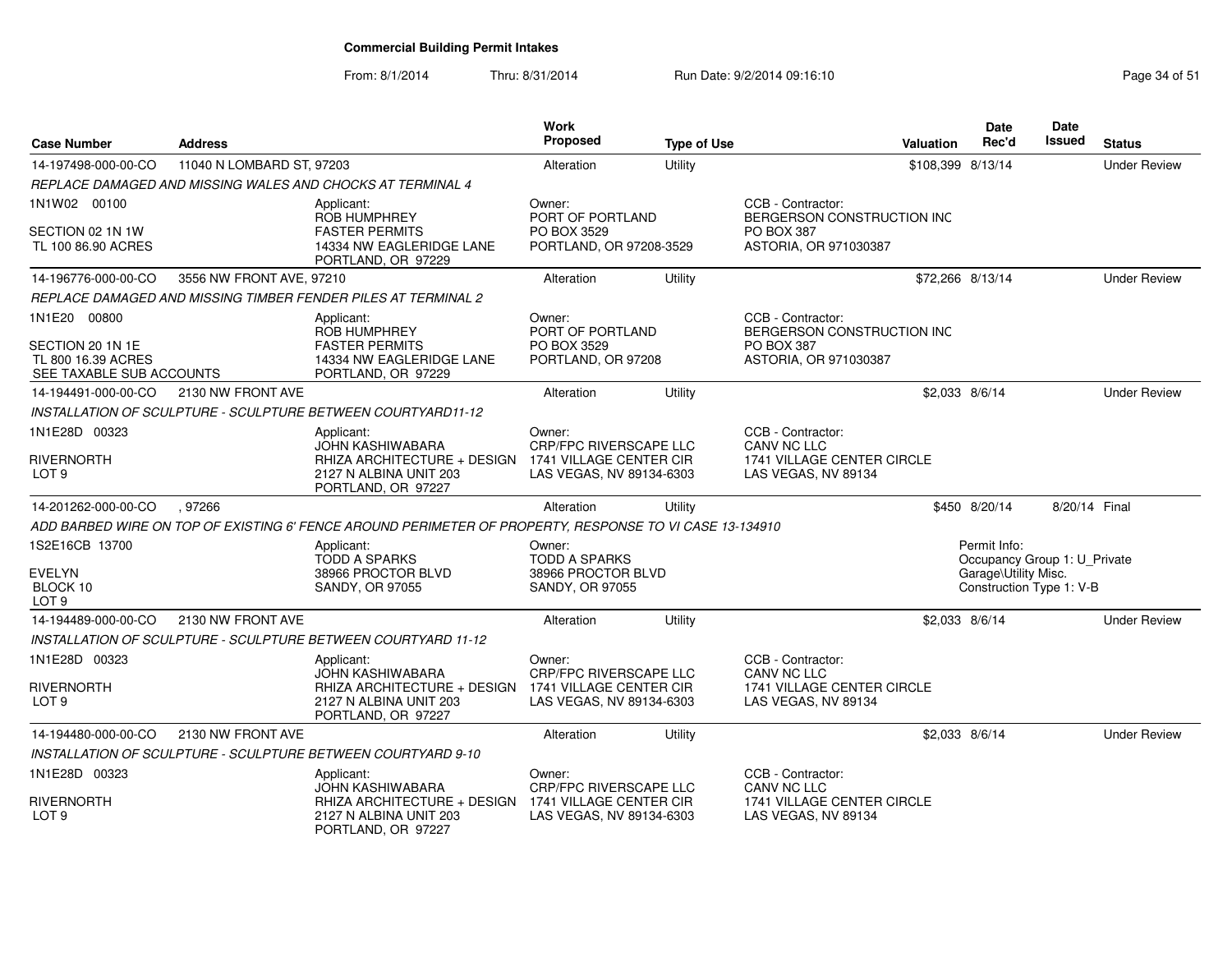| <b>Case Number</b>                                                                                             | <b>Address</b>              |                                                                                                                                                       | <b>Work</b><br><b>Proposed</b>                                                          | <b>Type of Use</b> |                                                                                                          | Valuation | Date<br>Rec'd                                                                                    | <b>Date</b><br>Issued | <b>Status</b>                                                 |
|----------------------------------------------------------------------------------------------------------------|-----------------------------|-------------------------------------------------------------------------------------------------------------------------------------------------------|-----------------------------------------------------------------------------------------|--------------------|----------------------------------------------------------------------------------------------------------|-----------|--------------------------------------------------------------------------------------------------|-----------------------|---------------------------------------------------------------|
| 14-199198-000-00-CO                                                                                            | 319 SW WASHINGTON ST, 97204 |                                                                                                                                                       | Alteration                                                                              | Utility            |                                                                                                          |           | \$5,685 8/19/14                                                                                  | 8/19/14 Issued        |                                                               |
|                                                                                                                |                             | SCAFFOLDING IN RIGHT OF WAY, PEDESTRIAN TUNNEL, 20 FT LONG                                                                                            |                                                                                         |                    |                                                                                                          |           |                                                                                                  |                       |                                                               |
| 1N1E34CD 07800                                                                                                 |                             | Applicant:<br><b>CHRIS PETERSON</b><br><b>LANECO INC</b><br>4720 SE 26TH AVE<br>PORTLAND OR 97220                                                     | Owner:<br>THREE NINETEEN WASHINGTON<br><b>LLC</b><br>PO BOX 416<br>MANCHESTER, VT 05254 |                    | CCB - Contractor:<br><b>CHRIS PETERSON</b><br><b>LANECO INC</b><br>4720 SE 26TH AVE<br>PORTLAND OR 97220 |           | Permit Info:<br>Occupancy Group 1: U_Private<br>Garage\Utility Misc.<br>Construction Type 1: V-B |                       |                                                               |
| 14-200187-000-00-CO                                                                                            |                             |                                                                                                                                                       | Alteration                                                                              | Utility            |                                                                                                          |           | \$35,000 8/26/14                                                                                 |                       | <b>Under Review</b>                                           |
| alteration to existing TriMet private rail rail train trestle and side spur. t                                 |                             |                                                                                                                                                       |                                                                                         |                    |                                                                                                          |           |                                                                                                  |                       |                                                               |
| 1S1E15 00101                                                                                                   |                             | Applicant:                                                                                                                                            | Owner:                                                                                  |                    |                                                                                                          |           |                                                                                                  |                       |                                                               |
| SECTION 15 1S 1E                                                                                               |                             | Matt Johnson<br><b>KPFF Consulting Engineers</b>                                                                                                      | TRI-COUNTY METROPOLITAN<br>4012 SE 17TH AVE                                             |                    |                                                                                                          |           |                                                                                                  |                       |                                                               |
| TL 101 1.67 ACRES SPLIT LEVY R328534<br>(R99115-1310)                                                          |                             | 111 SW 5th Avenue, Suite 2500<br>Portland, OR 97204                                                                                                   | PORTLAND, OR 97202-3940                                                                 |                    |                                                                                                          |           |                                                                                                  |                       |                                                               |
|                                                                                                                |                             |                                                                                                                                                       | Owner:<br><b>TRANSPORTATION DISTRICT</b><br>4012 SE 17TH AVE<br>PORTLAND, OR 97202-3940 |                    |                                                                                                          |           |                                                                                                  |                       |                                                               |
|                                                                                                                |                             |                                                                                                                                                       | Owner:<br>OF OREGON<br>4012 SE 17TH AVE<br>PORTLAND, OR 97202-3940                      |                    |                                                                                                          |           |                                                                                                  |                       |                                                               |
| 13-130666-REV-01-CO                                                                                            | 15660 N LOMBARD ST, 97203   |                                                                                                                                                       | Alteration                                                                              | Utility            |                                                                                                          |           | $$1$ 8/1/14                                                                                      |                       | <b>Under Review</b>                                           |
|                                                                                                                |                             | ADDED VALUE REVISION TO INSTALL ADDITIONAL 3 ANTENNAS TO EQUAL TO 6 TOTAL NEW ANTENNAS, INSTALL 1 NEW MW DISH, 9 RRUS, 1 UADU KIT IN EXISTING CABINET |                                                                                         |                    |                                                                                                          |           |                                                                                                  |                       |                                                               |
| 2N1W23D 00300                                                                                                  |                             | Applicant:                                                                                                                                            | Owner:                                                                                  |                    | CCB - Contractor:                                                                                        |           |                                                                                                  |                       |                                                               |
| RIVERGATE INDUSTRIAL DIS<br><b>BLOCK 12 TL 300</b><br>LAND & IMPS                                              |                             | <b>STEVEN TOPP</b><br>12566 SW BRIDGEVIEW CT<br><b>TIGARD OR 97223</b>                                                                                | PORT OF PORTLAND(LEASED<br>1300 SW 5TH AVE FLOOR 29<br>PORTLAND, OR 97201               |                    | STEELHEAD COMMUNICATONS<br>INC A CORP OF WASHINGTON<br>28120 ST ROUTE 410 E STE A3<br>BUCKLEY, WA 98321  |           |                                                                                                  |                       |                                                               |
| SEE R646382 (R708882412) & R653894<br>(R708882414) FOR MACH & EQUIP<br>SEE R653892 (R708882413) FOR OTHER IMPS |                             |                                                                                                                                                       | Owner:<br><b>COLUMBIA GRAIN INC</b><br>1300 SW 5TH AVE FLOOR 29<br>PORTLAND, OR 97201   |                    |                                                                                                          |           |                                                                                                  |                       |                                                               |
| Total # of CO Alteration permit intakes: 148                                                                   |                             |                                                                                                                                                       |                                                                                         |                    |                                                                                                          |           |                                                                                                  |                       | Total valuation of CO Alteration permit intakes: \$14,180,151 |
| 14-203355-000-00-CO                                                                                            | 4134 N VANCOUVER AVE, 97217 |                                                                                                                                                       | Demolition                                                                              | Assembly           |                                                                                                          |           | \$55,000 8/25/14                                                                                 | 8/25/14 Issued        |                                                               |
|                                                                                                                |                             | DEMOLISH EXISTING, SINGLE STORY, CMU BUILDING, REMOVE ALL DEBRIS                                                                                      |                                                                                         |                    |                                                                                                          |           |                                                                                                  |                       |                                                               |
| 1N1E22DB 12600                                                                                                 |                             | Applicant:<br>ANDERSEN CONSTRUCTION                                                                                                                   | Owner:<br><b>SP WILLIAMS LLC</b>                                                        |                    | CCB - Contractor:<br>ANDERSEN CONSTRUCTION                                                               |           | Permit Info:<br>Occupancy Group 1: B_Bank, Off.,                                                 |                       |                                                               |
| <b>ALBINA HMSTD</b><br><b>BLOCK 26 TL 12600</b>                                                                |                             | <b>COMPANY</b><br>PO BOX 6712<br>PORTLAND, OR 97228-6712                                                                                              | 1201 3RD AVE #5400<br>SEATTLE, WA 98101-3277                                            |                    | <b>COMPANY</b><br>PO BOX 6712<br>PORTLAND, OR 97228-6712                                                 |           | Med.Off., Pub.Bldg.<br>Construction Type 1: II-B                                                 |                       |                                                               |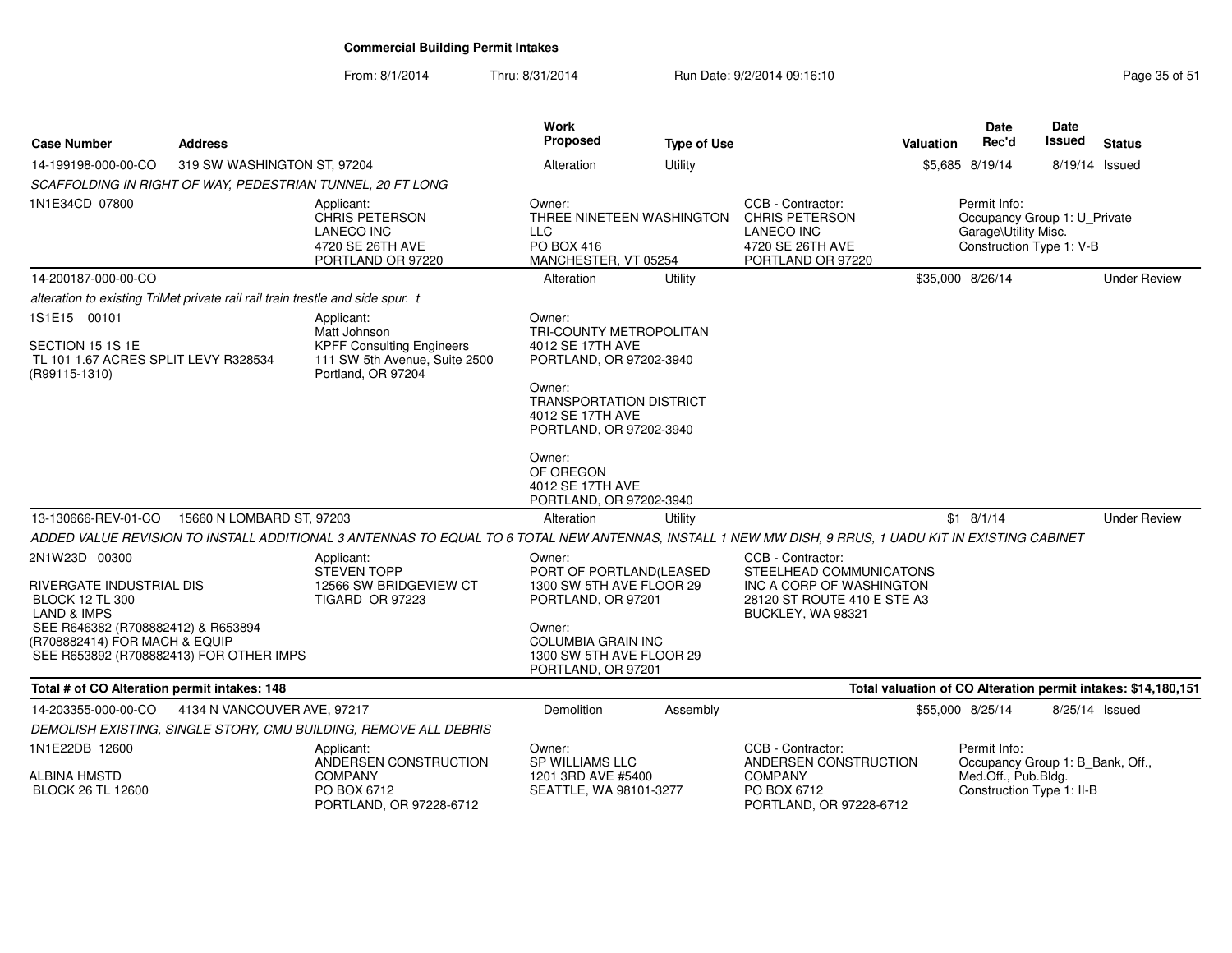| <b>Case Number</b>                                                                         | <b>Address</b>                |                                                                                                                | <b>Work</b><br>Proposed                                                          | <b>Type of Use</b> |                                                                                                                     | Valuation                           | <b>Date</b><br>Rec'd                                                                                | Date<br>Issued | <b>Status</b>                       |
|--------------------------------------------------------------------------------------------|-------------------------------|----------------------------------------------------------------------------------------------------------------|----------------------------------------------------------------------------------|--------------------|---------------------------------------------------------------------------------------------------------------------|-------------------------------------|-----------------------------------------------------------------------------------------------------|----------------|-------------------------------------|
| 14-203343-000-00-CO                                                                        | 4949 SW LANDING DR            |                                                                                                                | Demolition                                                                       | Assembly           |                                                                                                                     |                                     | \$99,000 8/25/14                                                                                    | 8/25/14 Issued |                                     |
|                                                                                            |                               | DEMOLISH EXISTING 2 STORY ATHLETIC CLUB, REMOVE ALL DEBRIS                                                     |                                                                                  |                    |                                                                                                                     |                                     |                                                                                                     |                |                                     |
| 1S1E15BA 00601                                                                             |                               | Applicant:<br>ANDERSEN CONSTRUCTION                                                                            | CCB - Contractor:<br>Owner:<br><b>MACADAM LANDING</b><br>ANDERSEN CONSTRUCTION   |                    |                                                                                                                     |                                     | Permit Info:<br>Occupancy Group 1: A-3_Assembly -                                                   |                |                                     |
| PARTITION PLAT 2003-77<br>LOT <sub>1</sub>                                                 |                               | <b>COMPANY</b><br>PO BOX 6712<br>PORTLAND, OR 97228-6712                                                       | <b>APARTMENTS LLC</b><br>710 NW 14TH AVE 2ND FLOOR<br>PORTLAND, OR 97209         |                    | <b>COMPANY</b><br>PO BOX 6712<br>PORTLAND, OR 97228-6712                                                            |                                     | General<br>Construction Type 1: II-B                                                                |                |                                     |
| 14-194720-000-00-CO                                                                        | 4500 SE WOODSTOCK BLVD, 97206 |                                                                                                                | Demolition                                                                       | <b>Business</b>    |                                                                                                                     |                                     | \$50,000 8/6/14                                                                                     |                | 8/6/14 Issued                       |
|                                                                                            |                               | Non residential comp plan designation, not subject to demo delayDEMO 2 STORY BUILDING WITH BASEMENT            |                                                                                  |                    |                                                                                                                     |                                     |                                                                                                     |                |                                     |
| 1S2E18CC 00300                                                                             |                               | Applicant:<br><b>Brian Wing</b><br>R&H CONSTRUCTION<br>1530 SW Taylor<br>Portland, OR 97205                    | Owner:<br>WOODSTOCK RETAIL II LLC<br>EDMONDS, WA 98026-9182                      |                    | CCB - Contractor:<br>R & H CONSTRUCTION<br>8129 LAKE BALLINGER WAY #104 1530 SW TAYLOR STREET<br>PORTLAND, OR 97205 |                                     | Permit Info:<br>Station<br>Construction Type 1: V-B                                                 |                | Occupancy Group 1: M_Store, Service |
| 14-194732-000-00-CO                                                                        | 4560 SE WOODSTOCK BLVD, 97206 |                                                                                                                | Demolition                                                                       | <b>Business</b>    |                                                                                                                     |                                     | \$50,000 8/6/14                                                                                     |                | 8/6/14 Under Inspection             |
|                                                                                            |                               | Non residential comp plan designation, not subject to demo delayDEMO 2 STORY BUILDING WITH BASEMENT            |                                                                                  |                    |                                                                                                                     |                                     |                                                                                                     |                |                                     |
| 1S2E18CC 00200                                                                             |                               | Applicant:<br><b>Brian Wing</b>                                                                                | Owner:<br>WOODSTOCK RETAIL II LLC                                                |                    | CCB - Contractor:<br>R & H CONSTRUCTION                                                                             |                                     | Permit Info:                                                                                        |                | Occupancy Group 1: M_Store, Service |
| <b>WOODSTOCK</b><br>BLOCK <sub>22</sub><br>W 1/2 OF LOT 1<br>E 1/2 OF LOT 4                |                               | R&H CONSTRUCTION<br>1530 SW Taylor<br>Portland, OR 97205                                                       | 8129 LAKE BALLINGER WAY #104<br>EDMONDS, WA 98026-9182                           |                    | 1530 SW TAYLOR STREET<br>PORTLAND, OR 97205                                                                         | Station<br>Construction Type 1: V-B |                                                                                                     |                |                                     |
| 14-194869-000-00-CO                                                                        | 5414 SE DUKE ST               |                                                                                                                | Demolition                                                                       | <b>Business</b>    |                                                                                                                     |                                     | \$1,000 8/7/14                                                                                      |                | $8/7/14$ Issued                     |
|                                                                                            |                               | DEMOLISH 938 SF OLD LAUNDRY/RESTROOM BUILDING, REMOVE ALL DEBRIS                                               |                                                                                  |                    |                                                                                                                     |                                     |                                                                                                     |                |                                     |
| 1S2E19AB 03101<br>APOSTOLIC FAITH CAMPUS<br>LOT 1 EXC PT IN ST<br>POTENTIAL ADDITIONAL TAX |                               | Applicant:<br><b>CLIFFORD PAULSEN</b><br>APOSTOLIC FAITH CHURCH<br>6615 SE 52ND AVE<br>PORTLAND, OR 97206-7660 | Owner:<br>APOSTOLIC FAITH MISSION<br>6615 SE 52ND AVE<br>PORTLAND, OR 97206-7660 |                    |                                                                                                                     |                                     | Permit Info:<br>Occupancy Group 1: B_Bank, Off.,<br>Med.Off., Pub.Bldg.<br>Construction Type 1: V-B |                |                                     |
|                                                                                            |                               |                                                                                                                | Owner:<br>OF PORTLAND OREGON<br>6615 SE 52ND AVE<br>PORTLAND, OR 97206-7660      |                    |                                                                                                                     |                                     |                                                                                                     |                |                                     |
| 14-197527-000-00-CO                                                                        | 1313 NW 19TH AVE, 97209       |                                                                                                                | Demolition                                                                       | <b>Business</b>    |                                                                                                                     |                                     | \$35,000 8/13/14                                                                                    | 8/13/14 Issued |                                     |
| DEMO ONE-STORY BUILDING WITH BASEMENT                                                      |                               |                                                                                                                |                                                                                  |                    |                                                                                                                     |                                     |                                                                                                     |                |                                     |
| 1N1E33AB 09700                                                                             |                               | Applicant:<br><b>AUGSTIN ENRIQUEZ</b>                                                                          | Owner:<br>NW 19TH LLC                                                            |                    | CCB - Contractor:<br>R & H CONSTRUCTION                                                                             |                                     | Permit Info:<br>Occupancy Group 1: B Bank, Off.,                                                    |                |                                     |
| <b>COUCHS ADD</b><br>BLOCK 265<br>LOT 3&4                                                  |                               | <b>GBD ARCHITECTS</b><br>1120 NW COUCH STREET SUITE<br>300<br>PORTLAND OR 97209                                | 851 SW 6TH AVE #1900<br>PORTLAND, OR 97204                                       |                    | 1530 SW TAYLOR STREET<br>PORTLAND, OR 97205                                                                         |                                     | Med.Off., Pub.Bldg.<br>Construction Type 1: V-B                                                     |                |                                     |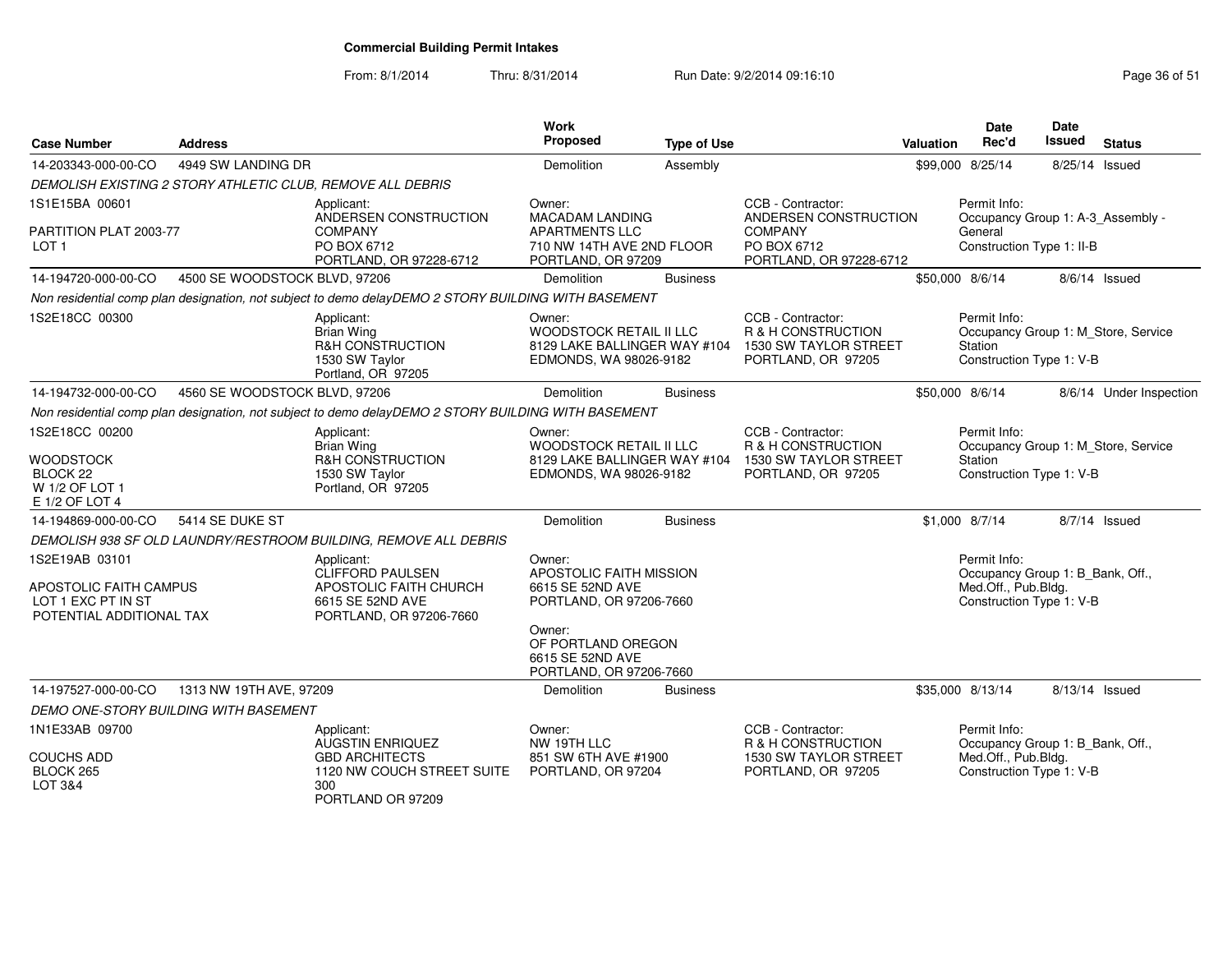From: 8/1/2014

| <b>Case Number</b>                                                           | <b>Address</b>                           |                                                                                                                                         | Work<br><b>Proposed</b>                                                                 | <b>Type of Use</b> |                                                                                                                            | Valuation        | <b>Date</b><br>Rec'd                                                                                  | <b>Date</b><br><b>Issued</b> | <b>Status</b>       |
|------------------------------------------------------------------------------|------------------------------------------|-----------------------------------------------------------------------------------------------------------------------------------------|-----------------------------------------------------------------------------------------|--------------------|----------------------------------------------------------------------------------------------------------------------------|------------------|-------------------------------------------------------------------------------------------------------|------------------------------|---------------------|
| 13-217902-000-00-CO                                                          | 725 NE WEIDLER ST, 97232                 |                                                                                                                                         | Demolition                                                                              | <b>Business</b>    |                                                                                                                            | \$28,250 8/14/14 |                                                                                                       | 8/14/14 Issued               |                     |
|                                                                              |                                          | DEMO INTERIOR AND EXTERIOR ELEMENTS OF BUILDING, CAP SEWER, REMOVE ALL DEBRIS                                                           |                                                                                         |                    |                                                                                                                            |                  |                                                                                                       |                              |                     |
| 1N1E26CC 11400<br>HOLLADAYS ADD<br>BLOCK 220<br>LOT 5-7 & LOT 8 EXC PT IN ST |                                          | Applicant:<br>MIKE COYLE<br><b>FASTER PERMITS</b><br>14334 NW EAGLERIDGE LANE<br>PORTLAND, OR 97229                                     | Owner:<br>ALTA HOME PROPERTIES LLC<br>4047 SW GREENHILLS WAY<br>PORTLAND, OR 97221      |                    | CCB - Contractor:<br><b>DICK TAYLOR</b><br>MASTER CONSTRUCTION CORP<br>OF WA<br>5307 4TH AVE SO B-184<br>SEATTLE, WA 98108 |                  | Permit Info:<br>Occupancy Group 1: A-2_Restaurant<br>Construction Type 1: V-B                         |                              |                     |
| 14-193149-000-00-CO                                                          | 10177 SE POWELL BLVD, 97266              |                                                                                                                                         | Demolition                                                                              | <b>Business</b>    |                                                                                                                            |                  | \$5,000 8/6/14                                                                                        |                              | 8/6/14 Issued       |
| DEMOLITION OF OFFICE BUILDING                                                |                                          |                                                                                                                                         |                                                                                         |                    |                                                                                                                            |                  |                                                                                                       |                              |                     |
| 1S2E09DA 00200                                                               |                                          | Applicant:<br><b>CHRIS WALKER</b><br><b>CIDA</b><br>4445 SW BARBUR BLVD, STE 200<br>PORTLAND, OR 97239                                  | Owner:<br><b>CARLENE H SCHRIEVER</b><br>10177 SE POWELL BLVD<br>PORTLAND, OR 97266-1812 |                    | CCB - Contractor:<br><b>JCW INC</b><br>6521 SE CROSSWHITE WAY<br>PORTLAND, OR 97206                                        |                  | Permit Info:<br>Occupancy Group 1: B Bank, Off.,<br>Med.Off., Pub.Bldg.<br>Construction Type 1: III-B |                              |                     |
| 14-154864-REV-02-CO                                                          |                                          | 3460 SW US VETERANS HOSPITAL RD, 97201                                                                                                  | Demolition                                                                              | <b>Business</b>    |                                                                                                                            | \$25,000 8/4/14  |                                                                                                       |                              | <b>Under Review</b> |
|                                                                              |                                          | REVISION - PROVIDE TEMPORARY SHORING *Not Residential Comprehensive Plan Designation* - Zoning is EXd within Marquam Hill Plan district |                                                                                         |                    |                                                                                                                            |                  |                                                                                                       |                              |                     |
| 1S1E09AC 08200                                                               |                                          | Applicant:                                                                                                                              | Owner:                                                                                  |                    | CCB - Contractor:                                                                                                          |                  |                                                                                                       |                              |                     |
| SECTION 09 1S 1E<br>TL 8200 0.31 ACRES                                       |                                          | LESLIE LOUIS<br>WALSH CONSTRUCTION CO<br>2905 SW FIRST AVENUE<br>PORTLAND OR 97201                                                      | 3440 USV LLC<br>413 SW 13TH AVE #300<br>PORTLAND, OR 97205-2305                         |                    | <b>TOM MITCHELL</b><br>WALSH CONSTRUCTION CO<br>2905 SW 1ST AV<br>PORTLAND, OR 97201                                       |                  |                                                                                                       |                              |                     |
| 14-193142-000-00-CO                                                          | 10177 SE POWELL BLVD, 97266              |                                                                                                                                         | Demolition                                                                              | <b>Business</b>    |                                                                                                                            |                  | \$5,000 8/6/14                                                                                        |                              | 8/6/14 Issued       |
| <i>DEMOLITION OF OFFICE BUILDING</i>                                         |                                          |                                                                                                                                         |                                                                                         |                    |                                                                                                                            |                  |                                                                                                       |                              |                     |
| 1S2E09DA 00200                                                               |                                          | Applicant:<br><b>CHRIS WALKER</b><br><b>CIDA</b><br>4445 SW BARBUR BLVD, STE 200<br>PORTLAND, OR 97239                                  | Owner:<br><b>CARLENE H SCHRIEVER</b><br>10177 SE POWELL BLVD<br>PORTLAND, OR 97266-1812 |                    | CCB - Contractor:<br><b>JCW INC</b><br>6521 SE CROSSWHITE WAY<br>PORTLAND, OR 97206                                        |                  | Permit Info:<br>Occupancy Group 1: B_Bank, Off.,<br>Med.Off., Pub.Bldg.<br>Construction Type 1: III-B |                              |                     |
| 13-200845-000-00-CO                                                          | 6700 NE KILLINGSWORTH ST, 97218          |                                                                                                                                         | Demolition                                                                              | <b>Business</b>    |                                                                                                                            |                  | \$1,250 8/29/14                                                                                       | 8/29/14 Issued               |                     |
|                                                                              |                                          | DEMOLITION OF 1 STORY COMMERCIAL OFFICE BUILDING Septic Decommissioning Required. Call for Inspection 842.                              |                                                                                         |                    |                                                                                                                            |                  |                                                                                                       |                              |                     |
| 1N2E20BA 00800<br>SECTION 20 1N 2E<br>TL 800 0.32 ACRES                      |                                          | Applicant:<br>RYAN YOSHIDA<br>2525 E BURNSIDE<br>PORTLAND, OR 97214                                                                     | Owner:<br><b>HACIENDA COMMUNITY</b><br>5136 NE 42ND AVE<br>PORTLAND, OR 97218           |                    | CCB - Contractor:<br>COLAS CONSTRUCTION INC<br>5319 SW WESTGATE DR., STE 207<br>PORTLAND OR 97229-7542                     |                  |                                                                                                       |                              |                     |
|                                                                              |                                          |                                                                                                                                         | Owner:<br>DEVELOPMENT CORPORATION<br>5136 NE 42ND AVE<br>PORTLAND, OR 97218             |                    |                                                                                                                            |                  |                                                                                                       |                              |                     |
|                                                                              |                                          | 14-154864-REV-01-CO 3460 SW US VETERANS HOSPITAL RD, 97201                                                                              | Demolition                                                                              | <b>Business</b>    |                                                                                                                            |                  | \$2,500 8/26/14                                                                                       | 8/26/14 Issued               |                     |
|                                                                              | ADDED VALUE REVISION TO ADD TREE REMOVAL |                                                                                                                                         |                                                                                         |                    |                                                                                                                            |                  |                                                                                                       |                              |                     |
| 1S1E09AC 08200                                                               |                                          | Applicant:                                                                                                                              | Owner:                                                                                  |                    | CCB - Contractor:                                                                                                          |                  |                                                                                                       |                              |                     |
| SECTION 09 1S 1E<br>TL 8200 0.31 ACRES                                       |                                          | CALISTA FITZGERALD<br><b>LRS ARCHITECTS</b><br>720 NW DAVIS STE 300<br>PORTLAND, OR 97209                                               | 3440 USV LLC<br>413 SW 13TH AVE #300<br>PORTLAND, OR 97205-2305                         |                    | <b>TOM MITCHELL</b><br>WALSH CONSTRUCTION CO<br>2905 SW 1ST AV<br>PORTLAND, OR 97201                                       |                  |                                                                                                       |                              |                     |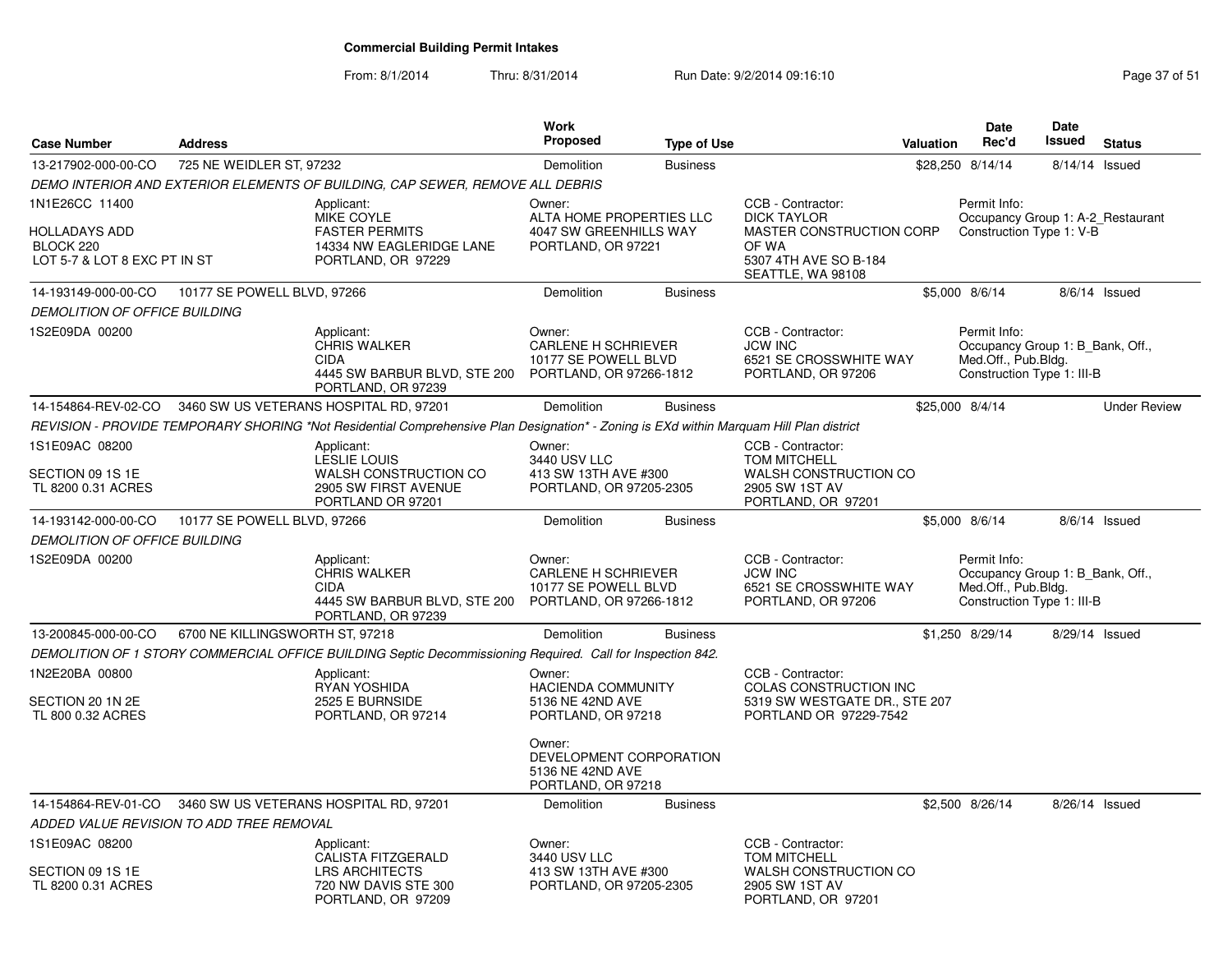From: 8/1/2014

| <b>Case Number</b>                                                                        | <b>Address</b>              |                                                                                                                                      | Work<br>Proposed                                                                             | <b>Type of Use</b> |                                                                                                                                     | Valuation | <b>Date</b><br>Rec'd                                                                             | <b>Date</b><br><b>Issued</b> | <b>Status</b>                                              |
|-------------------------------------------------------------------------------------------|-----------------------------|--------------------------------------------------------------------------------------------------------------------------------------|----------------------------------------------------------------------------------------------|--------------------|-------------------------------------------------------------------------------------------------------------------------------------|-----------|--------------------------------------------------------------------------------------------------|------------------------------|------------------------------------------------------------|
| 14-202254-000-00-CO                                                                       | 2603 NE 7TH AVE, 97212      |                                                                                                                                      | Demolition                                                                                   | Hazardous          |                                                                                                                                     |           | \$10,000 8/22/14                                                                                 |                              | <b>Under Review</b>                                        |
|                                                                                           |                             | DEMO ABANDONED GAS/SERVICE STATION***REMOVE ALL DEBRIS******SEPARATE PERMIT REQUIRED FROM FIRE DEPARTMEN IF ANY TANKS FOUND***       |                                                                                              |                    |                                                                                                                                     |           |                                                                                                  |                              |                                                            |
| 1N1E26BC 19500<br>ALBINA<br>BLOCK 6<br>LOT 14-16 TL 19500                                 |                             | Applicant:<br>PAUL DUSTRuD<br><b>DUSTRUD ARCHITECTURE</b><br>1699 PEARL ST<br>EUGENE, OR 97401                                       | Owner:<br>RUSSELL STREET SUSTAINABLE ESSEX GENERAL<br>1361 PEARL ST<br>EUGENE, OR 97401-3523 |                    | CCB - Contractor:<br>CONSTRUCTION INC<br>4284 W 7TH AVE<br>EUGENE OR 97239                                                          |           | Permit Info:<br>Station                                                                          |                              | Occupancy Group 1: M_Store, Service                        |
|                                                                                           |                             |                                                                                                                                      | Owner:<br><b>HOUSING LLC</b><br>1361 PEARL ST<br>EUGENE, OR 97401-3523                       |                    |                                                                                                                                     |           |                                                                                                  |                              |                                                            |
| 14-204128-000-00-CO                                                                       | 2100 SE BELMONT ST, 97214   |                                                                                                                                      | Demolition                                                                                   | Mercantile         |                                                                                                                                     |           | \$26,000 8/26/14                                                                                 |                              | 8/26/14 Issued                                             |
|                                                                                           |                             | DEMOLISH SINGLE STORY FEED STORE, CAP SEWER, REMOVE ALL DEBRIS*RESPONSE TO DB 14-124250DB*                                           |                                                                                              |                    |                                                                                                                                     |           |                                                                                                  |                              |                                                            |
| 1S1E02AA 08900<br><b>TILTONS ADD</b><br>BLOCK 4<br>LOT 11&12                              |                             | Applicant:<br>SK HOFF CONSTRUCTION LLC<br>735 SW 158TH AVE<br>BEAVERTON, OR 97006                                                    | Owner:<br><b>JEANNE MEHAN</b><br>PO BOX 2341<br>SEASIDE, OR 97138-2341                       |                    | CCB - Contractor:<br>SK HOFF CONSTRUCTION LLC<br>735 SW 158TH AVE<br>BEAVERTON, OR 97006                                            |           | Permit Info:<br>Station<br>Construction Type 1: V-B                                              |                              | Occupancy Group 1: M Store, Service                        |
| 14-205568-000-00-CO                                                                       | 1255 N COLUMBIA BLVD, 97217 |                                                                                                                                      | Demolition                                                                                   | Storage            |                                                                                                                                     |           | \$30,000 8/29/14                                                                                 |                              | 8/29/14 Issued                                             |
| <b>DEMO OF EXISTING BUILDING</b>                                                          |                             |                                                                                                                                      |                                                                                              |                    |                                                                                                                                     |           |                                                                                                  |                              |                                                            |
|                                                                                           |                             | Applicant:<br><b>JEFF</b><br>ELDER DEMOLITION INC<br>6400 SE 101TH AVE, SUITE 201<br>PORTLAND OR 97266                               | Owner:<br>ALSCO INC<br>505 E SOUTH TEMPLE<br>SALT LAKE CITY, UT 84102-1004                   |                    | CCB - Contractor:<br><b>JEFF</b><br>ELDER DEMOLITION INC<br>6400 SE 101TH AVE, SUITE 201<br>PORTLAND OR 97266                       |           | Permit Info:<br>Occupancy Group 1: S-1_Storage -<br>Moderate Hazard, Warehouse                   |                              |                                                            |
| 14-194236-000-00-CO                                                                       | 1438 SE DIVISION ST, 97202  |                                                                                                                                      | Demolition                                                                                   | Storage            |                                                                                                                                     |           | \$500 8/6/14                                                                                     |                              | 8/6/14 Issued                                              |
| <b>DEMOLITION OF STORAGE BUILDING</b>                                                     |                             |                                                                                                                                      |                                                                                              |                    |                                                                                                                                     |           |                                                                                                  |                              |                                                            |
| 1S1E11AB 07100<br>TIBBETTS ADD<br>BLOCK <sub>3</sub><br>LOT <sub>5</sub><br>N 9' OF LOT 6 |                             | Applicant:<br>MICHAEL FLOWERS<br>MICHAEL FLOWERS ARCHITECT<br>PO BOX 5303<br>PORTLAND OR 97228                                       | Owner:<br>NATIVE AMERICAN REHAB ASSN<br>OF NW INC<br>PO BOX 1569<br>PORTLAND, OR 97207-1569  |                    |                                                                                                                                     |           | Permit Info:<br>Occupancy Group 1: U_Private<br>Garage\Utility Misc.<br>Construction Type 1: V-B |                              |                                                            |
| Total # of CO Demolition permit intakes: 16                                               |                             |                                                                                                                                      |                                                                                              |                    |                                                                                                                                     |           |                                                                                                  |                              | Total valuation of CO Demolition permit intakes: \$423,500 |
| 13-120947-DFS-01-CO 9700 NE EVERETT PL, 97220                                             |                             |                                                                                                                                      | New Construction                                                                             |                    | Apartments/Condos (3 or more units)                                                                                                 |           | \$65,000 8/11/14                                                                                 |                              | Approved to Issue                                          |
| DFS - TRUSSES (WEST BUILDING)                                                             |                             |                                                                                                                                      |                                                                                              |                    |                                                                                                                                     |           |                                                                                                  |                              |                                                            |
| 1N2E33DA 06800                                                                            |                             | Applicant:<br><b>TODD ROWELL</b><br>ROWELL ENGINEERING<br>10570 SE WASHINGTON, STE 212 PORTLAND, OR 97220-4446<br>PORTLAND, OR 97216 | Owner:<br>ROSE HOLDINGS LLC<br>9837 NE IRVING ST #302                                        |                    | CCB - Contractor:<br>MIKE JORDAN<br>PRECISION CONSTRUCTION<br><b>COMPANY</b><br>8025 NE KILLINGSWORTH ST<br>PORTLAND, OR 97218-4029 |           | Permit Info:<br>Occupancy Group 1: R-2_Residential<br>Multi-family<br>Construction Type 1: V-A   |                              |                                                            |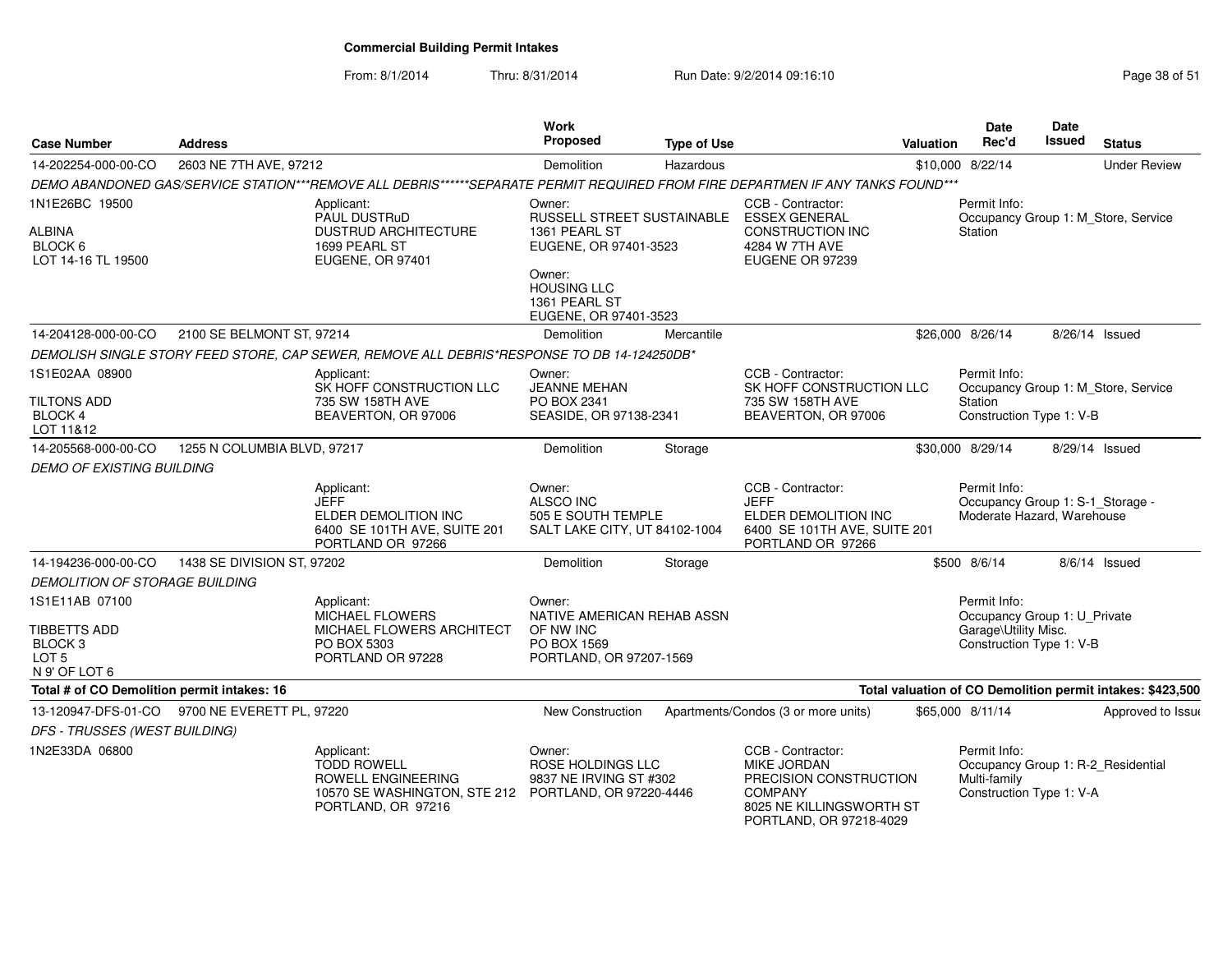| <b>Case Number</b>                                                       | <b>Address</b>               |                                                                                                                                             | <b>Work</b><br><b>Proposed</b>                                                                                                                                                 | <b>Type of Use</b> |                                                                                                                               | Valuation           | <b>Date</b><br>Rec'd                                                                             | <b>Date</b><br>Issued | <b>Status</b>                                                                      |
|--------------------------------------------------------------------------|------------------------------|---------------------------------------------------------------------------------------------------------------------------------------------|--------------------------------------------------------------------------------------------------------------------------------------------------------------------------------|--------------------|-------------------------------------------------------------------------------------------------------------------------------|---------------------|--------------------------------------------------------------------------------------------------|-----------------------|------------------------------------------------------------------------------------|
|                                                                          |                              |                                                                                                                                             |                                                                                                                                                                                |                    |                                                                                                                               |                     |                                                                                                  |                       |                                                                                    |
| 13-171810-DFS-01-CO                                                      | 3850 SW MOODY AVE, 97201     | *** DFS 1: P1, L1 & L2 PTs***MIXED USE, 5/1, 2 levels subgrade parking, 199 unitts residential, 1,470 SF retail                             | New Construction                                                                                                                                                               |                    | Apartments/Condos (3 or more units)                                                                                           |                     | \$132,720 8/1/14                                                                                 | 8/27/14 Issued        |                                                                                    |
| 1S1E10DB 00700                                                           |                              | Applicant:<br>Tony Jensen<br><b>R&amp;H Construction</b>                                                                                    | Owner:<br>2808 FAIRMOUNT ST #200<br>DALLAS, TX 75201-1375                                                                                                                      |                    | CCB - Contractor:<br>ALAMO MANHATTAN BLOCK 43 LL R&H CONSTRUCTION<br>1530 SW TAYLOR ST<br>PORTLAND OR 97205                   |                     | Permit Info:<br>Occupancy Group 1: R-2_Residential<br>Multi-family<br>Construction Type 1: III-A |                       | Construction Type 2 (formerly Type 1): I-A                                         |
| 13-211977-DFS-06-CO                                                      | 1315 NW 11TH AVE             |                                                                                                                                             | <b>New Construction</b>                                                                                                                                                        |                    | Apartments/Condos (3 or more units)                                                                                           |                     | \$29,000 8/1/14                                                                                  | 8/19/14 Issued        |                                                                                    |
| FABRICATED WOOD TRUSS DRAWINGS AND CALCULATIONS                          |                              |                                                                                                                                             |                                                                                                                                                                                |                    |                                                                                                                               |                     |                                                                                                  |                       |                                                                                    |
| 1N1E34BB 02630<br>HOYT STREET YARDS NO 2<br>LOT 25-28                    |                              | Applicant:<br><b>CANDICE SUND</b><br>ANDERSEN CONSTRUCTION<br>1161 NW OVERTON ST<br>PORTLAND, OR 97209                                      | Owner:<br><b>BLOCK 17 HOLDINGS LLC</b><br>1420 5TH AVE #3670<br>SEATTLE, WA 98101                                                                                              |                    | CCB - Contractor:<br>ANDERSEN CONSTRUCTION<br><b>COMPANY</b><br>PO BOX 6712<br>PORTLAND, OR 97228-6712                        |                     | Permit Info:<br>Hazard, Parking Garage<br>Construction Type 1: I-A                               |                       | Occupancy Group 1: S-2_Storage - Low<br>Construction Type 2 (formerly Type 1): I-A |
| 14-118634-DFS-01-CO                                                      | 1075 NW NORTHRUP ST          |                                                                                                                                             | New Construction                                                                                                                                                               |                    | Apartments/Condos (3 or more units)                                                                                           |                     | \$200,000 8/25/14                                                                                |                       | <b>Under Review</b>                                                                |
| DFS - POST TENSION TENDONS LVLS 1-5                                      |                              |                                                                                                                                             |                                                                                                                                                                                |                    |                                                                                                                               |                     |                                                                                                  |                       |                                                                                    |
| 1N1E34BB 02620                                                           |                              | Applicant:<br><b>KENNY TYLER</b><br>ANDERSEN CONSTRUCTION<br>1075 NW NORTHRUP<br>PORTLAND, OR 97209                                         | Owner:<br><b>BLOCK 15 LLC</b><br>1022 NW MARSHALL ST STE 270<br>PORTLAND, OR 97209                                                                                             |                    | CCB - Contractor:<br>ANDERSEN CONSTRUCTION<br><b>COMPANY</b><br>PO BOX 6712<br>PORTLAND, OR 97228-6712                        |                     | Permit Info:<br>Occupancy Group 1: R-2_Residential<br>Multi-family<br>Construction Type 1: I-A   |                       | Construction Type 2 (formerly Type 1): I-A                                         |
| 12-144528-REV-05-CO                                                      | 3035 NE M L KING BLVD, 97212 |                                                                                                                                             | <b>New Construction</b>                                                                                                                                                        |                    | Apartments/Condos (3 or more units)                                                                                           |                     | \$8/25/14                                                                                        | 8/25/14 Issued        |                                                                                    |
|                                                                          |                              | REVISION TO CHANGE THE TYPE OF COLUMN WRAP TO BE THINNER, THE END RESULT IS A 19' - 11" CLEAR DIMENSION BETWEEN COLUNMS                     |                                                                                                                                                                                |                    |                                                                                                                               |                     |                                                                                                  |                       |                                                                                    |
| 1N1E27AA 19000<br>WILLIAMS AVE ADD<br>BLOCK 11<br>LOT 14&15 EXC PT IN ST |                              | Applicant:<br><b>RALPH TAHRAN</b><br><b>TAHRAN ARCHITECTURE &amp;</b><br><b>PLANNING LLC</b><br>2333 SW STEPHENSON ST<br>PORTLAND, OR 97219 | Owner:<br><b>MIDWAY OFFICES LLC</b><br>35530 SUNNY HILL LN<br>PLEASANT HILL, OR 97455                                                                                          |                    | CCB - Contractor:<br><b>PAVILION PROPERTIES LLC</b><br>6720 SW MACADAM AVE, STE 310 Multi-family<br>PORTLAND, OR 97219        |                     | Permit Info:<br>Occupancy Group 1: R-2 Residential<br>Construction Type 1: III-A                 |                       |                                                                                    |
| 13-224794-DFS-01-CO                                                      | 1515 NW 21ST AVE, 97210      |                                                                                                                                             | <b>New Construction</b>                                                                                                                                                        |                    | Apartments/Condos (3 or more units)                                                                                           |                     | \$500,000 8/22/14                                                                                |                       | <b>Under Review</b>                                                                |
| DFS FOR POST TENSIONED CONCRETE                                          |                              |                                                                                                                                             |                                                                                                                                                                                |                    |                                                                                                                               |                     |                                                                                                  |                       |                                                                                    |
| 1N1E28CD 02500                                                           |                              | Applicant:<br><b>BRUCE BROWN</b><br><b>GBD ARCHITECTS</b><br>1120 NW Couch St, Ste 300<br>Portland OR 97209                                 | Owner:<br><b>BLOCK 296 SLABTOWN LLC</b><br>1015 NW 11TH AVE #243<br>PORTLAND, OR 97209                                                                                         |                    | CCB - Contractor:<br><b>JOHN RESIDENTIAL</b><br>CONSTRUCTION GROUP LLC<br>1701 SE COLUMBIA RIVER DRIVE<br>VANCOUVER, WA 98661 |                     | Permit Info:<br>Occupancy Group 1: R-2_Residential<br>Multi-family<br>Construction Type 1: III-B |                       | Construction Type 2 (formerly Type 1): I-A                                         |
| 14-170114-000-00-CO                                                      | 444 SW BOUNDARY ST, 97201    |                                                                                                                                             | <b>New Construction</b>                                                                                                                                                        |                    | Apartments/Condos (3 or more units)                                                                                           | \$2,000,000 8/22/14 |                                                                                                  |                       | <b>Under Review</b>                                                                |
| 1S1E15BD 00600<br>SECTION 15 1S 1E<br>TL 600 1.17 ACRES                  |                              | Applicant:<br><b>PAUL DUSTRUD</b><br>DUSTRUD ARCHITECTURE PC<br>1699 PEARL ST<br>EUGENE OR 97401                                            | Owner:<br><b>JOHNS LANDING SUSTAINABLE</b><br>14250 NW MCNAMEE RD<br>PORTLAND, OR 97231-2138<br>Owner:<br><b>HOUSING LLC</b><br>14250 NW MCNAMEE RD<br>PORTLAND, OR 97231-2138 |                    | CCB - Contractor:<br><b>ESSEX GENERAL</b><br>CONSTRUCTION INC<br>4284 W 7TH AVE<br>EUGENE OR 97239                            |                     |                                                                                                  |                       |                                                                                    |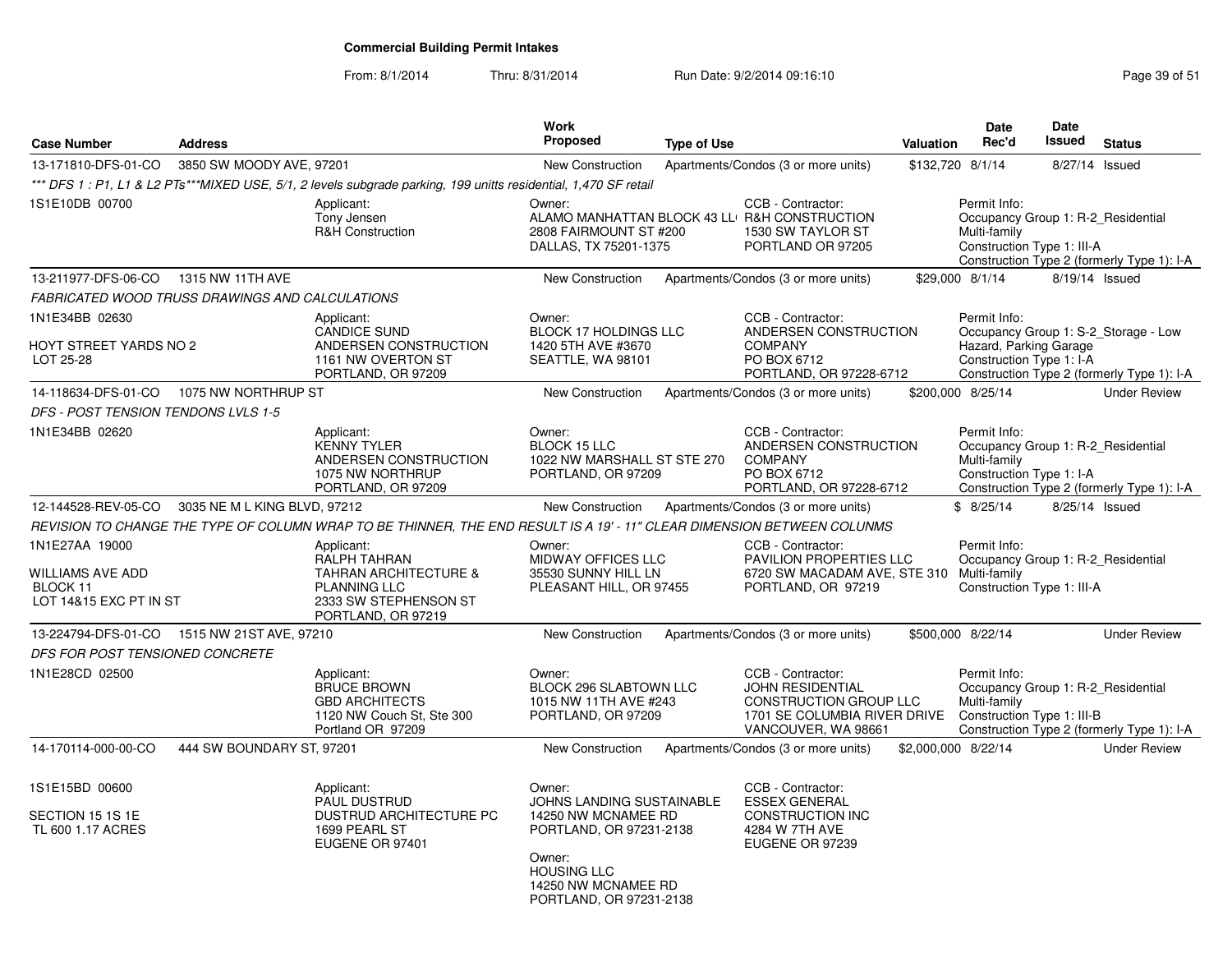| <b>Case Number</b>                                                                                                                             | <b>Address</b>                 |                                                                                                                                | Work<br><b>Proposed</b>                                                          | <b>Type of Use</b> |                                                                                                                                       | Valuation        | <b>Date</b><br>Rec'd                                                                           | Date<br>Issued | <b>Status</b>                                |
|------------------------------------------------------------------------------------------------------------------------------------------------|--------------------------------|--------------------------------------------------------------------------------------------------------------------------------|----------------------------------------------------------------------------------|--------------------|---------------------------------------------------------------------------------------------------------------------------------------|------------------|------------------------------------------------------------------------------------------------|----------------|----------------------------------------------|
| 12-144528-DFS-03-CO                                                                                                                            | 3035 NE M L KING BLVD, 97212   |                                                                                                                                | New Construction                                                                 |                    | Apartments/Condos (3 or more units)                                                                                                   |                  | \$100,000 8/21/14                                                                              |                | <b>Under Review</b>                          |
| <b>DFS FOR TRUSSES</b>                                                                                                                         |                                |                                                                                                                                |                                                                                  |                    |                                                                                                                                       |                  |                                                                                                |                |                                              |
| 1N1E27AA 19000                                                                                                                                 |                                | Applicant:<br>RICHARD NELSON                                                                                                   | Owner:<br><b>MIDWAY OFFICES LLC</b>                                              |                    | CCB - Contractor:<br>PAVILION PROPERTIES LLC                                                                                          |                  | Permit Info:<br>Occupancy Group 1: R-2_Residential                                             |                |                                              |
| <b>WILLIAMS AVE ADD</b><br>BLOCK 11<br>LOT 14&15 EXC PT IN ST                                                                                  |                                | <b>Pavilion Construction</b><br>6720 SW MACADAM AVE<br>PORTLAND, OR 97209                                                      | 35530 SUNNY HILL LN<br>PLEASANT HILL, OR 97455                                   |                    | 6720 SW MACADAM AVE, STE 310 Multi-family<br>PORTLAND, OR 97219                                                                       |                  | Construction Type 1: III-A                                                                     |                |                                              |
| 14-103800-DFS-02-CO  4717 SE HAWTHORNE BLVD, 97215                                                                                             |                                |                                                                                                                                | New Construction                                                                 |                    | Apartments/Condos (3 or more units)                                                                                                   |                  | \$9,500 8/21/14                                                                                |                | <b>Under Review</b>                          |
| <b>DFS FOR FLOOR JOISTS</b>                                                                                                                    |                                |                                                                                                                                |                                                                                  |                    |                                                                                                                                       |                  |                                                                                                |                |                                              |
| 1S2E06BD 27500                                                                                                                                 |                                | Applicant:<br>MIKE COYLE<br><b>FASTER PERMITS</b><br>14334 NW EAGLERIDGE LANE<br>PORTLAND, OR 97229                            | Owner:<br><b>LLC</b><br>7371 SE 92ND AVE<br>PORTLAND, OR 97266-5513              |                    | CCB - Contractor:<br>4707 HAWTHORNE INVESTMENTS PATH CONSTRUCTION<br>5331 SW MACADAM AVE #258-110 Multi-family<br>PORTLAND, OR 97239  |                  | Permit Info:<br>Occupancy Group 1: R-2_Residential<br>Construction Type 1: V-A                 |                | Construction Type 2 (formerly Type 1): V-A   |
| 13-225047-DFS-02-CO                                                                                                                            | 107 N COOK ST                  |                                                                                                                                | New Construction                                                                 |                    | Apartments/Condos (3 or more units)                                                                                                   |                  | \$620,000 8/19/14                                                                              |                | <b>Under Review</b>                          |
| DFS FOR 2ND LEVEL POST TENSIONED CONCRETE DECK                                                                                                 |                                |                                                                                                                                |                                                                                  |                    |                                                                                                                                       |                  |                                                                                                |                |                                              |
| 1N1E27AB 00401                                                                                                                                 |                                | Applicant:<br>Andy Holdeman                                                                                                    | Owner:<br>COOK STREET APARTMENTS LLC GUY BLANCHARD                               |                    | CCB - Contractor:                                                                                                                     |                  | Permit Info:                                                                                   |                | Occupancy Group 1: S-2_Storage - Low         |
| <b>WILLIAMS AVE ADD</b><br>BLOCK 4<br>INC PT VAC ST LOT 1 EXC PT IN ST<br>LOT 2-4 EXC PT IN ST<br>LOT 5&8&9&12; INC PT VAC ST LOT<br>6&7&10&11 |                                | Sierra Construction<br>1700 SE 11th Ave #120<br>Portland, OR 97214                                                             | 2030 DEXTER AVE N #100<br>SEATTLE, WA 98109-2754                                 |                    | SIERRA CONSTRUCTION<br>1700 SE 11TH AVE SUITE 120<br>PORTLAND OR 97214                                                                |                  | Hazard, Parking Garage<br>Construction Type 1: I-A                                             |                | Construction Type 2 (formerly Type 1): III-A |
| 12-218141-REV-04-CO                                                                                                                            | 8150 SE 23RD AVE, 97202        |                                                                                                                                | New Construction                                                                 |                    | Apartments/Condos (3 or more units)                                                                                                   |                  | \$50,000 8/5/14                                                                                |                | $8/5/14$ Issued                              |
|                                                                                                                                                |                                | VALUE ADDED REVISION TO REINFORCE FRAMING AT OFFSET BEARING WALLS ON 2ND FLOOR, CENTER-EAST PORTION OF BUILDING NEAR ELEVATORS |                                                                                  |                    |                                                                                                                                       |                  |                                                                                                |                |                                              |
| 1S1E23DD 03000<br>SECTION 23 1S 1E<br>TL 3000 0.78 ACRES                                                                                       |                                | Applicant:<br><b>MILDRED WHITE</b><br><b>BAMA DESIGN</b><br>1631 NE BROADWAY #754<br>PORTLAND, OR 97232                        | Owner:<br><b>MORELAND STATION</b><br>8150 SE 23RD AVE<br>PORTLAND, OR 97202-6810 |                    | CCB - Contractor:<br>PAVILION CONSTRUCTION NW LL(Occupancy Group 1: R-2_Residential<br>6720 SW MACADAM AVE #310<br>PORTLAND, OR 97219 |                  | Permit Info:<br>Multi-family<br>Construction Type 1: V-A                                       |                |                                              |
|                                                                                                                                                |                                |                                                                                                                                | Owner:<br><b>APARTMENTS LLC</b><br>8150 SE 23RD AVE<br>PORTLAND, OR 97202-6810   |                    |                                                                                                                                       |                  |                                                                                                |                |                                              |
| 12-198803-DFS-08-CO                                                                                                                            | 7227 N PHILADELPHIA AVE, 97203 |                                                                                                                                | New Construction                                                                 |                    | Apartments/Condos (3 or more units)                                                                                                   | \$100,000 8/5/14 |                                                                                                |                | <b>Under Review</b>                          |
| DFS FOR EXTERIOR SKIN (COMPOSITE METAL WALL PANEL)                                                                                             |                                |                                                                                                                                |                                                                                  |                    |                                                                                                                                       |                  |                                                                                                |                |                                              |
| 1N1W12BA 05900                                                                                                                                 |                                | Applicant:<br><b>ANDY MORRIS</b><br><b>WALSH CONSTRUCTION</b><br>2905 SW 1ST AVE<br>PORTLAND, OR 97201                         | Owner:<br><b>PAT KESSI</b><br>ST JOHNS IVANHOE LLC<br>3330 NW YEON AVE #210      |                    | CCB - Contractor:<br>WALSH CONSTRUCTION CO<br>2905 SW 1ST AVE<br>PORTLAND, OR 972014707                                               |                  | Permit Info:<br>Occupancy Group 1: R-2_Residential<br>Multi-family<br>Construction Type 1: V-A |                | Construction Type 2 (formerly Type 1): V-A   |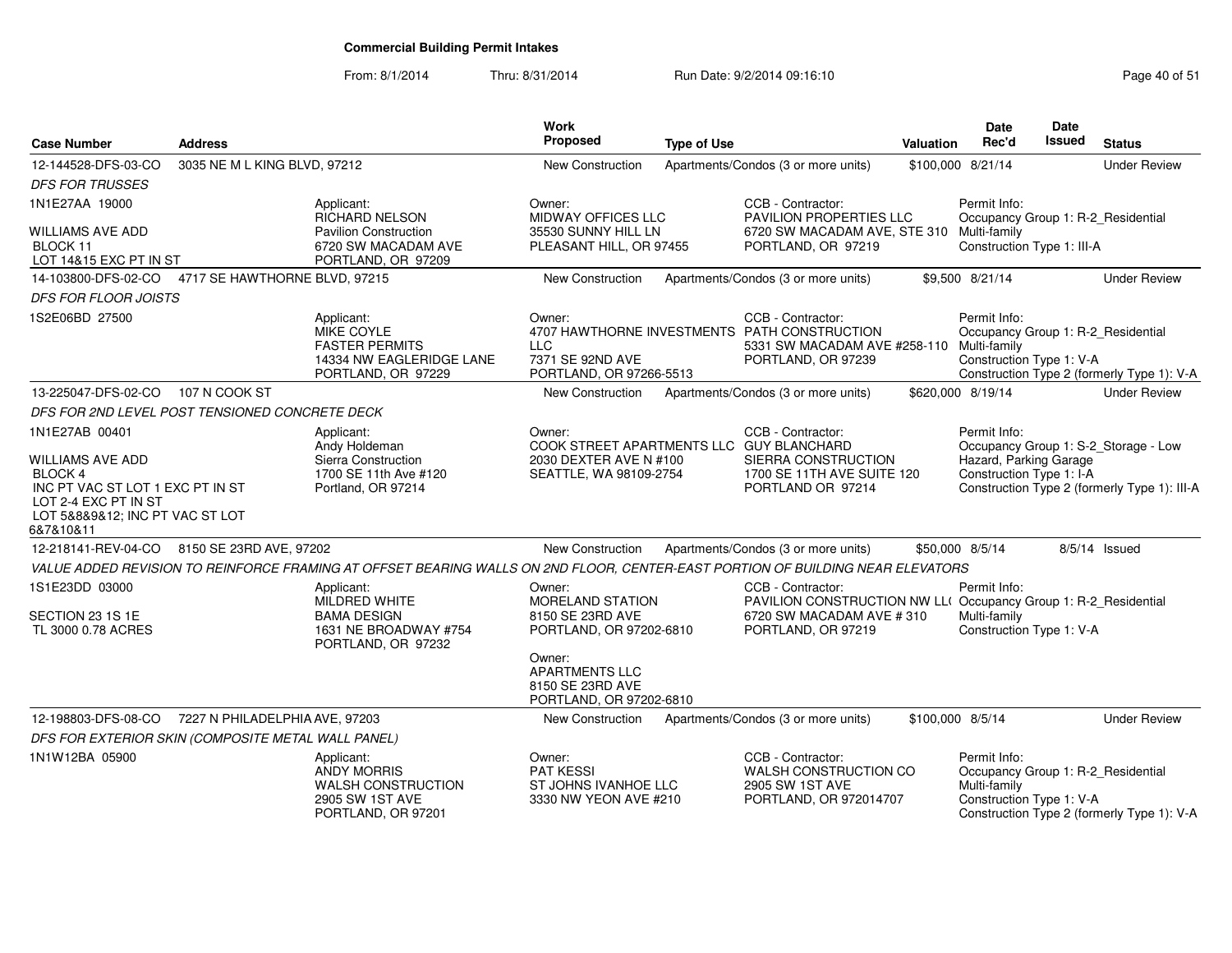| Case Number                                                                                                              | <b>Address</b>                                          |                                                                                                                                                                        | Work<br><b>Proposed</b>                                                                                                                                                     | <b>Type of Use</b> |                                                                                                                    | Valuation            | Date<br>Rec'd                                                      | <b>Date</b><br>Issued | <b>Status</b>                                                                      |
|--------------------------------------------------------------------------------------------------------------------------|---------------------------------------------------------|------------------------------------------------------------------------------------------------------------------------------------------------------------------------|-----------------------------------------------------------------------------------------------------------------------------------------------------------------------------|--------------------|--------------------------------------------------------------------------------------------------------------------|----------------------|--------------------------------------------------------------------|-----------------------|------------------------------------------------------------------------------------|
| 13-218579-REV-01-CO                                                                                                      | 8072 SE 6TH AVE, 97202                                  |                                                                                                                                                                        | New Construction                                                                                                                                                            |                    | Apartments/Condos (3 or more units)                                                                                |                      | \$20,000 8/18/14                                                   |                       | <b>Under Review</b>                                                                |
|                                                                                                                          |                                                         | VALUE ADDED REVISION TO CHANGE LAYOUT OF UNITS #2 AND #11. AND INTERIOR STAIRS AT UNIT#2: BALCONIES AT UNIT 10 AND 11 INCREASED TO 3' DEPTH: NEW RETAINING WALL AT NOR |                                                                                                                                                                             |                    |                                                                                                                    |                      |                                                                    |                       |                                                                                    |
| 1S1E23CC 02700<br>SELLWOOD<br>BLOCK 10<br>LOT <sub>6</sub>                                                               |                                                         | Applicant:<br>STEVE FOSLER<br><b>FOSLER PORTLAND</b><br><b>ARCHITECTURE LLC</b><br>1930 NW LOVEJOY STREET<br>PORTLAND OR 97209                                         | Owner:<br><b>MARK R MADDEN</b><br>1355 NW 13TH AVE<br>PORTLAND, OR 97209-3284                                                                                               |                    | CCB - Contractor:<br><b>RICH GRIMES</b><br>PROGRESS CONSTRUCTION<br>710 NW 17TH STE B<br>PORTLAND OR 97209         |                      | Permit Info:<br>Multi-family<br>Construction Type 1: V-B           |                       | Occupancy Group 1: R-2 Residential                                                 |
| 14-159048-000-00-CO                                                                                                      | 4403 N MONTANA AVE, 97217                               |                                                                                                                                                                        | New Construction                                                                                                                                                            |                    | Apartments/Condos (3 or more units)                                                                                | \$251,251 8/7/14     |                                                                    |                       | <b>Under Review</b>                                                                |
|                                                                                                                          |                                                         | NEW CONSTRUCTION-NEW TWO STORY TRIPLEX, EXISTING DUPLEX TO REMAIN. Design per low-rise residential Appendix N.                                                         |                                                                                                                                                                             |                    |                                                                                                                    |                      |                                                                    |                       |                                                                                    |
| 1N1E22CB 04000                                                                                                           |                                                         | Applicant:<br><b>TERRY HELLEM</b><br>PROJECTIVE BUILDING DESIGNS<br>PO BOX 6542<br>BEAVERTON OR 97007                                                                  | Owner:<br>ZION S KIM<br>6637 N GREELY AVE<br>PORTLAND, OR 97217                                                                                                             |                    |                                                                                                                    |                      | Permit Info:<br>Multi-family<br>Construction Type 1: V-B           |                       | Occupancy Group 1: R-2_Residential<br>Total Square Footage - Display Only: 2508    |
|                                                                                                                          | 14-183930-STR-01-CO 1036 SE BELMONT ST. 97214           |                                                                                                                                                                        | New Construction                                                                                                                                                            |                    | Apartments/Condos (3 or more units)                                                                                | \$889,000 8/15/14    |                                                                    |                       | <b>Under Review</b>                                                                |
|                                                                                                                          |                                                         | Foundation to bottom of 2nd flr. Includes retaining wall at east property line.***4 STORY APT BLDG, MIXED USE RETAIL ON 1ST FLR***                                     |                                                                                                                                                                             |                    |                                                                                                                    |                      |                                                                    |                       |                                                                                    |
| 1S1E02BA 04100<br>HAWTHORNE PK<br>BLOCK 217<br>LOT 1-4<br>INC PT VAC ST LOT 5-8<br>SPLIT MAP R176891 (R366702110)        |                                                         | Applicant:<br><b>VAUGHN REYNOLDS</b><br>ANKROM MOISAN ARCHITECTS,<br><b>INC</b><br>6720 SW MACADAM SUITE 100<br>PORTLAND OR 97219                                      | Owner:<br>BELMONT INVESTMENT LLC<br>500 E BROADWAY ST #110<br>VANCOUVER, WA 98660-3323                                                                                      |                    | CCB - Contractor:<br>ANDERSEN CONSTRUCTION<br>COMPANY<br>PO BOX 6712<br>PORTLAND, OR 97228-6712                    |                      |                                                                    |                       |                                                                                    |
|                                                                                                                          | 14-183915-STR-01-CO  1036 SE BELMONT ST. 97214          |                                                                                                                                                                        | <b>New Construction</b>                                                                                                                                                     |                    | Apartments/Condos (3 or more units)                                                                                | \$11,521,830 8/15/14 |                                                                    |                       | <b>Under Review</b>                                                                |
|                                                                                                                          |                                                         | Structure from foundation to lid of retail areas below North, South and West wood frame structures.                                                                    |                                                                                                                                                                             |                    |                                                                                                                    |                      |                                                                    |                       |                                                                                    |
| 1S1E02BA 04100<br><b>HAWTHORNE PK</b><br>BLOCK 217<br>LOT 1-4<br>INC PT VAC ST LOT 5-8<br>SPLIT MAP R176891 (R366702110) |                                                         | Applicant:<br><b>VAUGHN REYNOLDS</b><br>ANKROM MOISAN ARCHITECTS.<br><b>INC</b><br>6720 SW MACADAM SUITE 100<br>PORTLAND OR 97219                                      | Owner:<br><b>BELMONT INVESTMENT LLC</b><br>500 E BROADWAY ST #110<br>VANCOUVER, WA 98660-3323                                                                               |                    | CCB - Contractor:<br>ANDERSEN CONSTRUCTION<br><b>COMPANY</b><br>PO BOX 6712<br>PORTLAND, OR 97228-6712             |                      |                                                                    |                       |                                                                                    |
|                                                                                                                          | 13-226996-DFS-05-CO   610 NE   99TH AVE - BLDG W, 97220 |                                                                                                                                                                        | New Construction                                                                                                                                                            |                    | Apartments/Condos (3 or more units)                                                                                | \$150,000 8/14/14    |                                                                    |                       | <b>Under Review</b>                                                                |
| <b>DFS FOR STOREFRONT</b>                                                                                                |                                                         |                                                                                                                                                                        |                                                                                                                                                                             |                    |                                                                                                                    |                      |                                                                    |                       |                                                                                    |
| 1N2E33AD 03100                                                                                                           |                                                         | Applicant:<br>ELIZABETH WARNER<br>R&H/COLAS CONSTRUCTION<br>1530 SW TAYLOR ST<br>PORTLAND, OR 97205                                                                    | Owner:<br>PORTLAND CITY OF (PORTLAND<br>421 SW 6TH AVE #500<br>PORTLAND, OR 97204-1620<br>Owner:<br><b>HOUSING BUREAU</b><br>421 SW 6TH AVE #500<br>PORTLAND, OR 97204-1620 |                    | CCB - Contractor:<br><b>R &amp; H COLAS CONSTRUCTION LLC</b><br><b>1530 SW TAYLOR STREET</b><br>PORTLAND, OR 97205 |                      | Permit Info:<br>Hazard, Parking Garage<br>Construction Type 1: I-A |                       | Occupancy Group 1: S-2_Storage - Low<br>Construction Type 2 (formerly Type 1): I-A |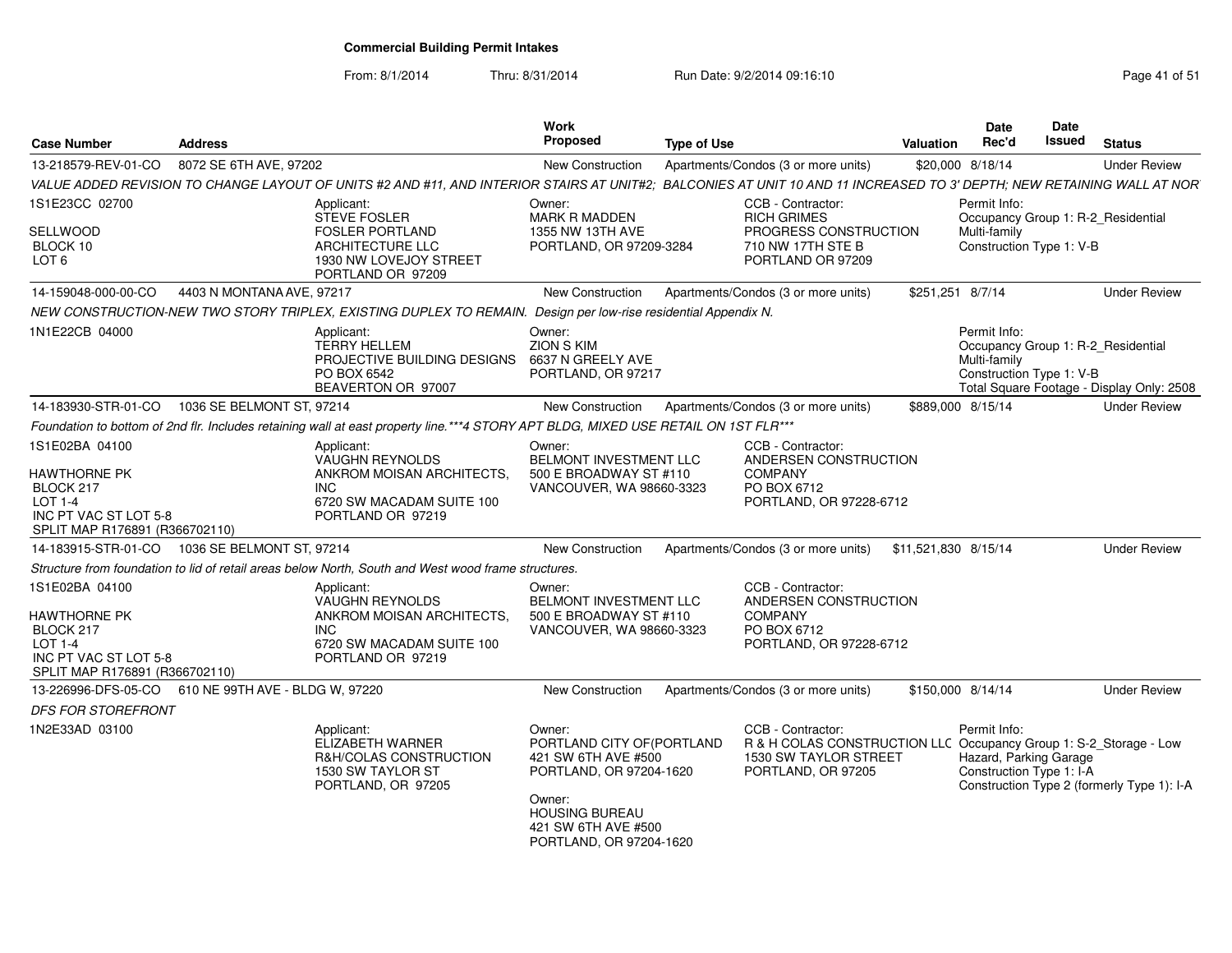N 25' OF LOT 2&15 EXC PT IN ST

From: 8/1/2014Thru: 8/31/2014 Run Date: 9/2/2014 09:16:10 Run Date: 9/2/2014 09:16:10

| <b>Case Number</b>                                                                                        | <b>Address</b>              |                                                                                                                              | <b>Work</b><br>Proposed                                                                                | <b>Type of Use</b> |                                                                                          | Valuation | <b>Date</b><br>Rec'd                                     | Date<br>Issued | <b>Status</b>                                                                    |
|-----------------------------------------------------------------------------------------------------------|-----------------------------|------------------------------------------------------------------------------------------------------------------------------|--------------------------------------------------------------------------------------------------------|--------------------|------------------------------------------------------------------------------------------|-----------|----------------------------------------------------------|----------------|----------------------------------------------------------------------------------|
| 13-237902-DFS-04-CO                                                                                       | 3910 NE TILLAMOOK ST, 97212 |                                                                                                                              | New Construction                                                                                       |                    | Apartments/Condos (3 or more units)                                                      |           | \$68,400 8/13/14                                         |                | <b>Under Review</b>                                                              |
| <b>DFS FOR FLOOR JOISTS</b>                                                                               |                             |                                                                                                                              |                                                                                                        |                    |                                                                                          |           |                                                          |                |                                                                                  |
| 1N1E25DA 23100                                                                                            |                             | Applicant:<br><b>DAVID MULLENS</b>                                                                                           | Owner:<br><b>UDG GRANT PARK LLC</b>                                                                    |                    | CCB - Contractor:<br>SK HOFF CONSTRUCTION LLC                                            |           | Permit Info:                                             |                | Occupancy Group 1: R-2_Residential                                               |
| <b>ROSSMERE</b><br>BLOCK 31<br>LOT 1&16 EXC PT IN STS<br>N 25' OF LOT 2&15 EXC PT IN ST                   |                             | URBAN DEVELOPMENT GROUP<br>735 SW 158TH AVENUE<br>BEAVERTON, OR 97006                                                        | 735 SW 158TH AVE<br>BEAVERTON, OR 97006                                                                |                    | 735 SW 158TH AVE<br>BEAVERTON, OR 97006                                                  |           | Multi-family<br>Construction Type 1: V-A                 |                | Construction Type 2 (formerly Type 1): I-A                                       |
| 13-237902-DFS-03-CO 3910 NE TILLAMOOK ST, 97212                                                           |                             |                                                                                                                              | <b>New Construction</b>                                                                                |                    | Apartments/Condos (3 or more units)                                                      |           | \$105,000 8/13/14                                        |                | <b>Under Review</b>                                                              |
| <b>DFS FOR POST TENSION</b>                                                                               |                             |                                                                                                                              |                                                                                                        |                    |                                                                                          |           |                                                          |                |                                                                                  |
| 1N1E25DA 23100                                                                                            |                             | Applicant:                                                                                                                   | Owner:                                                                                                 |                    | CCB - Contractor:                                                                        |           | Permit Info:                                             |                |                                                                                  |
| <b>ROSSMERE</b><br>BLOCK 31<br>LOT 1&16 EXC PT IN STS<br>N 25' OF LOT 2&15 EXC PT IN ST                   |                             | <b>DAVID MULLENS</b><br>URBAN DEVELOPMENT GROUP<br>735 SW 158TH AVENUE<br>BEAVERTON, OR 97006                                | <b>UDG GRANT PARK LLC</b><br>735 SW 158TH AVE<br>BEAVERTON, OR 97006                                   |                    | SK HOFF CONSTRUCTION LLC<br>735 SW 158TH AVE<br>BEAVERTON, OR 97006                      |           | Multi-family<br>Construction Type 1: V-A                 |                | Occupancy Group 1: R-2_Residential<br>Construction Type 2 (formerly Type 1): I-A |
| 13-237902-DFS-02-CO 3910 NE TILLAMOOK ST, 97212                                                           |                             |                                                                                                                              | <b>New Construction</b>                                                                                |                    | Apartments/Condos (3 or more units)                                                      |           | \$15,556 8/13/14                                         |                | <b>Under Review</b>                                                              |
| DFS FOR HOLD DOWNS                                                                                        |                             |                                                                                                                              |                                                                                                        |                    |                                                                                          |           |                                                          |                |                                                                                  |
| 1N1E25DA 23100<br><b>ROSSMERE</b><br>BLOCK 31<br>LOT 1&16 EXC PT IN STS<br>N 25' OF LOT 2&15 EXC PT IN ST |                             | Applicant:<br><b>DAVID MULLENS</b><br>URBAN DEVELOPMENT GROUP<br>735 SW 158TH AVENUE<br>BEAVERTON, OR 97006                  | Owner:<br><b>UDG GRANT PARK LLC</b><br>735 SW 158TH AVE<br>BEAVERTON, OR 97006                         |                    | CCB - Contractor:<br>SK HOFF CONSTRUCTION LLC<br>735 SW 158TH AVE<br>BEAVERTON, OR 97006 |           | Permit Info:<br>Multi-family<br>Construction Type 1: V-A |                | Occupancy Group 1: R-2_Residential<br>Construction Type 2 (formerly Type 1): I-A |
| 13-238879-REV-01-CO 5734 N MONTANA AVE, 97217                                                             |                             |                                                                                                                              | New Construction                                                                                       |                    | Apartments/Condos (3 or more units)                                                      |           | \$8/8/14                                                 |                | 8/8/14 Issued                                                                    |
|                                                                                                           |                             | REVISION TO SHOW NO FIRE WALL AT NORTH ELEVATION, THIS IS A CORNER LOT AND WALL IS FACING THE STREET, FIRE WALL NOT REQUIRED |                                                                                                        |                    |                                                                                          |           |                                                          |                |                                                                                  |
| 1N1E15CC 09100<br><b>NORTH ALBINA</b><br>BLOCK 13<br>LOT <sub>1</sub>                                     |                             | Applicant:<br><b>ADRIAN VASILE</b><br>AV PACIFIC, LLC<br>14475 SE MICAH ST<br>HAPPY VALLEY, OR 97086                         | Owner:<br>OVERLOOK CENTRAL GROUP LLC ADRIAN VASILE<br>14475 SE MICAH ST<br>HAPPY VALLEY, OR 97086-6585 |                    | CCB - Contractor:<br>14475 SE MICAH ST<br>HAPPY VALLEY, OR 97086-6585                    |           | Permit Info:<br>Multi-family<br>Construction Type 1: V-B |                | Occupancy Group 1: R-2_Residential                                               |
| 13-237902-DFS-01-CO                                                                                       | 3910 NE TILLAMOOK ST, 97212 |                                                                                                                              | New Construction                                                                                       |                    | Apartments/Condos (3 or more units)                                                      |           | \$18,486 8/13/14                                         |                | <b>Under Review</b>                                                              |
| <b>DFS FOR ROOF TRUSSES</b>                                                                               |                             |                                                                                                                              |                                                                                                        |                    |                                                                                          |           |                                                          |                |                                                                                  |
| 1N1E25DA 23100                                                                                            |                             | Applicant:<br><b>DAVID MULLENS</b>                                                                                           | Owner:<br><b>UDG GRANT PARK LLC</b>                                                                    |                    | CCB - Contractor:<br>SK HOFF CONSTRUCTION LLC                                            |           | Permit Info:                                             |                | Occupancy Group 1: R-2_Residential                                               |
| <b>ROSSMERE</b><br>BLOCK 31<br>LOT 1&16 EXC PT IN STS                                                     |                             | URBAN DEVELOPMENT GROUP<br>735 SW 158TH AVENUE<br>BEAVERTON, OR 97006                                                        | 735 SW 158TH AVE<br>BEAVERTON, OR 97006                                                                |                    | 735 SW 158TH AVE<br>BEAVERTON, OR 97006                                                  |           | Multi-family<br>Construction Type 1: V-A                 |                | Construction Type 2 (formerly Type 1): I-A                                       |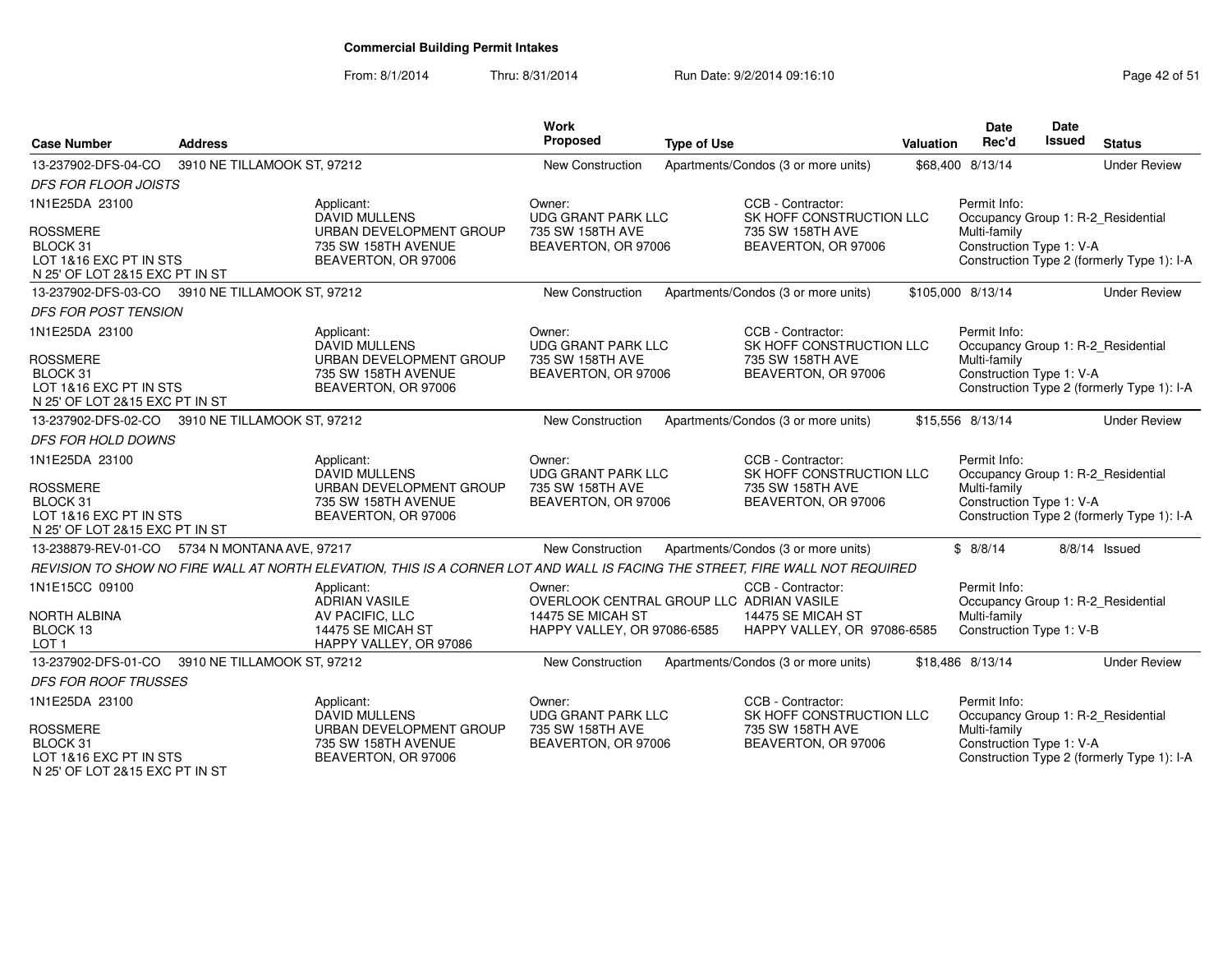| <b>Case Number</b>                                                                                                                      | <b>Address</b>                  |                                                                                                  | Work<br>Proposed                                                                                    | <b>Type of Use</b> |                                                                                                 | <b>Valuation</b> | <b>Date</b><br>Rec'd                                                                           | <b>Date</b><br>Issued    | <b>Status</b>                                |
|-----------------------------------------------------------------------------------------------------------------------------------------|---------------------------------|--------------------------------------------------------------------------------------------------|-----------------------------------------------------------------------------------------------------|--------------------|-------------------------------------------------------------------------------------------------|------------------|------------------------------------------------------------------------------------------------|--------------------------|----------------------------------------------|
| 13-225047-DFS-01-CO                                                                                                                     | 107 N COOK ST                   |                                                                                                  | <b>New Construction</b>                                                                             |                    | Apartments/Condos (3 or more units)                                                             |                  | \$620,000 8/13/14                                                                              |                          | <b>Under Review</b>                          |
| DFS FOR POST TENSIONED CONCRETE DECK                                                                                                    |                                 |                                                                                                  |                                                                                                     |                    |                                                                                                 |                  |                                                                                                |                          |                                              |
| 1N1E27AB 00401                                                                                                                          |                                 | Applicant:<br>Andy Holdeman                                                                      | Owner:<br>COOK STREET APARTMENTS LLC GUY BLANCHARD                                                  |                    | CCB - Contractor:                                                                               |                  | Permit Info:                                                                                   |                          | Occupancy Group 1: S-2_Storage - Low         |
| WILLIAMS AVE ADD<br>BLOCK 4<br>INC PT VAC ST LOT 1 EXC PT IN ST<br>LOT 2-4 EXC PT IN ST<br>LOT 5&8&9&12; INC PT VAC ST LOT<br>6&7&10&11 |                                 | Sierra Construction<br>1700 SE 11th Ave #120<br>Portland, OR 97214                               | 2030 DEXTER AVE N #100<br>SEATTLE, WA 98109-2754                                                    |                    | SIERRA CONSTRUCTION<br>1700 SE 11TH AVE SUITE 120<br>PORTLAND OR 97214                          |                  | Hazard, Parking Garage<br>Construction Type 1: I-A                                             |                          | Construction Type 2 (formerly Type 1): III-A |
| 13-120948-DFS-01-CO                                                                                                                     | 9850 NE EVERETT PL, 97220       |                                                                                                  | New Construction                                                                                    |                    | Apartments/Condos (3 or more units)                                                             |                  | \$65,000 8/11/14                                                                               |                          | Approved to Issue                            |
| <b>DFS - TRUSSES</b>                                                                                                                    |                                 |                                                                                                  |                                                                                                     |                    |                                                                                                 |                  |                                                                                                |                          |                                              |
| 1N2E33DA 06800                                                                                                                          |                                 | Applicant:<br><b>TODD ROWELL</b>                                                                 | Owner:<br>ROSE HOLDINGS LLC                                                                         |                    | CCB - Contractor:<br>MIKE JORDAN                                                                |                  | Permit Info:<br>Occupancy Group 1: R-2_Residential                                             |                          |                                              |
| LEWIS PK<br>BLOCK 1<br>LOT 7 EXC PT IN STS<br>LOT 8&9 EXC PT IN ST<br>LOT 29&30 EXC PT IN ST; LOT 31 EXC PT IN<br><b>STS</b>            |                                 | ROWELL ENGINEERING<br>10570 SE WASHINGTON, STE 212 PORTLAND, OR 97220-4446<br>PORTLAND, OR 97216 | 9837 NE IRVING ST #302                                                                              |                    | PRECISION CONSTRUCTION<br><b>COMPANY</b><br>8025 NE KILLINGSWORTH ST<br>PORTLAND, OR 97218-4029 |                  | Multi-family                                                                                   | Construction Type 1: V-A |                                              |
| 08-141296-DFS-01-CO                                                                                                                     | 2651 NW THURMAN ST              |                                                                                                  | New Construction                                                                                    |                    | Apartments/Condos (3 or more units)                                                             |                  | \$25,000 8/1/14                                                                                |                          | <b>Under Review</b>                          |
| <b>GUARDRAILS</b>                                                                                                                       |                                 |                                                                                                  |                                                                                                     |                    |                                                                                                 |                  |                                                                                                |                          |                                              |
| 1N1E29DD 08800<br><b>BALCHS ADD</b><br>BLOCK 323                                                                                        |                                 | Applicant:<br><b>ROB MONTEITH</b><br>RAINIER PACIFIC DEVELOPMENT,<br>LLC                         | Owner:<br>2651 THURMAN LLC<br>1845 NW 23RD PL<br>PORTLAND, OR 97210                                 |                    | CCB - Contractor:<br><b>ERIK OPSAHL</b><br>RAINIER PACIFIC DEVELOPMENT<br><b>LLC</b>            |                  | Permit Info:<br>Occupancy Group 1: R-2_Residential<br>Multi-family<br>Construction Type 1: V-A |                          |                                              |
| LOT <sub>11</sub>                                                                                                                       |                                 | 1845 NW 23RD PL<br>PORTLAND, OR 97210                                                            |                                                                                                     |                    | 1845 NW 23RD PL<br>PORTLAND OR 97210                                                            |                  |                                                                                                |                          | Construction Type 2 (formerly Type 1): V-A   |
| 13-236980-DFS-01-CO                                                                                                                     | 11563 NE GLENN WIDING DR, 97220 |                                                                                                  | <b>New Construction</b>                                                                             | Assembly           |                                                                                                 |                  | \$7,000 8/11/14                                                                                |                          | <b>Under Review</b>                          |
| <b>DFS FOR STEEL JOISTS</b>                                                                                                             |                                 |                                                                                                  |                                                                                                     |                    |                                                                                                 |                  |                                                                                                |                          |                                              |
| 1N2E15AC 00400                                                                                                                          |                                 | Applicant:<br>SUZANNAH STANLEY                                                                   | Owner:<br>MAJ WOODSTOCK LLC                                                                         |                    | CCB - Contractor:<br>TEAM CONSTRUCTION LLC                                                      |                  | Permit Info:<br>Occupancy Group 1: A-2_Restaurant                                              |                          |                                              |
| INT'L CORPORATE CTR NO 2<br>LOT 3 EXC PT IN HWY                                                                                         |                                 | <b>MACKENZIE</b><br>1515 SE WATER AVE<br>PORTLAND, OR 97214                                      | 300 W 15TH ST #200<br>VANCOUVER, WA 98660-2927<br>Owner:<br>MAJ TACOMA STREET<br>300 W 15TH ST #200 |                    | 4201 NE 66TH AVE<br>VANCOUVER, WA 98661                                                         |                  | Construction Type 1: V-B                                                                       |                          |                                              |
|                                                                                                                                         |                                 |                                                                                                  | VANCOUVER, WA 98660-2927<br>Owner:<br><b>LLC</b><br>300 W 15TH ST #200<br>VANCOUVER, WA 98660-2927  |                    |                                                                                                 |                  |                                                                                                |                          |                                              |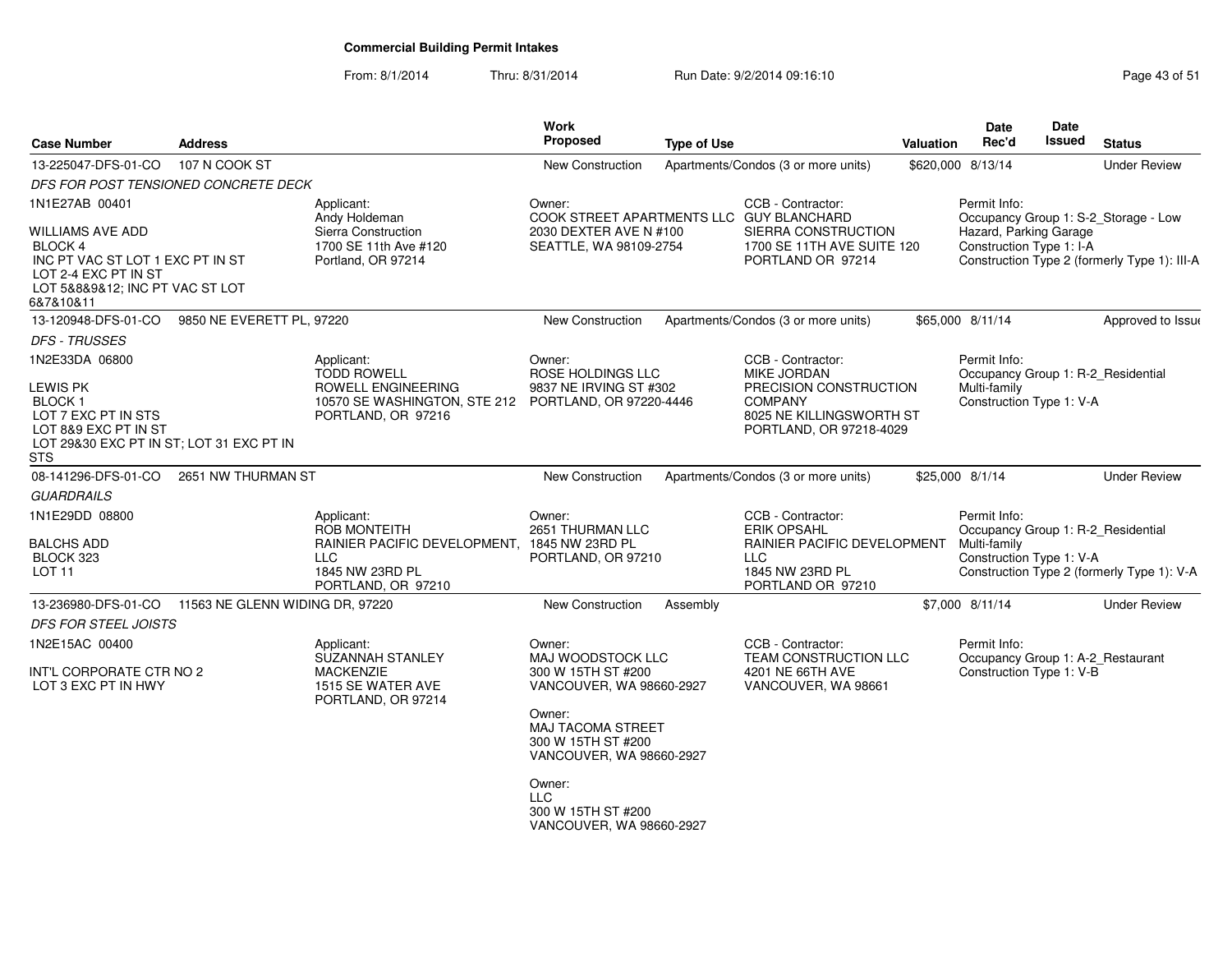From: 8/1/2014

| <b>Case Number</b>                                            | <b>Address</b>               |                                                                                                       | <b>Work</b><br>Proposed                                                       | <b>Type of Use</b> |                                                                                                                                                  | <b>Valuation</b> | <b>Date</b><br>Rec'd                                                                                  | Date<br><b>Issued</b> | <b>Status</b>                              |
|---------------------------------------------------------------|------------------------------|-------------------------------------------------------------------------------------------------------|-------------------------------------------------------------------------------|--------------------|--------------------------------------------------------------------------------------------------------------------------------------------------|------------------|-------------------------------------------------------------------------------------------------------|-----------------------|--------------------------------------------|
| 13-172620-REV-01-CO                                           | 8500 NE SISKIYOU ST, 97220   |                                                                                                       | New Construction                                                              | Assembly           |                                                                                                                                                  |                  | \$55,000 8/29/14                                                                                      |                       | 8/29/14 Issued                             |
|                                                               |                              | VALUE ADDED REVISION TO CHANGE FROM GRAVITY TO PUMPED SANITARY SEWER SYSTEM                           |                                                                               |                    |                                                                                                                                                  |                  |                                                                                                       |                       |                                            |
| 1N2E28BC 00100                                                |                              | Applicant:<br>MICHAEL HOWELLS<br>HOWELLS ARCHITECTURE<br>4133 SE 34TH AVENUE<br>PORTLAND, OR 97202    | Owner:<br>PO BOX 13325<br>PORTLAND, OR 97213-0325                             |                    | CCB - Contractor:<br>M HASHEM LIMITED PARTNERSHII VERIDIS CONSTRUCTION INC<br>4244 NE ALBERTA ST<br>PORTLAND, OR 97218                           |                  | Permit Info:<br>Occupancy Group 1: A-3_Assembly -<br>General<br>Construction Type 1: V-B              |                       | Construction Type 2 (formerly Type 1): V-B |
| 14-108226-DFS-02-CO                                           | 3529 N WILLIAMS AVE, 97227   |                                                                                                       | <b>New Construction</b>                                                       | <b>Business</b>    |                                                                                                                                                  |                  | \$80,000 8/14/14                                                                                      |                       | <b>Under Review</b>                        |
| <b>DFS FOR HOLDOWN SYSTEM</b>                                 |                              |                                                                                                       |                                                                               |                    |                                                                                                                                                  |                  |                                                                                                       |                       |                                            |
| 1N1E22DC 14100                                                |                              | Applicant:<br>Mike McGrew<br><b>R&amp;H Construction</b><br>32 NE FREMONT<br>PORTLAND OR 97212        | Owner:<br>KARUNA PROPERTIES II LLC<br>3013 NE 9TH AVE<br>PORTLAND, OR 97212   |                    | CCB - Contractor:<br><b>R &amp; H CONSTRUCTION</b><br>1530 SW TAYLOR STREET<br>PORTLAND, OR 97205                                                |                  | Permit Info:<br>Occupancy Group 1: A-3_Assembly -<br>General<br>Construction Type 1: I-A              |                       | Construction Type 2 (formerly Type 1): I-A |
| 13-137297-DFS-09-CO                                           | 5 SE MADISON ST, 97214       |                                                                                                       | New Construction                                                              | <b>Business</b>    |                                                                                                                                                  |                  | \$500 8/5/14                                                                                          |                       | 8/28/14 Issued                             |
| <b>TRANSFORMER ANCHORAGE</b>                                  |                              |                                                                                                       |                                                                               |                    |                                                                                                                                                  |                  |                                                                                                       |                       |                                            |
| 1S1E03AD 03900<br><b>EAST PORTLAND</b><br>BLOCK 10&11 TL 3900 |                              | Applicant:<br><b>TIM PHAM</b><br>Skanska<br>5 SE MADISON ST<br>PORTLAND OR 97214                      | Owner:<br>PORTLAND CITY OF<br>55 SW ASH ST<br>PORTLAND, OR 97204-3509         |                    | CCB - Contractor:<br><b>SKANSKA USA</b><br>222 SW Columbia St., Suite 300<br>Portland, OR 97201                                                  |                  | Permit Info:<br>Occupancy Group 1: R-2 Residential<br>Multi-family<br>Construction Type 1: V-B        |                       | Construction Type 2 (formerly Type 1): V-B |
| 13-101210-DFS-07-CO                                           | 1900 N INTERSTATE AVE, 97227 |                                                                                                       | <b>New Construction</b>                                                       | <b>Business</b>    |                                                                                                                                                  |                  | \$5,000 8/22/14                                                                                       |                       | <b>Under Review</b>                        |
| DFS FOR HVAC ROOFTOP EQUIPMENT, SEISMIC                       |                              |                                                                                                       |                                                                               |                    |                                                                                                                                                  |                  |                                                                                                       |                       |                                            |
| 1N1E27CD 00200<br><b>ALBINA</b><br><b>BLOCK 94 TL 200</b>     |                              | Applicant:<br>CURTIS KELLEM<br>HOFFMAN CONSTRUCTION CO<br>1900 N INTERSTATE AVE<br>PORTLAND, OR 97227 | Owner:<br>PORTLAND CITY OF<br>1120 SW 5TH AVE #609<br>PORTLAND, OR 97204-1912 |                    | CCB - Contractor:<br><b>THOMAS SMITH</b><br>HOFFMAN CONSTRUCTION CO<br>OF OREGON<br>805 SW BROADWAY SUITE 2100<br>PORTLAND, OR 97205             |                  | Permit Info:<br>Occupancy Group 1: B_Bank, Off.,<br>Med.Off., Pub.Bldg.<br>Construction Type 1: III-B |                       |                                            |
| 13-101210-DFS-06-CO                                           | 1900 N INTERSTATE AVE, 97227 |                                                                                                       | New Construction                                                              | <b>Business</b>    |                                                                                                                                                  |                  | \$27,575 8/13/14                                                                                      |                       | <b>Under Review</b>                        |
| <b>DFS FOR SKYLIGHTS</b>                                      |                              |                                                                                                       |                                                                               |                    |                                                                                                                                                  |                  |                                                                                                       |                       |                                            |
| 1N1E27CD 00200                                                |                              | Applicant:                                                                                            | Owner:                                                                        |                    | CCB - Contractor:                                                                                                                                |                  | Permit Info:                                                                                          |                       |                                            |
| <b>ALBINA</b><br><b>BLOCK 94 TL 200</b>                       |                              | <b>GRANT ELDRIDGE</b><br>HOFFMAN CONSTRUCTION<br>1900 N INTERSTATE AVENUE<br>PORTLAND, OR 97227       | PORTLAND CITY OF<br>1120 SW 5TH AVE #609<br>PORTLAND, OR 97204-1912           |                    | <b>THOMAS SMITH</b><br>HOFFMAN CONSTRUCTION CO<br>OF OREGON<br>805 SW BROADWAY SUITE 2100<br>PORTLAND, OR 97205<br>Primary Contractor:<br>TO BID |                  | Occupancy Group 1: B_Bank, Off.,<br>Med.Off., Pub.Bldg.<br>Construction Type 1: III-B                 |                       |                                            |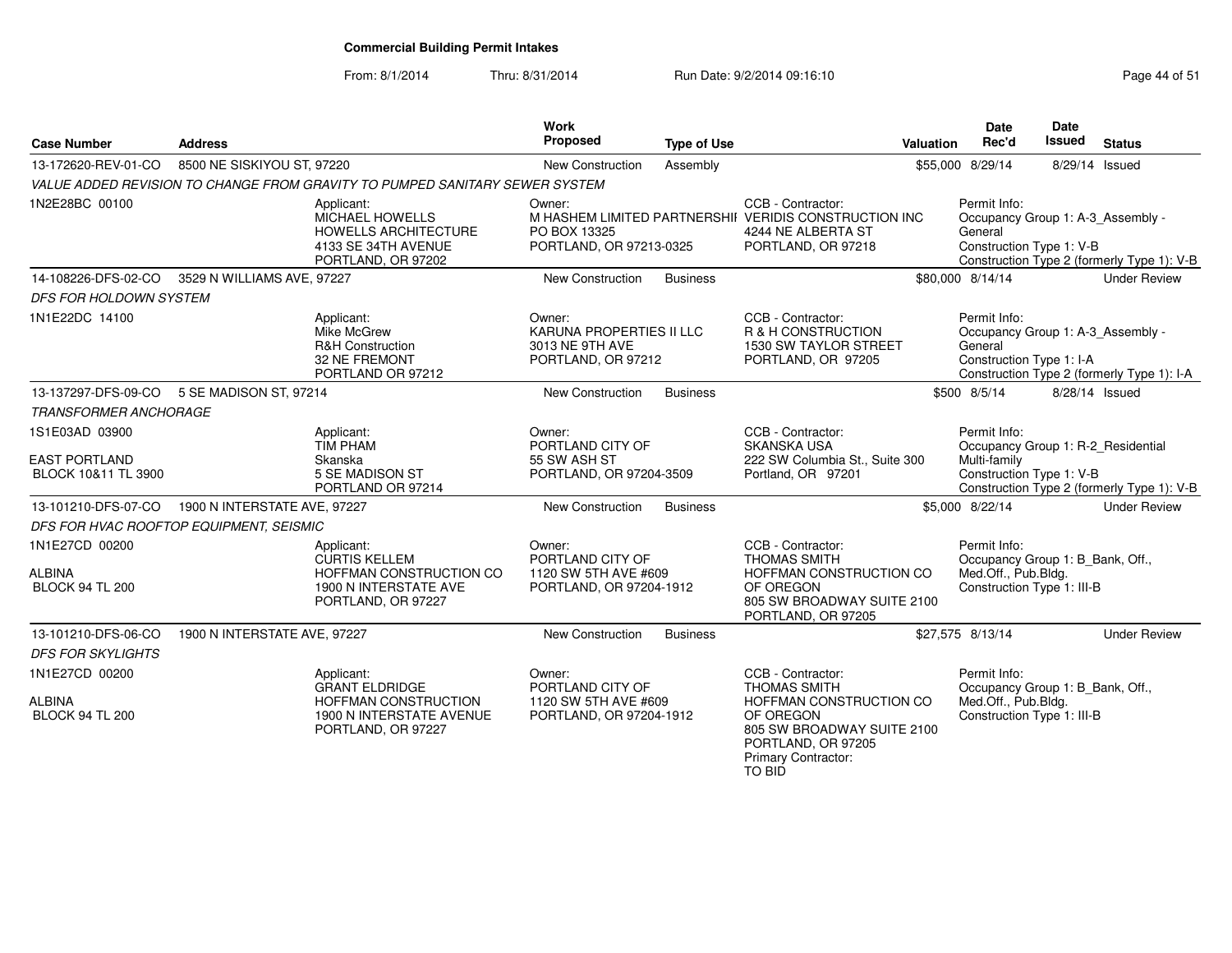| <b>Case Number</b>                                                   | <b>Address</b>               |                                                                                                                                           | Work<br>Proposed                                                                                      | <b>Type of Use</b> |                                                                                                       | <b>Valuation</b>   | Date<br>Rec'd                                                                                                                          | <b>Date</b><br>Issued | <b>Status</b>                                |
|----------------------------------------------------------------------|------------------------------|-------------------------------------------------------------------------------------------------------------------------------------------|-------------------------------------------------------------------------------------------------------|--------------------|-------------------------------------------------------------------------------------------------------|--------------------|----------------------------------------------------------------------------------------------------------------------------------------|-----------------------|----------------------------------------------|
| 13-101210-DFS-08-CO                                                  | 1900 N INTERSTATE AVE, 97227 |                                                                                                                                           | New Construction                                                                                      | <b>Business</b>    |                                                                                                       | \$221,238 8/29/14  |                                                                                                                                        |                       | <b>Under Review</b>                          |
| DFS FOR SUSPENDED CEILINGS                                           |                              |                                                                                                                                           |                                                                                                       |                    |                                                                                                       |                    |                                                                                                                                        |                       |                                              |
| 1N1E27CD 00200<br>ALBINA                                             |                              | Applicant:<br><b>GRANT ELDRIDGE</b><br>HOFFMAN CONSTRUCTION                                                                               | Owner:<br>PORTLAND CITY OF<br>1120 SW 5TH AVE #609                                                    |                    | CCB - Contractor:<br><b>THOMAS SMITH</b><br>HOFFMAN CONSTRUCTION CO                                   |                    | Permit Info:<br>Occupancy Group 1: B_Bank, Off.,<br>Med.Off., Pub.Bldg.                                                                |                       |                                              |
| <b>BLOCK 94 TL 200</b>                                               |                              | 1900 N INTERSTATE AVENUE<br>PORTLAND, OR 97227                                                                                            | PORTLAND, OR 97204-1912                                                                               |                    | OF OREGON<br>805 SW BROADWAY SUITE 2100<br>PORTLAND, OR 97205<br><b>Primary Contractor:</b><br>TO BID |                    | Construction Type 1: III-B                                                                                                             |                       |                                              |
| 14-153330-FND-02-CO                                                  | 4645 N CHANNEL AVE           |                                                                                                                                           | <b>New Construction</b>                                                                               | <b>Business</b>    |                                                                                                       | \$922,000 8/8/14   |                                                                                                                                        |                       | 8/8/14 Under Inspection                      |
| partial - sanitary, storm and water utility piping and stone columns |                              |                                                                                                                                           |                                                                                                       |                    |                                                                                                       |                    |                                                                                                                                        |                       |                                              |
| 1N1E20 00110                                                         |                              | Applicant:<br><b>KARL SCHULZ</b><br>inici Group, Inc.<br>3030 SW MOODY AVE, STE 104<br>PORTLAND OR 97201                                  | Owner:<br>PORT OF PORTLAND (LEASED<br>PO BOX 3820<br>PORTLAND, OR 97208-3849                          |                    |                                                                                                       |                    |                                                                                                                                        |                       |                                              |
|                                                                      |                              |                                                                                                                                           | Owner:<br><b>DAIMLER TRUCKS NORTH</b><br><b>AMERICA LLC</b><br>PO BOX 3820<br>PORTLAND, OR 97208-3849 |                    |                                                                                                       |                    |                                                                                                                                        |                       |                                              |
| 14-150191-FND-01-CO  1455 NW IRVING ST, 97209                        |                              |                                                                                                                                           | <b>New Construction</b>                                                                               | <b>Business</b>    |                                                                                                       | \$6,750,000 8/5/14 |                                                                                                                                        |                       | <b>Under Review</b>                          |
|                                                                      |                              | partial foundation permit - 3 levels below grade parking garage includes slab on grade and utilties in the garage.                        |                                                                                                       |                    |                                                                                                       |                    |                                                                                                                                        |                       |                                              |
| 1N1E33AD 02300                                                       |                              | Applicant:                                                                                                                                |                                                                                                       |                    |                                                                                                       |                    |                                                                                                                                        |                       |                                              |
| COUCHS ADD<br>BLOCK 123<br>INC PT VAC ST LOT 1&2<br>LOT 3&4          |                              | Jesse Emory<br><b>GBD Architects. Inc.</b><br>1120 NW Couch, Ste 300<br>Portland, OR 97209                                                |                                                                                                       |                    |                                                                                                       |                    |                                                                                                                                        |                       |                                              |
| 14-184859-000-00-CO                                                  | 10155 SE POWELL BLVD, 97266  |                                                                                                                                           | <b>New Construction</b>                                                                               | <b>Business</b>    |                                                                                                       | \$1,832,469 8/6/14 |                                                                                                                                        |                       | <b>Under Review</b>                          |
|                                                                      |                              | NEW 16,400 SF METAL BUILDING WITH OFFICES AND SHOWROOM AND PARTS DEPARTMENT: NEW PARKING AND LANDSCAPING - OPTION ONE FOR METAL BUILDINGS |                                                                                                       |                    |                                                                                                       |                    |                                                                                                                                        |                       |                                              |
| 1S2E09DA 00200                                                       |                              | Applicant:                                                                                                                                | Owner:                                                                                                |                    | CCB - Contractor:                                                                                     |                    | Permit Info:                                                                                                                           |                       |                                              |
| SECTION 09 1S 2E<br>TL 200 1.06 ACRES                                |                              | <b>CHRIS WALKER</b><br><b>CIDA</b><br>4445 SW BARBUR BLVD, STE 200<br>PORTLAND, OR 97239                                                  | <b>CARLENE H SCHRIEVER</b><br>10177 SE POWELL BLVD<br>PORTLAND, OR 97266-1812                         |                    | <b>JCW INC</b><br>6521 SE CROSSWHITE WAY<br>PORTLAND, OR 97206                                        |                    | Occupancy Group 1: B_Bank, Off.,<br>Med.Off., Pub.Bldg.<br>Construction Type 1: III-B<br>Total Square Footage - Display Only:<br>16400 |                       | Construction Type 2 (formerly Type 1): III-B |
| 13-214481-DFS-02-CO                                                  | 2875 SE POWELL BLVD, 97202   |                                                                                                                                           | New Construction                                                                                      | <b>Business</b>    |                                                                                                       |                    | \$9,000 8/20/14                                                                                                                        |                       | <b>Under Review</b>                          |
| <b>DFS - TRELLIS SYSTEM</b>                                          |                              |                                                                                                                                           |                                                                                                       |                    |                                                                                                       |                    |                                                                                                                                        |                       |                                              |
| 1S1E12BC 07000                                                       |                              | Applicant:<br><b>NOLAN KNOX</b>                                                                                                           | Owner:<br><b>JEMA PROPERTIES LLC</b>                                                                  |                    | CCB - Contractor:<br>RICH DUNCAN CONSTRUCTION                                                         |                    | Permit Info:<br>Occupancy Group 1: A-2_Restaurant                                                                                      |                       |                                              |
| WAVERLEIGH HTS<br>BLOCK 10<br>LOT 1-7 EXC PT IN ST<br>LOT 8-11       |                              | RICH DUNCAN CONSTRUCTION<br>2295 RURAL AVE SE<br><b>SALEM, OR 97302</b>                                                                   | P O BOX 90608<br>PORTLAND, OR 97290                                                                   |                    | INC<br>PO BOX 21183<br>KEIZER OR 97307                                                                |                    | Construction Type 1: V-B                                                                                                               |                       |                                              |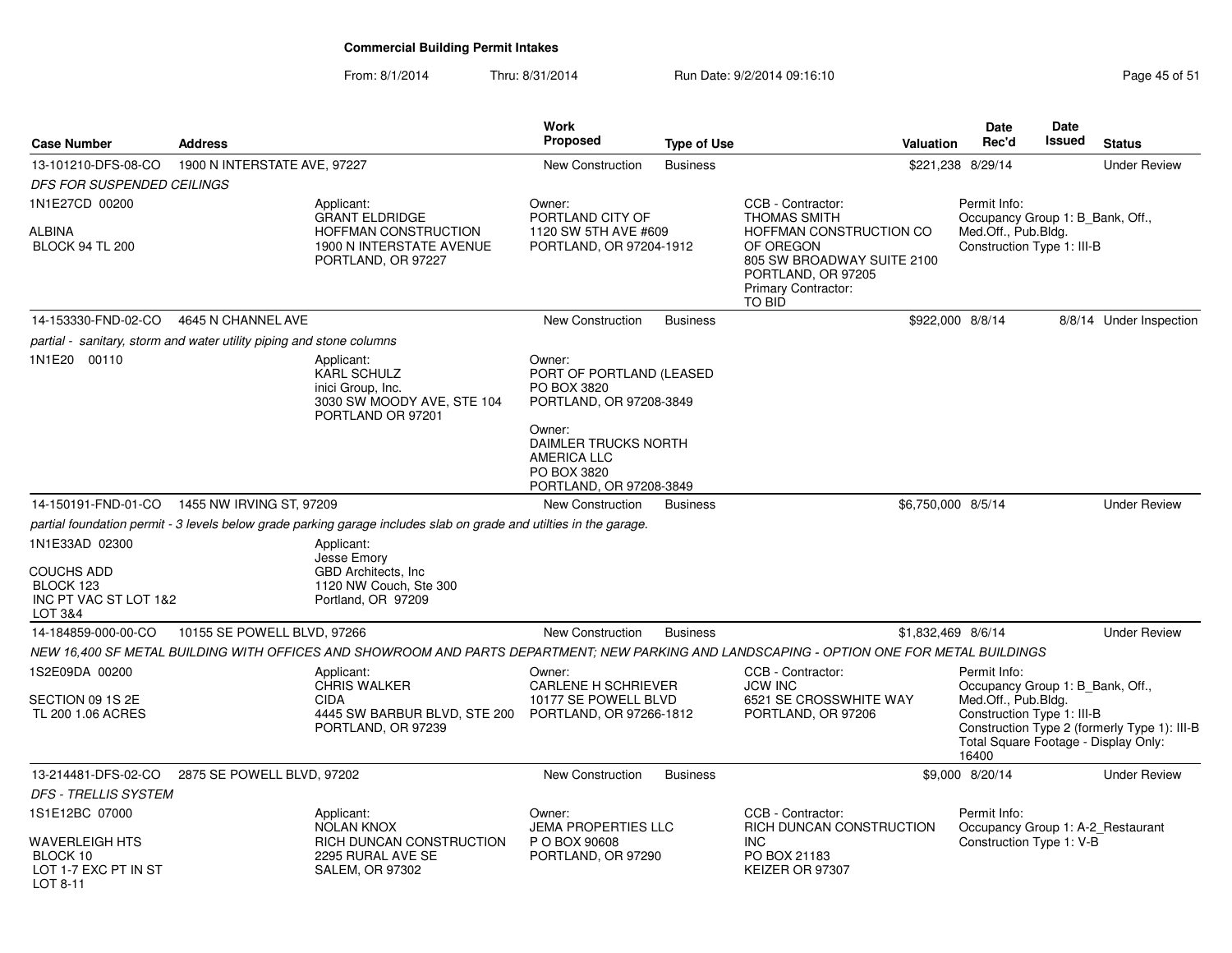| <b>Case Number</b>                                                                          | <b>Address</b>               |                                                                                                                          | <b>Work</b><br>Proposed                                                                                                                                                                                                                                                         | <b>Type of Use</b> |                                                                                                                        | <b>Valuation</b> | <b>Date</b><br>Rec'd                                                                      | <b>Date</b><br>Issued | <b>Status</b>                                |
|---------------------------------------------------------------------------------------------|------------------------------|--------------------------------------------------------------------------------------------------------------------------|---------------------------------------------------------------------------------------------------------------------------------------------------------------------------------------------------------------------------------------------------------------------------------|--------------------|------------------------------------------------------------------------------------------------------------------------|------------------|-------------------------------------------------------------------------------------------|-----------------------|----------------------------------------------|
| 13-164353-DFS-06-CO                                                                         | 3530 N VANCOUVER AVE, 97227  |                                                                                                                          | New Construction                                                                                                                                                                                                                                                                | <b>Business</b>    |                                                                                                                        | \$150,000 8/4/14 |                                                                                           |                       | Approved to Issue                            |
| DFS FOR PEDESTAL FLOOR SYSTEM                                                               |                              |                                                                                                                          |                                                                                                                                                                                                                                                                                 |                    |                                                                                                                        |                  |                                                                                           |                       |                                              |
| 1N1E22DC 14300<br><b>ALBINA HMSTD</b><br>BLOCK 30<br>LOT 11&12                              |                              | Applicant:<br><b>JEFF VINCENT</b><br>PATH ARCHITECTURE<br>5229 N MLK JR BLVD<br>PORTLAND, OR 97217                       | Owner:<br>DECO DINER LLC<br>5229 NE M L KING BLVD<br>PORTLAND, OR 97211                                                                                                                                                                                                         |                    | CCB - Contractor:<br>KAISER GROUP LLC<br>5229 NE M L KING JR BLVD, STE<br>101<br>PORTLAND OR 97211                     |                  | Permit Info:<br>Occupancy Group 1: A-2_Restaurant<br>Construction Type 1: III-A           |                       | Construction Type 2 (formerly Type 1): III-A |
| 14-190464-000-00-CO                                                                         | 2200 NW FRONT AVE            |                                                                                                                          | New Construction                                                                                                                                                                                                                                                                | <b>Business</b>    |                                                                                                                        |                  | \$600,000 8/11/14                                                                         |                       | <b>Under Review</b>                          |
|                                                                                             |                              | NEW WOOD FRAME METAL SIDED BOATHOUSE WITH STYROFOAM FLOATS AND STEEL FRAME; OFFICES, BATHROOM, STORAGE LOFT              |                                                                                                                                                                                                                                                                                 |                    |                                                                                                                        |                  |                                                                                           |                       |                                              |
| 1N1E28D 00322<br>WILLAMETTE RIVER SHERIFF OFFICE, MB X # LRS ARCHITECTS<br>FH1755, FLOATING |                              | Applicant:<br><b>DON JACKSON</b><br>720 NW DAVIS SUITE 300<br>PORTLAND, OR 97209                                         | Owner:<br>MULTNOMAH COUNTY SHERIFF<br>OFFICE RIVER PATROL<br>12240 NE GLISAN ST<br>PORTLAND, OR 97230<br>Owner:<br>MULTNOMAH COUNTY<br>12240 NE GLISAN ST<br>PORTLAND, OR 97230<br>Owner:<br>SHERIFF'S OFFICE<br><b>RIVER PATROL</b><br>Owner:<br>SHERIFF'S OFFICE RIVER PATROL |                    | Primary Contractor:<br>TO BID                                                                                          |                  |                                                                                           |                       |                                              |
| 14-201733-000-00-CO                                                                         | 8500 NE SISKIYOU ST, 97220   |                                                                                                                          | New Construction                                                                                                                                                                                                                                                                | Educational        |                                                                                                                        |                  | \$239,976 8/22/14                                                                         |                       | <b>Under Review</b>                          |
|                                                                                             |                              | PREFABRICATED PORTABLE UNIT PLACED ON PRESCRIPTIVE FOUNDATION, 2 CLASSROOMS, 2 RESTROOMS AND ACCESSIBLE RAMP AT EXTERIOR |                                                                                                                                                                                                                                                                                 |                    |                                                                                                                        |                  |                                                                                           |                       |                                              |
| 1N2E28BC 00100                                                                              |                              | Applicant:<br><b>MICHAEL HOWELLS</b><br><b>HOWELLS ARCHITECTURE</b><br>4133 SE 34TH AVENUE<br>PORTLAND, OR 97202         | Owner:<br>PO BOX 13325<br>PORTLAND, OR 97213-0325                                                                                                                                                                                                                               |                    | CCB - Contractor:<br>M HASHEM LIMITED PARTNERSHII VERIDIS CONSTRUCTION INC<br>4244 NE ALBERTA ST<br>PORTLAND, OR 97218 |                  | Permit Info:<br>Occupancy Group 1: E_School<br>Construction Type 1: V-B                   |                       | Total Square Footage - Display Only: 1773    |
| 14-114252-DFS-03-CO                                                                         | 6511 N PORTSMOUTH AVE, 97203 |                                                                                                                          | New Construction                                                                                                                                                                                                                                                                | Educational        |                                                                                                                        |                  | \$150,000 8/13/14                                                                         |                       | <b>Under Review</b>                          |
| <b>DFS FOR FIREPROOFING</b>                                                                 |                              |                                                                                                                          |                                                                                                                                                                                                                                                                                 |                    |                                                                                                                        |                  |                                                                                           |                       |                                              |
| 1N1E18AB 02800                                                                              |                              | Applicant:<br><b>ISAAC HARRIS</b><br>SODERSTROM ARCHITECTURE<br>1200 NW NAITO PKWY SUITE 410<br>PORTLAND OR 97209        | Owner:<br>UNIVERSITY OF PORTLAND<br>5000 N WILLAMETTE BLVD<br>PORTLAND, OR 97203-5798                                                                                                                                                                                           |                    | CCB - Contractor:<br><b>SKANSKA USA</b><br>222 SW Columbia St., Suite 300<br>Portland, OR 97201                        |                  | Permit Info:<br>Occupancy Group 1: A-3 Assembly -<br>General<br>Construction Type 1: II-A |                       |                                              |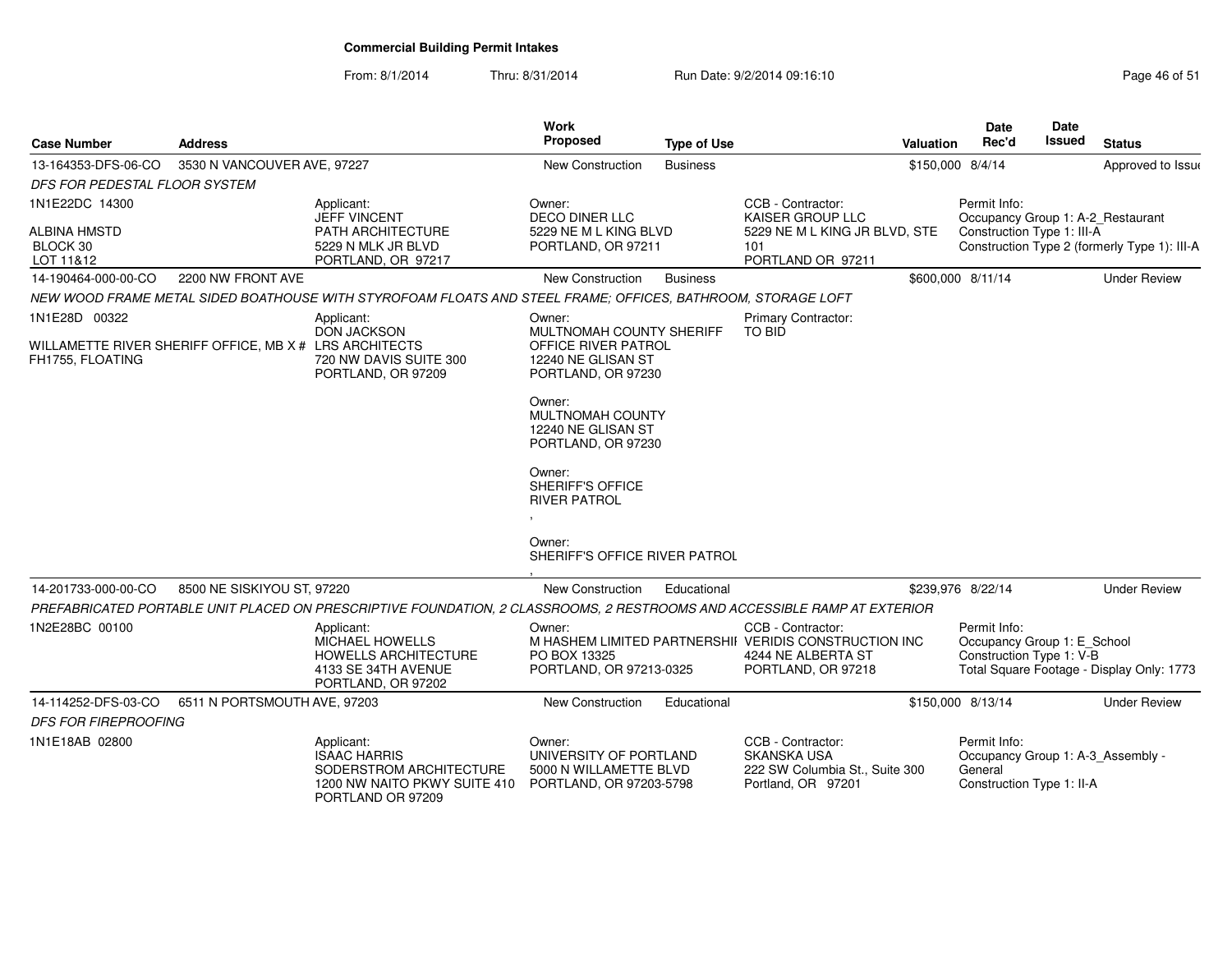| <b>Case Number</b>                                                                                                                                  | <b>Address</b>               |                                                                                                                                                         | Work<br>Proposed                                                                                 | <b>Type of Use</b> |                                                                                                        | <b>Valuation</b>   | Date<br>Rec'd                                                                                              | <b>Date</b><br><b>Issued</b> | <b>Status</b>                                                                                                                  |
|-----------------------------------------------------------------------------------------------------------------------------------------------------|------------------------------|---------------------------------------------------------------------------------------------------------------------------------------------------------|--------------------------------------------------------------------------------------------------|--------------------|--------------------------------------------------------------------------------------------------------|--------------------|------------------------------------------------------------------------------------------------------------|------------------------------|--------------------------------------------------------------------------------------------------------------------------------|
| 13-196679-DFS-01-CO                                                                                                                                 | 6936 N FATHOM ST, 97217      |                                                                                                                                                         | <b>New Construction</b>                                                                          | Factory/Industrial |                                                                                                        |                    | $$1$ 8/7/14                                                                                                |                              | <b>Under Review</b>                                                                                                            |
| DFS FOR ATTACHMENT OF FAN SHOW IN A/M1.2                                                                                                            |                              |                                                                                                                                                         |                                                                                                  |                    |                                                                                                        |                    |                                                                                                            |                              |                                                                                                                                |
| 1N1E17B 00200<br>SECTION 17 1N 1E<br>TL 200 24.90 ACRES<br>LAND & IMPS SEE R646162 (R941170881)<br>FOR MACH & EQUIP                                 |                              | Applicant:<br><b>SEAN DYER</b><br>AMERICAN HEATING INC<br>5035 SE 24TH AVE<br>PORTLAND, OR 97202                                                        | Owner:<br>FREIGHTLINER CORPORATION<br>PO BOX 3820<br>PORTLAND, OR 97208-3820                     |                    | CCB - Contractor:<br>AMERICAN HEATING INC<br>5035 SE 24TH<br>PORTLAND, OR 97202-4765                   |                    | Permit Info:<br>Occupancy Group 1: S-1_Storage -<br>Moderate Hazard, Warehouse<br>Construction Type 1: V-B |                              |                                                                                                                                |
| 13-205678-DFS-05-CO                                                                                                                                 | 2250 NW 22ND AVE, 97210      |                                                                                                                                                         | <b>New Construction</b>                                                                          | Factory/Industrial |                                                                                                        | \$50,000 8/15/14   |                                                                                                            |                              | <b>Under Review</b>                                                                                                            |
| <b>DFS FOR MEP SIESMIC</b>                                                                                                                          |                              |                                                                                                                                                         |                                                                                                  |                    |                                                                                                        |                    |                                                                                                            |                              |                                                                                                                                |
| 1N1E28CA 02500                                                                                                                                      |                              | Applicant:<br>PATRICK DESIMORE<br>2250 NW 22ND AVE<br>PORTLAND OR 97210                                                                                 | Owner:<br><b>ROSAN INC</b><br>PO BOX 6712<br>PORTLAND, OR 97228-6712                             |                    | CCB - Contractor:<br>ANDERSEN CONSTRUCTION<br><b>COMPANY</b><br>PO BOX 6712<br>PORTLAND, OR 97228-6712 |                    | Permit Info:<br>Factory, Mod.Hazard<br>Construction Type 1: I-B                                            |                              | Occupancy Group 1: F-1 Industrial Plant -<br>Construction Type 2 (formerly Type 1): I-B                                        |
| 13-205678-REV-03-CO                                                                                                                                 | 2250 NW 22ND AVE, 97210      |                                                                                                                                                         | New Construction                                                                                 | Factory/Industrial |                                                                                                        |                    | \$8/13/14                                                                                                  |                              | <b>Under Review</b>                                                                                                            |
|                                                                                                                                                     |                              | REVISION TO CHANGE FIRE PROOFING METHOD FROM SPRAY TO CAFCO-BOARD IN ROOF FRAMING PLAN OF ROOF DECK (CHANGING DETAILS OF DFS 03)                        |                                                                                                  |                    |                                                                                                        |                    |                                                                                                            |                              |                                                                                                                                |
| 1N1E28CA 02500                                                                                                                                      |                              | Applicant:<br>PATRICK DESIMONE<br>2250 NW 22ND AVE<br>PORLTAND, OR 97210                                                                                | Owner:<br><b>ROSAN INC</b><br>PO BOX 6712<br>PORTLAND, OR 97228-6712                             |                    | CCB - Contractor:<br>ANDERSEN CONSTRUCTION<br><b>COMPANY</b><br>PO BOX 6712<br>PORTLAND, OR 97228-6712 |                    | Permit Info:<br>Factory, Mod.Hazard<br>Construction Type 1: I-B                                            |                              | Occupancy Group 1: F-1 Industrial Plant -<br>Construction Type 2 (formerly Type 1): I-B                                        |
| 14-193133-000-00-CO                                                                                                                                 | 6637 SE MILWAUKIE AVE, 97202 |                                                                                                                                                         | New Construction                                                                                 | Mercantile         |                                                                                                        | \$550,000 8/4/14   |                                                                                                            |                              | <b>Under Review</b>                                                                                                            |
|                                                                                                                                                     |                              | NEW 2 STORY COMMERCIAL MIXED USE BUILDING, RETAIL ON 1ST FLOOR, OFFICES ON 2ND FLOOR, BUILDING A HAS ATTACHED TRASH ENCLOSURE AT SOUTH ELEVATION        |                                                                                                  |                    |                                                                                                        |                    |                                                                                                            |                              |                                                                                                                                |
| 1S1E23AB 14600<br>CITY VIEW PK ADD & NO 2<br>BLOCK <sub>3</sub><br>LOT 1&2<br>E 50' OF LOT 7&8                                                      |                              | Applicant:<br><b>ROB HUMPHREY</b><br><b>FASTER PERMITS</b><br>14334 NW EAGLERIDGE LANE<br>PORTLAND, OR 97229                                            | Owner:<br><b>CLAYBOURNE COMMONS LLC</b><br>6637 SE MILWAUKIE AVE #201<br>PORTLAND, OR 97202-5658 |                    | <b>Primary Contractor:</b><br>TO BID                                                                   |                    | Permit Info:<br><b>Station</b><br>Construction Type 1: V-B                                                 |                              | Occupancy Group 1: M_Store, Service<br>Construction Type 2 (formerly Type 1): V-B<br>Total Square Footage - Display Only: 3706 |
| 14-195987-000-00-CO                                                                                                                                 | 8420 SW 24TH AVE, 97219      |                                                                                                                                                         | <b>New Construction</b>                                                                          | Mercantile         |                                                                                                        | \$2,475,000 8/8/14 |                                                                                                            |                              | <b>Under Review</b>                                                                                                            |
|                                                                                                                                                     |                              | NEW 7 MULTI PRODUCT DESPENSER FUELING STATION WITH CANOPY AND KIOSK WITH RESTROOMS AND ASSOCIATED PAVING, CURBING, RETAINING WALLS AND LANDSCAPE AREAS. |                                                                                                  |                    |                                                                                                        |                    |                                                                                                            |                              |                                                                                                                                |
| 1S1E21CC 02900<br>ALDER SPRINGS<br>BLOCK 7<br>LOT 1&2 EXC PT IN ST<br>INC PT VAC ST LOT 5<br>LOT 18-21 EXC PT IN ST; LOT 22 EXC PT IN<br><b>STS</b> |                              | Applicant:<br><b>JAKE TATE</b><br>ANDERSON WAHLEN AND<br><b>ASSOCIATES</b><br>2010 NORTH REDWOOD ROAD<br>SALT LAKE CITY UT 84116                        | Owner:<br>FRED MEYER STORES INC<br><b>1014 VINE ST</b><br>CINCINNATI, OH 45202                   |                    | Primary Contractor:<br><b>TO BID</b>                                                                   |                    | Permit Info:<br>Station<br>Construction Type 1: V-B                                                        |                              | Occupancy Group 1: M_Store, Service<br>Total Square Footage - Display Only: 7076                                               |
| 14-193139-000-00-CO                                                                                                                                 | 6637 SE MILWAUKIE AVE, 97202 |                                                                                                                                                         | <b>New Construction</b>                                                                          | Mercantile         |                                                                                                        | \$550,000 8/4/14   |                                                                                                            |                              | <b>Under Review</b>                                                                                                            |
|                                                                                                                                                     |                              | NEW 2 STORY COMMERCIAL MIXED USE BUILDING, RETAIL ON 1ST FLOOR, OFFICES ON 2ND FLOOR                                                                    |                                                                                                  |                    |                                                                                                        |                    |                                                                                                            |                              |                                                                                                                                |
| 1S1E23AB 14600<br>CITY VIEW PK ADD & NO 2<br>BLOCK <sub>3</sub><br>LOT 1&2<br>E 50' OF LOT 7&8                                                      |                              | Applicant:<br><b>ROB HUMPHREY</b><br><b>FASTER PERMITS</b><br>14334 NW EAGLERIDGE LANE<br>PORTLAND, OR 97229                                            | Owner:<br><b>CLAYBOURNE COMMONS LLC</b><br>6637 SE MILWAUKIE AVE #201<br>PORTLAND, OR 97202-5658 |                    | Primary Contractor:<br>TO BID                                                                          |                    | Permit Info:<br>Station<br>Construction Type 1: V-B                                                        |                              | Occupancy Group 1: M_Store, Service<br>Construction Type 2 (formerly Type 1): V-B<br>Total Square Footage - Display Only: 3588 |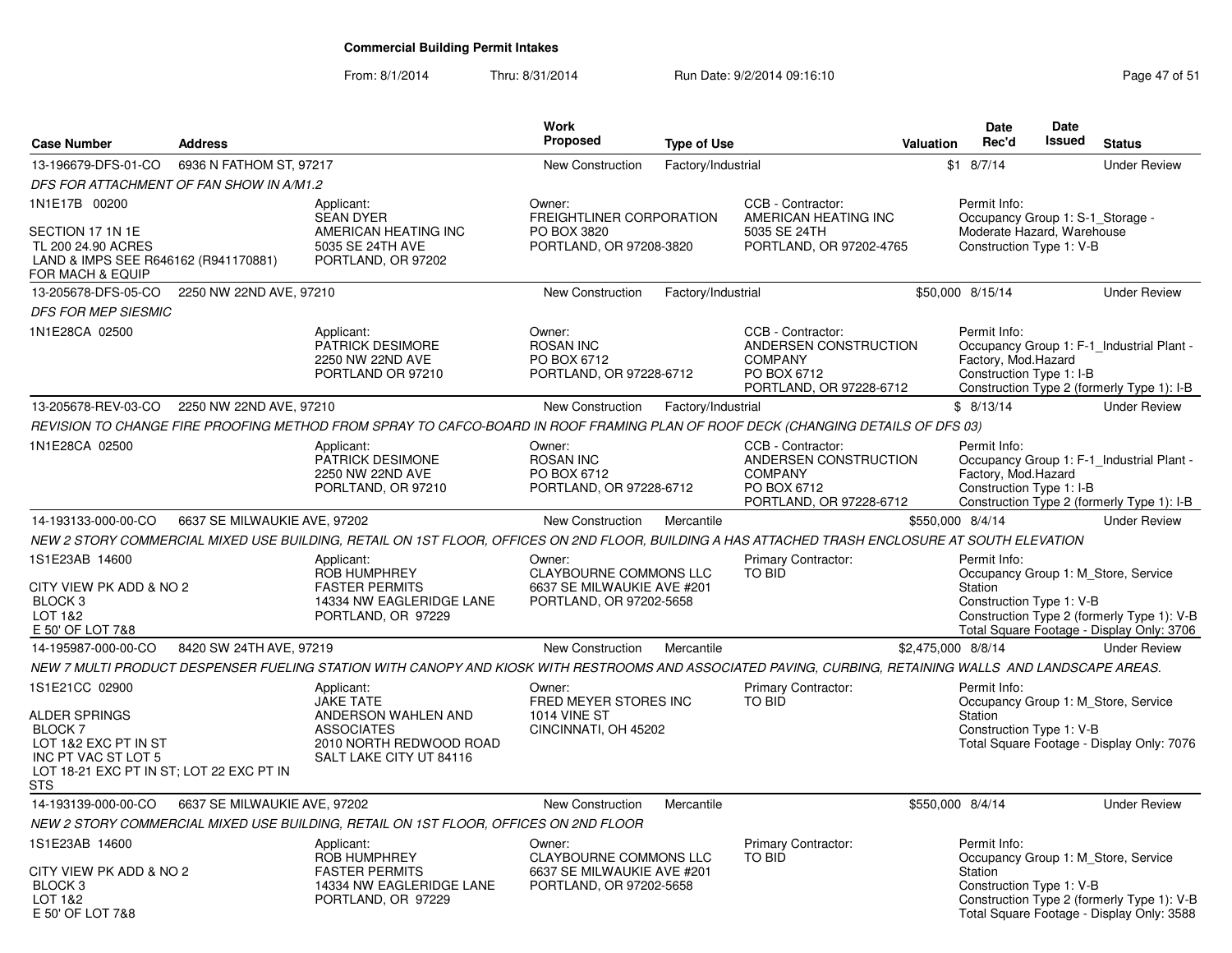| <b>Case Number</b>                                                                             | <b>Address</b>               |                                                                                                                                                             | Work<br>Proposed                                                                                 | <b>Type of Use</b> |                                                                                                                        | Valuation           | <b>Date</b><br>Rec'd                                                                                 | Date<br><b>Issued</b> | <b>Status</b>                             |
|------------------------------------------------------------------------------------------------|------------------------------|-------------------------------------------------------------------------------------------------------------------------------------------------------------|--------------------------------------------------------------------------------------------------|--------------------|------------------------------------------------------------------------------------------------------------------------|---------------------|------------------------------------------------------------------------------------------------------|-----------------------|-------------------------------------------|
| 14-203767-000-00-CO                                                                            | 7040 NE SANDY BLVD, 97213    |                                                                                                                                                             | New Construction                                                                                 | Mercantile         |                                                                                                                        | \$1,470,000 8/25/14 |                                                                                                      |                       | <b>Under Review</b>                       |
| 1N2E29BA 10700                                                                                 |                              | Applicant:<br><b>PATRICK BUDRONIS</b>                                                                                                                       | Owner:<br>ROSE CITY CHURCH OF THE                                                                |                    |                                                                                                                        |                     | Permit Info:                                                                                         |                       | Occupancy Group 1: M_Store, Service       |
| <b>CREST VIEW</b><br>BLOCK <sub>2</sub><br>LOT 1-13                                            |                              | <b>ENCORE REAL ESTATE</b><br>100 MAIN ST SUITE 201<br>SAFETY HARBOR FL 34695                                                                                | <b>NAZARENE</b><br>7016 NE SANDY BLVD<br>PORTLAND, OR 97213-5278                                 |                    |                                                                                                                        |                     | Station<br>Construction Type 1: V-B<br>13993                                                         |                       | Total Square Footage - Display Only:      |
| 14-202383-000-00-CO                                                                            | 7000 NE AIRPORT WAY, 97218   |                                                                                                                                                             | New Construction                                                                                 | Storage            |                                                                                                                        | \$1,256,935 8/25/14 |                                                                                                      |                       | <b>Under Review</b>                       |
|                                                                                                |                              | CONSTRUCT NEW 3,894 SF PREFABRICATED METAL STORAGE BUILDING, INCLUDES ALL ASSOCIATED SITE WORK, *APPLICANT CHOOSES OPTION #4 PRE-FAB METAL BUILDING AS DFS* |                                                                                                  |                    |                                                                                                                        |                     |                                                                                                      |                       |                                           |
| 1N2E08B 00200                                                                                  |                              | Applicant:                                                                                                                                                  | Owner:                                                                                           |                    | Primary Contractor:                                                                                                    |                     | Permit Info:                                                                                         |                       |                                           |
| SECTION 08 1N 2E<br>TL 200 0.69 ACRES                                                          |                              | <b>MIKE COYLE</b><br><b>FASTER PERMITS</b><br>14334 NW EAGLERIDGE LANE<br>PORTLAND, OR 97229                                                                | PORT OF PORTLAND<br>PO BOX 3529<br>PORTLAND, OR 97208-3529                                       |                    | <b>TO BID</b>                                                                                                          |                     | Occupancy Group 1: S-1_Storage -<br>Moderate Hazard, Warehouse<br>Construction Type 1: II-A<br>14077 |                       | Total Square Footage - Display Only:      |
| 14-201743-000-00-CO                                                                            | 8500 NE SISKIYOU ST, 97220   |                                                                                                                                                             | New Construction                                                                                 | Storage            |                                                                                                                        |                     | \$85,470 8/22/14                                                                                     |                       | <b>Under Review</b>                       |
|                                                                                                |                              | CONSTRUCT SLAB ON GRADE FOUNDATION FOR GREENHOUSE STYLE STRUCTURE WITH PREFABRICATED CANOPY, TO BE USED FOR GARDENING                                       |                                                                                                  |                    |                                                                                                                        |                     |                                                                                                      |                       |                                           |
| 1N2E28BC 00100                                                                                 |                              | Applicant:<br>MICHAEL HOWELLS<br><b>HOWELLS ARCHITECTURE</b><br>4133 SE 34TH AVENUE<br>PORTLAND, OR 97202                                                   | Owner:<br>PO BOX 13325<br>PORTLAND, OR 97213-0325                                                |                    | CCB - Contractor:<br>M HASHEM LIMITED PARTNERSHII VERIDIS CONSTRUCTION INC<br>4244 NE ALBERTA ST<br>PORTLAND, OR 97218 |                     | Permit Info:<br>Occupancy Group 1: U_Private<br>Garage\Utility Misc.<br>Construction Type 1: V-B     |                       | Total Square Footage - Display Only: 2012 |
| 14-193146-000-00-CO                                                                            | 6637 SE MILWAUKIE AVE, 97202 |                                                                                                                                                             | <b>New Construction</b>                                                                          | Storage            |                                                                                                                        | \$12,000 8/4/14     |                                                                                                      |                       | <b>Under Review</b>                       |
| CONSTRUCT NEW 144 SF COVERED BIKE SHELTER                                                      |                              |                                                                                                                                                             |                                                                                                  |                    |                                                                                                                        |                     |                                                                                                      |                       |                                           |
| 1S1E23AB 14600<br>CITY VIEW PK ADD & NO 2<br>BLOCK <sub>3</sub><br>LOT 1&2<br>E 50' OF LOT 7&8 |                              | Applicant:<br><b>ROB HUMPHREY</b><br><b>FASTER PERMITS</b><br>14334 NW EAGLERIDGE LANE<br>PORTLAND, OR 97229                                                | Owner:<br><b>CLAYBOURNE COMMONS LLC</b><br>6637 SE MILWAUKIE AVE #201<br>PORTLAND, OR 97202-5658 |                    | Primary Contractor:<br><b>TO BID</b>                                                                                   |                     | Permit Info:<br>Occupancy Group 1: U_Private<br>Garage\Utility Misc.<br>Construction Type 1: V-B     |                       | Total Square Footage - Display Only: 144  |
| 14-149494-REV-01-CO                                                                            | 4900 NW FRONT AVE, 97210     |                                                                                                                                                             | <b>New Construction</b>                                                                          | Storage            |                                                                                                                        |                     | \$8/5/14                                                                                             |                       | $8/5/14$ Issued                           |
| REVISION TO ADD MAN DOOR TO WEST SIDE OF BUILDING                                              |                              |                                                                                                                                                             |                                                                                                  |                    |                                                                                                                        |                     |                                                                                                      |                       |                                           |
| 1N1E19A 00800                                                                                  |                              | Applicant:                                                                                                                                                  | Owner:                                                                                           |                    | CCB - Contractor:                                                                                                      |                     | Permit Info:                                                                                         |                       |                                           |
| SECTION 19 1N 1E<br>TL 800 2.27 ACRES DEPT OF REVENUE                                          |                              | WILSHIRE CONSTRUCTION LLC<br>14845 SW MURRAY SCHOLLS DR<br>STE 110 #324<br>BEAVERTON, OR 97007                                                              | SHAVER TRANSPORTATION CO<br>4900 NW FRONT AVE<br>PORTLAND, OR 97210-1104                         |                    | WILSHIRE CONSTRUCTION LLC<br>14845 SW MURRAY SCHOLLS DR<br>STE 110 #324<br>BEAVERTON, OR 97007                         |                     | Occupancy Group 1: S-1_Storage -<br>Moderate Hazard, Warehouse<br>Construction Type 1: V-B           |                       |                                           |
| 14-198660-000-00-CO                                                                            | 8940 N BRADFORD ST, 97203    |                                                                                                                                                             | New Construction                                                                                 | Storage            |                                                                                                                        |                     | \$9,500 8/19/14                                                                                      |                       | <b>Under Review</b>                       |
|                                                                                                |                              | PLACEMENT OF 19 STANDARD 40' & 20' SHIPPING CONTAINERS ON INDUSTRIAL PROPERTY FOR USE AS STORAGE                                                            |                                                                                                  |                    |                                                                                                                        |                     |                                                                                                      |                       |                                           |
| 1N1W12 00500<br>JAMES JOHNS ADD<br>BLOCK 12&13 TL 500                                          |                              | Applicant:<br><b>MATT STEIN</b><br>PIER PARTNERS LLC<br>8531 N EDISON<br>PORTLAND OR 97203                                                                  | Owner:<br>LANGLEY ST JOHNS LLC<br>7211 SE WILSHIRE CT<br>MILWAUKIE, OR 97267                     |                    |                                                                                                                        |                     | Permit Info:<br>Occupancy Group 1: S-1_Storage -<br>Moderate Hazard, Warehouse                       |                       |                                           |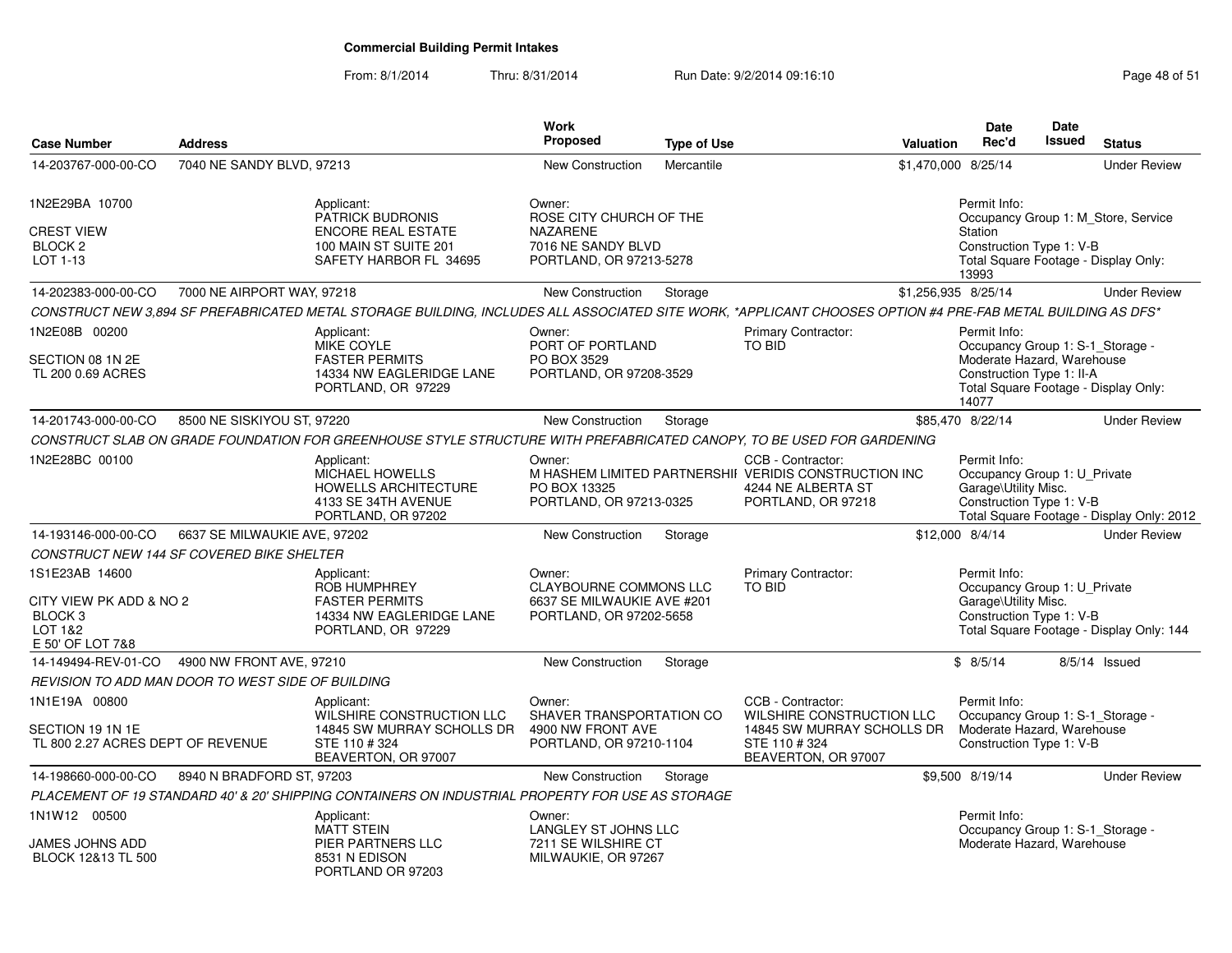| <b>Case Number</b>                                                                                                                                      | <b>Address</b>                                                                                                                                                                                               |                                                                                                                                  | Work<br><b>Proposed</b>                                                        | <b>Type of Use</b>                                                                                                           |                                                                                                                        | Valuation       | <b>Date</b><br>Rec'd                                                                                                                                   | Date<br><b>Issued</b> | <b>Status</b>                            |
|---------------------------------------------------------------------------------------------------------------------------------------------------------|--------------------------------------------------------------------------------------------------------------------------------------------------------------------------------------------------------------|----------------------------------------------------------------------------------------------------------------------------------|--------------------------------------------------------------------------------|------------------------------------------------------------------------------------------------------------------------------|------------------------------------------------------------------------------------------------------------------------|-----------------|--------------------------------------------------------------------------------------------------------------------------------------------------------|-----------------------|------------------------------------------|
| 14-195716-000-00-CO                                                                                                                                     | 9901 N HURST AVE, 97203                                                                                                                                                                                      |                                                                                                                                  | <b>New Construction</b>                                                        | Storage                                                                                                                      |                                                                                                                        | \$60,000 8/8/14 |                                                                                                                                                        |                       | <b>Under Review</b>                      |
|                                                                                                                                                         |                                                                                                                                                                                                              | CONSTRUCT NEW 240 SF EQUIPMENT SHELTER FOR TELECOMMUNICATIONS SITE                                                               |                                                                                |                                                                                                                              |                                                                                                                        |                 |                                                                                                                                                        |                       |                                          |
| 1N1E05DC 00700                                                                                                                                          | Applicant:                                                                                                                                                                                                   | Owner:                                                                                                                           |                                                                                | <b>Primary Contractor:</b>                                                                                                   |                                                                                                                        | Permit Info:    |                                                                                                                                                        |                       |                                          |
| SECTION 05 1N 1E<br>TL 700 2.51 ACRES                                                                                                                   | TO BID<br><b>JIM BARTA</b><br><b>BAKER COMMODITIES INC</b><br>KDC ARCHITECTS FOR AT&T<br>4020 BANDINI BLVD<br><b>MOBILITY</b><br><b>VERNON, CA 90058</b><br>6975 SW SANDBURG RD STE 100<br>PORTLAND OR 97223 |                                                                                                                                  |                                                                                | Occupancy Group 1: U_Private<br>Garage\Utility Misc.<br>Construction Type 1: V-B<br>Total Square Footage - Display Only: 240 |                                                                                                                        |                 |                                                                                                                                                        |                       |                                          |
| 14-195722-000-00-CO                                                                                                                                     | 7115 SE WOODSTOCK BLVD, 97206                                                                                                                                                                                |                                                                                                                                  | <b>New Construction</b>                                                        | Storage                                                                                                                      |                                                                                                                        | \$60,000 8/8/14 |                                                                                                                                                        |                       | <b>Under Review</b>                      |
|                                                                                                                                                         |                                                                                                                                                                                                              | CONSTRUCT NEW 240 SF EQUIPMENT SHELTER FOR TELECOMMUNICATION EQUIPMENT                                                           |                                                                                |                                                                                                                              |                                                                                                                        |                 |                                                                                                                                                        |                       |                                          |
| 1S2E17CA 13700<br>KENWOOD PK                                                                                                                            |                                                                                                                                                                                                              | Applicant:<br><b>JIM BARTA</b><br>KDC ARCHITECTS FOR AT&T                                                                        | Owner:<br><b>TREMONT EVANGELICAL</b><br>CHURCH OF NORTH AMERICA                |                                                                                                                              | Primary Contractor:<br><b>TO BID</b>                                                                                   |                 | Permit Info:<br>Occupancy Group 1: U_Private<br>Garage\Utility Misc.                                                                                   |                       |                                          |
| <b>BLOCK 2</b><br>LOT 4-6&25&26<br>W 1/2 OF LOT 27                                                                                                      |                                                                                                                                                                                                              | <b>MOBILITY</b><br>6975 SW SANDBURG RD STE 100 PORTLAND, OR 97206<br>PORTLAND OR 97223                                           | 7115 SE KNIGHT ST                                                              |                                                                                                                              |                                                                                                                        |                 |                                                                                                                                                        |                       |                                          |
| 14-195993-000-00-CO                                                                                                                                     | 8420 SW 24TH AVE, 97219                                                                                                                                                                                      |                                                                                                                                  | <b>New Construction</b>                                                        | Storage                                                                                                                      |                                                                                                                        | \$25,000 8/8/14 |                                                                                                                                                        |                       | <b>Under Review</b>                      |
| NEW TRASH AND SHED ENCLOSURE FOR FUELING STATION                                                                                                        |                                                                                                                                                                                                              |                                                                                                                                  |                                                                                |                                                                                                                              |                                                                                                                        |                 |                                                                                                                                                        |                       |                                          |
| 1S1E21CC 02900<br>ALDER SPRINGS<br>BLOCK <sub>7</sub><br>LOT 1&2 EXC PT IN ST<br>INC PT VAC ST LOT 5<br>LOT 18-21 EXC PT IN ST; LOT 22 EXC PT IN<br>STS |                                                                                                                                                                                                              | Applicant:<br><b>JAKE TATE</b><br>ANDERSON WAHLEN AND<br><b>ASSOCIATES</b><br>2010 NORTH REDWOOD ROAD<br>SALT LAKE CITY UT 84116 | Owner:<br>FRED MEYER STORES INC<br><b>1014 VINE ST</b><br>CINCINNATI, OH 45202 |                                                                                                                              | <b>Primary Contractor:</b><br>TO BID                                                                                   |                 | Permit Info:<br>Occupancy Group 1: S-1_Storage -<br>Moderate Hazard, Warehouse<br>Construction Type 1: V-B<br>Total Square Footage - Display Only: 392 |                       |                                          |
| 13-172630-000-00-CO                                                                                                                                     | 8500 NE SISKIYOU ST, 97220                                                                                                                                                                                   |                                                                                                                                  | <b>New Construction</b>                                                        | Storage                                                                                                                      |                                                                                                                        |                 | \$20,000 8/12/14                                                                                                                                       |                       | 8/12/14 Issued                           |
|                                                                                                                                                         |                                                                                                                                                                                                              | NEW TRASH ENCLOSURE - see 13-172620 for main bldg permit and site/utilites                                                       |                                                                                |                                                                                                                              |                                                                                                                        |                 |                                                                                                                                                        |                       |                                          |
| 1N2E28BC 00100                                                                                                                                          |                                                                                                                                                                                                              | Applicant:<br><b>MICHAEL HOWELLS</b><br><b>HOWELLS ARCHITECTURE</b><br>4133 SE 34TH AVENUE<br>PORTLAND, OR 97202                 | Owner:<br>PO BOX 13325<br>PORTLAND, OR 97213-0325                              |                                                                                                                              | CCB - Contractor:<br>M HASHEM LIMITED PARTNERSHII VERIDIS CONSTRUCTION INC<br>4244 NE ALBERTA ST<br>PORTLAND, OR 97218 |                 | Permit Info:<br>Occupancy Group 1: U Private<br>Garage\Utility Misc.<br>Construction Type 1: V-B                                                       |                       | Total Square Footage - Display Only: 180 |
| 14-197253-000-00-CO                                                                                                                                     | 3275 NW 29TH AVE - Bldg 10, 97210                                                                                                                                                                            |                                                                                                                                  | <b>New Construction</b>                                                        | Storage                                                                                                                      |                                                                                                                        |                 | \$13.941 8/12/14                                                                                                                                       |                       | 8/12/14 Issued                           |
|                                                                                                                                                         |                                                                                                                                                                                                              | CONSTRUCT NEW 220 SF CANOPY STRUCTURE OVER EXISTING TRASH ENCLOSURE                                                              |                                                                                |                                                                                                                              |                                                                                                                        |                 |                                                                                                                                                        |                       |                                          |
| 1N1E29AB 00500                                                                                                                                          |                                                                                                                                                                                                              | Applicant:<br>ANDREW SPEARING                                                                                                    | Owner:<br>CSHV NWCP PORTLAND LLC                                               |                                                                                                                              | CCB - Contractor:<br>ANDREW SPEARING                                                                                   |                 | Permit Info:<br>Occupancy Group 1: U_Private                                                                                                           |                       |                                          |
| SECTION 29 1N 1E<br>TL 500 0.72 ACRES                                                                                                                   |                                                                                                                                                                                                              | PIKE AWNING CO<br>7300 SW LANDMARK LN<br>PORTLAND, OR 972248029                                                                  | 1915 NW AMBERGLEN PKWY #365 PIKE AWNING CO<br>BEAVERTON, OR 97006-6968         |                                                                                                                              | 7300 SW LANDMARK LN<br>PORTLAND, OR 972248029                                                                          |                 | Garage\Utility Misc.<br>Construction Type 1: II-B                                                                                                      |                       | Total Square Footage - Display Only: 220 |
|                                                                                                                                                         |                                                                                                                                                                                                              | Applicant:<br><b>CAMERON DUTZ</b><br>12365 SW MARION<br><b>TIGARD, OR 97223</b>                                                  |                                                                                |                                                                                                                              |                                                                                                                        |                 |                                                                                                                                                        |                       |                                          |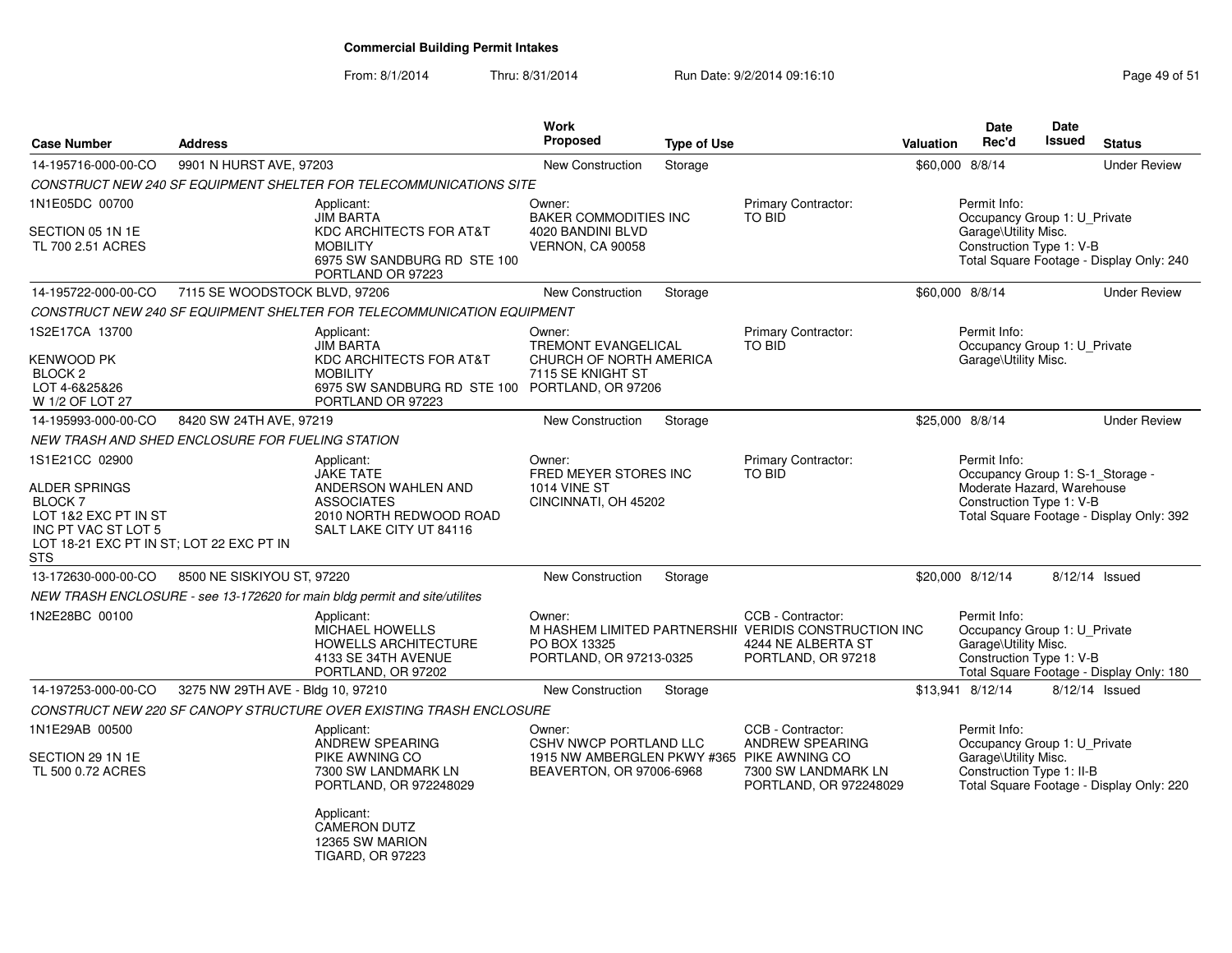From: 8/1/2014

| <b>Case Number</b>                                                                                                                           | <b>Address</b>                |                                                                                                                                                       | Work<br><b>Proposed</b>                                                                 | <b>Type of Use</b> |                                                                | <b>Valuation</b>                                                                              | <b>Date</b><br>Rec'd                         | <b>Date</b><br><b>Issued</b> | <b>Status</b>                     |
|----------------------------------------------------------------------------------------------------------------------------------------------|-------------------------------|-------------------------------------------------------------------------------------------------------------------------------------------------------|-----------------------------------------------------------------------------------------|--------------------|----------------------------------------------------------------|-----------------------------------------------------------------------------------------------|----------------------------------------------|------------------------------|-----------------------------------|
| 14-199009-000-00-CO                                                                                                                          | 5325 NE SKYPORT WAY, 97218    |                                                                                                                                                       | <b>New Construction</b>                                                                 | Utility            |                                                                |                                                                                               | \$27,500 8/15/14                             |                              | 8/15/14 Issued                    |
|                                                                                                                                              |                               | REMOVE EXISTING ASPHALT AND INSTALL A 1,512 SF CONCRETE PAD AT EXTERIOR OF WAREHOUSE, ANCHOR EQUIPMENT TO NEW PAD                                     |                                                                                         |                    |                                                                |                                                                                               |                                              |                              |                                   |
| 1N2E18AB 00300                                                                                                                               |                               | Applicant:<br><b>AMY TALLENT</b>                                                                                                                      | CCB - Contractor:<br>Owner:<br><b>SAPA PROFILES INC</b><br>J H KELLY LLC                |                    |                                                                |                                                                                               | Permit Info:<br>Occupancy Group 1: U_Private |                              |                                   |
| SECTION 18 1 N 2 E<br>TL 300 3.46 ACRES<br>LAND & IMPS SEE R317609 (R942183192)<br>FOR OTHER IMPS & R646258 (R942183197)<br>FOR MACH & EQUIP |                               | 3933 SW KELLY AVE<br>PORTLAND OR 97239                                                                                                                | AIRPORT OFFICE PARK BLDG #2<br>400 ROUSER<br>MOON TOWNSHIP, PA 15108                    |                    | 821 3RD AVE<br><b>BOX 2038</b><br>LONGVIEW WA 98632            | Garage\Utility Misc.<br>Construction Type 1: V-B<br>Total Square Footage - Display Only: 1512 |                                              |                              |                                   |
| 12-214057-DFS-02-CO                                                                                                                          | 2399 SE BYBEE BLVD            |                                                                                                                                                       | <b>New Construction</b>                                                                 | Utility            |                                                                | \$10,000 8/8/14                                                                               |                                              |                              | <b>Under Review</b>               |
| DFS 2 : glazing/window system                                                                                                                |                               |                                                                                                                                                       |                                                                                         |                    |                                                                |                                                                                               |                                              |                              |                                   |
| 1S1E13 00500                                                                                                                                 |                               | Applicant:<br><b>KAREN KARLSSON</b>                                                                                                                   | Owner:<br>TRI-COUNTY METROPOLITAN                                                       |                    | CCB - Contractor:<br>Larry Margolin                            |                                                                                               | Permit Info:                                 |                              | Occupancy Group 1: A-3_Assembly - |
| SECTION 13 1S 1E<br>TL 500 5.46 ACRES                                                                                                        |                               | <b>KLK CONSULTING</b><br>906 NW 23RD AVE<br>PORTLAND, OR 97210                                                                                        | 4012 SE 17TH AVE<br>PORTLAND, OR 97202-3940                                             |                    | STACY & WITBECK INC<br>979 N Russell St.<br>PORTLAND, OR 97227 | General                                                                                       |                                              | Construction Type 1: II-B    |                                   |
|                                                                                                                                              |                               |                                                                                                                                                       | Owner:<br><b>TRANSPORTATION DISTRICT</b><br>4012 SE 17TH AVE<br>PORTLAND, OR 97202-3940 |                    |                                                                |                                                                                               |                                              |                              |                                   |
|                                                                                                                                              |                               |                                                                                                                                                       | Owner:<br>OF OREGON<br>4012 SE 17TH AVE<br>PORTLAND, OR 97202-3940                      |                    |                                                                |                                                                                               |                                              |                              |                                   |
| 14-108013-REV-01-CO                                                                                                                          | 2305 SE 82ND AVE              |                                                                                                                                                       | New Construction                                                                        | Utility            |                                                                |                                                                                               | \$8/29/14                                    |                              | <b>Under Review</b>               |
|                                                                                                                                              |                               | REVISION TO REMOVE FENCE FROM PLANS, PLANTING STRIP INCLUDED (FENCE WAS ADDED TO SCOPE OF WORK AS A VERBAL CHECKSHEET ITEM, BUT NEVER ADDED TO PLANS) |                                                                                         |                    |                                                                |                                                                                               |                                              |                              |                                   |
| 1S2E05DD 00300                                                                                                                               |                               | Applicant:                                                                                                                                            | Owner:                                                                                  |                    | CCB - Contractor:                                              |                                                                                               |                                              |                              |                                   |
| SECTION 05 1S 2E                                                                                                                             |                               | <b>LONNIE LIVELY</b><br>O'NEILL ELECTRIC INC                                                                                                          | PORTLAND COMMUNITY COLLEGE MICHAEL KOST<br>PO BOX 19000                                 |                    | M & M CONSTRUCTION SERVICES                                    |                                                                                               |                                              |                              |                                   |
| TL 300 11.29 ACRES                                                                                                                           |                               | 4444 SE 27TH AVE<br>PORTLAND, OR 97202                                                                                                                | PORTLAND, OR 97280-0990                                                                 |                    | 35321 SE CARPENTER LANE<br>GRESHAM, OR 97080                   |                                                                                               |                                              |                              |                                   |
|                                                                                                                                              |                               |                                                                                                                                                       | Owner:<br><b>DISTRICT</b><br>PO BOX 19000<br>PORTLAND, OR 97280-0990                    |                    |                                                                |                                                                                               |                                              |                              |                                   |
| 14-195719-000-00-CO                                                                                                                          | 7115 SE WOODSTOCK BLVD, 97206 |                                                                                                                                                       | New Construction                                                                        | Utility            |                                                                | \$135,000 8/8/14                                                                              |                                              |                              | <b>Under Review</b>               |
|                                                                                                                                              |                               | CONSTRUCT 92' TALL, 3 LEGGED STEEPLE STRUCTURE WITH 12 NEW SCREENED ANTENNAS FOR TELECOMMUNICATIONS                                                   |                                                                                         |                    |                                                                |                                                                                               |                                              |                              |                                   |
| 1S2E17CA 13700                                                                                                                               |                               | Applicant:<br><b>JIM BARTA</b>                                                                                                                        | Owner:<br>TREMONT EVANGELICAL                                                           |                    | Primary Contractor:<br><b>TO BID</b>                           |                                                                                               | Permit Info:<br>Occupancy Group 1: U_Private |                              |                                   |
| KENWOOD PK<br>BLOCK <sub>2</sub><br>LOT 4-6&25&26<br>W 1/2 OF LOT 27                                                                         |                               | KDC ARCHITECTS FOR AT&T<br><b>MOBILITY</b><br>6975 SW SANDBURG RD STE 100 PORTLAND, OR 97206<br>PORTLAND OR 97223                                     | CHURCH OF NORTH AMERICA<br>7115 SE KNIGHT ST                                            |                    |                                                                |                                                                                               | Garage\Utility Misc.                         |                              |                                   |